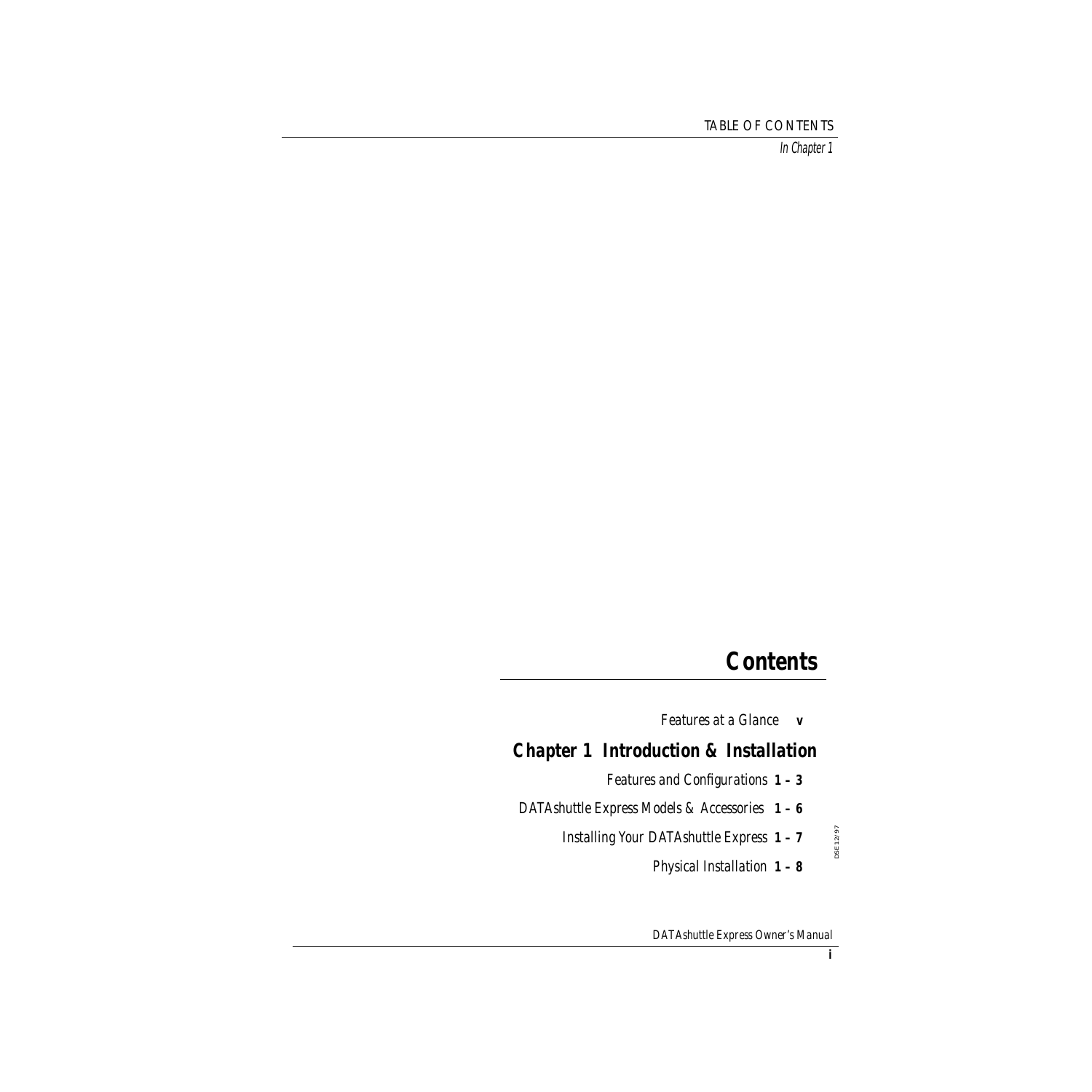In Chapter 2

### *Contents*

### *Chapter 2 Terminal Drawers*

- *Physical Installation 2 2*
- *Types of Terminal Drawers 2 3*
- *Selecting the Right Terminal Drawer 2 12*
	- *Screw Terminals 2 14*
		- *Analog Inputs 2 16*
		- *Analog Output 2 19*
	- *Digital Input/Output 2 19*
		- *Counter/Timer 2 20*
			- *Trigger Input 2 21*
		- *Power Terminals 2 21*

*Table of Contents*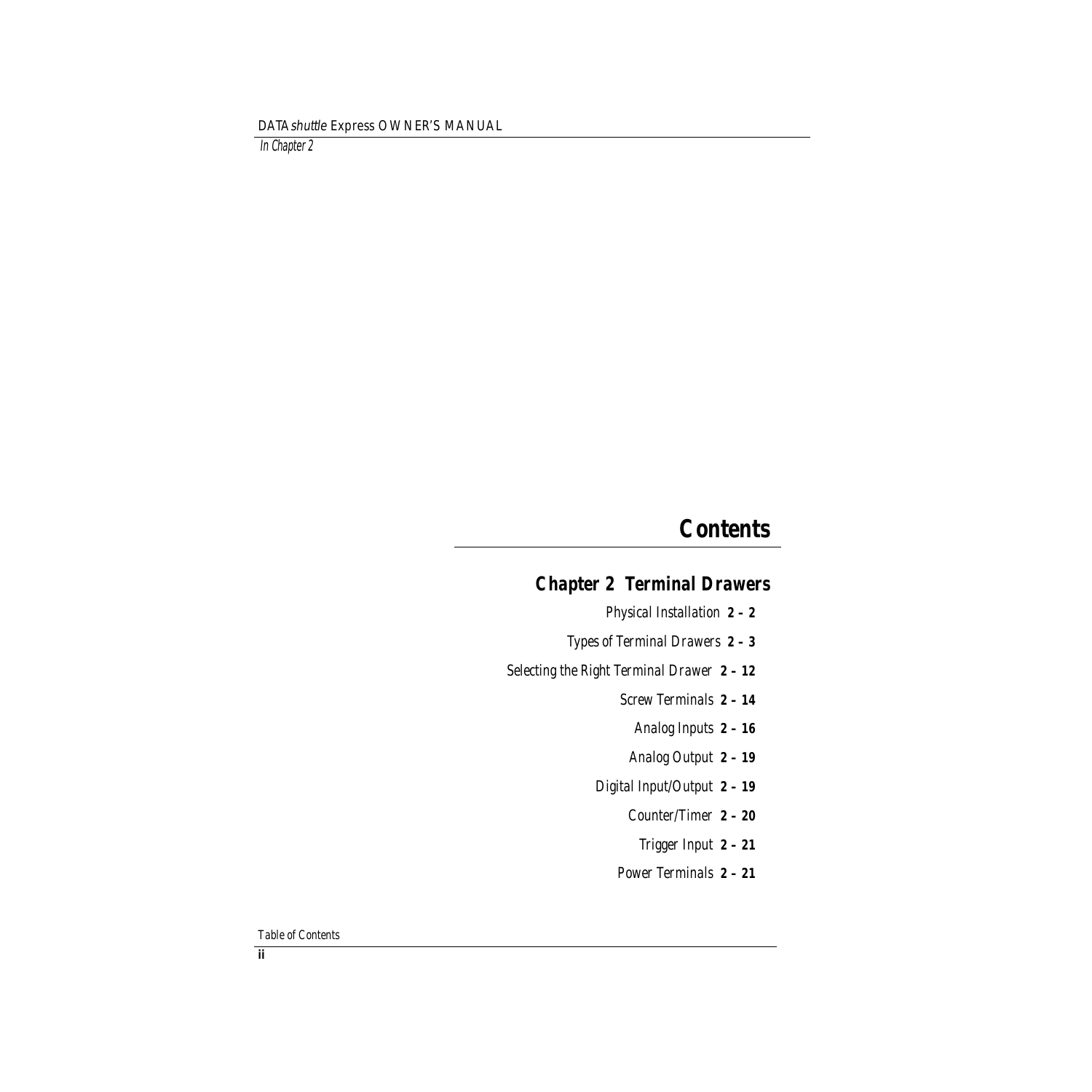In Chapter 3

### *Contents*

### *Chapter 3 Applications Reference*

- *Sensor Connections 3 3*
- *Analog Input Examples 3 4*
- *Analog Output Examples 3 39*
	- *Digital I/O Examples 3 41*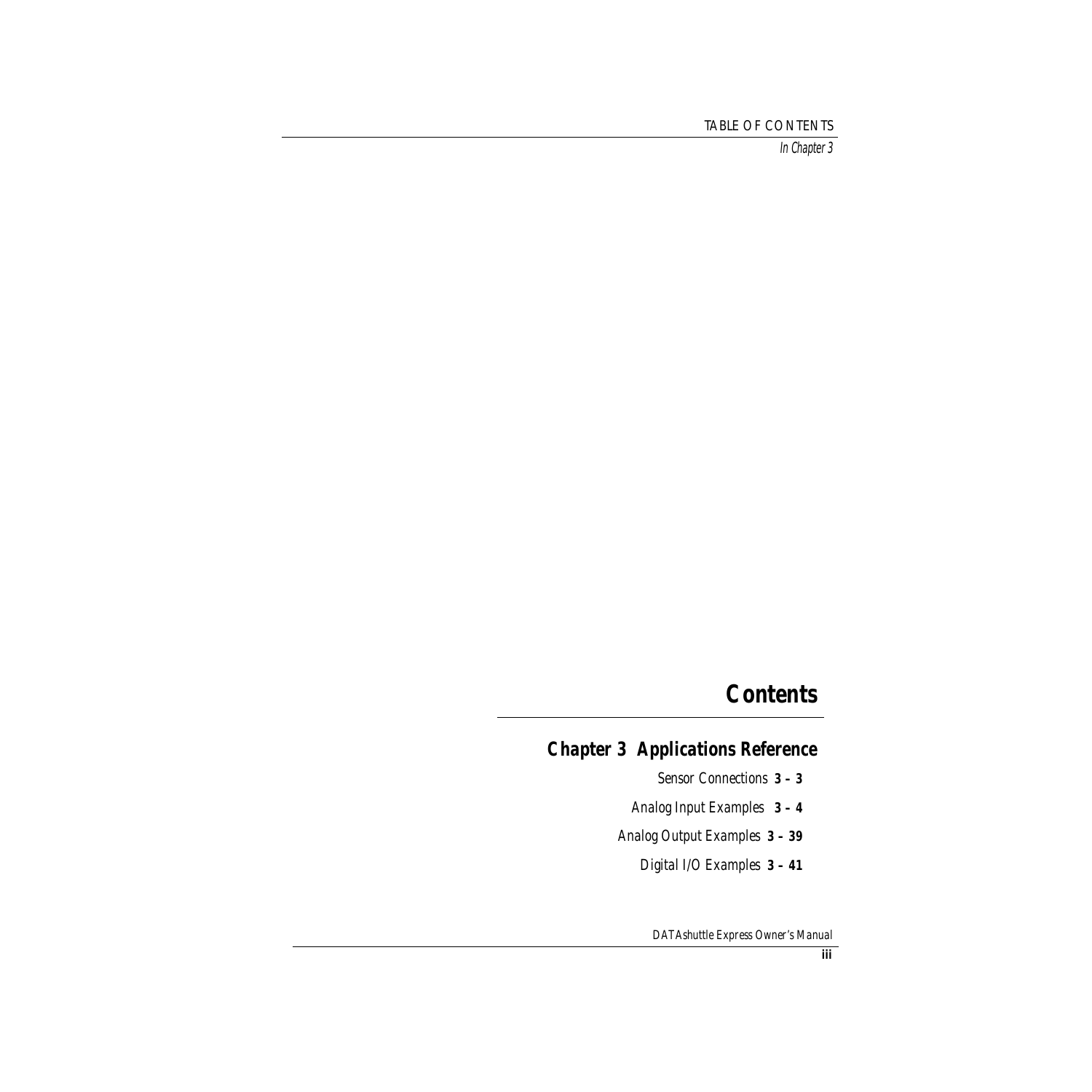### *Contents*

### *Chapter 4 Technical Notes*

- *Block Diagram 4 2*
- *Pinouts of the Terminal Drawer Cable 4 3*
	- *Connecting to Other Devices 4 4*
- *Changing the Test Voltages and VREF 4 5*
	- *Recalibration 4 6*
	- *Troubleshooting: Installation 4 7*
	- *Troubleshooting: Operation 4 8*
		- *Product Specifications 4 11*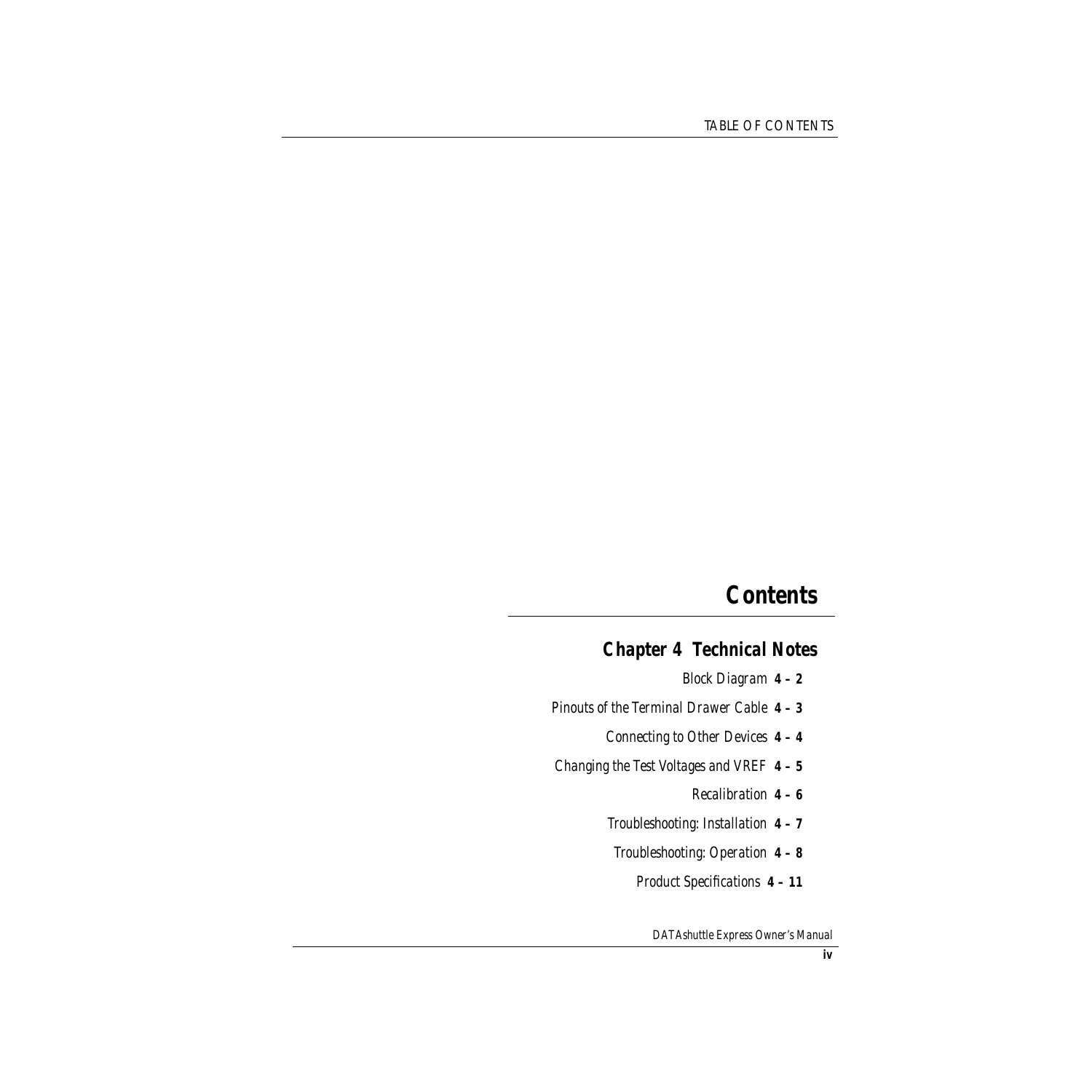## *Highlights of the DATAshuttle Express*

### *Maximum Speed*

100 k samples per second

### *Resolution*

13 Bits

### *All DATAshuttle Express Feature*

16 Differential analog inputs (eight in each terminal drawer) · 12 voltage input ranges · Accepts a wide range of signals and sensors  $\cdot$  Plug-in signal conditioning for each individual channel  $\cdot$  Test switches for each analog input channel  $\cdot$  High noise rejection at low sample rates · Software linearization for RTDs and Thermocouples  $\cdot$  12 digital inputs (six in each terminal drawer) with provision for digital isolation modules · 12 digital outputs (six in each terminal drawer) with provision for digital isolation modules  $\cdot$  Two analog outputs (one in each terminal drawer) · Two counter/timers (one in each terminal drawer) · One trigger input · Parallel pass-through port for multiple DATAshuttles or printer on same port · Everything in one enclosure. No wires connecting termination boxes or multiplexers · Factory guaranteed accuracy for two years from date of purchase · Rugged · CE approved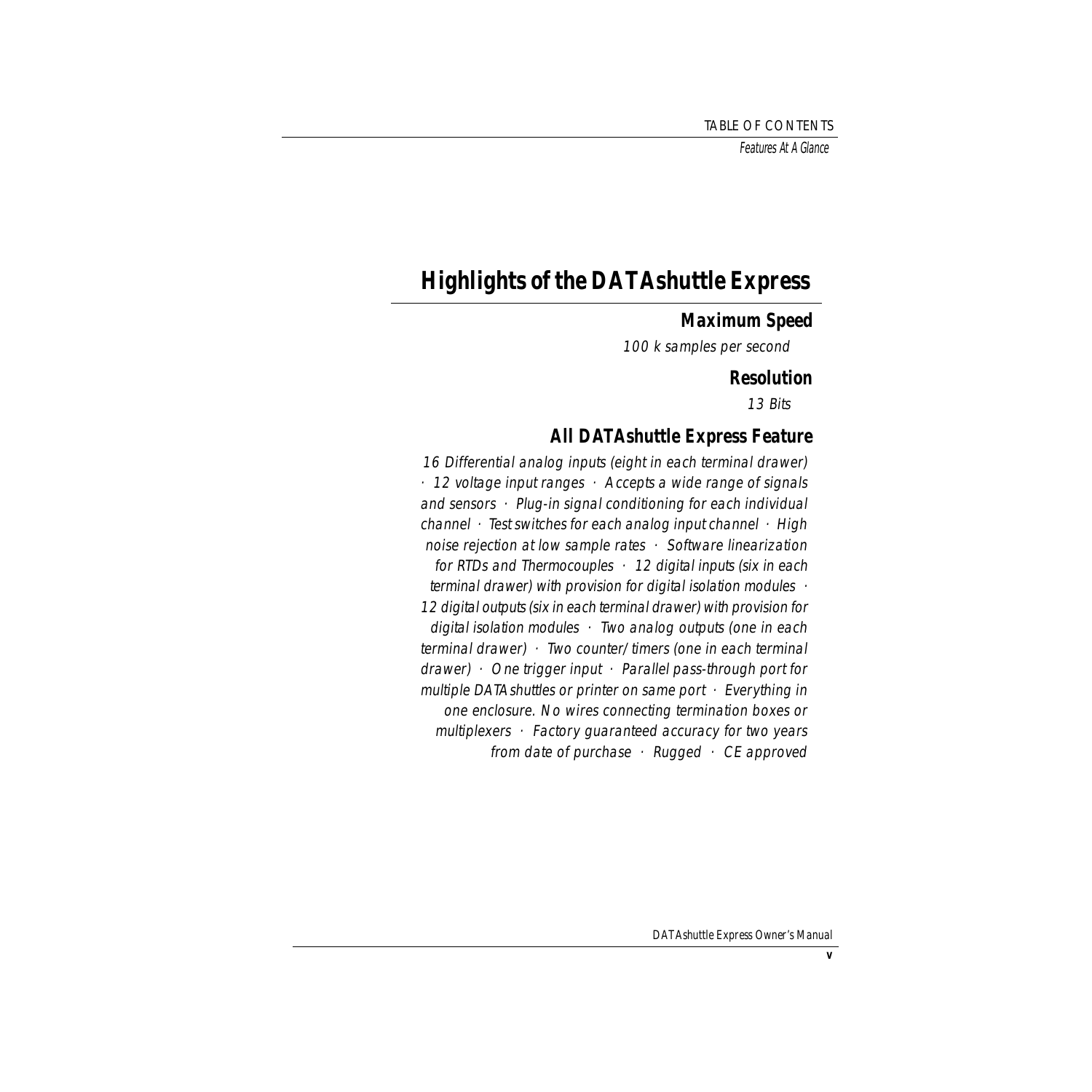*Table of Contents*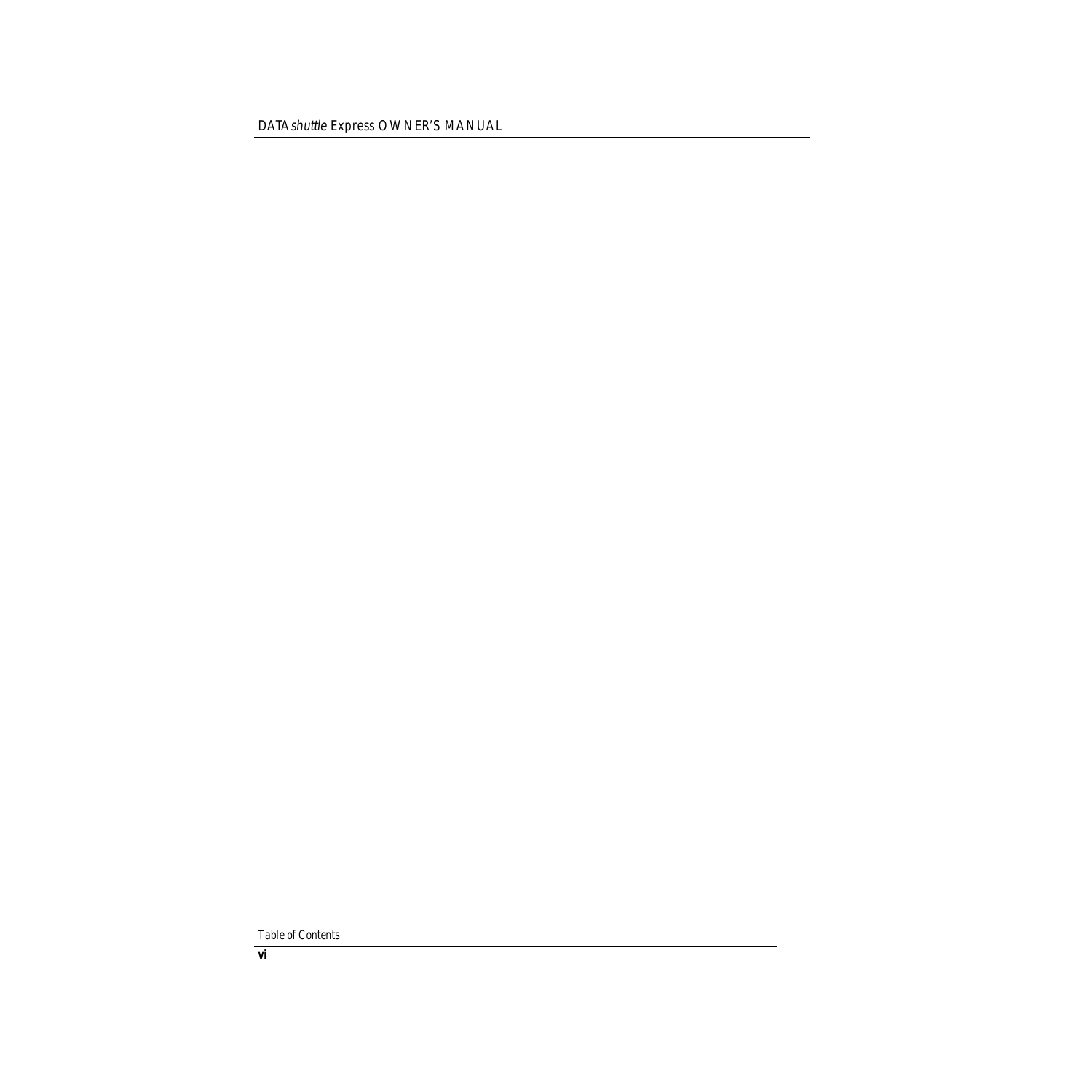General Information

# *Chapter 1: Introduction & Installation*

Thank you for selecting the DATA*shuttle* Express for your project!

Our primary objective is to provide you with data acquisition systems that are easy to install, operate, and maintain. We also strive to furnish the performance you need at the lowest overall cost. The benefits for you are increased productivity, data you can count on, and, of course, meeting your budget.

We manufacture the DATA*shuttle* Express as an enhancement product that readily plugs into the parallel port of a Microsoft/Intel Personal Computer, whether it is a portable or desktop machine.

The DATA*shuttle* Express is ideal for test and measurement and quality control in industrial environments. Its inputs and interconnections are rugged, and RFI emissions are low. With its parallel port interface, built-in screw terminations, and compact size, the DATA*shuttle* is also completely portable, providing for a quick and easy set-up in both in-house labs and remote test sites. It can handle a large number of channels of data in a single, compact, portable enclosure.

Using the DATA*shuttle* Express together with our graphical interface application software (such as WorkBench PC™ for Windows or QuickLog for Windows), you can easily and very quickly implement a broad spectrum of research and commercial tasks, in a wide variety of settings. You can, for example,

- *· Display, and log data to disk for later analysis,*
- *· Measure an extremely wide range of sensor and signal types, including advanced easy-to-use signal conditioning,*
- *· Scale inputs and perform complex math to get real-time results,*
- *· Monitor and control processes,*
- *· Set alarm limits on any input,*
- *· Control devices at preset levels (fans, pumps, heaters, etc.),*
- *· Control devices from digital inputs (from switches or TTL signals), and*
- *· Gather data unattended.*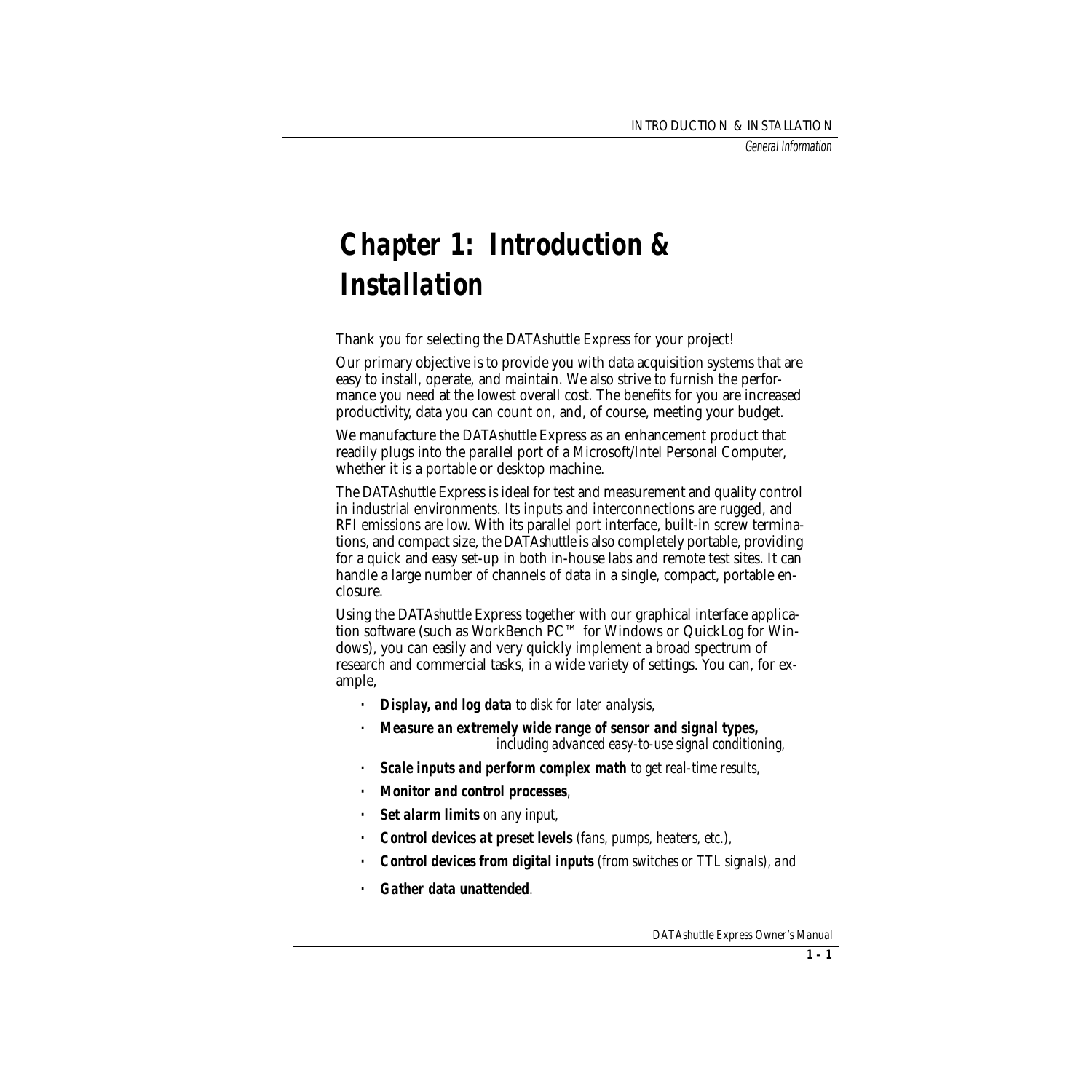General Information

| DEVELOPMENT People who decide, on the other hand, to write their own software     |
|-----------------------------------------------------------------------------------|
| <b>SYSTEM</b> (rather than using an off-the-shelf application) can employ the An- |
| alog Connection Windows Development System™ (ACWDS) to                            |
| access all the features of the DATA shuttle Express from within a                 |
| program written in $C$ , $C_{++}$ , or Visual Basic.                              |

**EXPANDABILITY** All DATA*shuttle* Express have 16 differential analog input channels, 12 digital inputs, 12 digital outputs, two analog outputs, and two counter/timers. You can add one DATA*shuttle* at a time to your computer, for as many as 15 units with a total of 240 analog inputs, 180 digital inputs, 180 digital outputs, 30 analog outputs, and 30 counter/timers.

> The DATA*dock* accessory (model BP-DS-EXP) provides a convenient way to interconnect four DATA*shuttle* Express in a compact package. The DATA*dock* plugs into any AC power from 90 to 264 Volts, 47 to 63 Hz, and it has a convenient carrying handle.

**POWER** The DATA*shuttle* Express comes with a power adapter that accepts 90 to 264 VAC. A DC adapter is available that accepts 9 to 36 VDC.

**RANGES/** The 12 input ranges of the DATA*shuttle* Express span from ±2.5 **UNITS OF MEASURE** milliVolts through ±10 Volts DC, making it capable of accepting data from almost any sensor. The terminal drawers provide signal conditioning for the measurement of current, voltage, resistance, frequency, temperatures (thermocouples, RTDs, thermistors or semiconductor sensors), weight, vibration, sound, strain, pressure, force, displacement, torque, acceleration, and humidity. *(See page 2–9 for a complete description of sensor types.)*

> The DATA*shuttle* together with our software, such as WorkBench PC for Windows or QuickLog for Windows, make it easy to specify engineering units (degrees, Volts, milliamperes, etc.) for measurements, as well as which ranges to use. You can measure temperature, for example, by selecting from among 11 different thermocouple types, or from a wide variety of Platinum resistance temperature devices (RTDs). With the application software, the process simply consists of selecting the type of sensing device from a menu - the driver itself automatically handles cold junction compensation and linearization.

**DATA** The combination of Strawberry Tree hardware and application **PRESENTATION** software enables both the display of data on the screen, and the logging of data to disk for later analysis.

> The system is capable of showing data on the monitor in a variety of formats. On-screen meters can provide accurate display of any

*Chapter 1 Introduction & Installation*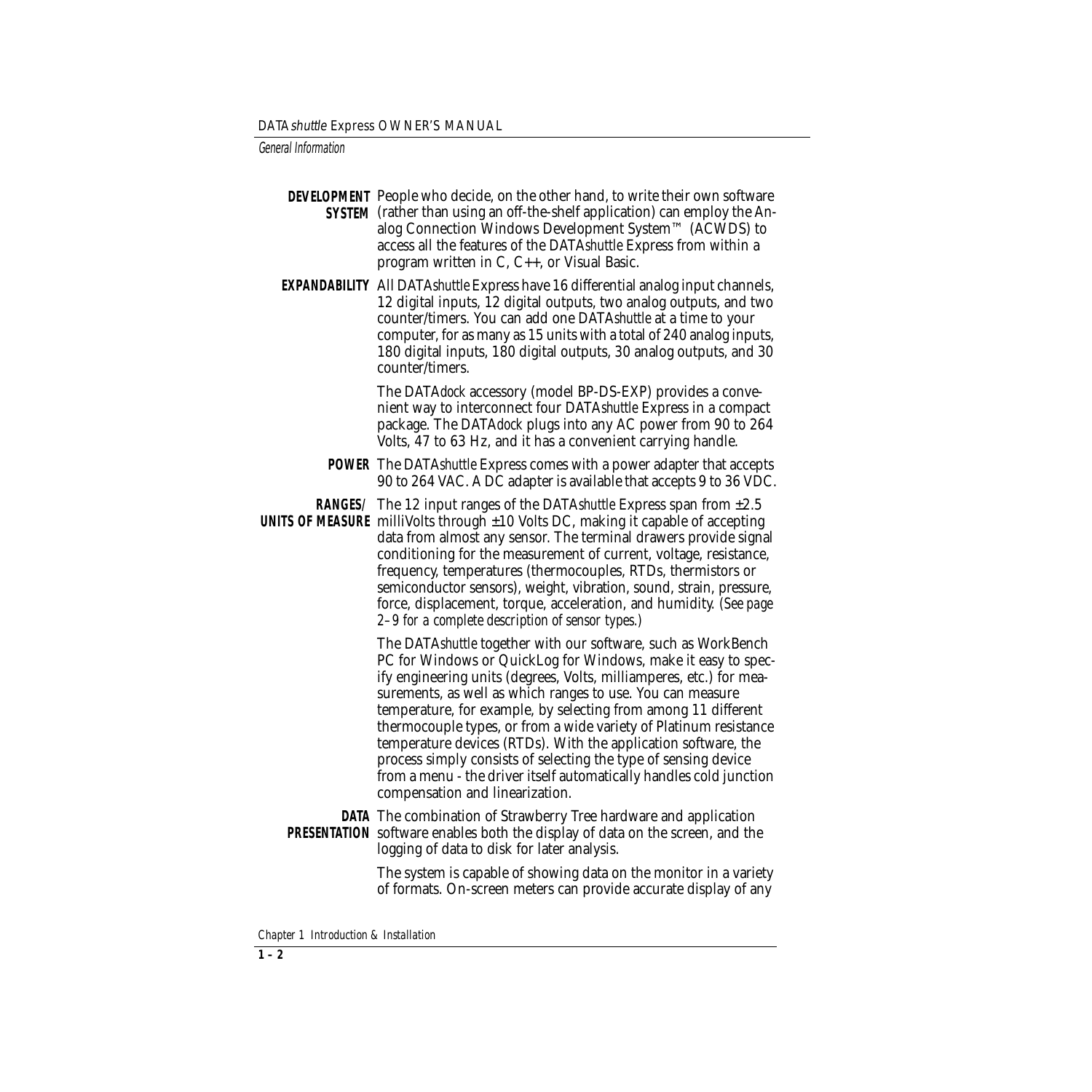parameter on any channel. Chart displays can indicate trends for comparison of actual measurements on several channels, or for setting data points or alarms.

**SIGNAL** A wide range of sensors can be directly connected to the termina-**CONDITIONING** tion drawers. Complete signal conditioning and sensor excitation is built in.

**NOISE REJECTION** The DATA*shuttle* Express incorporates noise filtering. When the sample rate is less than the maximum, samples may be still taken near the maximum rate and averaged by the on-board digital signal processor (DSP) using the "average" selection of the resolution. This reduces the already low noise of the DATA*shuttle* Express by 10 times or more.

> Some terminal drawers provide anti-aliasing filters to remove high frequency signals that can interfere and invalidate data. The cut-off frequency is selected in software.

**UPDATES** The software that runs the DSP in the DATA*shuttle* Express is stored in nonvolatile RAM. It is updated automatically when a program is run. This allows the DATA*shuttle* Express to be updated with new features so it won't become obsolete.

### *Features and Configurations*

The DATA*shuttle* Express makes measurements with 13-bit resolution, twice as good as standard 12-bit data acquisition products. This allows the bipolar voltage ranges (+/-10 Volts, +/-5 Volts, etc.) to be used for unipolar inputs (0 to 10 Volts, 0 to 5 Volts, etc.) while maintaining full 12-bit resolution.

- The DATA*shuttle* Express has 16 differential analog inputs, eight in **ANALOG INPUT CHANNELS** each terminal drawer.
	- **RANGES** There are 12 voltage ranges and 10 current ranges, all selected individually for each channel. Some terminal drawers lack current ranges.
- **DATA ACQUISITION** The data acquisition rate for the DATA*shuttle* Express is 100,000 **SPEED** samples per second, divided by the number of channels in use. Ranges below  $\pm 25$  mV have a maximum sample rate of 50,000 samples per second.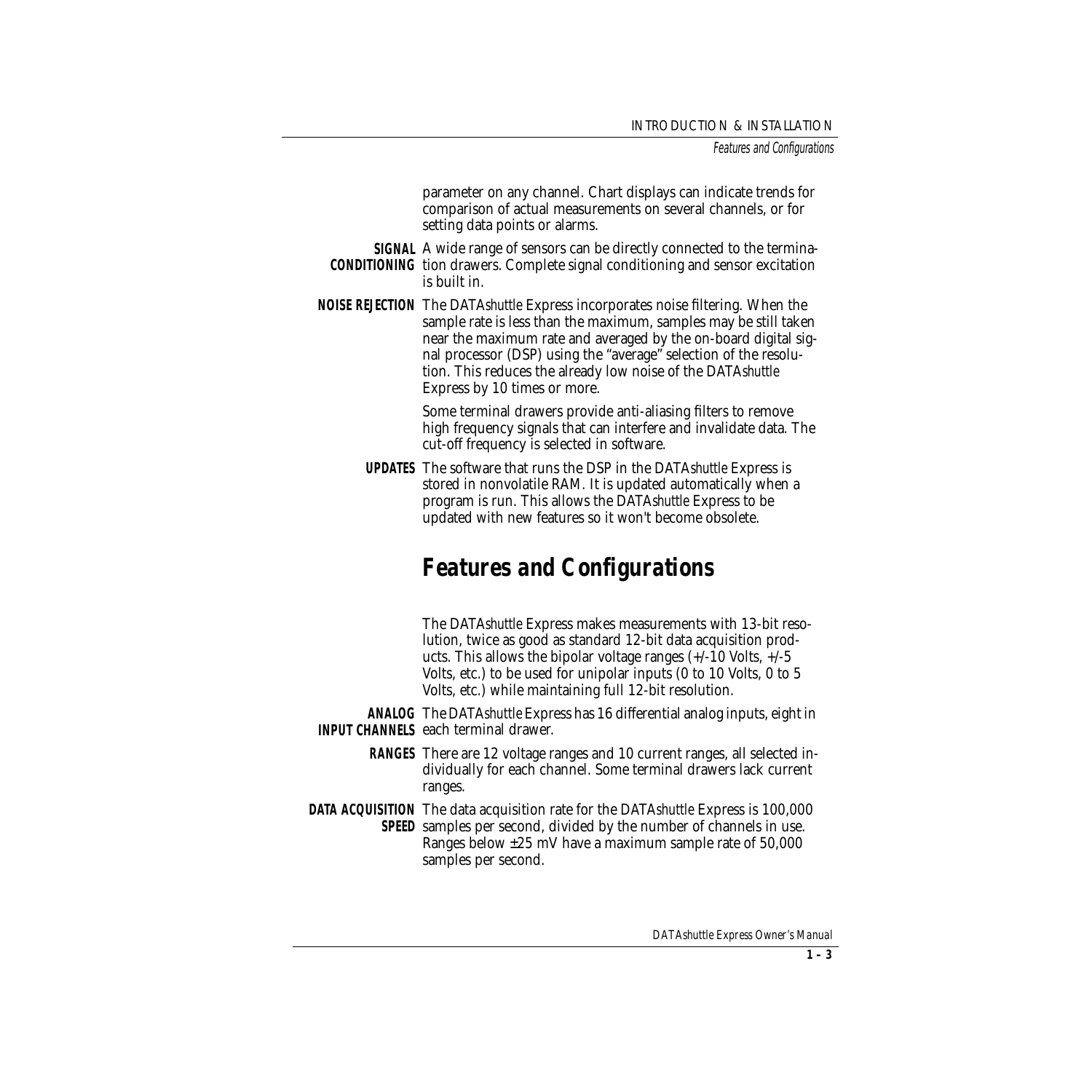Features and Configurations

The on-board DSP can improve noise rejection by averaging as the **NOISE**

- sample rate is reduced from 100,000 samples/second to 390 sam-**REJECTION** ples/second. Power line rejection can be selected at sample rates at or below 60 Hz (or 50 Hz).
- **SENSORS** The DATA*shuttle* supports a wide range of sensors. Refer to the chapter on terminal drawers for details. Sensor excitation voltages or currents and signal conditioning are built in to each drawer.
- **ACCURACY** The specified accuracy is guaranteed for a period of two years from the date of purchase. Calibration constants are stored in nonvolatile memory.
- **INPUT PROTECTION** Analog inputs are protected from damage for inputs of  $\pm 35$  V when powered,  $\pm 20$  V when unpowered.
	- The DATA*shuttle* Express has two analog outputs, one in each ter-**ANALOG OUTPUT CHANNELS** minal drawer. Each output has one current (4-20 mA) and six voltage ranges, software selectable.
		- **DIGITAL I/O** There are 12 digital inputs and 12 digital outputs, six in each terminal drawer.
		- **ISOLATION** The digital I/O lines on all terminal drawers may be galvanically isolated to protect the DATA*shuttle* using plug-in modules. The output modules allow switching up to 120 VAC at 3 Amps. Each module occupies one digital input and one digital output line.

The TD-ISO drawer accepts analog isolation modules for analog inputs or outputs. This higher drawer, which requires the DATA*shuttle* Express for isolation (model DS-EXP-ISO) for operation, can handle up to 250 VAC on analog inputs, analog outputs or digital I/Os.

- **COUNTER/TIMER** There are two counter/timers, one in each terminal drawer, for pulse counting, frequency measurement, and precise timing.
- **SELF-CALIBRATION** The DATA*shuttle* recalibrates its analog inputs and outputs on command to keep them at the factory-fresh accuracy.
	- **SELF-TEST** Each time the DATA*shuttle* is powered on it performs a complete self test. The power indicator light turns red and flashes an error code if there is a problem.
	- The DATA*shuttle* has been tested to operate with 5 G vibration and **RUGGED** 30 G shock.

#### For more information about the capabilities of your DATA*shuttle*  **FOR MORE INFORMATION** Express, please see the "Product Specifications" in Chapter 4.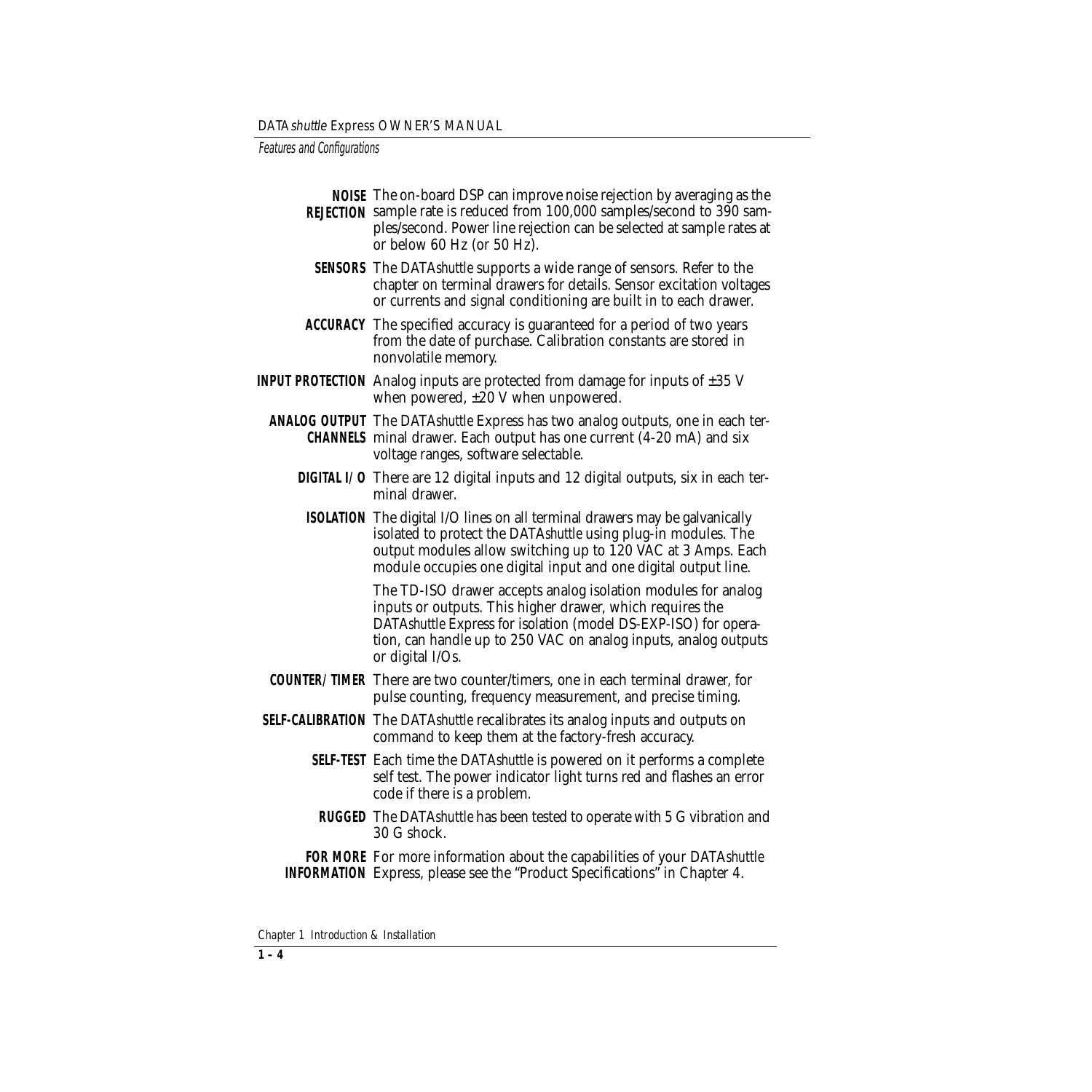For instructions on controlling the unit with our interface software (such as WorkBench PC for Windows or QuickLog for Windows), refer to that particular software manual.

To learn more about data acquisition and process control in general, and how to use the Strawberry Tree systems together to accomplish everyday tasks, consult our *Applications Reference* in Chapter 3 of this manual.

And, last but not least, if you're creating your own program to address the unit for a custom purpose, please review the tools and utilities provided in the optional Analog Connection Windows Development System. Note that the DATA*shuttle* Express only works in Windows; it is not supported by a DOS driver.

Before installing the DATA*shuttle* Express, make sure the computer **SYSTEM REQUIREMENTS** system fulfills these minimum requirements:

#### **Hardware –**

- *· Microsoft/Intel 386-DS PC or higher, with at least 4 MB of system RAM,*
- *· 3.5" floppy disk drive and a hard drive.*

#### **Software Environment –**

- *· Windows 3.1 or 95 (Windows NT will be supported soon),*
- *· Application software (WorkBench PC for Windows, Quick-Log for Windows, the Analog Connection Windows Development System, or other compatible proprietary software; please see your software manual for directions for using it with the DATAshuttle Express).*

**PACKAGE CONTENTS** Your DATAshuttle Express package should include:

- *· One DATAshuttle Express*
- *· Terminal drawers you ordered*
- *· One power adapter with IEC universal power connector*
- *· Two locking screws for the power connector*
- *· One parallel cable (DB-25 M-F)*
- *· This binder, including the following manuals: DATAshuttle Express and QuickLog for Windows)*
- *· One set of QuickLog for Windows Disk (two disks)*
- *· One Quickstart card.*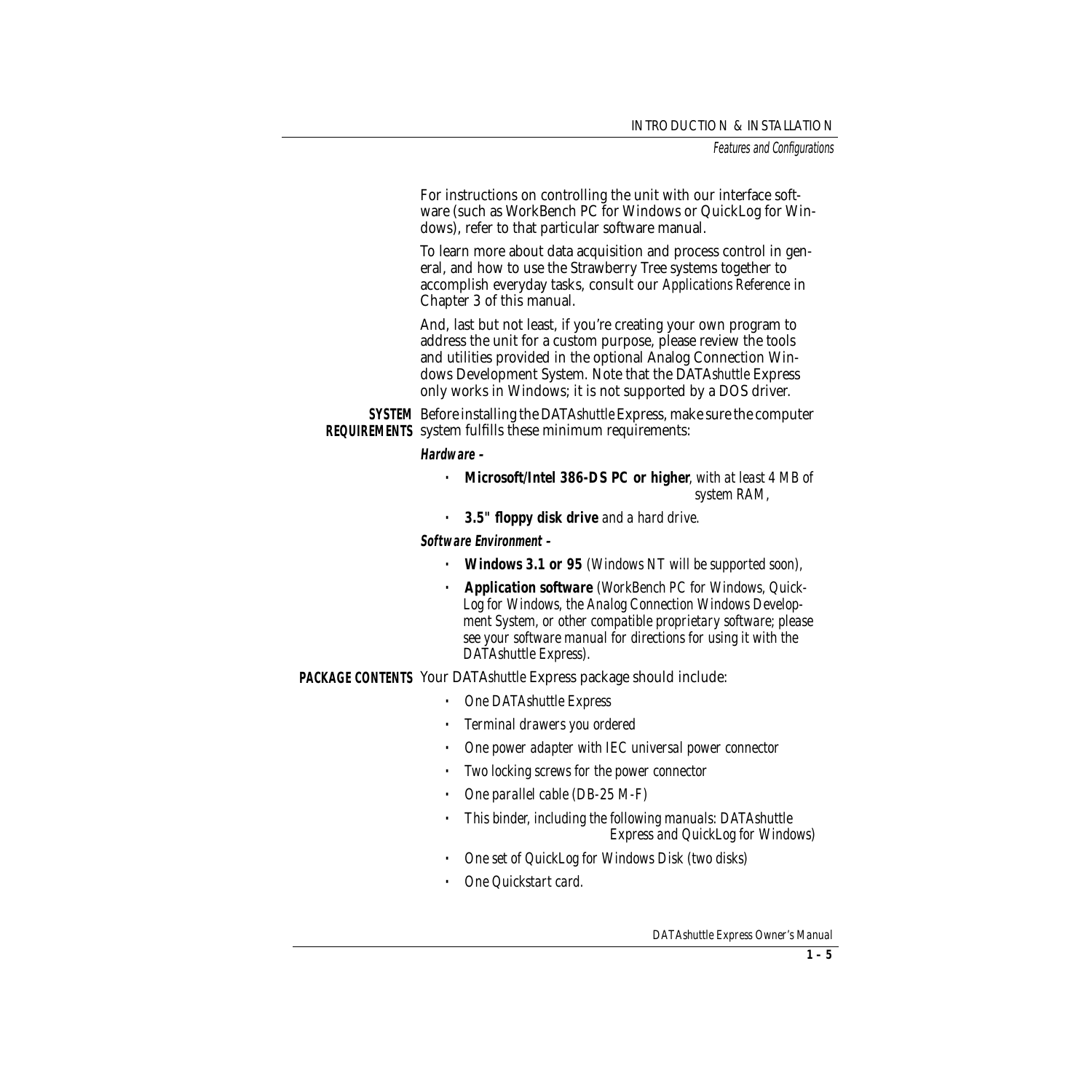Models and Accessories

## *DATAshuttle Express Models and Accessories*

You may adapt your DATA*shuttle* Express to almost any job by selecting from the terminal drawers that provide different signal conditioning for sensors. See Chapter 2 for more information.

In addition to the standard DATA*shuttle* Express, there is a DATA*shuttle* Express for isolation (model DS-EXP-ISO) which accepts terminal drawers that are 3.2 inches (8.2 cm) high, rather than the standard 2.2 inches (5.6 cm). This DATA*shuttle* Express is 3.8 inches (9.8 cm) in overall height, while the standard DATA*shuttle* Express is 2.8 inches (7.2 cm) high. The TD-ISO drawer requires the DATA*shuttle* Express for isolation. It will not fit into the standard DATA*shuttle* Express.

For applications with large numbers of channels, up to four standard DATA*shuttle* Express may be installed in one DATA*dock* (model BP-DS-EXP). It is a compact portable way to have large numbers of channels without losing any of the accuracy and convenience of the DATA*shuttle* Express.

The DATA*shuttle* Express is shipped with an AC power adapter that accepts 90 to 264 VAC, 47 to 63 Hz. The PWR/DC-DSE replaces the AC power adapter when using a DC power source. It accepts 9 to 36 VDC.

*Chapter 1 Introduction & Installation*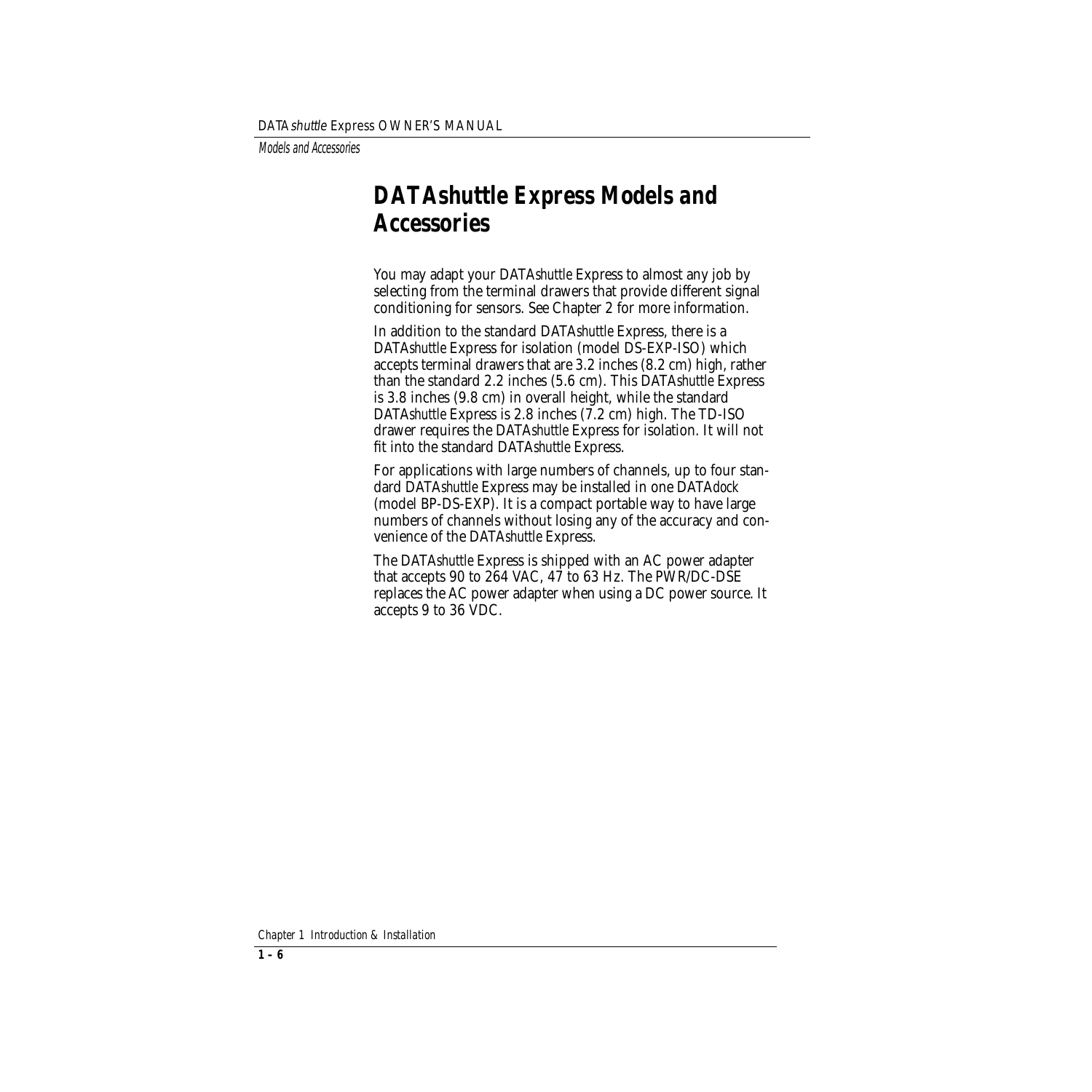**Installation** 

### *Installing Your DATAshuttle Express*

Getting your DATA*shuttle* Express up and running is a straightfoward process; you only need to:

- *· Connect the DATAshuttle Express to the parallel port of a computer,*
- *· Connect power to the DATAshuttle Express, and*
- *· Apply power to the DATAshuttle Express and computer at the same time.*

Guidelines for loading the software, and for starting up, depend on the application program you are going to use (such as our WorkBench PC for Windows, QuickLog for Windows, or a package from a third party).

The program you are going to use with the DATA*shuttle* Express might even be unique and proprietary, a product of your organization. The Analog Connection Windows Development System (ACWDS) is a powerful set of utilities making it possible for software engineers to design and develop their own programs to exploit the many features of the DATA*shuttle* Express.

In any event, please refer to the software provider's installation manual, or user guide, for specific information on how to load and run the particular program.

**Troubleshooting –** If you have any difficulty getting your unit to work, refer to the "Troubleshooting" section in Chapter 4.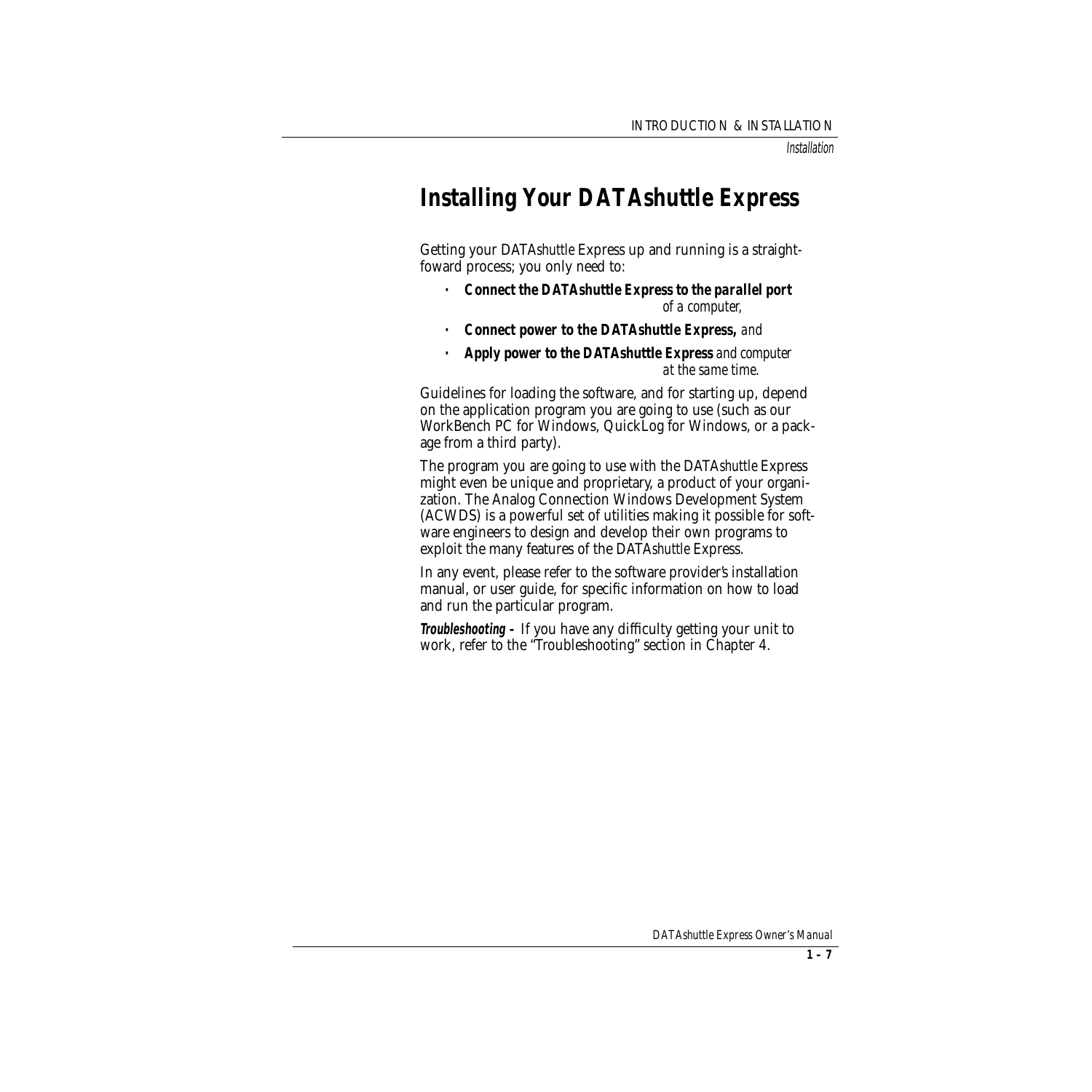Physical Installation

## *Physical Installation*

Installation very simply consists of plugging the DATA*shuttle'*s DB-25 cable into the parallel port outside your computer. The DATA*shuttle* Express may not be used in combination with any of our other data acquisition products.

#### **To Install a DATAshuttle Express– SINGLE UNIT INSTALLATION**

- **1. Turn the computer off.** It is a good idea not to plug anything into the computer's parallel port without first turning its power switch to the "off" position.
- **2. Connect the parallel input connector** on the back of the DATA*shuttle*  Express to the parallel port on your computer with the provided DB-25 cable. The parallel port on the PC has 25 pins and is often labelled "Printer" or "LPT." Computers may have up to four parallel ports; the DATA*shuttle* Express may be connected to any one of these. There are two 25-pin D-sub connectors on the back of the DATA*shuttle* Express; use the male connector.
- **3. Connect the provided AC Adapter** to the power input just above the two D-sub connectors. Plug the AC Adapter into a power line that is between 110 and 240 VAC, 50 to 60 Hz.

OR

**Connect the optional DC Adapter** to the power input just above the two D-sub connectors. Connect the remaining cable on the adapter to a DC source, such as a battery, that is between 9 and 36 VDC. The DC adapter will consume up to 25 W from the DC source so be sure the source can maintain 9 V when supplying 25 W (2.8 A at 9 V). The cable may be plugged directly into a cigarette lighter in a car, or you may cut off the cigarette lighter adapter and connect to the DC power source using a connector you provide.

**4. Install one or two terminal drawers** by pulling one of the ribbon cables out of the DATA*shuttle* Express and plugging it into the connector on the back edge of the drawer. Engage the edges of the drawer in the guides in the DATA*shuttle* Express, and slide the drawer in until the front panel is flush with the unit. Fasten the drawer securely into place with the thumb screw. See Chapter 2 for more information about installing drawers.

*Chapter 1 Introduction & Installation*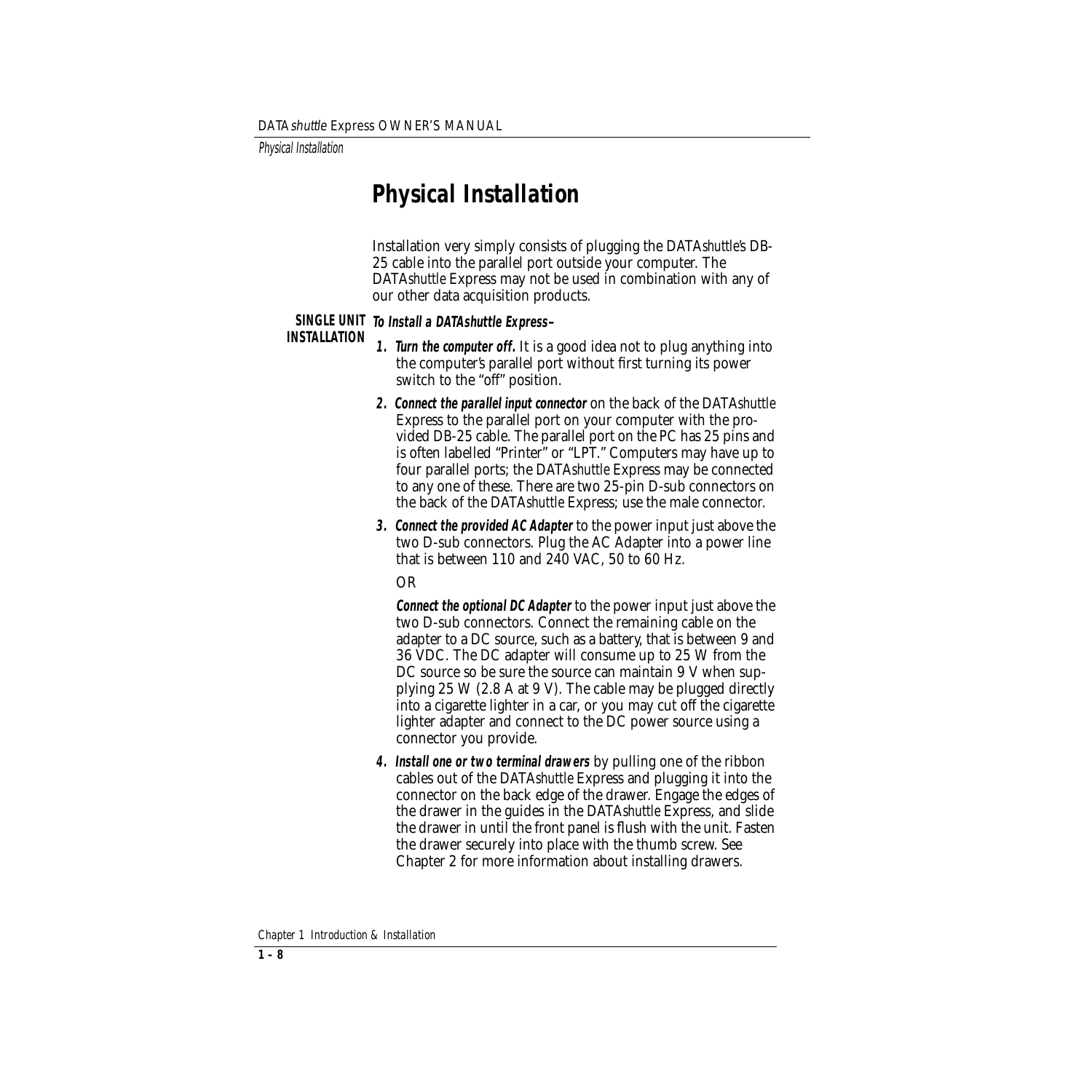- **5. Connect the sensors needed for your application:** Slide out a drawer and connect the sensors to the screw terminals. Slide the drawer back in. You may wish to refer to the *Applications Reference* manual and Chapter 3 of this manual for examples of particular applications.
- **6. Lock the power connector** using the optional locking screws. If you want the power connector attached more securely, simply screw them into the two white plastic projections on either side of the power connector on the back of the DATA*shuttle* Express. When the screws are in place, the power connector may be easily slid into place. To remove it, use a flat screwdriver to gently pry loose the plastic tabs.
- **7. Apply power** to the DATA*shuttle* Express and computer at the same time.



**CAUTION** Disconnect any high voltage power to terminals for safety before removing, installing, or making connections to the terminal drawers.

**To install more than one DATAshuttle Express–** Follow the steps above **MULTIPLE UNIT INSTALLATION** to install the first DATA*shuttle* Express. Then for every additional unit you wish to install, simply connect the parallel input port of that DATA*shuttle* Express to the passthrough port of the previously installed DATA*shuttle* Express, using the additional DB-25 cables.

> You may also use the DATA*dock* to interconnect units without cables.

#### **To Install Multiple Units in the DATAdock –**

- **1. Slide each unit into the DATAdock.** Be sure to press them firmly into place so that the parallel port and power connectors are fully engaged.
- **2. Twist the thumb screws into the sides** of the DATA*shuttle* Express until they clamp securely to the notches in the DATA*dock*.
- **3. Connect the parallel connector on the right** of the back of the DATA*dock* to the computer's parallel port using one of the provided DB-25 cables. If you have another DATA*dock*, connect a DB-25 cable from the remaining parallel connector on the first unit to the right parallel connector on the second unit.
- **4. Connect a power cord to the back of the DATAdock.** Plug the power cord into a power line that is between 110 and 240 VAC, 50 to 60 Hz.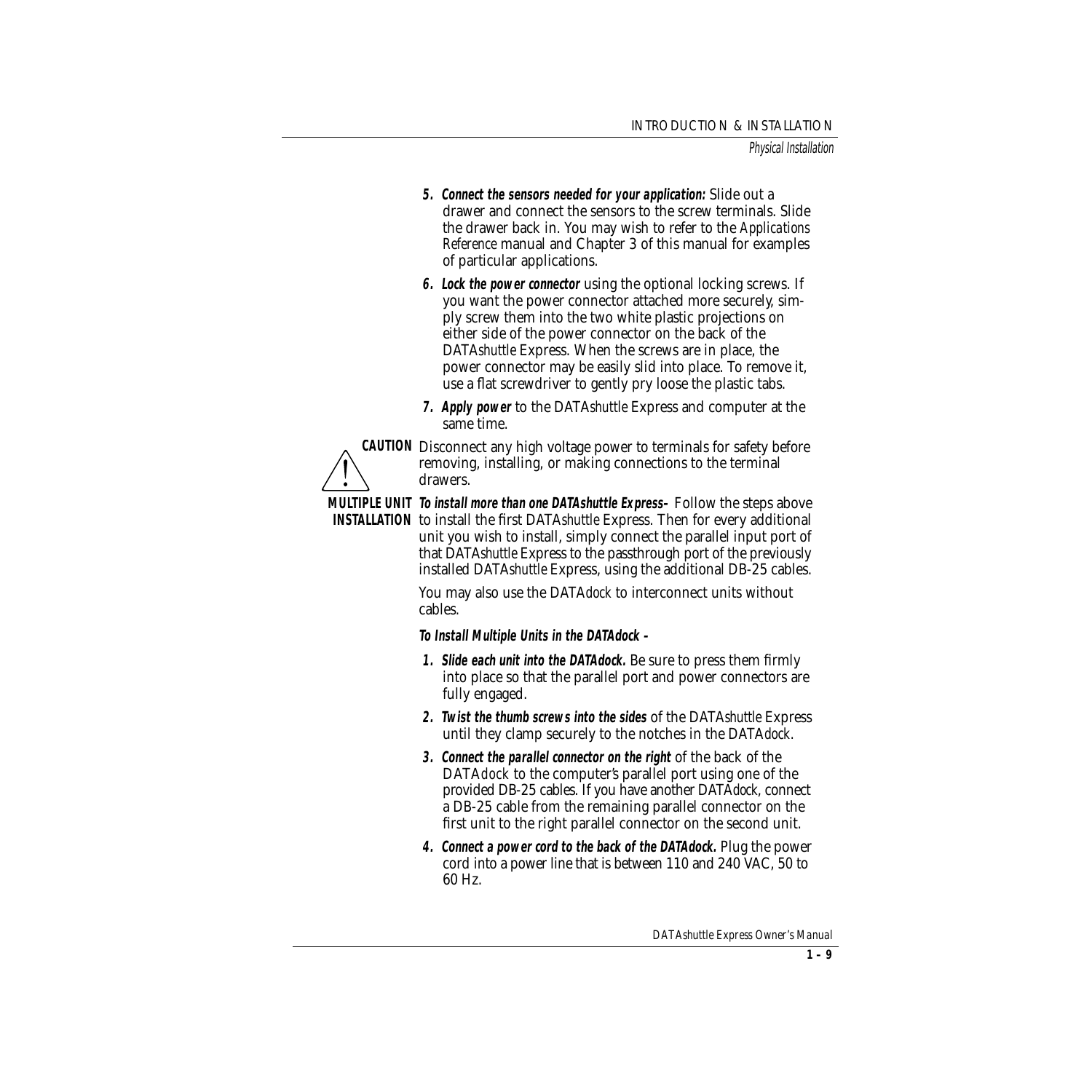Physical Installation

Using either of the above methods, you may connect up to 15 DATA*shuttles* to one computer. Please note, however, that only one DATA*shuttle* Express may be powered from the same power adapter. Therefore, each unit requires its own adapter, unless the DATA*dock* is used.



**CAUTION** You must connect all your DATAshuttle Express to one parallel port to use them in synchronous mode. In synchronous mode the first DATA*shuttle* Express sends a clock signal through the parallel cable to all the others to synchronize their data acquisition. The synchronizing signal cannot be sent from one parallel port to the next. The application software should indicate whether it uses synchronous mode or not: WorkBench PC for Windows does; synchronous mode is optional in QuickLog for Windows.

Do not install regular DATA*shuttles* and DATA*shuttle* Express on **CAUTION** the same parallel port. They use different data protocols and will not work together.

**CAUTION** It is not necessary, nor advisable, to open the DATAshuttle Express, except for sliding out terminal drawers. There is no need to make internal adjustments when setting up your application, and it may be difficult to reassemble the unit correctly should you choose to do so.

> **A Note on Board Numbers–** When you are using multiple units in your installation, each unit needs to have an identity, or "board number," for the software to recognize it as "individual."

When the software is loaded, it conducts a search for all installed hardware, scanning for any DATA*shuttle* Expresss connected to the parallel ports. The DATA*shuttle* Express connected at LPT1 nearest to the computer is assigned the first available board number. Additional DATA*shuttle* Express on LPT1 are assigned sequentially higher board numbers. This process is repeated on LPT2, LPT3, and LPT4 until all units have received a board number. The first unit has channels 1-16.

**If you wish to use a printer on the same parallel port as a DATAshuttle PRINTER INSTALLATION Express -** Connect the printer cable to the passthrough port of the last DATA*shuttle* Express in the series. When using the DATA*dock*, connect the printer to the remaining port on the last DATA*dock*.

**Installing the Software –** For information on loading and configur-**NEXT STEPS** ing WorkBench PC for Windows, QuickLog for Windows, or other software please refer to the user guide for that software package.

*Chapter 1 Introduction & Installation*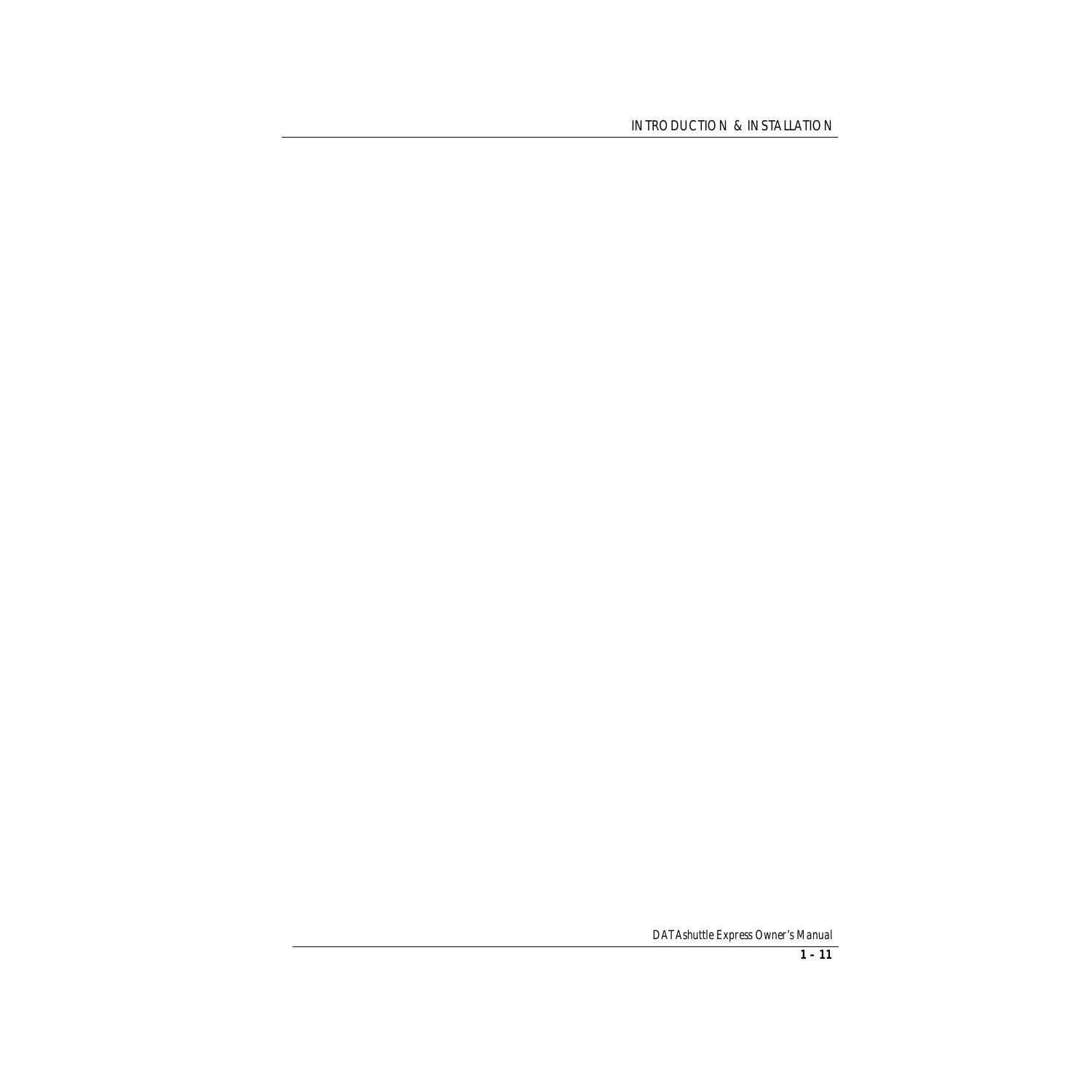# *Chapter 2: Terminal Drawers*

Terminal drawers serve as a convenient interface between the real world and the DATA*shuttle* Express internal circuitry, providing screw terminals or BNC connectors for connections to sensor wires

There are several drawer types available; each is designed to meet different signal conditioning needs. Up to two drawers may be installed in a single DATA*shuttle* Express.

**TYPES OF DRAWERS** There are eight types of terminal drawer:

- *· General Purpose TD-GP*
- *· General Purpose with BNC connectors TD-GP/BNC*
- General Purpose with anti-aliasing filter and BNC con*nectors - TD-GP/AAF*
- *· Low Cost TD-GP/LC*
- *· Thermocouple TD-TC*
- *· Piezoelectric TD-PE*
- *· Piezoelectric with anti-aliasing filter TD-PE/AAF*
- *· Analog Isolation TD-ISO*

The features and benefits of the different types of terminal drawer are discussed in the corresponding sections of this chapter.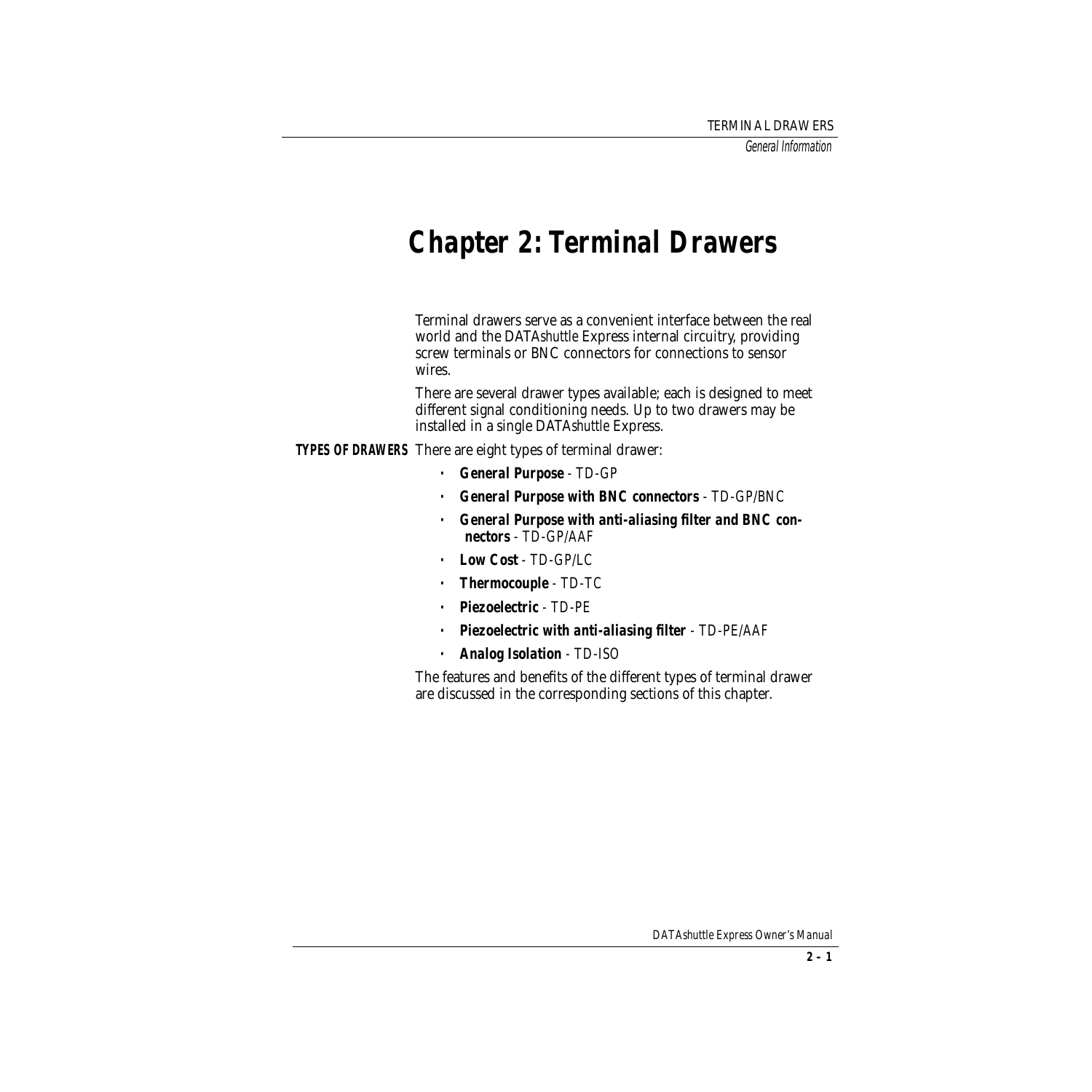Physical Installation

## *Physical Installation*

#### **To Install a Terminal Drawer –**

- **1. Make sure that the DATAshuttle Express is properly installed** per the instructions in Chapter 1.
- **2. Locate one of the ribbon cables inside of the DATAshuttle Express.** The cable is located inside the slot into which the terminal drawers slide. Pull the cable straight out until approximately one inch (2.5 cm) is exposed. NOTE: It may be necessary to remove a blank front panel to gain access to the inside of the DATA*shuttle* Express.
- **3. Plug the cable into the connector** on the back edge of the drawer. The connector is keyed to prevent improper connections.
- **4. Connect the sensors needed for your application** to the screw terminals or BNC connectors on the terminal drawer. Connect low level signals like thermocouples first (lower channel numbers) to avoid crosstalk. Note that it is possible to have connections to both BNCs and screw terminals in the same drawer. Refer to the *Applications Reference* section in Chapter 3 of this manual for examples of particular types of applications.
- **5. Engage the edges of the drawer in the guides** on the DATA*shuttle* Express unit, and slide the drawer in until its front panel is flush with the unit. Wires connected to the screw terminals should exit through the slot in the top of the drawer front.
- **6. Fasten the drawer securely into place** with the thumb screw. The thumb screw must be held perpendicular to the drawer front in order to engage.

**CAUTION** It is not necessary, nor advisable, to open the DATA*shuttle* Express, except for sliding out terminal drawers. There is no need to make internal adjustments when setting up your application, and it may be difficult to reassemble the unit correctly should you choose to do so.

**CAUTION** The TD-ISO terminal drawer may only be installed in a DATA*shuttle* Express for isolation (model DS-EXP-ISO). It does not fit into a standard DATA*shuttle* Express.

#### *Chapter 2 Terminal Drawers*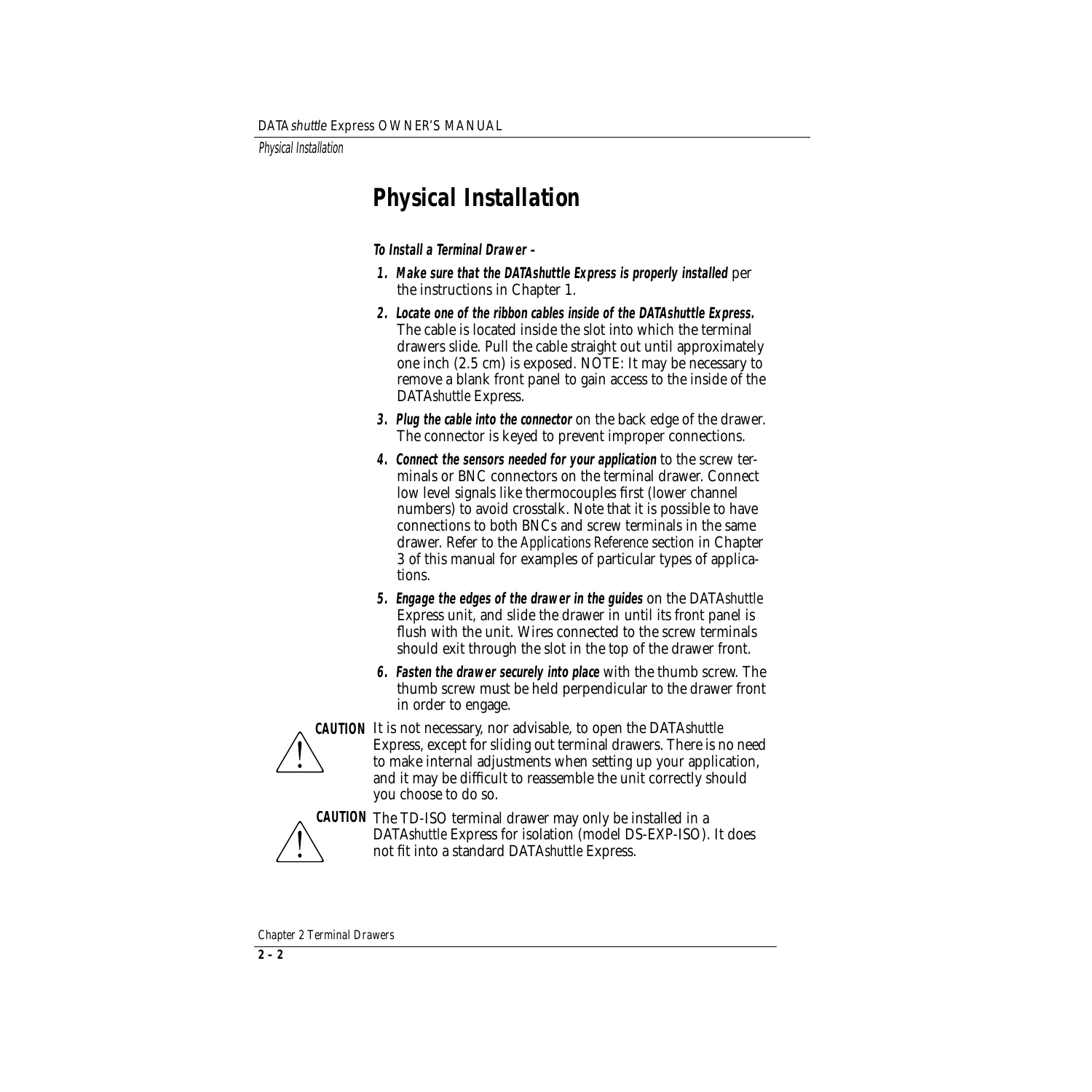

**CAUTION** Disconnect high voltage power going to terminals for safety before removing, installing, or making connections to the terminal drawers.

**CAUTION** Do not connect devices that will draw excessive power from the power terminals on the drawer. Although all power terminals have overcurrent protection, the temperature could rise too high in certain situations. *(See the Specifications section in Chapter 4 for more details.)*

> To remove a drawer, pull out the connector. If it is a new unit, the connection may be tight; use a screwdriver on the edge of the connector (where there is a small notch) to loosen it.

## *Types of Terminal Drawers*

As was stated in the introduction, there are eight types of terminal drawer, each providing for different signal conditioning needs.

The most flexible drawer available, the TD-GP can measure most **TD-GP** types of analog inputs, including voltage, current, resistance, temperature (thermocouples, RTDs, thermistors, and semiconductor sensors), or strain gauges. Each channel may be configured for a different sensor.

For current measurements, there are switches for each channel that can individually connect a current shunt resistor. Plug-in signal conditioning resistors may also be installed separately in each channel to provide accurate measurement of 2- or 4-wire resistance, 2-, 3-, or 4-wire RTDs, standard or linear thermistors, and quarter-, half-, or full-bridge strain gauges. The TD-GP also features cold junction compensation for thermocouple applications. *(NOTE: For accurate thermocouple measurements, the TD-TC drawer, featuring an aluminum isothermal block, is recommended.)*

A separate switch for each channel, labelled "Floating/Gnd Ref," provides a ground reference for an input when needed. All inputs must have a ground reference so they don't exceed the common mode input range of the DATA*shuttle*. This switch provides that reference in case it is not provided by the input signal. If in doubt, set the switch to "Gnd Ref." The ground reference is provided through a 348 kΩ resistor to avoid ground loops. The resistance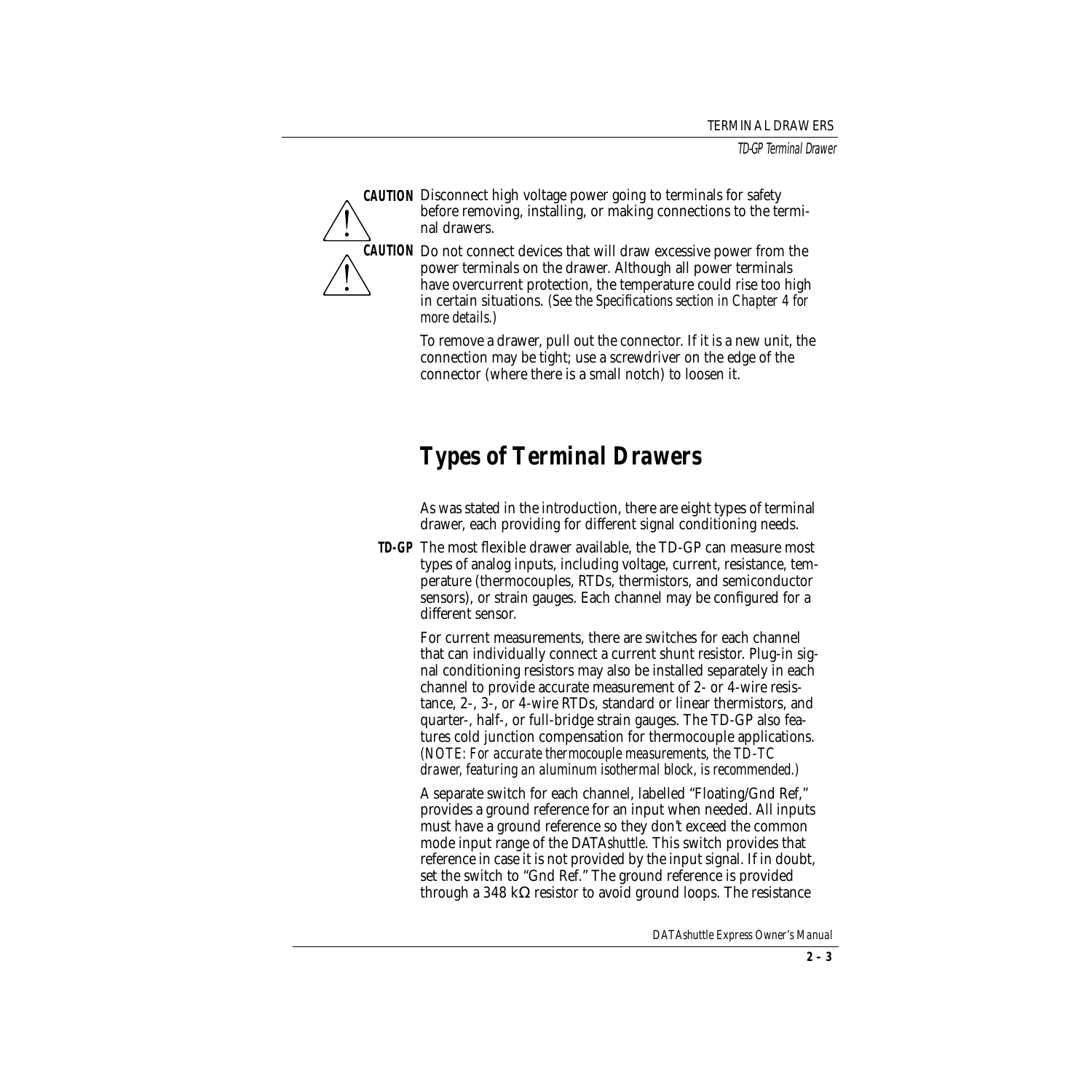TD-GP Terminal Drawers

value may be changed by plugging in a different value resistor for R5. In addition, the switch may be used to provide shunt calibration of strain gauges by placing a high resistance across one leg of the strain gauge bridge to simulate a load on the strain gauges.

Each channel on the TD-GP has a Test switch. The external signal and on-board signal conditioning are disconnected, and an internal DC voltage is connected to test the operation of the DATA*shuttle* Express, the computer, and the software, making the DATA*shuttle* Express easy to configure. A separate switch selects the test voltage that is applied.

The TD-GP has screw terminals for eight analog inputs, one analog output, six digital inputs, six digital outputs, one counter/timer, a trigger input, one precision sensor excitation voltage, +5 V, digital ground, and analog ground. Up to six digital isolation modules may be installed. Cut jumpers JP1 and JP2 before installing a module. The sensor excitation or power may be switched to 10 V or 2.5 V.

**CAUTION** The maximum voltage on a digital input or output when using isolation modules is 125 V AC or DC. For CE requirements, the maximum is 60 V AC rms. Without isolation modules, the digital input must be between 0 and +5 V. The digital output must be between 0 and +30 V.



**Figure 1. Illustration of the TD-GP and TD-GP/BNC Terminal Drawers –**

#### *Chapter 2 Terminal Drawers*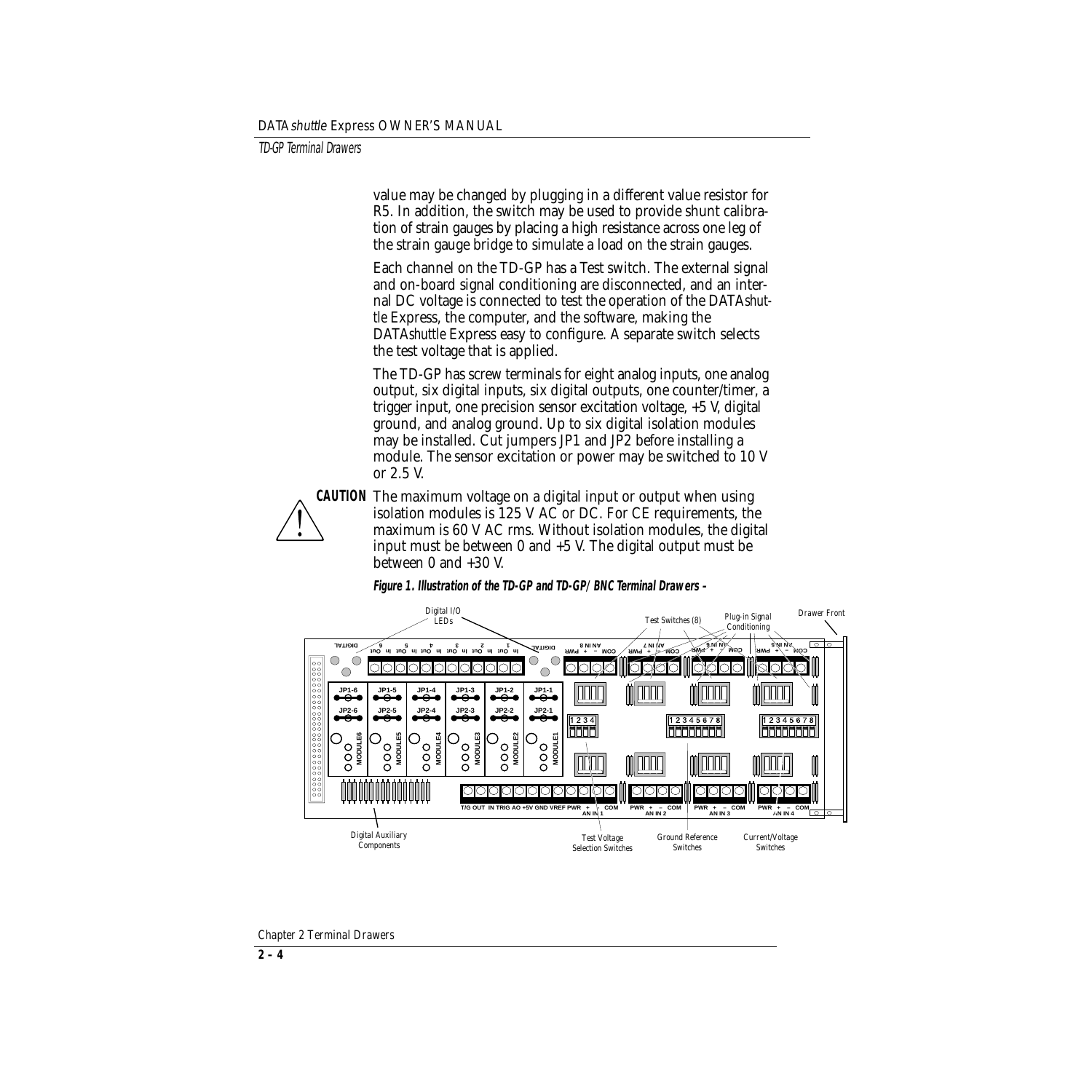TD-GP/BNC & TD-GP/AAF Terminal Drawers

- The TD-GP/BNC is virtually the same as the TD-GP except it has **TD-GP/BNC** eight BNC connectors to connect analog inputs without opening the drawer. The center of the BNC connector is connected to the "+" terminal. The barrel of the BNC connector is connected to the "-" terminal, and can be floating, or ground-referenced, as described in the TD-GP section above. The BNC connectors can be reconnected to any input or output on the drawer, adding great flexibility.
- The TD-GP/AAF is the same as the TD-GP/BNC with the follow-**TD-GP/AAF** ing exceptions. A five-pole Butterworth filter may be selected on any or all of the eight analog inputs with a software selection. It may be used to remove high frequencies to prevent aliasing errors. The filter cut-off frequency is selected with a software selection to any frequency between 12 Hz and 40 KHz. It may be set with a precision of about 1%. All channels have the same cut-off frequency. The filter may be deselected on any channel to improve the accuracy of slow low-level signals like thermocouples. To minimize noise and offset, three sets of gain may ranges may be chosen:
	- *Low* gives a maximum input of  $\pm 100$  mV
	- *· Medium gives a maximum input of ±1 V*
	- *· High gives a maximum input of ±10 V.*

The sets of gain ranges may be different for the first four channels and the last four channels. There are no additional switches, terminals or adjustments needed for the filters. There are no digital outputs or provision for isolated digital input modules. Like the TD-GP/BNC, the front panel has BNC connectors for all eight analog inputs.



**Figure 1a. Illustration of the TD-GP/AAP Terminal Drawer –**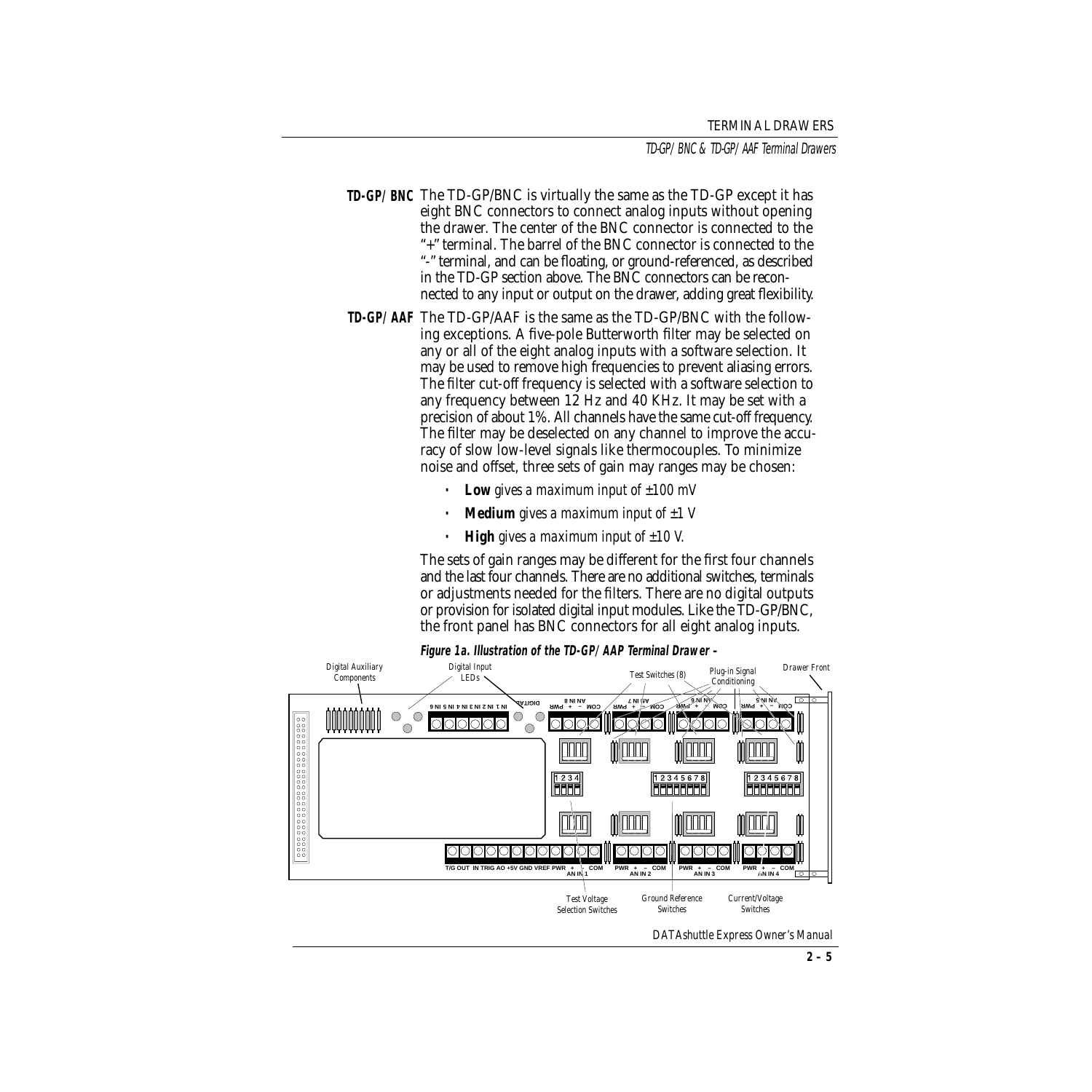#### TD-GP/LC & TD-TC Terminal Drawer

The TD-GP/LC is a low-cost drawer that has no switches, no sig-**TD-GP/LC** nal conditioning and no sockets for isolated digital modules. It is best suited for non-isolated analog voltage input, non-isolated analog outputs and non-isolated digital input/output. It also has counter/timer support and VREF fixed at 10.0 Volts.



**Figure 2. Illustration of the TD-GP/LC Terminal Drawer –**

The TD-TC drawer is designed to provide the most precise and **TD-TC** accurate measurement of thermocouples. All of the analog input screw terminals are mounted on an aluminum block. This block keeps all the terminals at the same temperature, providing highly accurate cold junction compensation.The TD-TC is not limited to thermocouples, however. It can also measure voltage, current, resistance, or temperature (RTDs, thermistors, and semiconductor sensors) analog inputs.

Each channel may be configured for a different sensor. To measure current, a shunt resistor must be installed across the input terminals. Plug-in signal conditioning resistors may be installed separately in each channel to provide measurement of 2-wire resistance, 2-wire RTDs, and standard thermistors. For precise 4 wire resistance or 3- and 4-wire RTD measurements or for strain gauges, use the TD-GP, TD-GP/BNC, or TD-GP/AAF.

A separate switch for each channel labelled "Floating/Gnd Ref" provides a ground reference for an input when needed. The ground reference is provided through a 348 k $\Omega$  resistor to avoid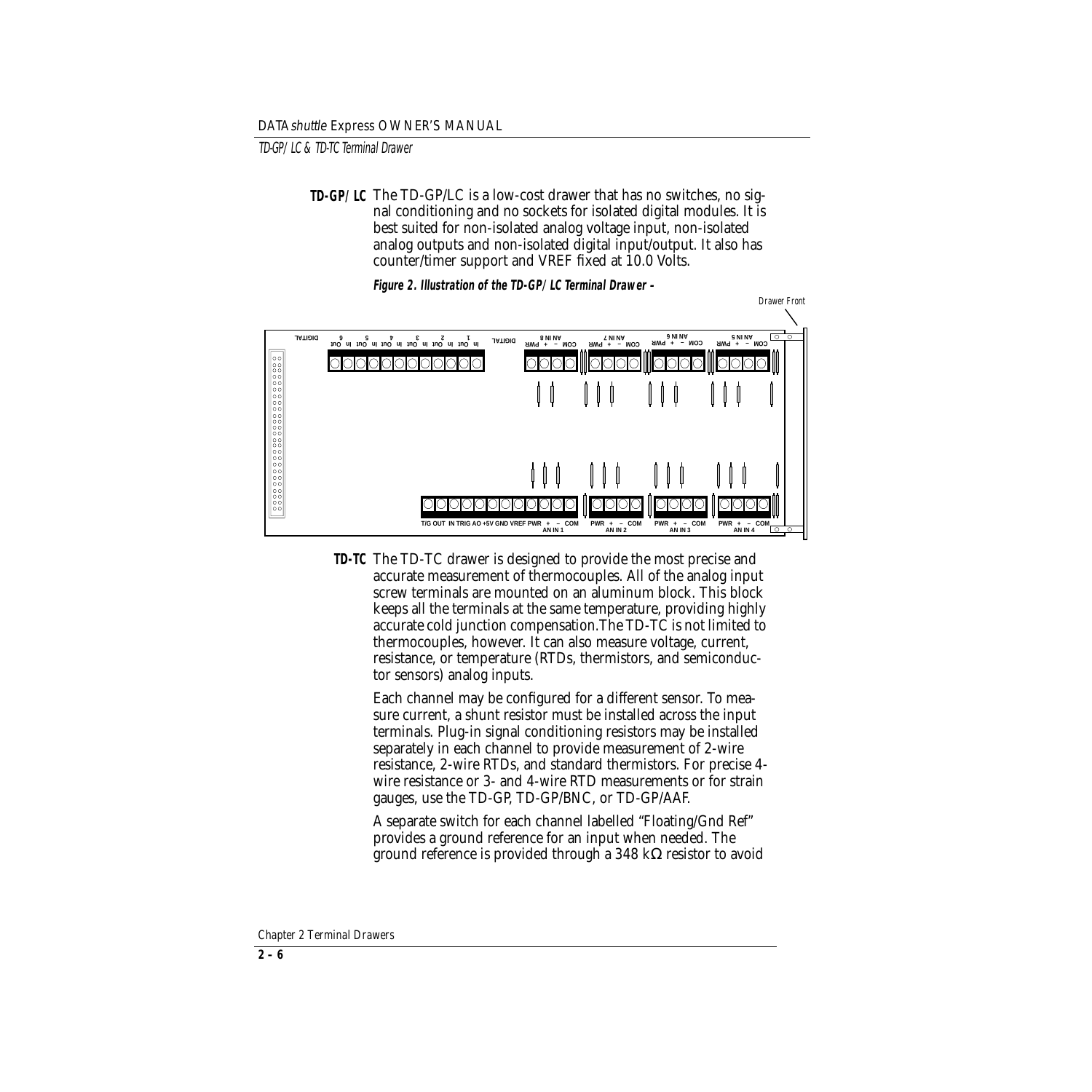ground loops or damage when it is switched by mistake. The resistance may be changed by plugging in a different value resistor.

Open sensor detection is provided to give a full scale positive indication when a thermocouple or other input is broken or disconnected. The 22 MΩ resistance can be unplugged on any channel if it is not desired.

Each channel has a Test switch. The external signal and on-board signal conditioning are disconnected and an internal DC voltage is connected to test the operation of the DATA*shuttle* Express, the computer, and the software, making the DATA*shuttle* easy to configure. A separate switch selects the test voltage that is applied.

The TD-TC has screw terminals for eight analog inputs, one analog output, six digital inputs, six digital outputs, one counter/timer, a trigger input, one precision sensor excitation voltage, +5 V, digital ground and analog ground. Up to six digital isolation modules may be installed. Cut jumpers JP1 and JP2 before installing a module. The sensor excitation or power may be switched to 10 V or 2.5 V.



**CAUTION** The maximum voltage on a digital input or output when using isolation modules is 125 V AC or DC. For CE requirements, the maximum is 60 V AC rms. Without isolation modules, the digital input must be between 0 and +5 V. The digital output must be between 0 and +30 V.



#### **Figure 3. Illustration of the TD-TC Terminal Drawer –**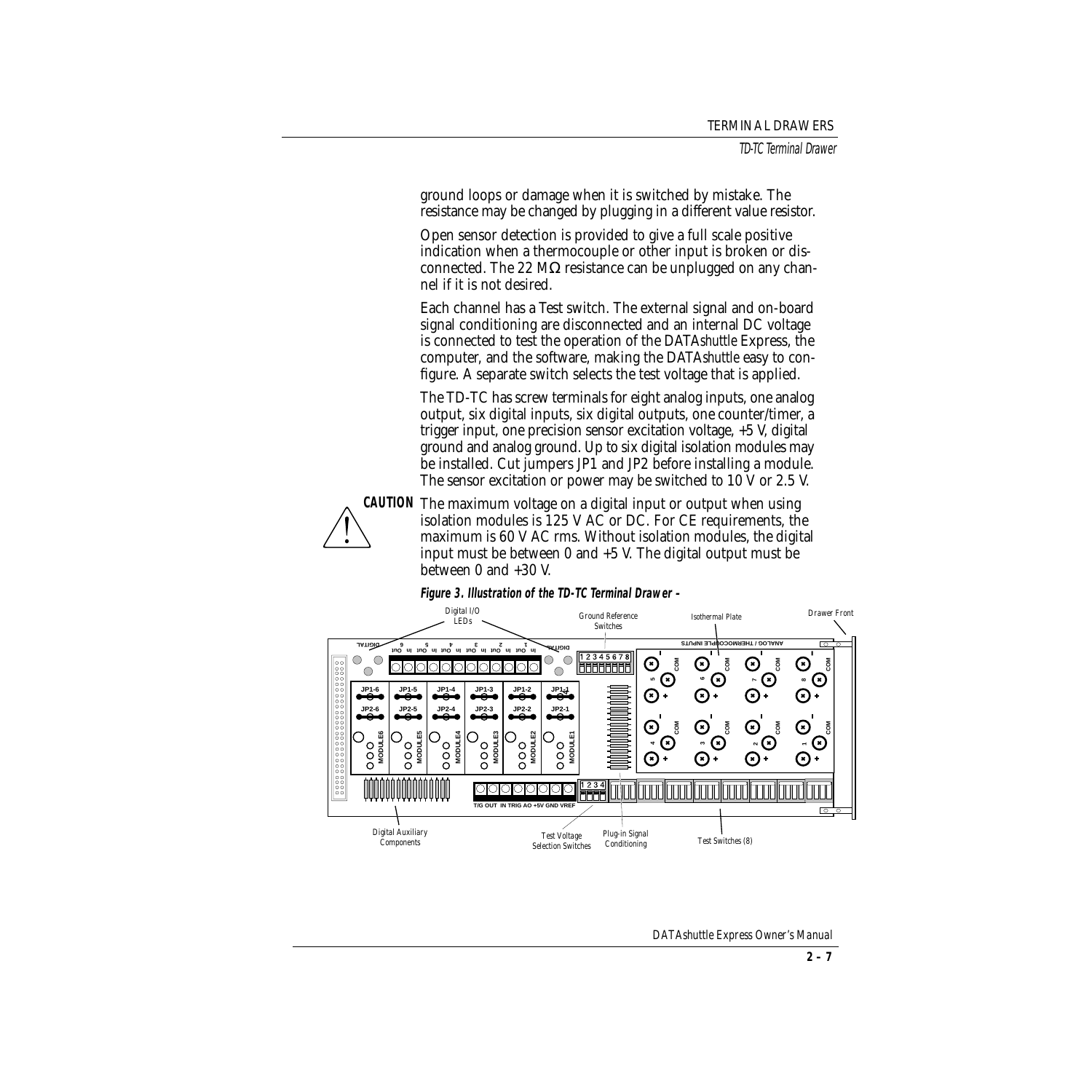TD-PE Terminal Drawer

The TD-PE drawer is designed to interface to piezoelectric sensors **TD-PE** that are used to measure acceleration and vibration. The TD-PE can also measure audio inputs, voltage, and temperature from thermocouples. A 4 mA current source and capacitive coupling are provided for each channel for accelerometers. The current source has a compliance of 23 V, so that this drawer can measure accelerometer inputs up to 20 V peak to peak.

Chapter 3 shows how to connect these signals. There are three plug-in signal conditioning resistors. The input impedance and time constant of the capacitive coupling are set by R3. It is 1  $\text{M}\Omega$  as provided. R5 provides a connection between the "AN IN-" terminal and ground. The current source may be changed to other values between 0 and 10 mA by changing plug-in resistor R10 as follows:

| <b>Current</b> | <b>R10</b>  |
|----------------|-------------|
| 10 mA          | $6.8$ Ohms  |
| 4 m A          | 18 Ohms     |
| $2 \text{ mA}$ | 33 Ohms     |
| $1 \text{ mA}$ | 68 Ohms     |
| $500 \mu A$    | 130 Ohms    |
| $100 \mu A$    | 680 Ohms    |
| $10 \mu A$     | 6,800 Ohms  |
| $1 \mu A$      | 68,000 Ohms |
| zero           | omit        |

Each channel has an "AC Coupled/DC Coupled" switch and a "DC+" screw terminal in addition to the "AN IN +" terminal. The AC Coupled/DC Coupled switch is only used to test an accelerometer by checking its bias voltage. Normally this switch should be set to AC Coupled. Use the "DC+" screw terminal for other inputs, such as voltage or temperature (thermocouples). Each channel may be configured for a different sensor. *(NOTE: For accurate thermocouple measurements, the TD-TC drawer, featuring an aluminum isothermal block, is recommended.)*

Each channel has a Test switch. The external signal and on-board signal conditioning is disconnected and an internal DC voltage is connected to test the operation of the DATA*shuttle* Express, the computer, and the software. A separate switch selects the test voltage that is applied. Unique to the TD-PE is a switch on the Test Voltage Selection Switches block that turns the 24 V power supply for the current source on and off. It reduces power dissi-

*Chapter 2 Terminal Drawers*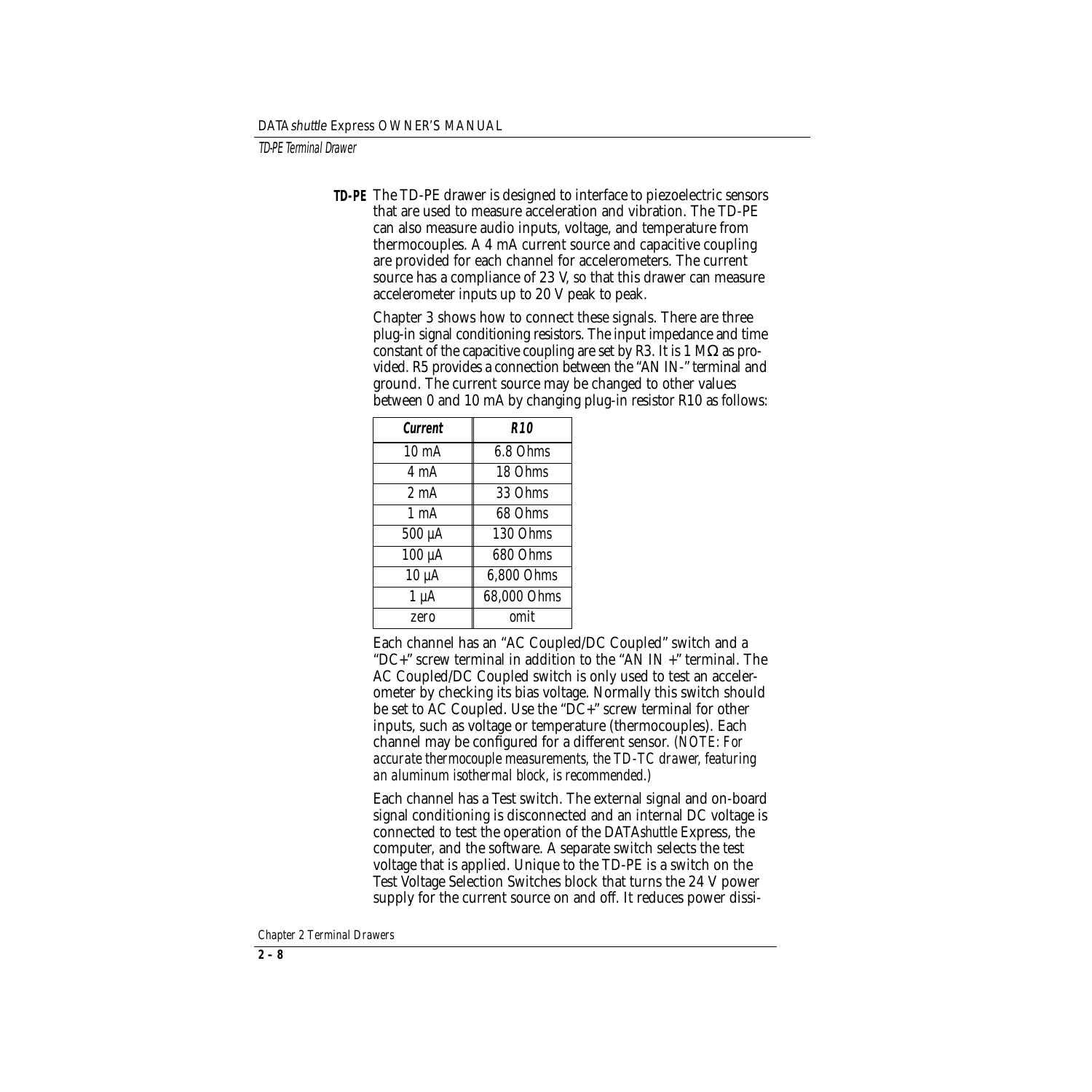TD-PE & TD-PE/AAF Terminal Drawers

pation by 1.1 Watt (when the current sources are 4 mA) and may reduce the noise on analog inputs slightly when the 24 V power supply is turned off. This turns off all the current sources that are used by accelerometers.

The TD-PE has screw terminals for eight analog inputs, one analog output, six digital inputs, six digital outputs, one counter/timer, a trigger input, one precision sensor excitation voltage, +5 V, digital ground, and analog ground. Up to six digital isolation modules may be installed. Cut jumpers JP1 and JP2 before installing a module. The sensor excitation or power may be switched to 10 V or 2.5 V.

**CAUTION** The maximum voltage on a digital input or output when using isolation modules is 125 V AC or DC. For CE requirements, the maximum is 60 V AC rms. Without isolation modules, the digital input must be between 0 and +5 V. The digital output must be between 0 and +30 V.



**TD-PE/AAF** The TD-PE/AAF is the same as the TD-PE with the following exceptions. A five-pole Butterworth filter may be selected on any or all of the eight analog inputs with a software selection. It may be used to remove high frequencies to prevent aliasing errors. The filter cut-off frequency is selected with a software selection to any frequency between 12 Hz and 40 KHz. It may be set with a precision of about 1%. All channels have the same cut-off frequency. The filter may be deselected on any channel to improve the accuracy of slow low-level signals like thermocouples. To minimize noise and offset, three sets of gain may ranges may be chosen: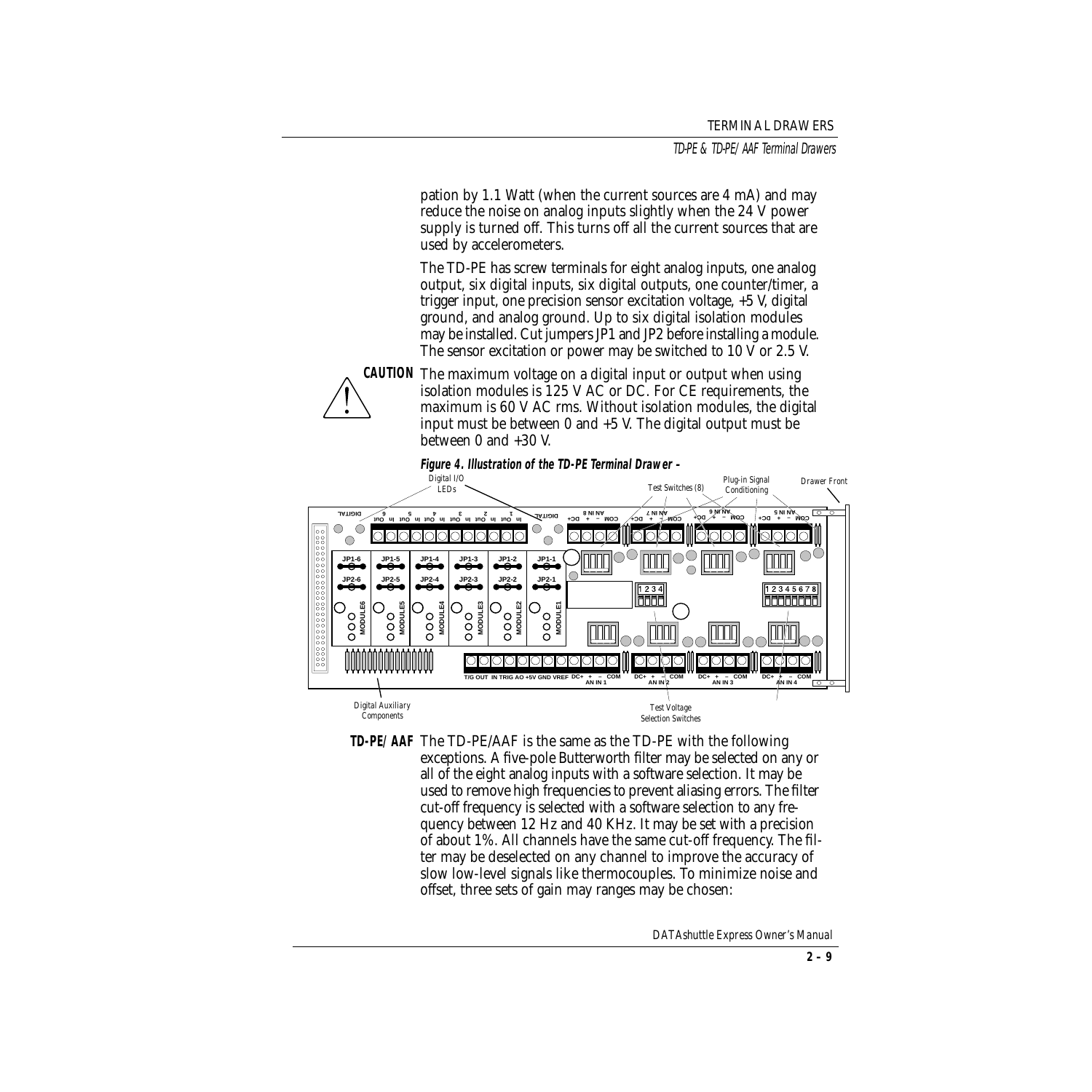TD-PE/AAF & TD-ISO Terminal Drawers

- *Low gives a maximum input of*  $\pm 100$  *mV*
- *· Medium gives a maximum input of ±1 V*
- *High gives a maximum input of*  $\pm 10$  *V.*

The sets of gain ranges may be different for the first four channels and the last four channels.There are no additional switches, terminals or adjustments needed for the filters. There are no digital outputs or provision for isolated digital input modules.

**Figure 4a. Illustration of the TD-PE Terminal Drawer –**



The TD-ISO drawer is designed to accept industry standard 5B **TD-ISO** analog isolation modules. These modules provide complete galvanic isolation and signal conditioning separately for each channel for measuring voltage, current, thermocouples, RTDs, and strain gauges. The drawer is one inch (2.5 cm) higher than the standard drawer and only fits in the DATA*shuttle* Express for isolation (model DS-EXP-ISO).

Current input isolation modules come with a separate shunt resistor. It may be installed in the sockets labelled R3, but due to limited space, it is necessary to solder short wires to lengthen the pins on the shunt resistor.

The TD-ISO can also measure nonisolated analog inputs that are voltage or current by installing jumpers connecting Pins 5 to 19 and 6 to 18 (see Figure 5), and by cutting jumper JP3 at each analog isolation module. JP3 may be left uncut to connect "AN IN-" to ground.

*Chapter 2 Terminal Drawers*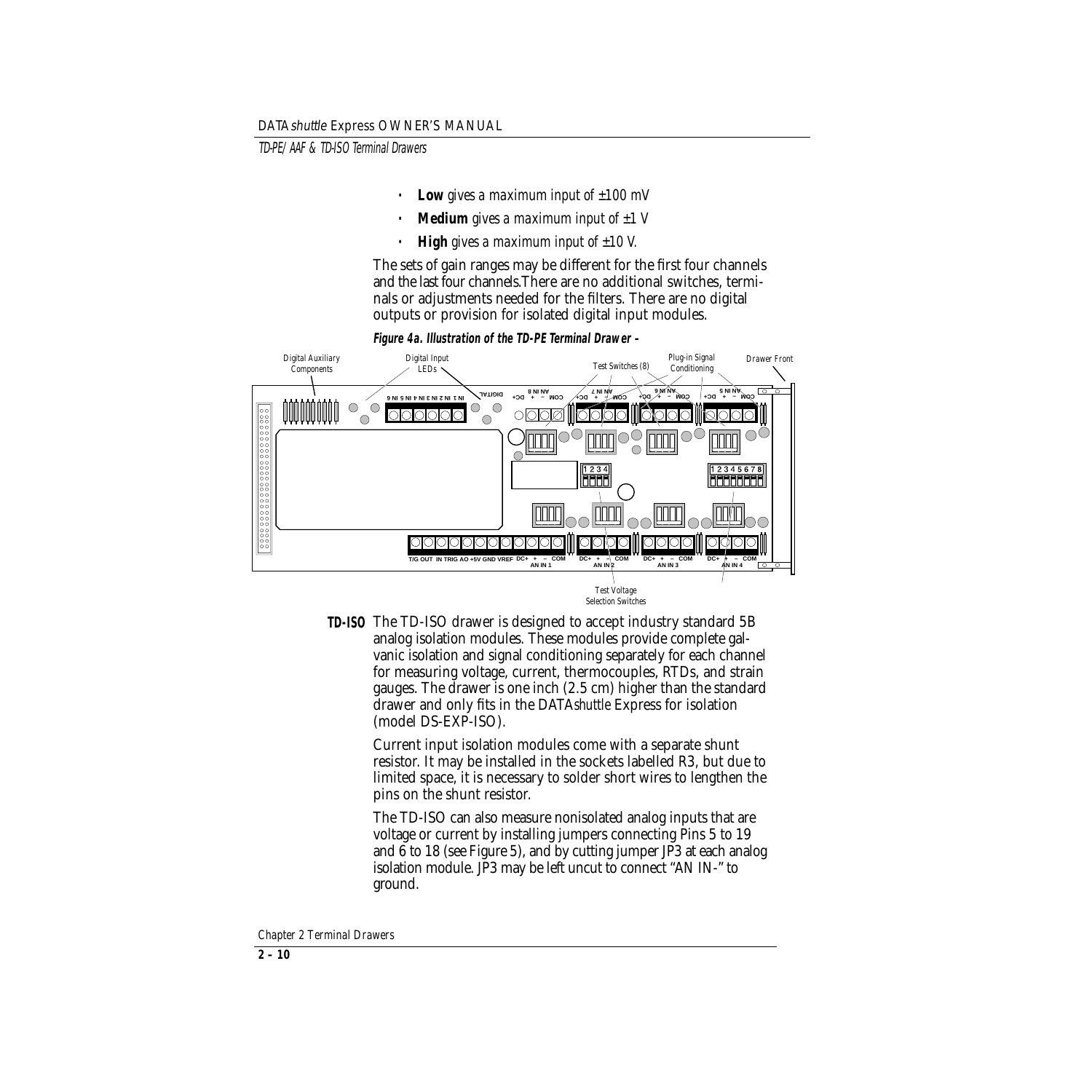

Be careful not to connect high voltages when these jumpers are in **CAUTION** place, or the DATA*shuttle* will be damaged. The maximum voltage on any input when using 5B isolation modules is 150 V AC or DC. For CE requirements, the maximum is 60 VDC or 30 VAC rms.

> Each channel has a Test switch. The external signal and on-board signal conditioning is disconnected and an internal DC voltage is connected to test the operation of the DATA*shuttle*, the computer, and the software, making the DATA*shuttle* easy to configure. A separate switch selects the test voltage that is applied, 2.5 or 10.0 V.

> The TD-ISO has screw terminals for eight analog inputs, five digital inputs, and five digital outputs. Up to five digital isolation modules may be installed. Each digital isolation module occupies one input and one output. One analog output isolation module may be installed in place of an analog input module.

> Non-isolated digital inputs or outputs may be connected to the TD-ISO if jumper JP2 is installed at each digital module. The digital input is connected to the digital output, so only one may be used at a time. The terminal labelled "–" connects to the input or output; the "+" terminal is not connected. Because the input and output are connected, the open connector output may not have more than 5 V on it.



Be careful not to connect more than 5 V or less than 0 V when JP2 **CAUTION** is in place, or the DATA*shuttle* will be damaged.

**Figure 5. Illustration of the TD-ISO Terminal Drawer –**

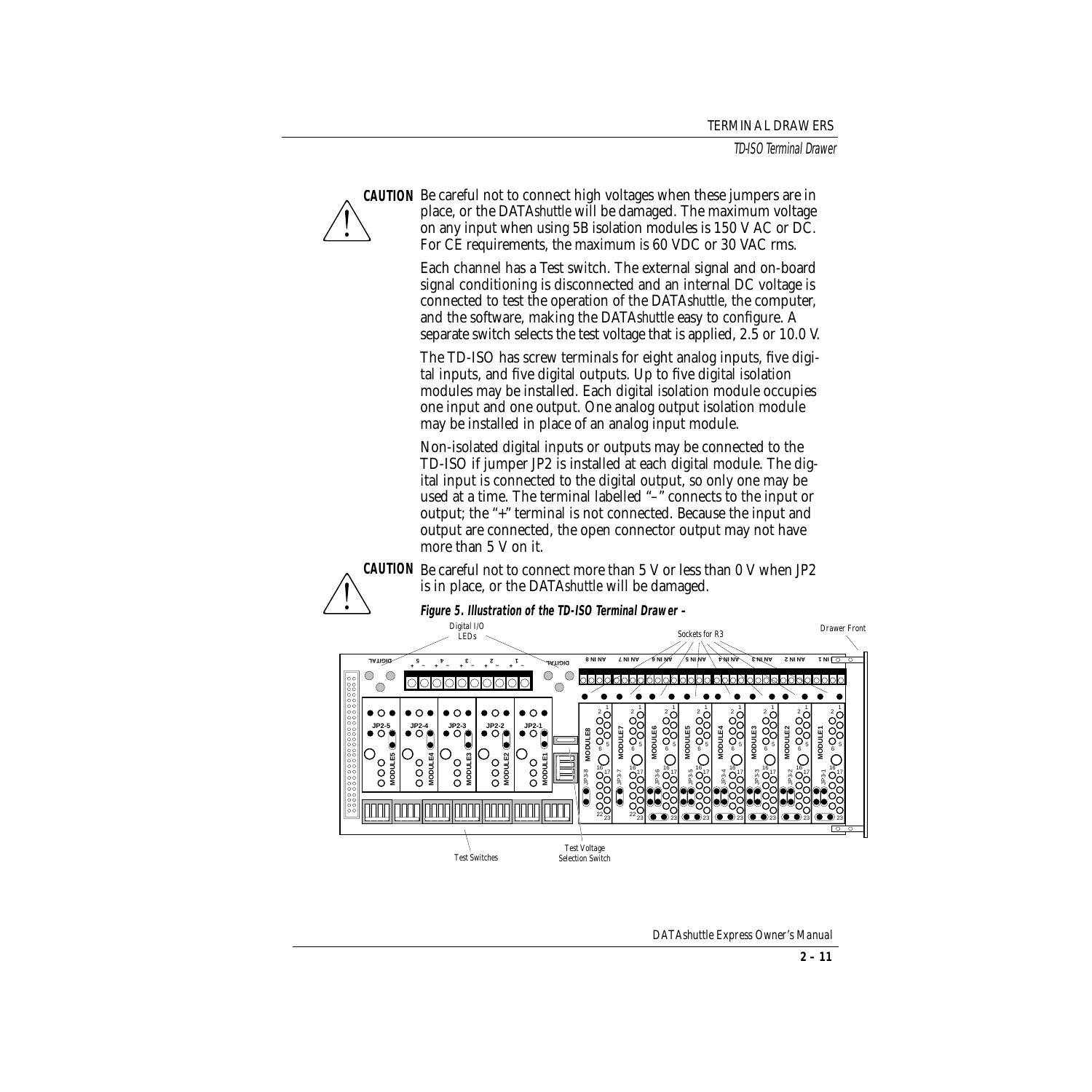Selecting the Right Terminal Drawer

## *Selecting the Right Terminal Drawer*

**AVAILABLE** The following charts show the number of channels available for each **CHANNELS** type of measurement, or output, on each type of terminal drawer.

| <b>Measurement</b>                    | <b>TD-GP</b>   | TD-GP<br>/BNC    | TD-GP<br>/AAF | <b>TD-GP</b><br>$\angle$ LC | TD-TC                    | <b>TD-PE</b>     | TD-PE/<br>AAF | TD-ISO           |
|---------------------------------------|----------------|------------------|---------------|-----------------------------|--------------------------|------------------|---------------|------------------|
| Voltage                               | 8              | 8                | 8             | 8                           | 8                        | 8                | 8             | 8                |
| Isolated Voltage                      |                |                  |               |                             |                          |                  |               | 8                |
| Current                               | 8              | 8                | 8             | 8 <sup>4</sup>              | 8 <sup>4</sup>           | $\overline{8^4}$ | $8^4$         | $8^4$            |
| 4-20 mA Signal                        | 8              | 8                | 8             | $\overline{\delta^4}$       | $\overline{s^4}$         | $8^4$            | $8^4$         | $\overline{s^4}$ |
| <b>Isolated Current</b>               |                |                  |               |                             |                          |                  |               | $8^4$            |
| Isolated 4-20 mA Signal               |                |                  |               |                             |                          |                  |               | $\overline{s^4}$ |
| Resistance                            | 8              | 8                | 8             |                             | $8^5$                    |                  |               |                  |
| Thermocouple                          | $8^3$          | $\overline{s^3}$ | $8^3$         |                             | 8                        | $8^3$            | $8^3$         |                  |
| <b>Isolated Thermocouple</b>          |                |                  |               |                             |                          |                  |               | 8                |
| <b>RTD</b>                            | 8              | 8                | 8             |                             | $\overline{8^6}$         |                  |               |                  |
| <b>Isolated RTD</b>                   |                |                  |               |                             | $\equiv$                 |                  |               | 8                |
| Temperature (thermistor)              | 8              | 8                | 8             |                             | $\overline{s}^7$         |                  |               |                  |
| Temperature (DC Voltage)              | 8              | 8                | 8             |                             | 8                        |                  |               | $8^9$            |
| Temperature (DC Current)              | 8              | 8                | 8             | 8 <sup>4</sup>              | $\overline{s^4}$         | $8^4$            | $8^4$         | $8^{4,9}$        |
| Humidity (DC Voltage)                 | 8              | 8                | 8             | 8                           | 8                        | 8                | 8             | 8                |
| Strain <sup>1</sup>                   | 8              | 8                | 8             |                             |                          |                  |               |                  |
| Isol. Strain Gauge Input <sup>1</sup> |                |                  |               |                             |                          |                  |               | 8                |
| Pressure <sup>1</sup>                 | 8              | 8                | 8             |                             |                          |                  |               |                  |
| Pressure (DC Voltage)                 | 8              | 8                | 8             | 8                           | 8                        | 8                | 8             | 8                |
| Force <sup>1</sup>                    | 8              | 8                | 8             |                             |                          |                  |               |                  |
| Weight <sup>1</sup>                   | 8              | 8                | 8             |                             | $\overline{\phantom{0}}$ |                  |               |                  |
| Displacement <sup>1</sup>             | 8              | 8                | 8             |                             |                          |                  |               |                  |
| Torque <sup>1</sup>                   | 8              | 8                | 8             |                             |                          |                  |               |                  |
| Acceleration <sup>1</sup>             | 8              | 8                | 8             |                             |                          |                  |               |                  |
| Acceleration <sup>2</sup>             |                |                  |               |                             |                          | 8                | 8             |                  |
| Acceleration (DC Voltage)             | 8              | 8                | 8             | 8                           | 8                        | 8                | 8             | 8                |
| Vibration <sup>1</sup>                | $\overline{s}$ | 8                | 8             |                             |                          |                  |               |                  |

**For Various Types of Measurement –**

*Chapter 2 Terminal Drawers*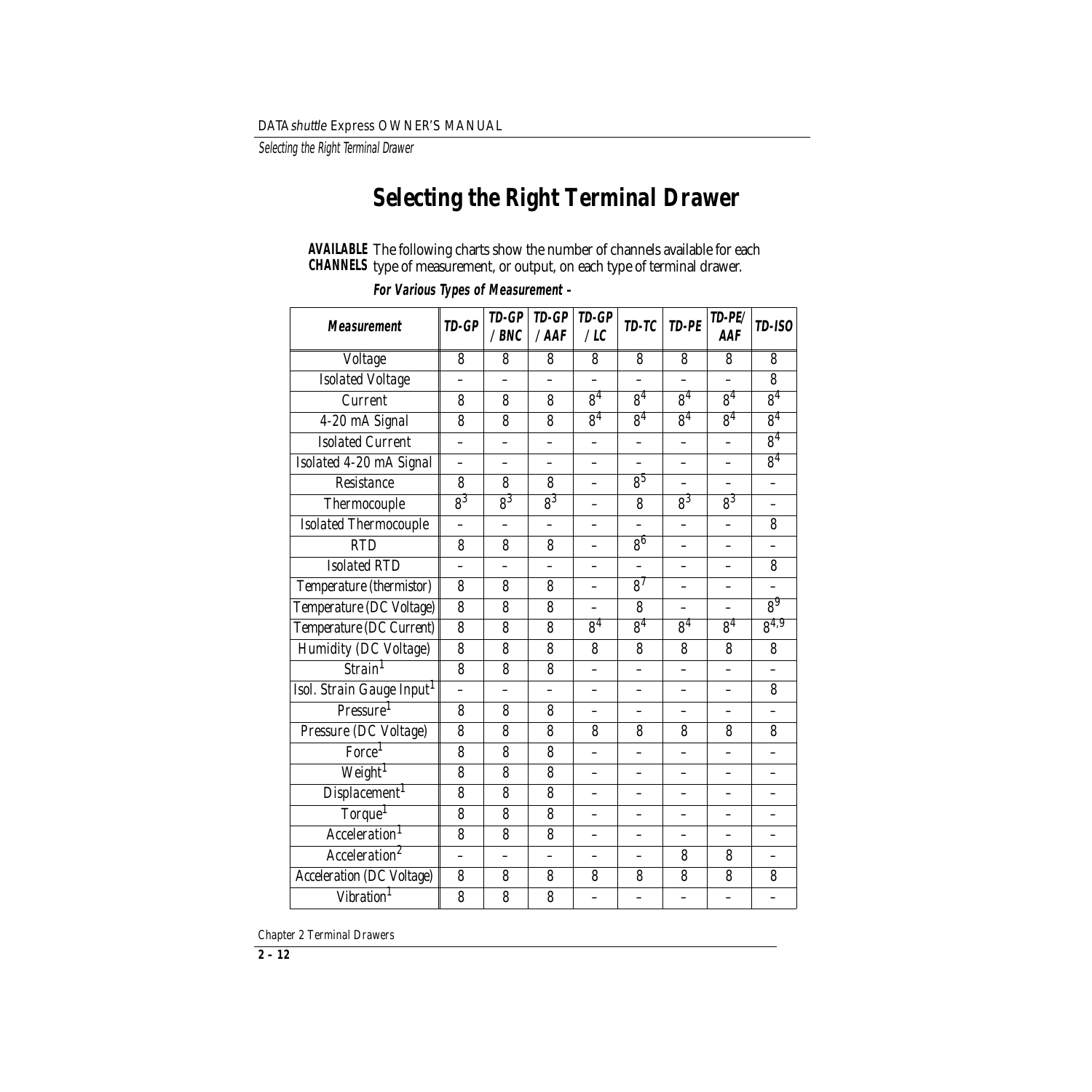Selecting the Right Terminal Drawer

| <b>Measurement</b>       | <b>TD-GP</b> | TD-GP<br>/BNC | TD-GP<br>/AAF | <b>TD-GP</b><br>$\mu$ c |   | $TD-TC$ $TD-PE$ | TD-PE/<br>AAF | TD-ISO |
|--------------------------|--------------|---------------|---------------|-------------------------|---|-----------------|---------------|--------|
| Vibration <sup>2</sup>   |              |               |               |                         |   | 8               | 8             |        |
| Sound                    | 8            | 8             | 8             | 8                       | 8 | 8               | 8             |        |
| Frequency (DC Voltage)   | 8            | 8             | 8             | 8                       | 8 | 8               | 8             | 8      |
| Frequency (AC Signal)    |              |               |               |                         | 1 |                 |               |        |
| <b>Pulse Counting</b>    |              |               |               | 1                       | 1 |                 |               |        |
| Digital Input            | 6            | 6             | 6             | ĥ                       | 6 | 6               | ĥ             | 5      |
| <b>Contact Closure</b>   | 6            | 6             | 6             |                         | 6 | 6               | ĥ             | 58     |
| <b>TTL</b> Level         | 6            | 6             | 6             | ĥ                       | 6 | 6               | ĥ             | $5^8$  |
| Isolated DC On/Off Sense | 6            | 6             |               |                         | 6 | 6               |               | 5      |
| Isolated AC On/Off Sense | 6            | 6             |               |                         | 6 | 6               |               | 5      |

**For Various Types of Output –**

| <b>Output</b>           | <b>TD-GP</b> | <b>TD-GP</b><br>/BNC | $TD-GP$<br>/AAF | <b>TD-GP</b><br>$\pi$ | TD-TC | TD-PE | TD-PE/<br>AAF | TD-ISO |
|-------------------------|--------------|----------------------|-----------------|-----------------------|-------|-------|---------------|--------|
| Digital Output          | 6            | 6                    |                 | 6                     | 6     | 6     |               | 5      |
| On/Off Control          | 6            | 6                    |                 | 6                     | 6     | 6     |               | 5      |
| Open Collector Switch   | <sub>6</sub> | 6                    |                 | 6                     | 6     | 6     |               | 58     |
| Isolated DC Switch      | 6            | 6                    |                 |                       | 6     | 6     |               | 5      |
| Isolated AC Switch      | 6            | <sub>6</sub>         |                 |                       | 6     | 6     |               | 5      |
| Analog Voltage          |              | 1                    | 1               |                       |       |       |               |        |
| Analog 4-20 mA Signal   |              |                      | 1               |                       | 1     |       |               |        |
| <b>Isolated Current</b> |              |                      |                 |                       |       |       |               | 110    |
| Isolated 4-20 mA Signal |              |                      |                 |                       |       |       |               | 110    |
| Proportional Control    |              |                      |                 |                       |       |       |               | 110    |

1. Using resistance strain gauge technology.

2. Using piezoelectric sensor technology.

3. Accurate to about  $\pm 5^{\circ}$  C due to lack of isothermal junction.

4. Requires the installation of a sense resistor.

5. Two-wire resistance measurement only. TD-GP, TD-GP/BNC, and TD-GP/AAF

drawers can perform 2-, 3-, and 4-wire resistance measurements.

6. Accepts 2-wire RTDs only. TD-GP, TD-GP/BNC, and TD-GP/AAF drawers accept

2-, 3-, and 4-wire RTDs. The TD-ISO drawer accepts 2- and 3-wire RTDs.

7. Standard 2-terminal thermistors only. TD-GP, TD-GP/BNC, & TD-GP/AAF drawers accept linear thermistors also.

8. Selected in each channel by the installation of a jumper. Do not connect high voltages to the digital terminals when the jumper is installed.

9. Requires an external power source.

10. Reduces number of analog inputs by one.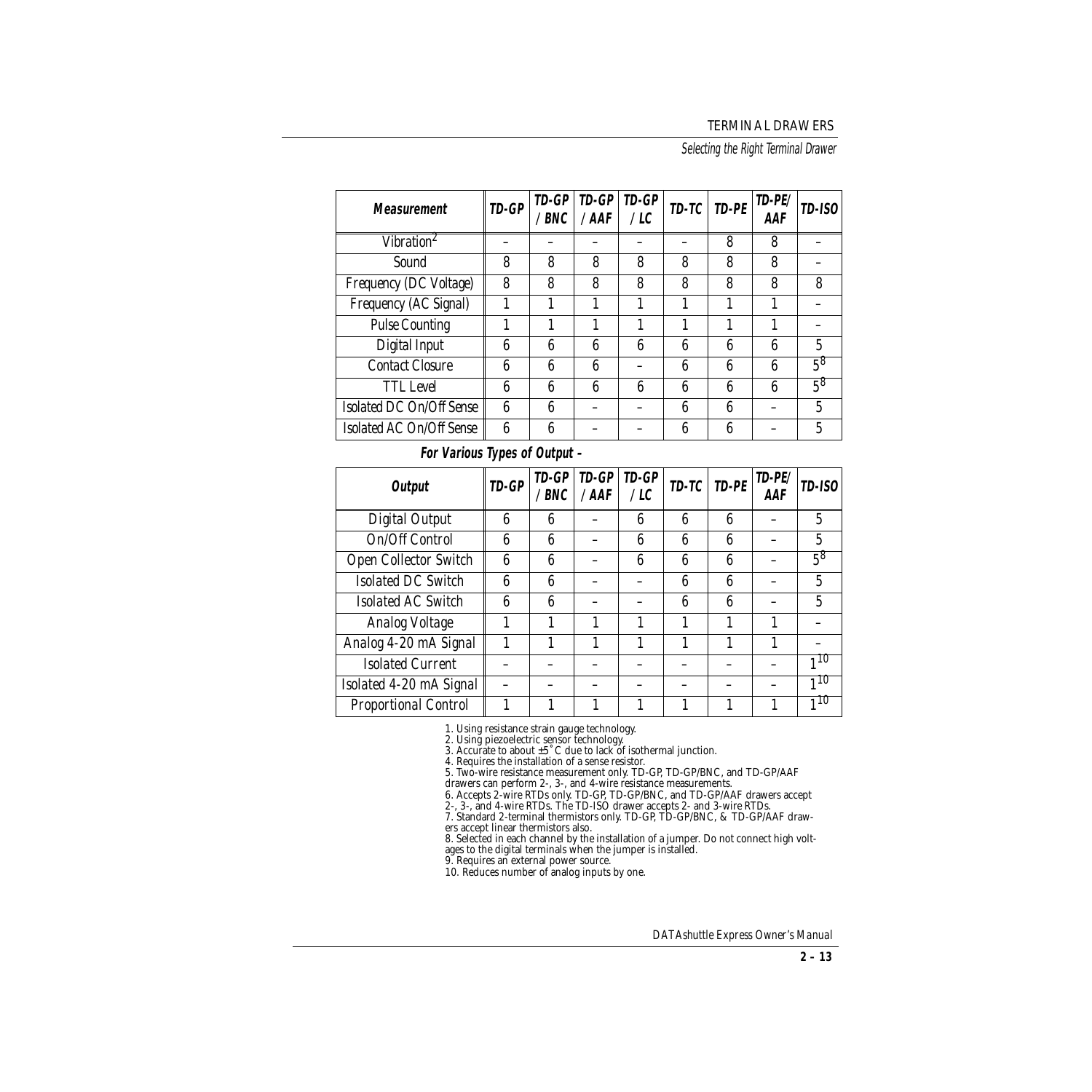Screw Terminals

### *Screw Terminals*

The following charts show the different types of channels available on the various terminal drawers.

ANALOG TERMINALS Functions of the Analog Terminals -

| <b>Terminal Name</b> | <b>Function</b>                                                     |  |  |  |  |  |
|----------------------|---------------------------------------------------------------------|--|--|--|--|--|
| $AN IN +$            | Positive analog input terminal                                      |  |  |  |  |  |
| $ANIN -$             | Negative analog input terminal                                      |  |  |  |  |  |
| <b>PWR</b>           | Power for signal conditioning                                       |  |  |  |  |  |
| <b>COM</b>           | Power common for signal conditioning                                |  |  |  |  |  |
| $EXC +$              | Power for signal conditioning on TD-ISO                             |  |  |  |  |  |
| EXC -                | Power common for signal conditioning on<br>TD-ISO only              |  |  |  |  |  |
| $DC +$               | Positive input for other than piezoelectric<br>sensor on TE-PE only |  |  |  |  |  |

**Functions of the Digital Terminals – DIGITAL TERMINALS**

| <b>Terminal Name</b> | <b>Function</b>                |
|----------------------|--------------------------------|
|                      | Digital input                  |
| OUT                  | Digital output                 |
|                      | Positive digital I/O on TD-ISO |
|                      | Negative digital I/O on TD-ISO |

**Functions of the CT (Counter Timer) Terminals – CT TERMINALS**

| <b>Terminal Name</b> | <b>Function</b>                           |
|----------------------|-------------------------------------------|
|                      | Input of the counter/timer                |
| T/G                  | Trigger/Gate input that starts or enables |
|                      | the counter/timer                         |
| $\gamma$ i i $T$     | Not used                                  |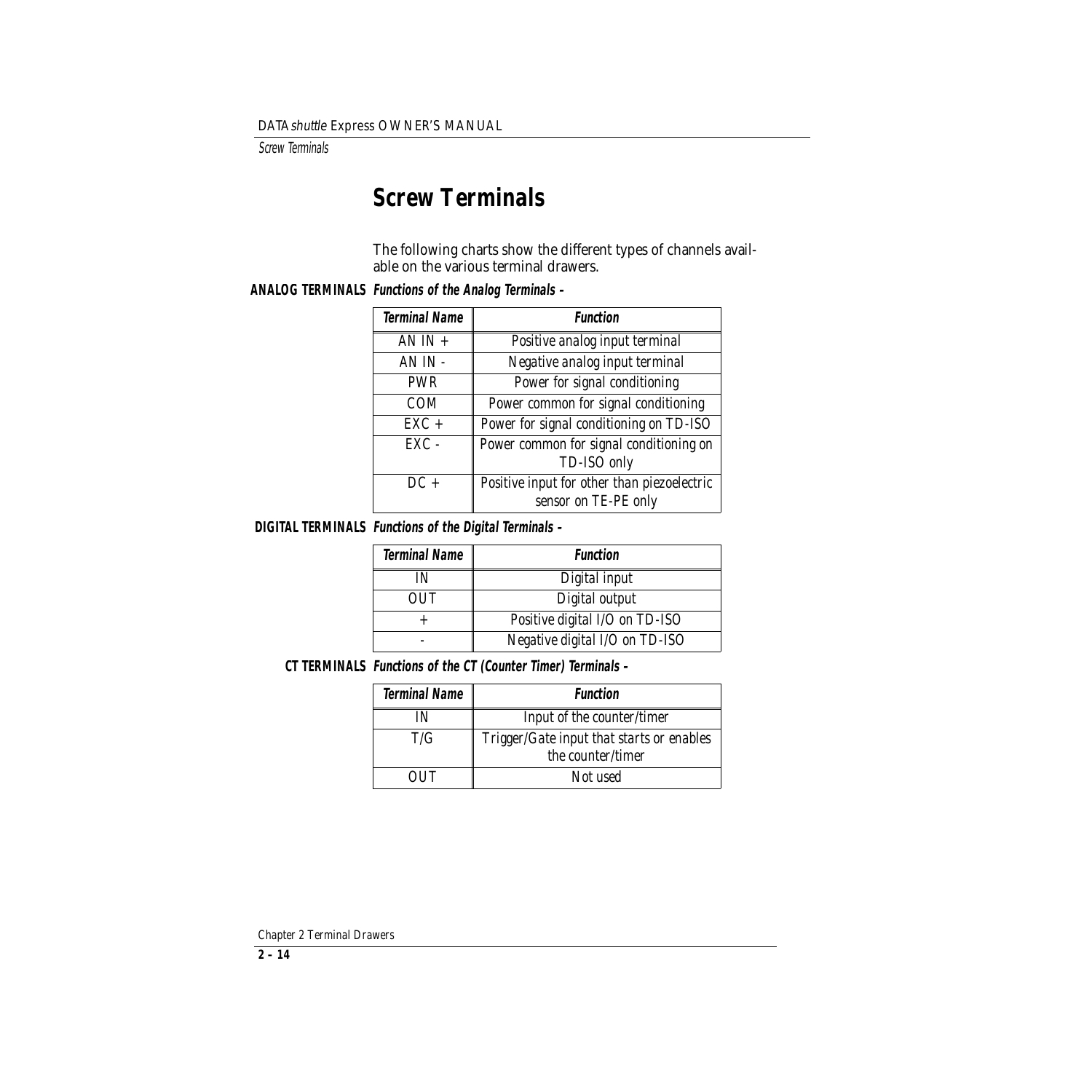#### Screw Terminals

| <b>Terminal Name</b> | <b>Function</b>                                |
|----------------------|------------------------------------------------|
| <b>Trigger</b>       | Digital trigger input that starts data acq.    |
| A ( )                | Analog output                                  |
| $+5$ V               | $+5$ V power                                   |
| GND                  | Ground for digital signals                     |
| VRFF                 | Precision power output for signal conditioning |

#### **Functions of the Other Terminals – OTHER TERMINALS**

**Terminals Available for Each Drawer Type – TERMINAL AVAILABILITY**

| <b>Terminal Name</b> | <b>TD-GP</b> | <b>TD-GP</b><br>/BNC | <b>TD-GP</b><br>/AAF | <b>TD-GP</b><br>/LC | TD-TC | <b>TD-PE</b> | TD-PE/<br>AAF | TD-ISO |
|----------------------|--------------|----------------------|----------------------|---------------------|-------|--------------|---------------|--------|
| $ANIN +$             | Yes          | Yes                  | Yes                  | Yes                 | Yes   | Yes          | Yes           | Yes    |
| $ANIN$ -             | Yes          | Yes                  | Yes                  | Yes                 | Yes   | Yes          | Yes           | Yes    |
| <b>PWR</b>           | Yes          | Yes                  | Yes                  | Yes                 |       |              |               |        |
| <b>COM</b>           | Yes          | Yes                  | Yes                  | Yes                 | Yes   | Yes          | Yes           |        |
| $EXC +$              |              |                      |                      |                     |       |              |               | Yes    |
| EXC -                |              |                      |                      |                     |       |              |               | Yes    |
| $DC +$               |              |                      |                      |                     |       | Yes          | Yes           |        |
| IN                   | Yes*         | Yes*                 | Yes*                 | Yes                 | Yes*  | Yes*         | Yes*          |        |
| <b>OUT</b>           | Yes*         | Yes*                 |                      | Yes                 | Yes*  | Yes*         |               |        |
| $^{+}$               |              |                      |                      |                     |       |              |               | Yes    |
|                      |              |                      |                      |                     |       |              |               | Yes    |
| T/G                  | Yes          | Yes                  | Yes                  | Yes                 | Yes   | Yes          | Yes           |        |
| <b>OUT</b>           | Yes          | Yes                  | Yes                  | Yes                 | Yes   | Yes          | Yes           |        |
| IN                   | Yes          | Yes                  | Yes                  | Yes                 | Yes   | Yes          | Yes           |        |
| <b>Trigger</b>       | Yes          | Yes                  | Yes                  | Yes                 | Yes   | Yes          | Yes           |        |
| AО                   | Yes          | Yes                  | Yes                  | Yes                 | Yes   | Yes          | Yes           |        |
| $+5V$                | Yes          | Yes                  | Yes                  | Yes                 | Yes   | Yes          | Yes           |        |
| <b>GND</b>           | Yes          | Yes                  | Yes                  | Yes                 | Yes   | Yes          | Yes           |        |
| <b>VREF</b>          | Yes          | Yes                  | Yes                  | Yes                 | Yes   | Yes          | Yes           |        |

 $^\ast$  When a digital isolation module is installed, the IN and OUT terminals become either two IN terminals for an input module or two OUT terminals for an output module. For DC modules the OUT terminal is "+" and the IN is "-".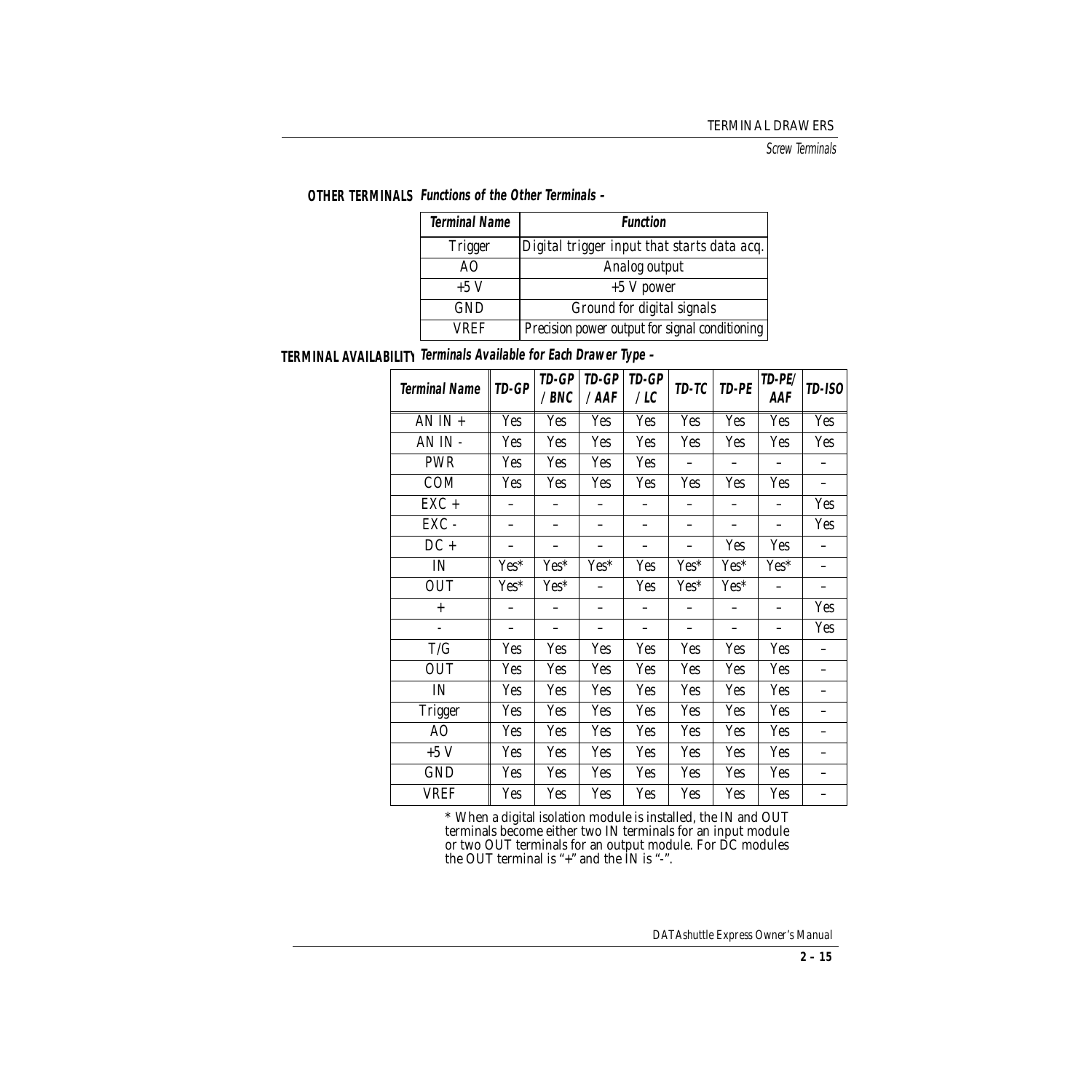Analog Inputs

### *Analog Inputs*

The analog input section of the terminal drawer has several features that make connecting sensors and testing the setup easy.

**PLUG-IN SIGNAL** Each channel of the terminal drawers has plug-in signal condi-**CONDITIONING** tioning. Some have more than others. Chapter 3 gives examples of how to use the plug-in signal conditioning for many different sensors. You can obtain precision parts from us, or from your parts distributor, or you can plug in standard size components, such as 1/4 Watt and 1/8 Watt resistors.

> **To Install Your Own Components -** Bend the leads to a spacing of 0.4 inches (10 mm), and trim the vertical part of the leads to a length of 0.2 inches (5 mm). Then push them gently into the socket holes. Often, the resistor value needed is 0 Ohms. In that case, install a jumper wire (use AWG22-size wire) by cutting and bending it in the same way. NOTE: When the terminal drawer is new, you may need to use a needle nose pliers to gently push the component into the socket.

- **SENSOR EXCITATION** An excitation voltage of 2.5 or 10.0 V is built into the terminal drawers. The TD-PE drawer also has a current output for sensor excitation.
	- **FLOAT/GND REF** There is a group of eight switches on the terminal drawers with **SWITCH** the label "FLOAT" on one side and "GND REF" on the other side. These switches, numbered 1 to 8, are the FLOAT/GND REF switches for the individual analog input channels.

As shipped from the factory, this switch puts a 348 K $\Omega$  resistor (R5) between the "AN IN -" input and "COM" when it is in the GND REF position. This is for signals that are floating; i.e., not referenced to ground. When using a non-isolated input, the signal must be referenced to ground either by an external connector or by switching to the GND REF position. The voltage from ground must not be more than the common mode range of  $\pm 10$  V.

When a signal is referenced to ground by an external connection, the switch should be put in the FLOAT position.

When you aren't sure if there is an external ground connection, or if a signal is intermittently connected to ground, such as a thermocouple on a corroded surface, put the switch in the GND REF position. The 348 K $\Omega$  resistor causes a negligible error in most cases.

When connecting strain gauges, the switch is used to provide shunt calibration. See Chapter 3.

*Chapter 2 Terminal Drawers*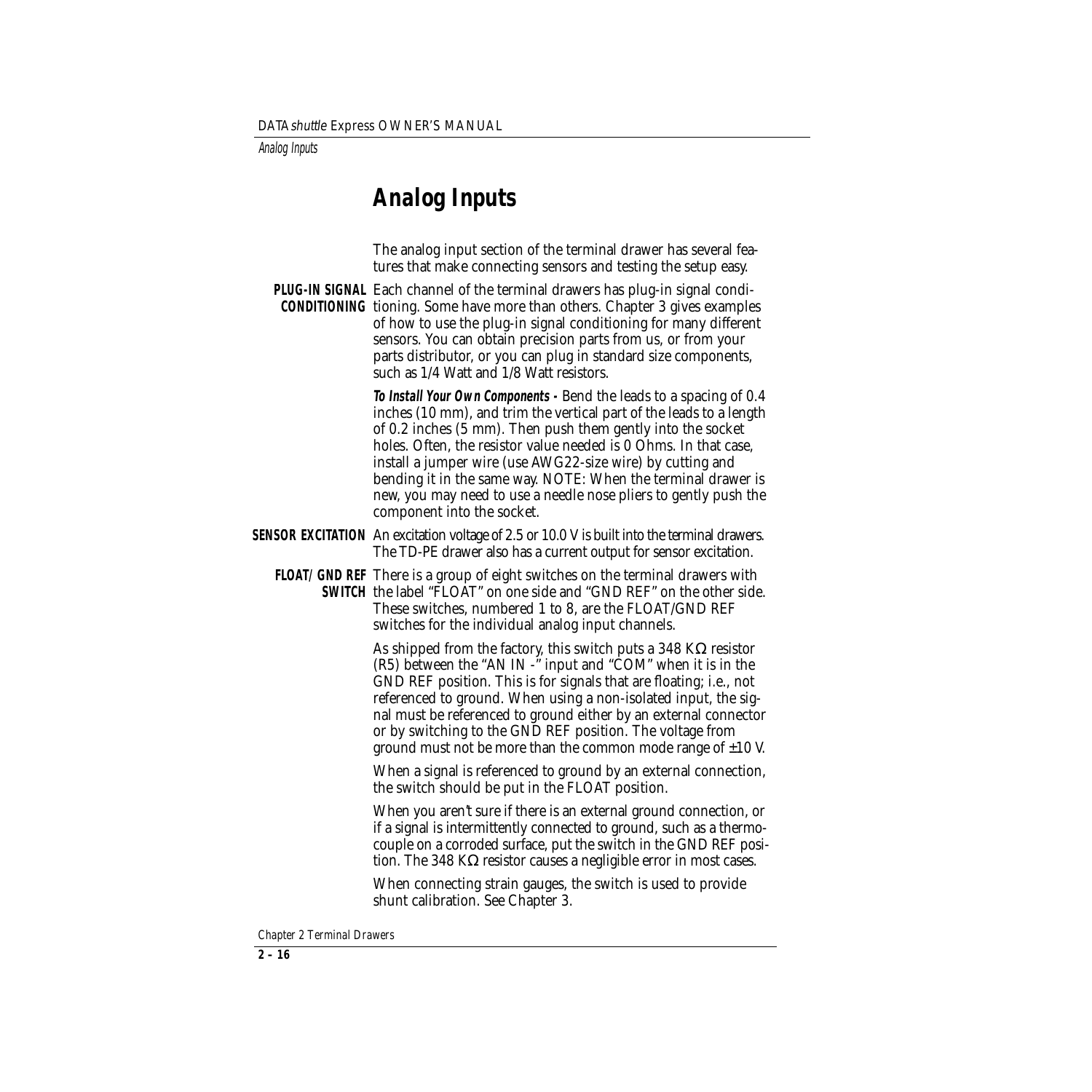Analog Inputs

The TD-ISO drawer does not have this switch. A ground reference is not required for an isolated signal. The TD-PE and TD-PE/ AAF do not have this switch either, but they do have the resistor R5, which connects the "AN IN-" terminal to ground. Removing R5 is the same as setting the switch to "FLOAT."

**VOLTAGE/CURRENT** This switch is found only on the TD-GP, TD-GP/BNC, and TD-**SWITCH** GP/AAF drawers. It inserts a 25  $\Omega$  1/4 W resistor across the "+" and "-" input terminals to sense current. A current should enter at the "+" terminal and exit at the "-" terminal. Refer to Chapter 3 for more information.



**CAUTION** Do not allow more than 100 mA of current to flow through the resistor when switched to current. The resistor will overheat and can be permanently damaged.

**VREF & TEST** The test switch for each analog input channel disconnects the **SWITCHES** inputs and signal conditioning (except for the Voltage/Current switch) and applies a DC test signal to check out the DATA*shuttle*, computer, and software.

> A separate switch selects the DC test signal to be applied. There are three switches:

- *· SW1 applies 0 V or a low level signal (LOW).*
- *· SW2 applies a medium level signal VREF/1000 (MED). The SW1 switch must be off when the SW2 switch is on. If both of these switches are off, a high level VREF is applied.*
- *· SW4 selects the value of VREF (HIGH). It can be 10.0 V or 2.5 V.*

The actual voltage or current applied is as follows. The value is approximate and may differ somewhat from these values.

#### **Settings for VREF & Test Switches** –



**Excitation Voltage (VREF) = 10 V Test Voltage = HIGH**



**Test Voltage = HIGH**



**Excitation Voltage (VREF) = 10 V Test Voltage = MED**

| <b>LOW MED</b> | 2.5V |
|----------------|------|
|                |      |
|                |      |
|                |      |
|                |      |

**Test Voltage = MED**

**1234 LOW MED 2.5 V**



| <b>LOW MED</b> | 2.5V |
|----------------|------|
|                |      |
|                |      |
|                |      |
|                |      |
|                |      |

**Excitation Voltage (VREF) = 2.5 V Excitation Voltage (VREF) = 2.5 V Excitation Voltage (VREF) = 2.5 V Test Voltage = LOW**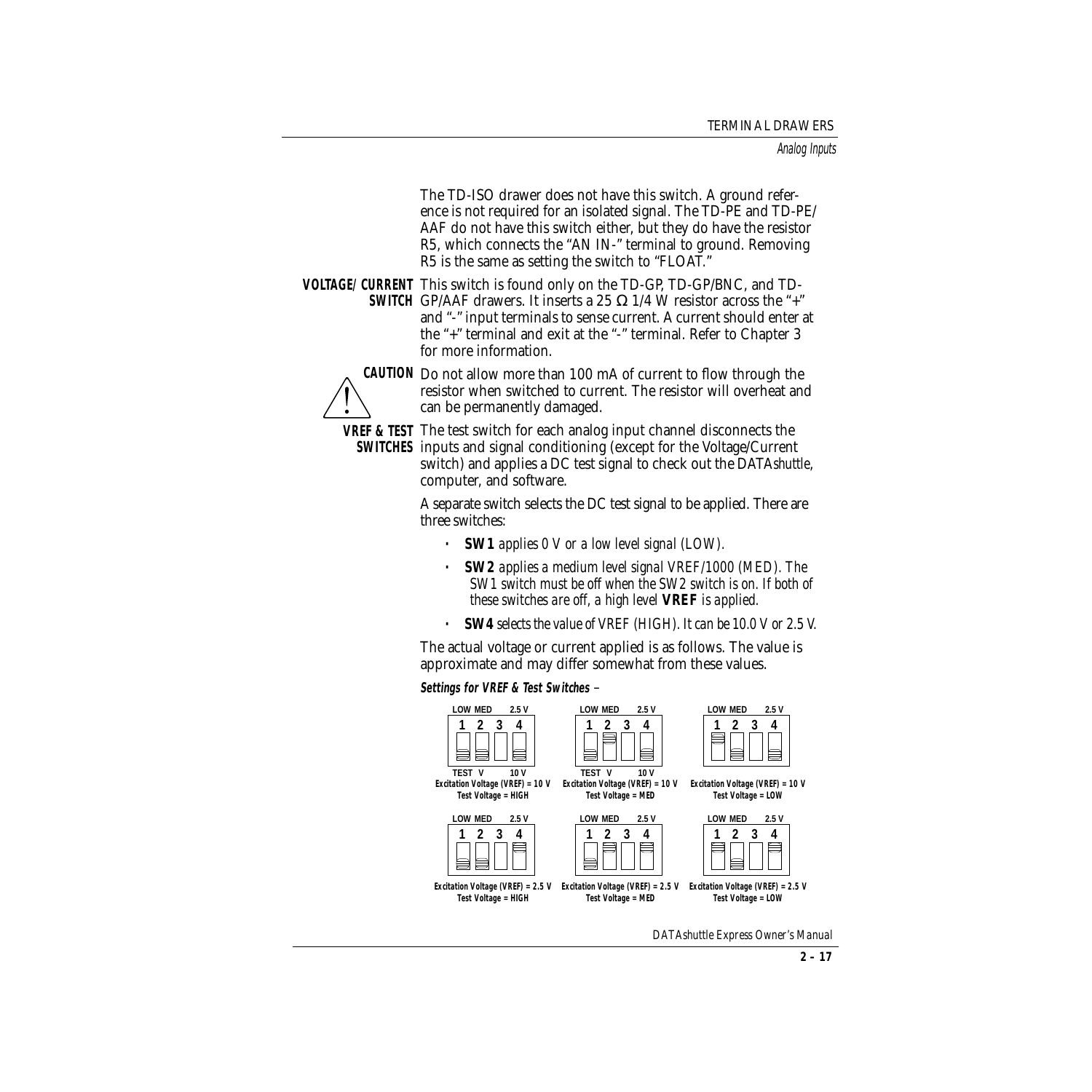Analog Inputs

**VREF & Test Voltage Values –**

| <b>Measurement</b>       | <b>VREF</b> | <b>HIGH</b>      | <b>MED</b>               | LOW                     |
|--------------------------|-------------|------------------|--------------------------|-------------------------|
| Voltage                  | 10.0        | 10V              | $\overline{10}$ mV       | $\overline{0}V$         |
|                          | 2.5         | 2.5V             | $2.5 \text{ mV}$         | 0 <sub>V</sub>          |
| Current                  | 10.0        | $0.1 \text{ mA}$ | $5 \mu A$                | $0 \mu A$               |
|                          | 2.5         | $25 \mu A$       | $1.25 \mu A$             | $0 \mu A$               |
| E t/c                    | 10.0        |                  | 174°C                    | $25^{\circ}$ C          |
|                          | 2.5         |                  | 65°C                     | $25^{\circ}$ C          |
| J t/c                    | 10.0        |                  | $209^\circ C$            | $25^{\circ}$ C          |
|                          | 2.5         |                  | $72^\circ C$             | $25^{\circ}$ C          |
| K t/c                    | 10.0        |                  | $271^\circ \overline{C}$ | $25^{\circ}$ C          |
|                          | 2.5         |                  | $74^\circ C$             | $25^{\circ}$ C          |
| N t/c                    | 10.0        |                  | $337^\circ C$            | $25^\circ C$            |
|                          | 2.5         |                  | $113^\circ C$            | $25^{\circ}$ C          |
| T t/c                    | 10.0        |                  | $232^\circ C$            | $25^\circ \overline{C}$ |
|                          | 2.5         |                  | 83°C                     | $25^{\circ}$ C          |
| B t/c                    | 10.0        |                  | $1491^\circ C$           | $25^\circ \overline{C}$ |
|                          | 2.5         |                  | $710^\circ C$            | $25^{\circ}$ C          |
| R t/c                    | 10.0        |                  | $972^\circ C$            | $25\degree C$           |
|                          | 2.5         |                  | $325^\circ C$            | $25^\circ C$            |
| S t/c                    | 10.0        |                  | $\overline{1048}$ °C     | $25^\circ C$            |
|                          | 2.5         |                  | $335^\circ C$            | $25^{\circ}$ C          |
| $C$ t/c                  | 10.0        |                  | 586°C                    | $25^{\circ}$ C          |
|                          | 2.5         |                  | 186°C                    | $25^{\circ}$ C          |
| $D$ t/c                  | 10.0        |                  | 606°C                    | $25^{\circ}$ C          |
|                          | 2.5         |                  | 208°C                    | $25^{\circ}$ C          |
| G t/c                    | 10.0        |                  | 787°C                    | $25^\circ C$            |
|                          | 2.5         |                  | 340°C                    | $25^{\circ}$ C          |
| Pt 100 RTD, $RS = 100 k$ | 10.0        |                  | $0^{\circ}$ C            | $-273^\circ C$          |
| Pt 100 RTD, $RS = 100 k$ | 2.5         |                  | $-185^\circ C$           | $-273^\circ C$          |
| Pt 100 RTD, $RS = 50 k$  | 10.0        |                  | $-125$ °C                | $-273^\circ C$          |
| Pt 100 RTD, $RS = 50 k$  | 2.5         |                  |                          | $-273^\circ C$          |

*Chapter 2 Terminal Drawers*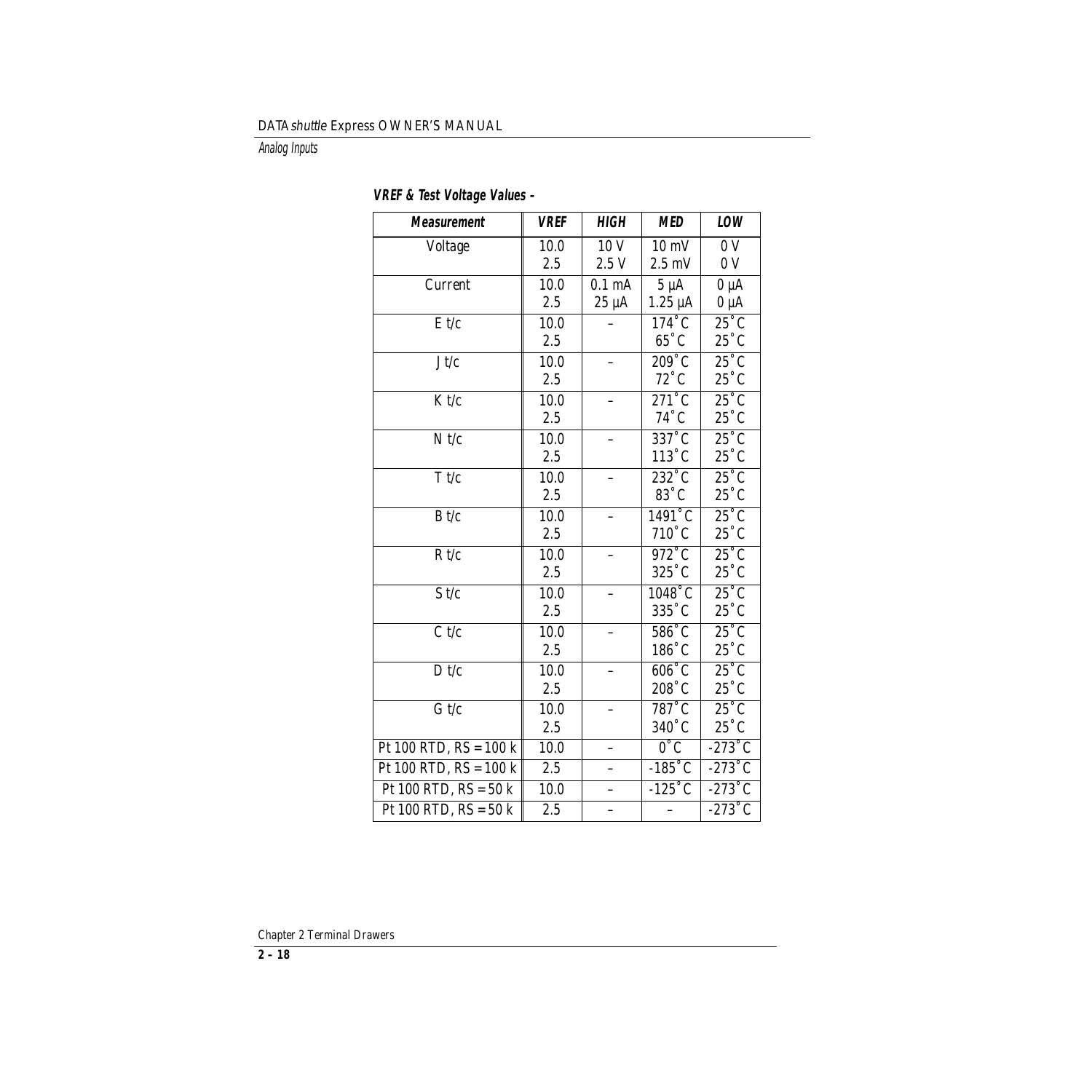Analog Output & Digital Input/Output

## *Analog Output*

Except for the TD-ISO, the analog output signal appears at the "AO" terminal. The output level is set in software. It may be a voltage or a 4-20 mA current.

The TD-ISO performs analog output when an analog output module is installed in one of the analog isolation sockets. The output appears at the "AN IN  $+$ " and "AN IN  $-$ " terminals.

# *Digital Input/Output*

There are six digital input terminals and six separate digital output terminals on all terminal drawers except on the TD-ISO, which has only five of each and the TD-GP/AAF and TD-PE/AAF, which have no digital outputs. Each input and output channel shares a common plug-in pull-up resistor, R20, and an LED that shows the state of the channel (the LED is lit when the channel is in a TTL low state).

A diode, D20, connects the output to the input. Both input and output can be used independently by removing diode D20 from the Digital Auxiliary Component area for any channel. This change prevents the output from operating the LED.



**CAUTION** Because the digital lines share an LED, the digital output should not be set to low if the interacting digital input is in use, unless diode D20 is removed.

> When not using isolation modules, the inputs are TTL levels (low is  $< 0.8$  V, high is  $> 2.0$  V). The minimum input is 0 V; the maximum is 5 V. The output is an open collector. It can sink up to 24 mA of current and go as high as 30 V (5 V on the TD-ISO). Exceeding these levels will damage the DATA*shuttle*. On the TD-ISO there are no plug-in auxiliary components. Inputs and outputs are completely independent when using isolation modules.

**DIGITAL ISOLATION** Isolated digital modules may be installed on the terminal draw-**MODULES** ers, but you must first remove jumpers JP1 and JP2 to do so, except on the TD-ISO. The jumpers may be simply cut at each end with a small diagonal cutter and removed. This isolates the screw terminals from the DATA*shuttle*.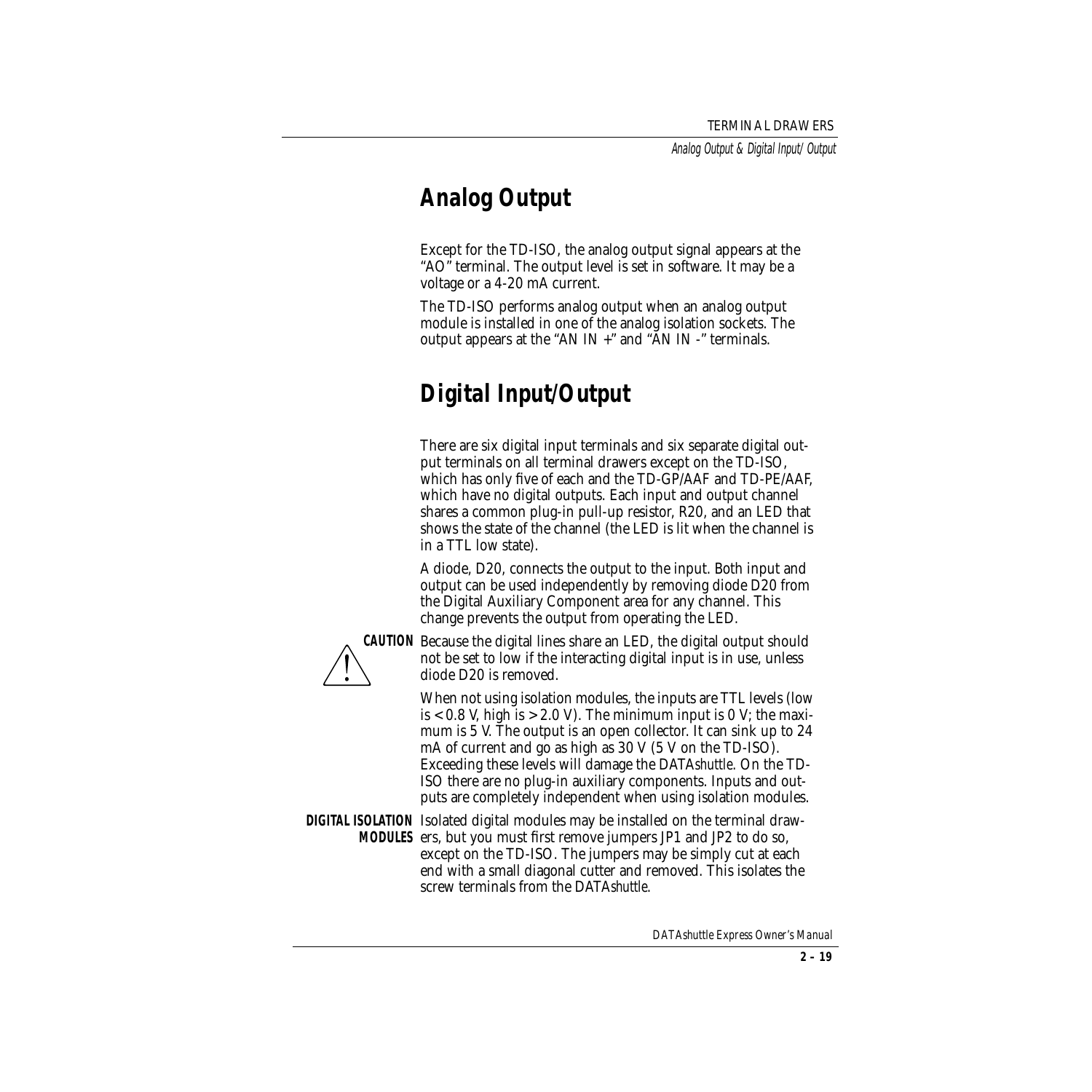Counter/Timer

Each digital isolation module occupies the space and the screw terminals for an input and output channel, leaving a maximum of six channels available for digital isolation. Both input and output modules may be used in your installation; the terminals labeled IN and OUT become either two input or two output terminals on each channel accordingly.

You must leave diode D20 installed when using isolation modules. See Chapter 3 for more details.

**CAUTION** You must remove the jumpers JP1 and JP2 when using isolated digital modules (except on the TD-ISO). High voltages that are often applied to the isolated modules will cause severe damage to the DATA*shuttle* if the jumpers are not removed.

## *Counter/Timer*

The counter/timer has three screw terminals labeled T/G, OUT, and IN above the label "-----CT-----" on the drawer. The inputs are TTL level (low is  $< 0.8$  V, high is  $> 2.0$  V): they must not go below 0 or above 5 V. The Output is not used.

**To Count Pulses or Frequency –** Connect the signal to the IN terminal. A pulse is counted each time the input transitions from high to low. When the T/G input is high or unconnected, it starts the counter/timer operating; when it is low, the C/T stops counting.

There is a pull-up resistor on each of the terminals. These may be changed by plugging in the desired value. Refer to Chapter 3 for details about connecting signals to the terminals.

| <b>Terminal</b> | <b>Pull-Up Resistor</b> |
|-----------------|-------------------------|
| T/G             | R21                     |
| ΙN              | R22                     |
| OUT             | R24                     |

The TD-ISO drawer does not have these terminals.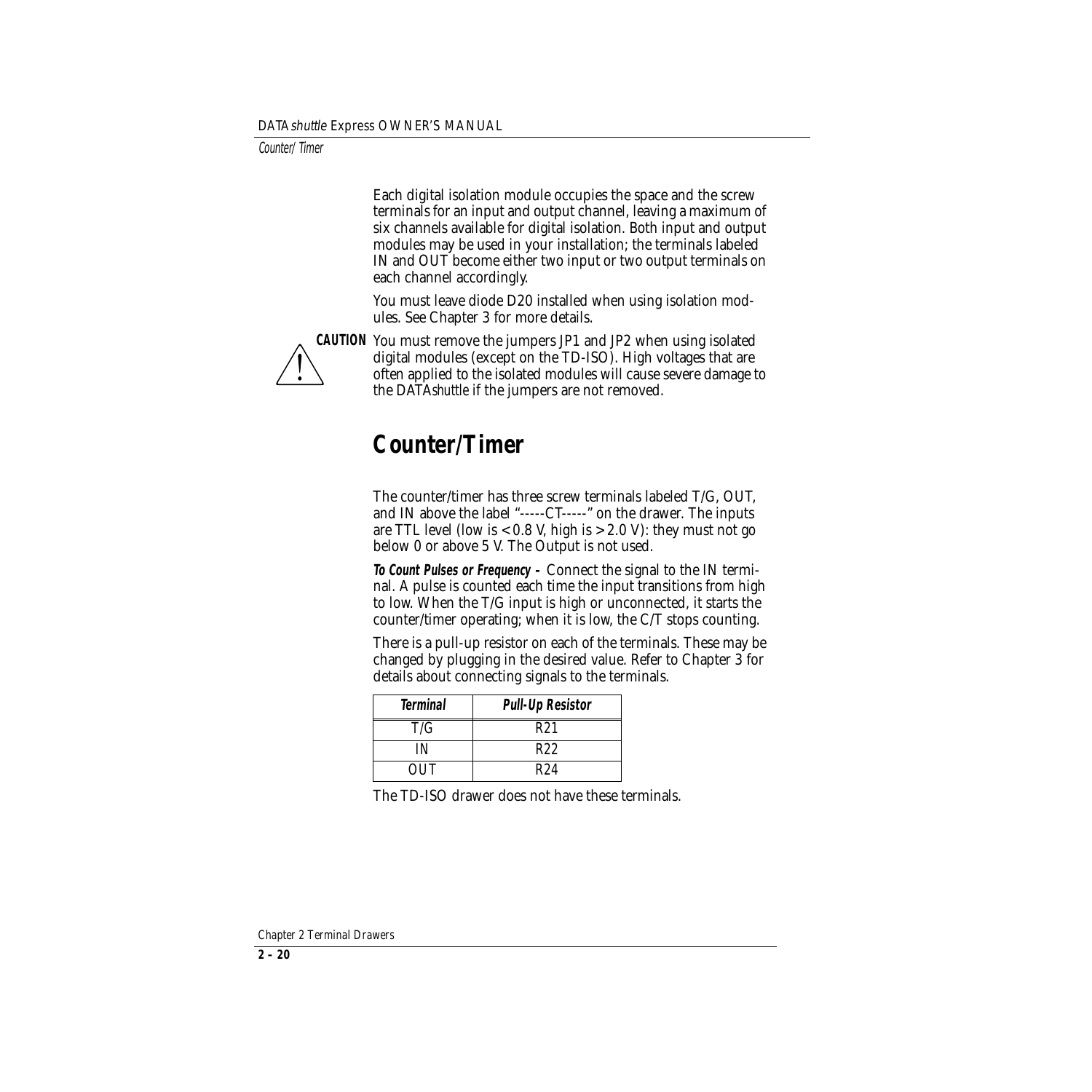Trigger Input & Power Terminals

# *Trigger Input*

The trigger input is a digital signal that signals the DATA*shuttle* Express to start data acquisition. The input is a TTL level (low is  $<$  0.8 V, high is  $>$  2.0 V): it must not go below 0 or above 5 V. There is a user-changeable plug-in, pull-up resistor, R23. Refer to Chapter 3 for details about connecting signals to the terminal. For information on the use of the trigger input refer to the software documentation.

The TD-ISO drawer does not have this terminal.

## *Power Terminals*

Power is provided on two terminals:  $+5$  V and VREF.  $+5$  V is intended to provide power primarily for digital circuits, such as pull-up resistors. All the pull-up resistors for the digital inputs, outputs, counter/timer terminals, and trigger terminal are pulled up to this voltage.

Circuits that draw power from this source should be grounded to the GND terminal rather than COM to avoid degrading the VREF excitation. A self-resetting fuse protects from over-current on the +5 V terminal. Although the fuse trips at 1.5 A, no more than 1 A should be drawn.

VREF is the sensor excitation intended primarily for providing power for signal conditioning of analog inputs. It is very precise and stable. This power source is connected, through R4, to the PWR pin on the TD-GP, TD-GP/BNC, and TD-GP/AAF drawers. Circuits that draw power from this source should be grounded to one of the COM terminals to have the most accurate stable voltage.

VREF can be 2.50 V or 10.00 V, depending upon the setting of the VREF switch. Changing VREF changes the TEST signal level (see the "Analog Inputs" section of this chapter). VREF is short circuit protected.



The maximum current you should draw from VREF is 230 mA on each terminal drawer. The maximum current you should draw from  $+5$  V is 1 Amp.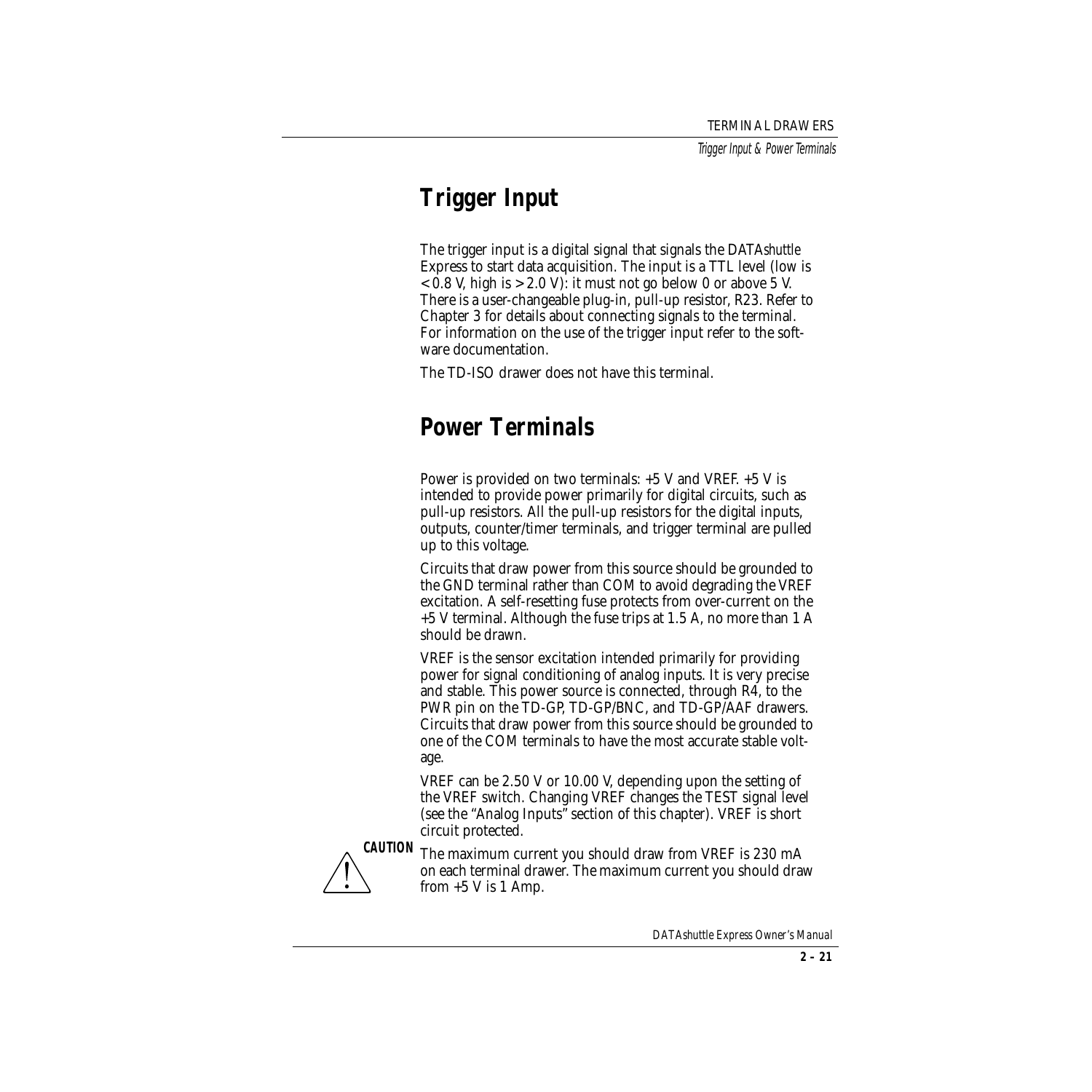Power Terminals

The maximum power that should be dissipated inside the DATA*shuttle* Express using these power terminals or signal conditioning is 7 W. Dissipating more power inside than this may raise the internal temperature too high if the ambient temperature is more than 40˚ C. This power limit may be reached with any combination of current from +5 V and VREF. NOTE: These limits do not include power dissipated outside the DATA*shuttle* Express; when dissipated outside, you may dissipate 12 W.

Further information about the accuracy, stability, and current capability of the power sources can be found in the Specifications section in Chapter 4.

The TD-ISO drawer does not have these terminals.

*Chapter 2 Terminal Drawers*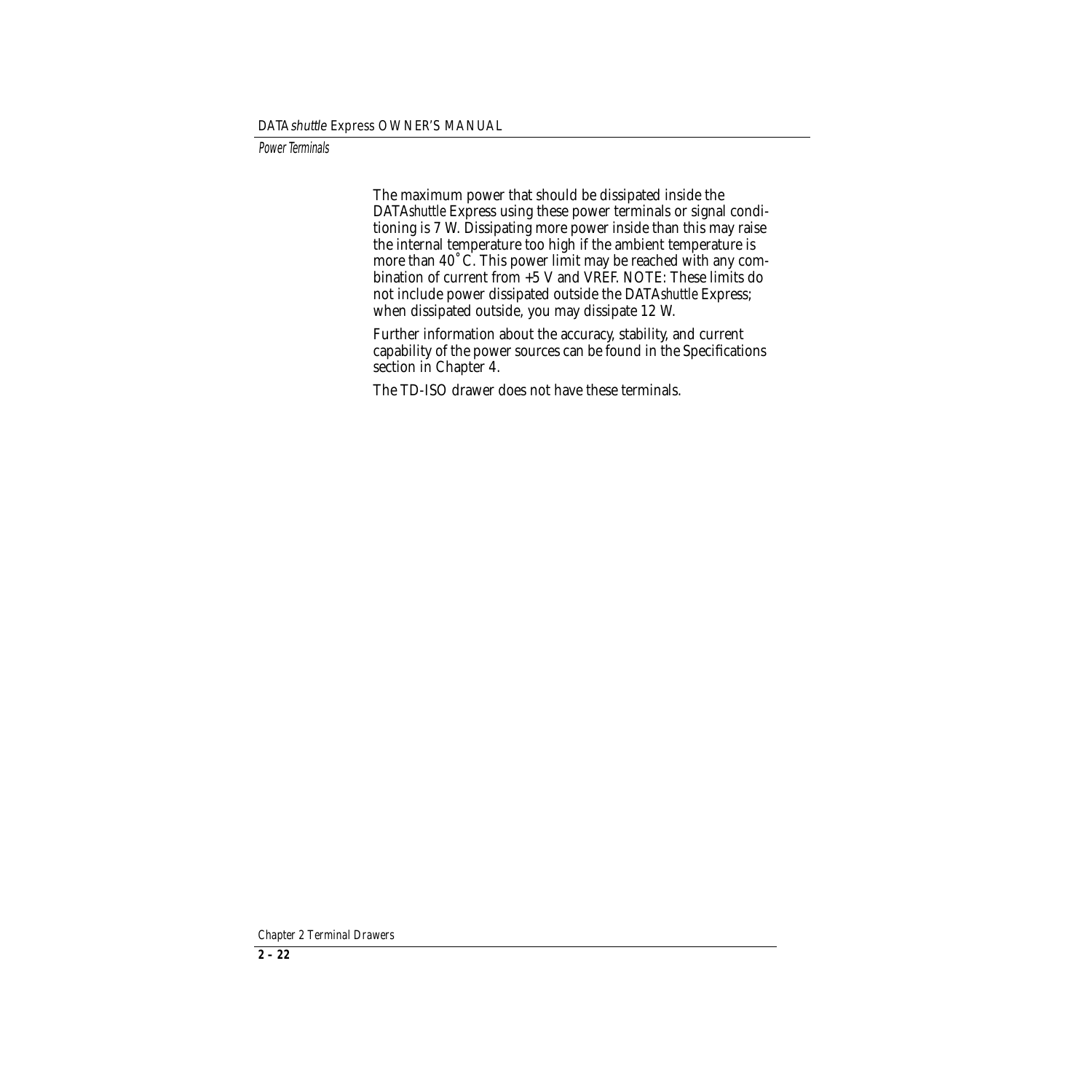# *Chapter 3: Applications Reference*

As mentioned in Chapter 1, our primary objective is to provide you with data acquisition systems that are easy to install, operate, and maintain. We also strive to furnish the performance you need at the lowest overall cost. The benefits for you are increased productivity, data you can count on, and, of course, meeting your budget.

Part of meeting that objective is expressed in this chapter. Because the DATA*shuttle* Express is a general purpose tool for data acquisition applications, we provide you with information for your specific application. This chapter gives you a detailed description of how to best use the features embodied in the DATA*shuttle* Express.

Data acquisition may be divided into two distinct types: ANALOG and DIGITAL. An example of analog data acquisition is measuring (and perhaps, logging to disk) temperature. A digital data acquisition example is to observe the on/off state of a heater, or a limit switch. Further, data acquisition usually refers to measurement (input signal) and control (signal output). Also, most applications have a combination of inputs and outputs, in analog and/or digital formats.

This chapter covers most common, and some not-so-common, applications of the features of the DATA*shuttle* Express. If your need is not covered here, please call our technical support department.

We begin with a few general sensor connections, followed by several more specific analog and digital applications.

Almost any type of sensor may be connected to the DATA*shuttle* Express. See Chapter 2 to select the best terminal drawer for your application. For each type of sensor, this chapter gives a detailed description of the connections and software setup. Sensors not covered are usually connected in similar fashion to the ones discussed here.

**CONNECTION TYPES** Examples of the following are shown in this chapter.

### **Analog Input –**

*· Voltage Input .............................................................. Figure 7*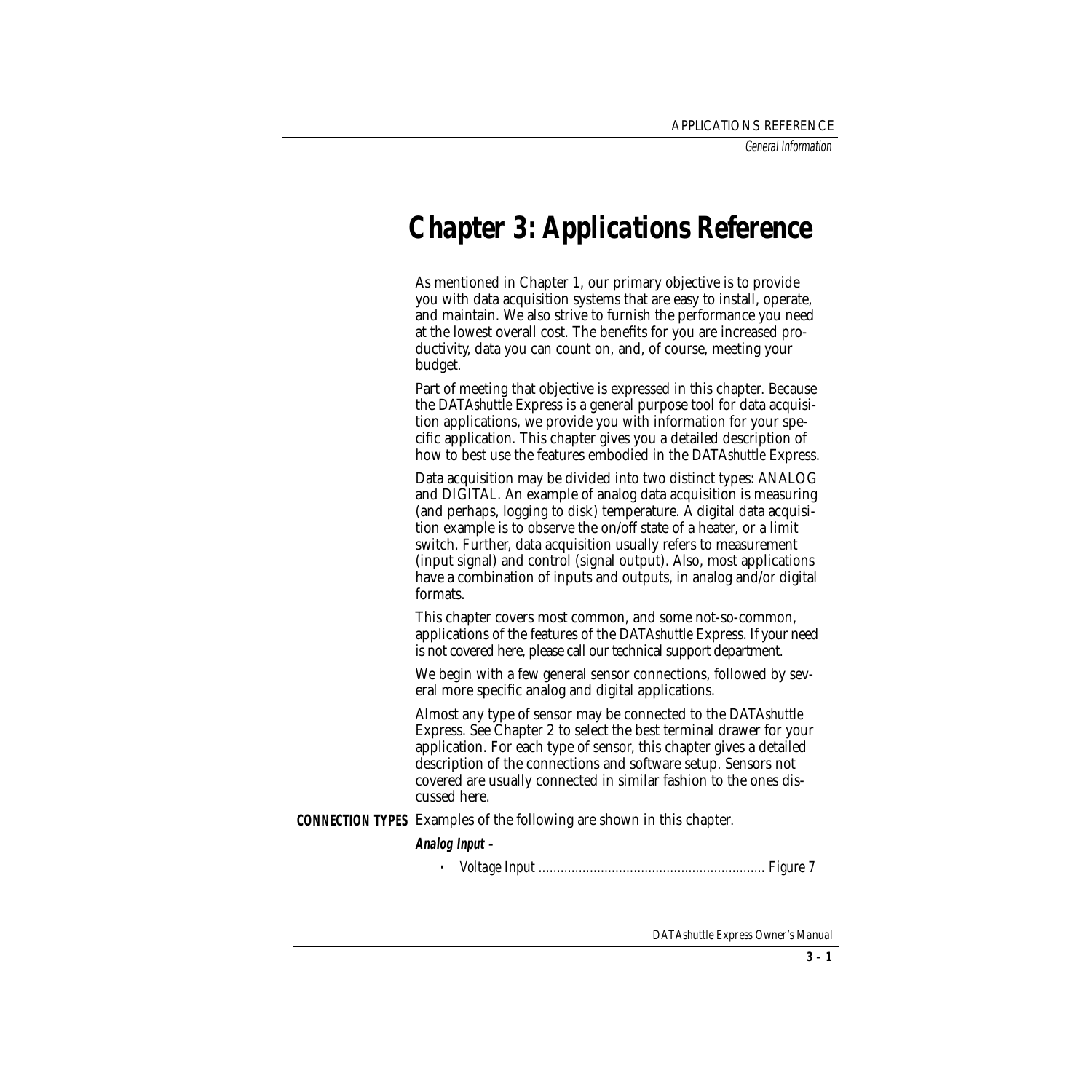### Connection Types

|                 | Piezoelectric sensor (accelerometer)  Figure 25     |  |
|-----------------|-----------------------------------------------------|--|
|                 |                                                     |  |
| $\cdot$         |                                                     |  |
|                 | Analog Output -                                     |  |
| $\cdot$         |                                                     |  |
| $\cdot$         |                                                     |  |
| Digital Input - |                                                     |  |
|                 |                                                     |  |
|                 |                                                     |  |
|                 | Pulse counting and frequency measurement  Figure 31 |  |
|                 |                                                     |  |
|                 | Digital Output -                                    |  |
|                 |                                                     |  |
|                 |                                                     |  |
|                 |                                                     |  |

*Chapter 3 Applications Reference*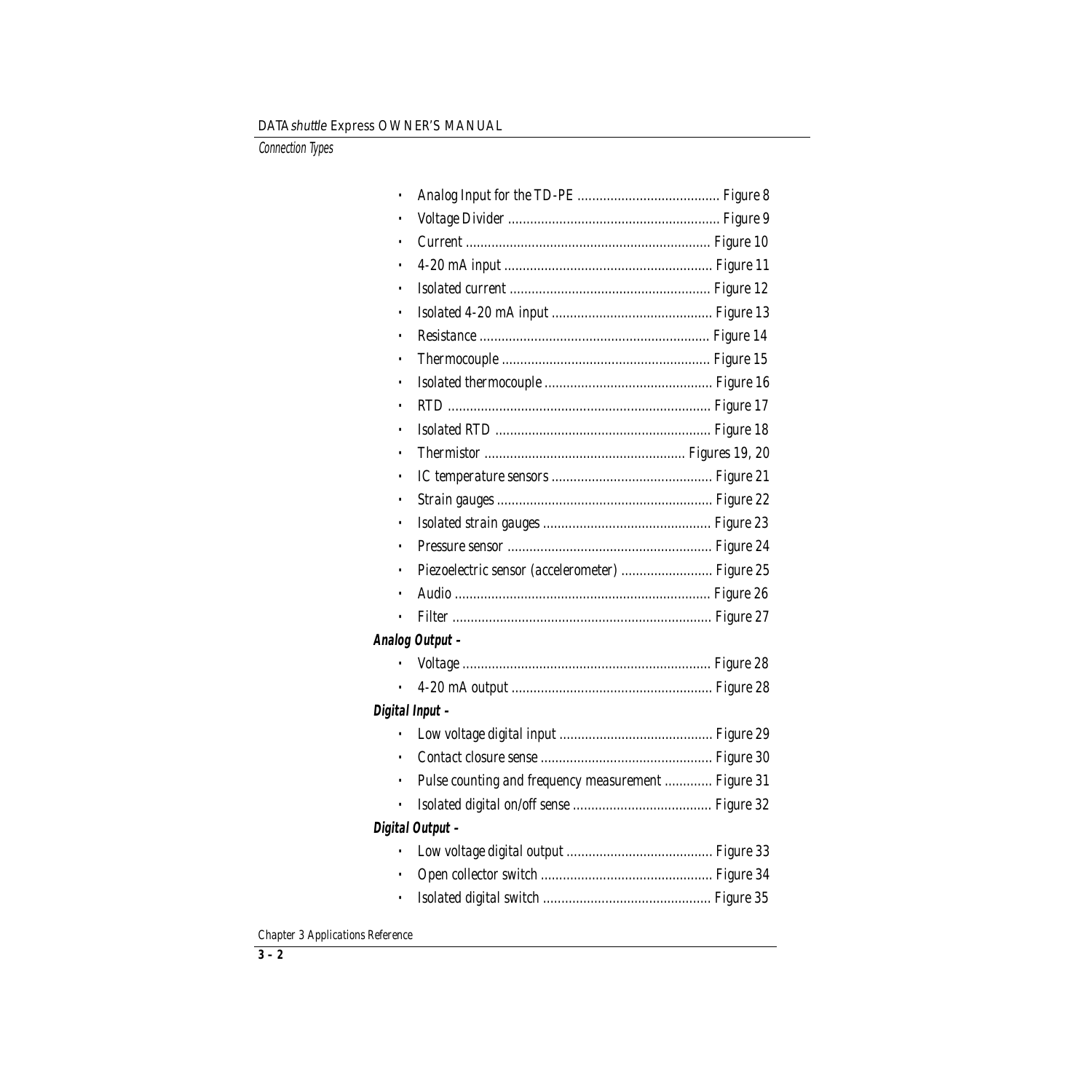Sensor Connections

## *Sensor Connections*

| Before you begin setting up your application, it is important that<br>you have an understanding of several general topics regarding sen-<br>sor connections, including the difference between grounded and<br>floating analog inputs; power output and sensor excitation; signal<br>conditioning; and shielding. Please review this section for an over-<br>view of these topics.                                                                                                                                                                                                                                                                                                                                                                                                                             |
|---------------------------------------------------------------------------------------------------------------------------------------------------------------------------------------------------------------------------------------------------------------------------------------------------------------------------------------------------------------------------------------------------------------------------------------------------------------------------------------------------------------------------------------------------------------------------------------------------------------------------------------------------------------------------------------------------------------------------------------------------------------------------------------------------------------|
| <b>GROUND REFERENCE</b> All inputs (except isolated ones on TD-ISO) need a ground reference. If<br>VS. FLOATING an external ground reference is not provided by the signal source,<br>it may be provided by the FLOAT/GND REF switch. The - input is<br>connected to ground through resistor (R5) by switching the FLOAT/<br>GND REF switch to GND REF. When the input voltage already has<br>a ground reference, switch to FLOAT, so that current won't flow<br>between the two ground points, which can create a voltage drop in<br>the wire (a ground loop), and affect the reading. If you are uncertain,<br>you can usually put the switch in the GND REF position without<br>causing errors. The TD-TC, TD-PE, and TD-PE/AAF do not have<br>this switch. Removing R5 is the same as switching to FLOAT. |
| <b>POWER OUTPUT &amp;</b> Many sensors, such as RTDs, thermistors, strain gauges, and pres-<br><b>SENSOR EXCITATION</b> sure sensors, need a stable power source, because the output is<br>proportional to the power applied. For this reason, a stable excita-<br>tion voltage (Vref) is built into the terminal drawer. See Chapter 2<br>for more information on Vref and terminal drawers.                                                                                                                                                                                                                                                                                                                                                                                                                 |
| Alternatively, you can use the +5 V terminal on the drawer to sup-<br>ply power for your sensors. This source, however, is noisy and not<br>precise, so it does not always make for a very good sensor excita-<br>tion voltage. This terminal is best used for powering digital cir-<br>cuits, such as relays and LEDs, which sometimes require large<br>amounts of current.                                                                                                                                                                                                                                                                                                                                                                                                                                  |
| <b>SIGNAL</b> For some sensors, it is necessary to install signal conditioning<br><b>CONDITIONING</b> components; e.g., resistors or capacitors. These can be easily<br>plugged into sockets provided for this purpose on the terminal<br>drawer. The rest of this chapter is devoted to examples showing<br>what values to use. Below each diagram the values are listed. You<br>can just install them without using the diagram. Refer to Chapter 2<br>for more information on the differences between drawers.                                                                                                                                                                                                                                                                                             |
| <b>SHIELDING</b> Noise is often a problem with long sensor wires. At high sample<br>rates or low signal levels, noise can be a problem even with short<br>wires. We recommend that, for best performance and accuracy,                                                                                                                                                                                                                                                                                                                                                                                                                                                                                                                                                                                        |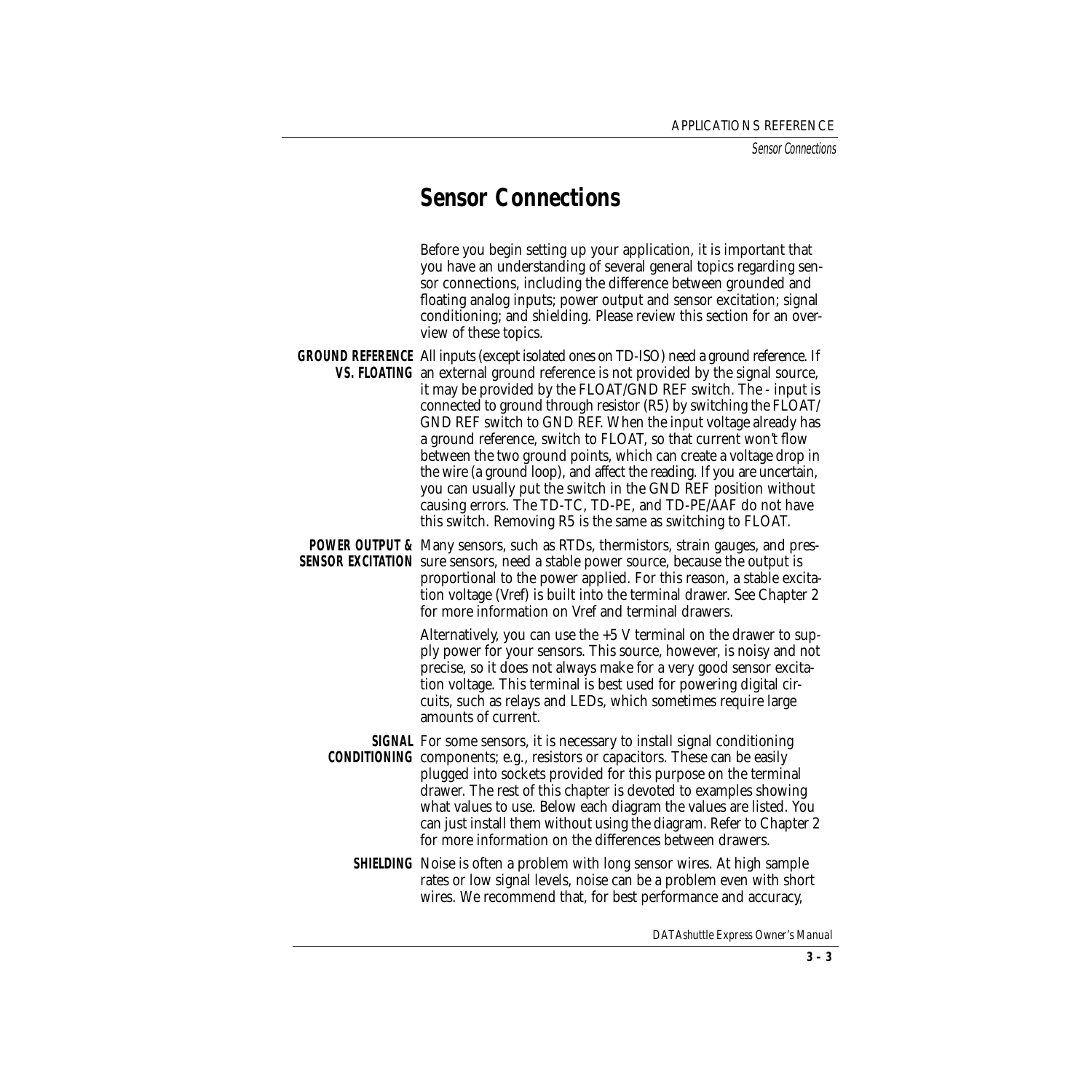you use shielded wires between the sensor and the DATA*shuttle*. The shield should be connected to the GND terminal, not COM, for the lowest noise.

## *Analog Input Examples*

The analog input examples in this section show the signal conditioning schematically as it exists on the TD-GP, TD-GP/BNC, and TD-GP/AAF terminal drawers. See Figure 6 below.

**Figure 6. Analog Input Channel Schematic –**



The connections are similar for all of the terminal drawers, except the TD-PE and TD-ISO. Just ignore the components if a drawer does not have them. If the components are needed (their values are specified and not zero), that drawer cannot handle the example. Refer to Chapter 2 "Selecting the Right Terminal Drawer," for a table showing what each drawer can do.

You can obtain precision parts from us or your distributor, or you can plug in standard size components, such as 1/4 W and 1/8 W resistors. If you select your own components, bend the leads to a spacing of 0.4 in (10 mm) and trim the vertical part of the leads to a length of 0.2 in (5 mm). Then push them gently into the holes. Often the resistor value needed is zero Ohms. In that case, install a jumper wire by cutting and bending it in the same way.

*Chapter 3 Applications Reference*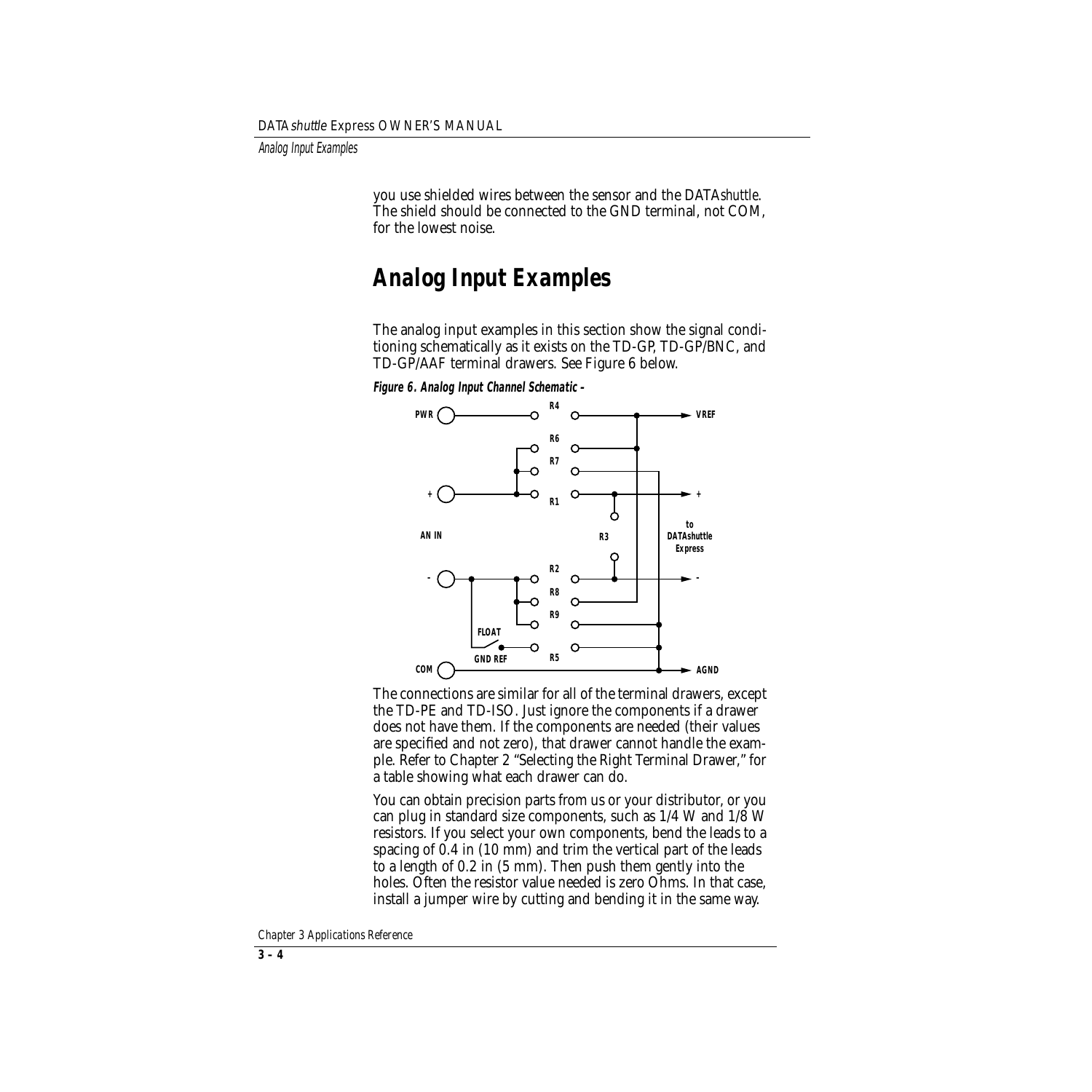Use AWG22-size wire. Refer to Chapter 2 for more information on Plug-in Signal Conditioning and the switches on the terminal drawers.

Don't worry if the schematic diagrams don't make sense to you. Just make connections to the screw terminals as shown and install the components listed below the diagram. The locations are labelled at the sockets on the terminal drawers.

**VOLTAGE INPUT** Figure 7 shows how to connect a voltage to the terminal drawers. The drawers are supplied with the components as shown, so it is ready to go for voltage inputs. Switch the Float/Gnd Ref switch to Gnd Ref if the sensor does not supply a ground reference for that channel (each channel needs a ground reference).



**Figure 7. Voltage Input –**

**R1 = 0, R2 = 0, R5 = 348 k FLOAT/GND REF in either position, as required.**

**ANALOG INPUT** Voltage, current and thermocouple inputs to the TD-PE should be **FOR THE TD-PE** connected between the "AN IN-" and "DC+" terminals as shown in Figures 8a, 8b and 8c. These diagrams are similar to the equivalent diagrams for the other drawers. R3 is omitted, except when it is used to measure current, and the value of R10 does not matter as long as the AC/DC switch is set to AC. When R10 is omitted the current source at the "AN IN+" terminal is zero. Install R5 when a ground reference connection is needed; leave it out when a fully floating input is desired. In Figure 8b, current flows into the "DC+" terminal and out the "-" terminal.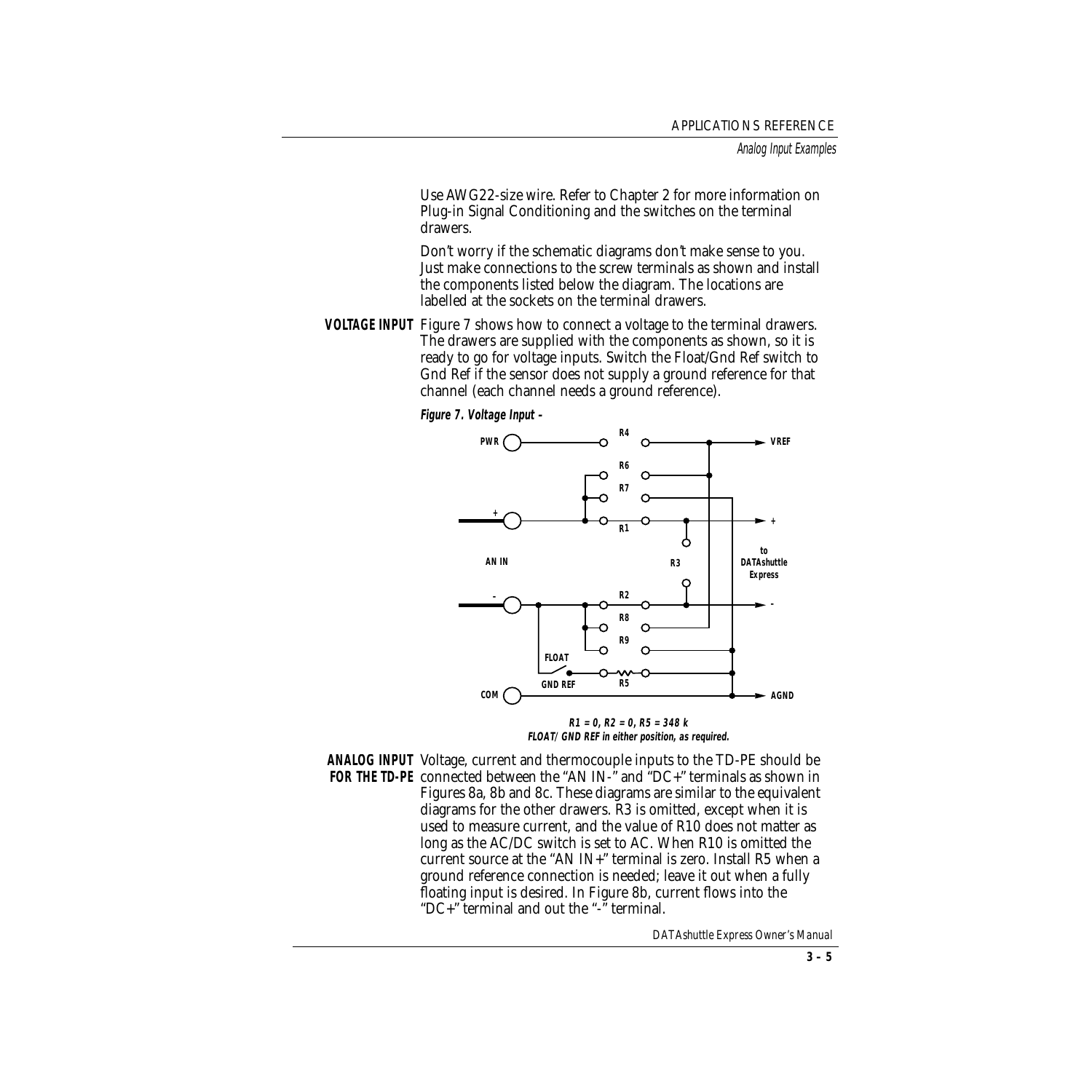

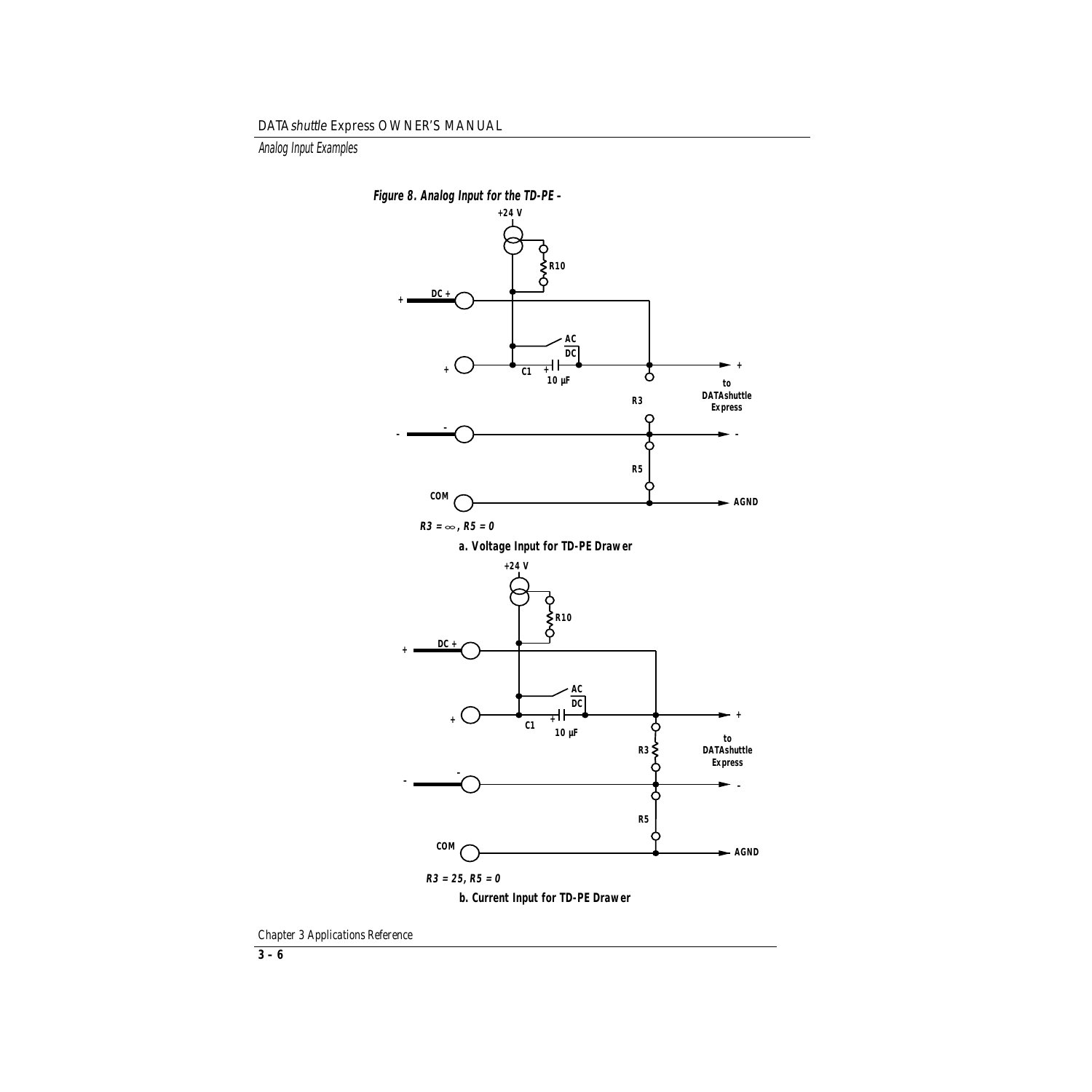

**c. Thermocouple Input for TD-PE Drawer**

**VOLTAGE DIVIDER** Figure 9 shows how to reduce a 50 V input to 5 V. Be very careful of high voltages!

> R1 was selected to keep the power dissipation below its maximum of 1/4 W. R3 is well below the input resistance of the DATA*shuttle*. The accuracy depends on the tolerance and temperature drift of R1 and R3.

**CURRENT** Figure 10 shows how to measure currents from microAmps to 100 mA. For the TD-GP, TD-GP/BNC, and TD-GP/AAF drawers, just switch the Voltage/Current switch to Current. For other drawers install a 25 Ohms resistor at R3, or connect a 25 Ohms resistor between the "-" and "+" terminals. To measure larger currents use a smaller resistor. Be careful that the resistor does not overheat. For currents larger than one Amp, install the resistor between the terminals, not at R3. The terminal drawer cannot handle currents greater than 1 A.

Figure 8b shows current input on a TD-PE.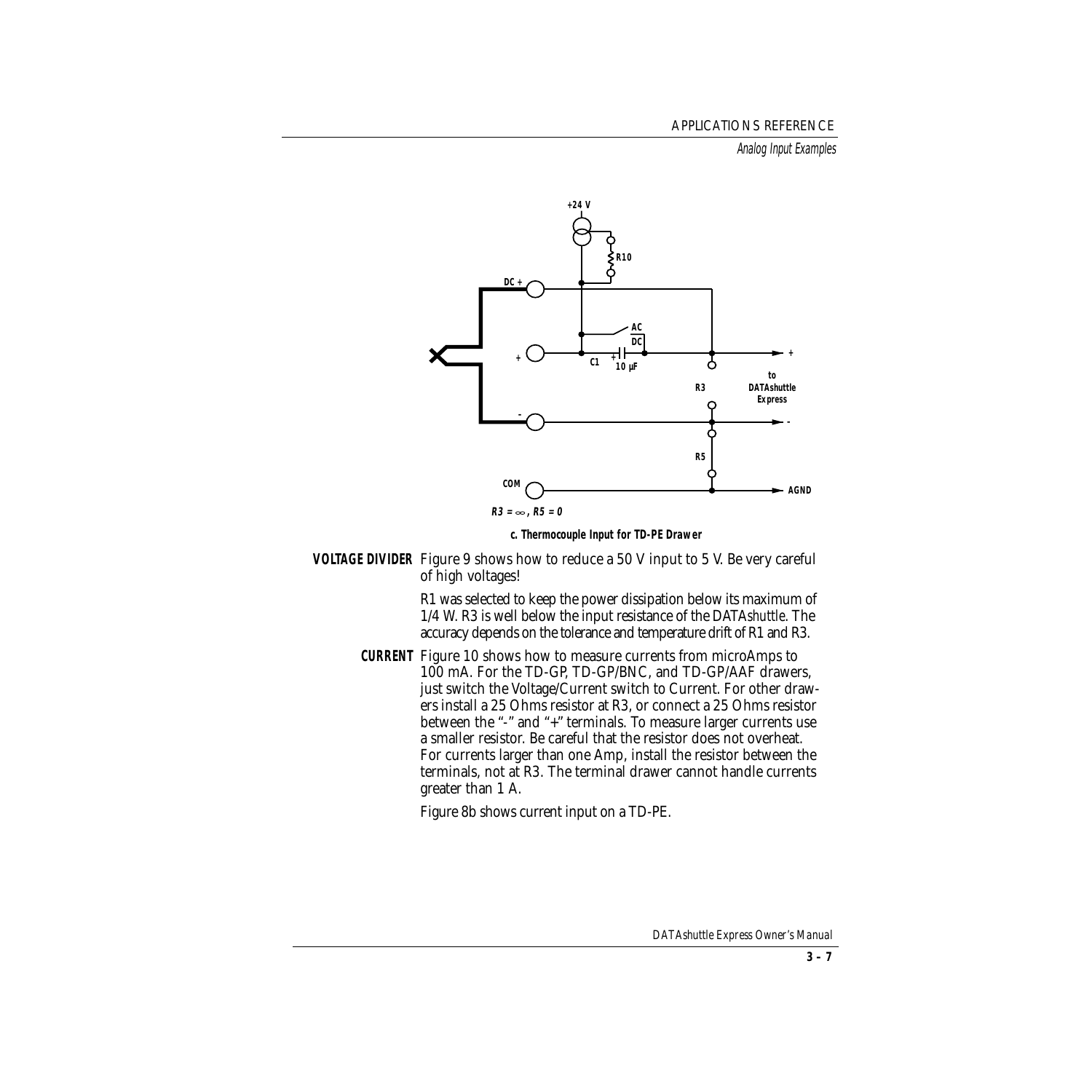

**Figure 9. Voltage Divider Configuration –**

**R1 = 90 k, R2 = 0, R3 = 10 k, R5 = 348 k FLOAT/GND REF in either position, as required.**

**Figure 10. Current Measurement Configuration –**



**FLOAT/GND REF in either position, as required.**

*Chapter 3 Applications Reference*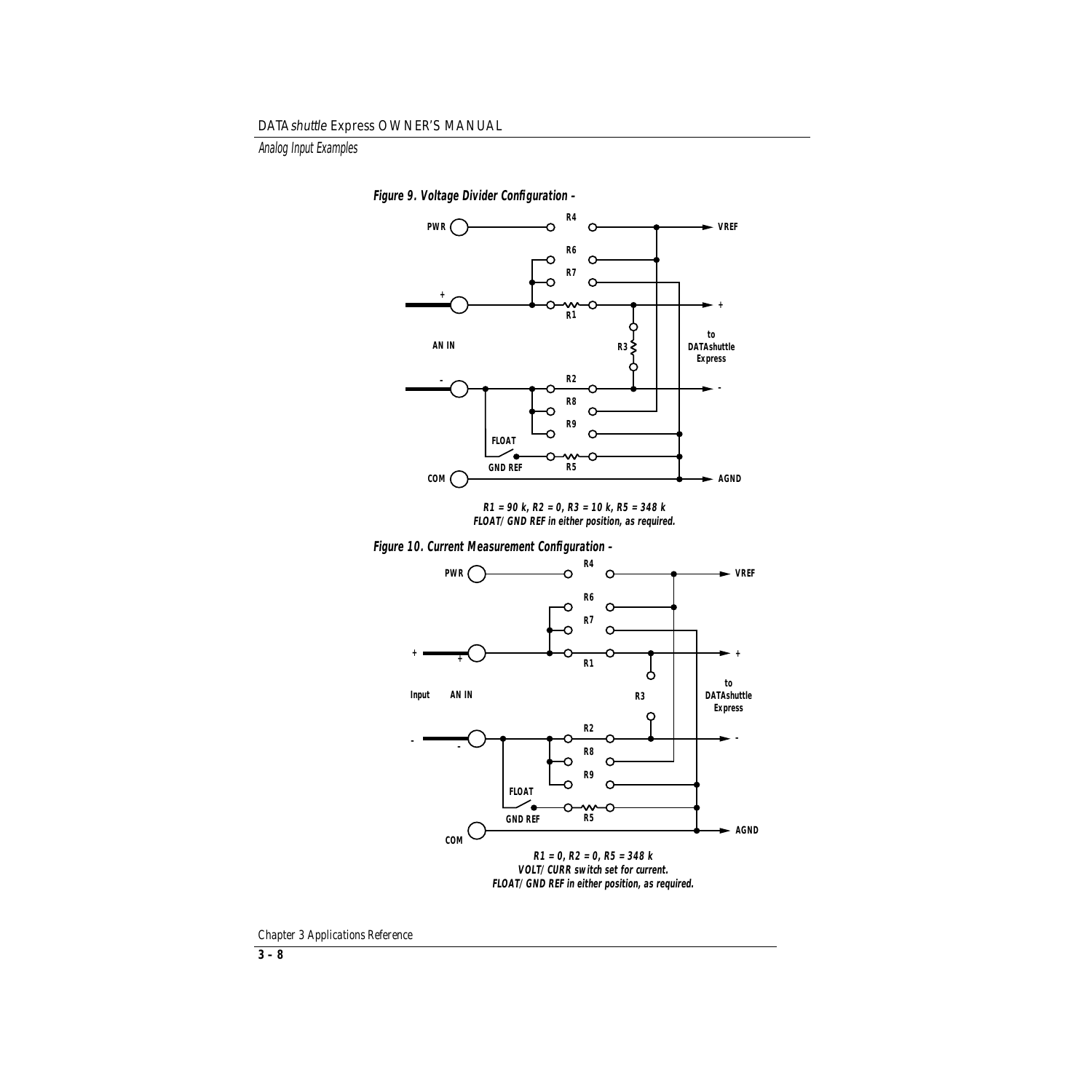**4-20 mA INPUT** In industrial applications, many signals are transmitted by 4-20 mA transmitters. These signals require only two wires for power and signal, and they are quite immune to noise.

> There are several ways that 4-20 mA transmitters may need to be connected. A common way that works for most terminal drawers is shown in Figure 11a. You need to connect a wire from the +5 V terminal to the AN IN+ terminal. In all the 4-20 mA examples for the TD-GP, TD-GP/BNC, and TD-GP/AAF drawers, switch the Voltage/Current switch to Current. For other drawers, install a 25 Ohms resistor at R3, or connect a 25 Ohms resistor between the "+" and "-" terminals. The current loop is completed through the +5 V supply.

> Most 4-20 mA transmitters need more than 5 V to operate, however. Figure 11b provides 10 V. Many 4-20 mA transmitters need more than 10 V to operate, or they provide their own power. Connect them as in Figure 11c.





**R1 = 0, R2 = 0, R5 = 348 k VOLT/CURR switch set for current**

**a. With +5 V Power Supply**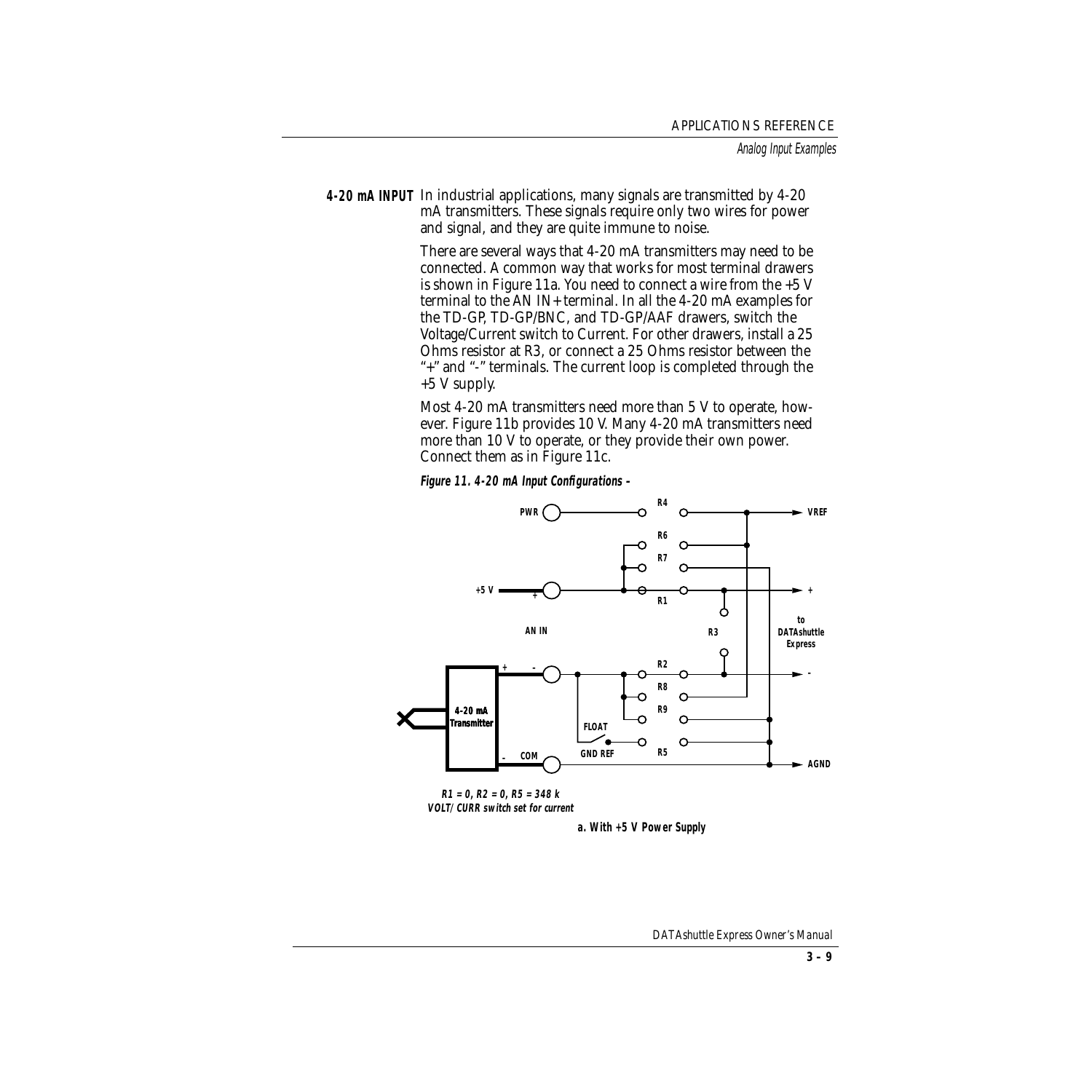**ISOLATED** The TD-ISO provides fully isolated current measurement when **CURRENT** the 5B32 modules are used. The connections are as shown in Figure 12. The accuracy of the current measurement depends upon the accuracy of R3. Overall accuracy is 0.2% if the resistor accuracy is 0.1%.



**Figure 12. Isolated Current Configuration –**

**ISOLATED** The TD-ISO used with the 5B32 modules provides complete gal-**4-20 mA INPUT** vanic isolation from the DATA*shuttle* Express. Figure 13a shows a 4-20 mA transmitter connected one way. Figure 13b shows another. Since the input is isolated, both configurations work equally well. The loop must be powered by an external power supply (Vsupply).

*Chapter 3 Applications Reference*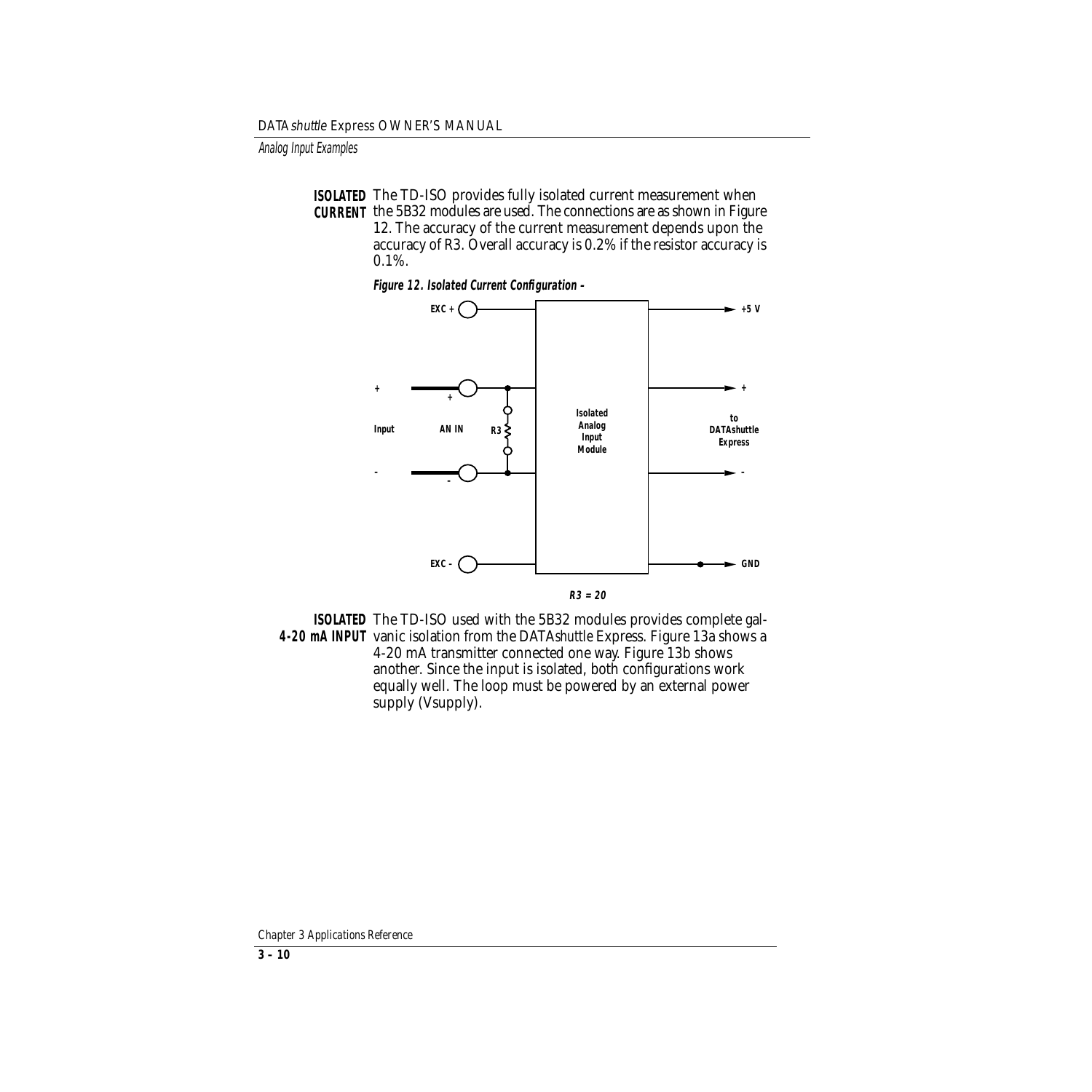

**VOLT/CURR switch set for current**

**b. With +10 V Power Supply**



**VOLT/CURR switch set for current**

**c. With > 10 V Power Supply**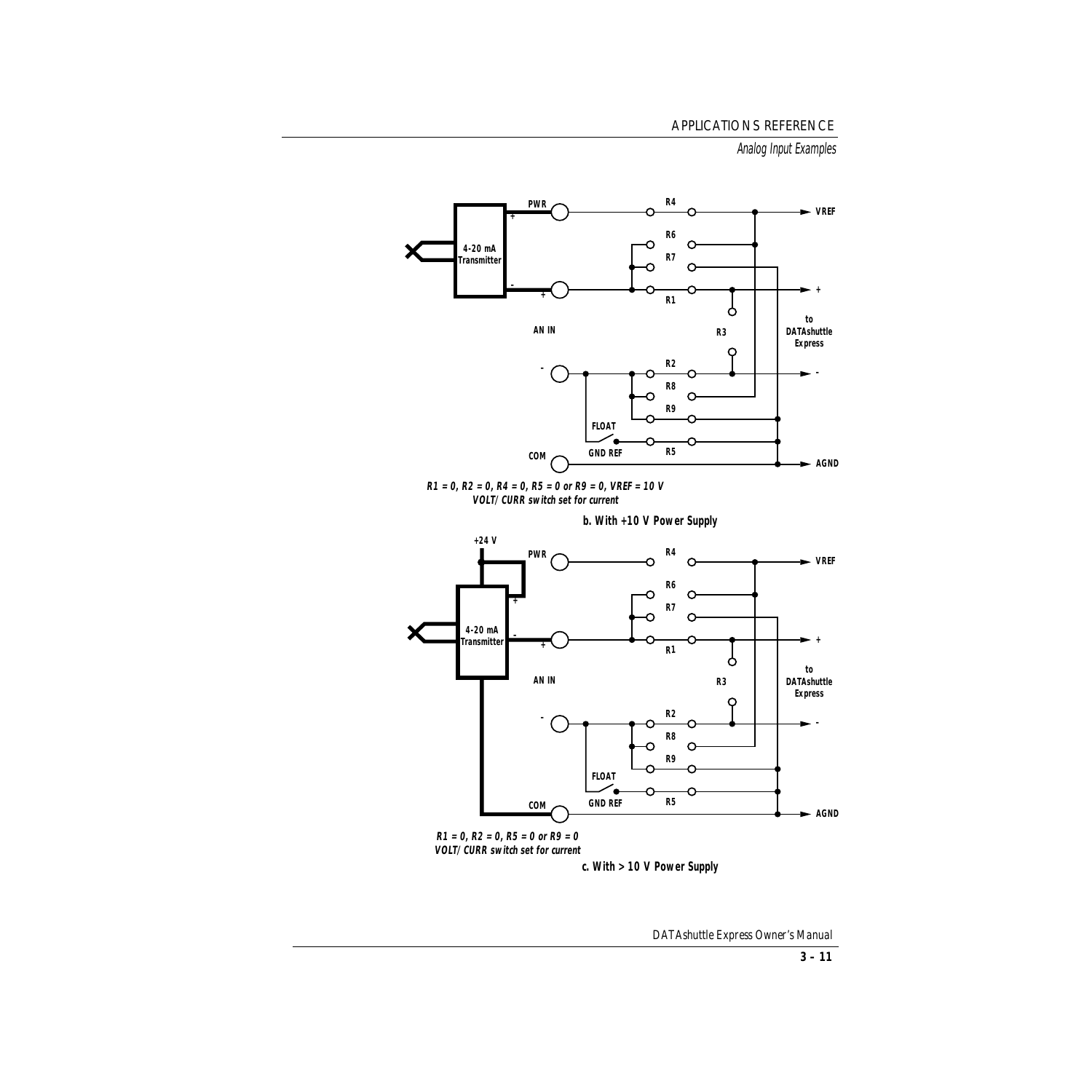

**Figure 13. Isolated 4-20 mA Input Configurations –**

**a. One Method**



**b. Another Method**

*Chapter 3 Applications Reference*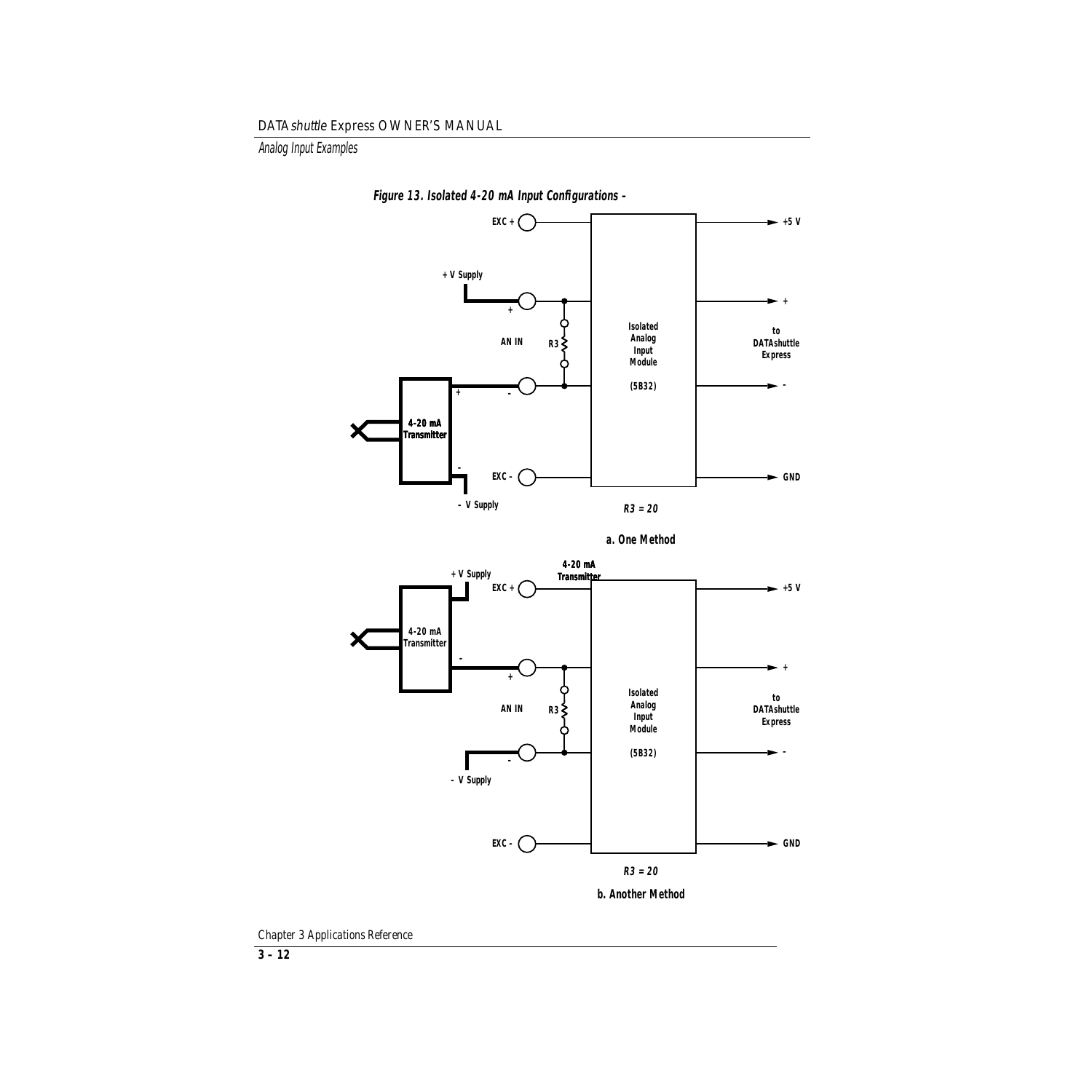**RESISTANCE** Most of the terminal drawers can measure resistance as in Figure 14a. The unknown resistance, Rx, is calculated in software as  $Rx =$  $V * R6$  / (Vref - V), where V is the measured voltage and Vref is the voltage on the Vref terminal. Some software cannot perform this calculation. Figure 14a can measure resistance from 1 Ohm to 20,000 Ohms with an accuracy of at least 1%.

> Figure 14a cannot measure low value resistors well because the resistance of the copper traces in the drawer itself are included in the resistance measurement. Figure 14b solves this with a 4-terminal resistance measurement. This, however, can only be done on the TD-GP, TD-GP/BNCand TD-GP/AAF drawers. The resistance is calculated as  $Rx = V * R4 / (Vref - V)$ . Figure 14b can measure resistance from 0.005 Ohms to 20,000 Ohms with at least 1% accuracy.

> Figure 14a and 14b cannot measure high value resistors because the resistance at the input of the DATA*shuttle* must be low. Figure 14c can measure resistance from 200 Ohms to 20,000,000 Ohms with an accuracy of at least 1%. This can only be done on the TD-GP, TD-GP/BNC, and TD-GP/AAF drawers. The resistance is calculated as  $Rx = R3$  \* (Vref - V) / V, where V is the measured voltage.





**a. For Most Termination Drawers**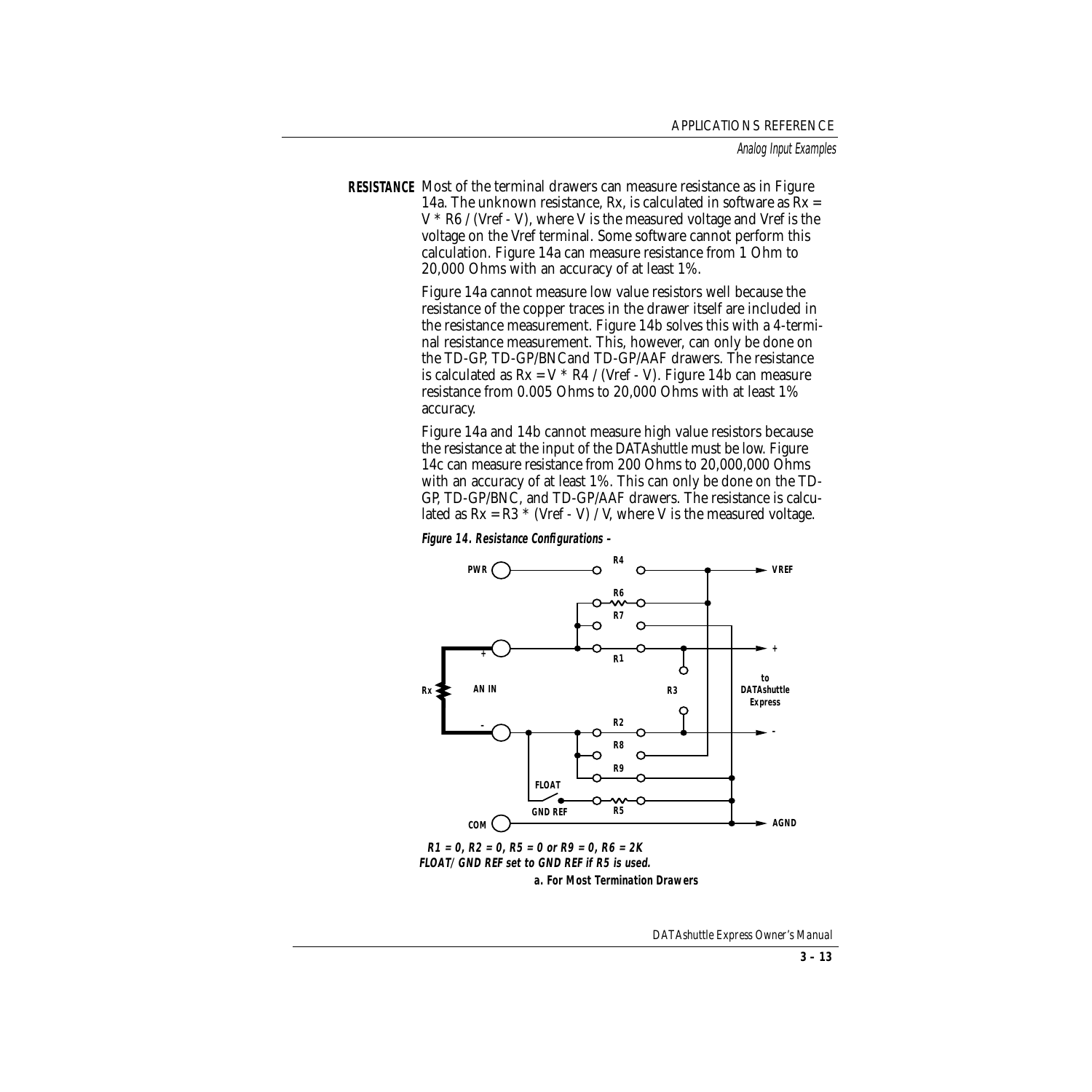

**R1 = 0, R2 = 0, R4 = 350**

**b. For TD-GP, TD-GP/BNC, and TD-GP/AAF**





**c. For High Value Resistors with TD-GP, TD-GP/BNC, and TD-GP/AAF**

*Chapter 3 Applications Reference*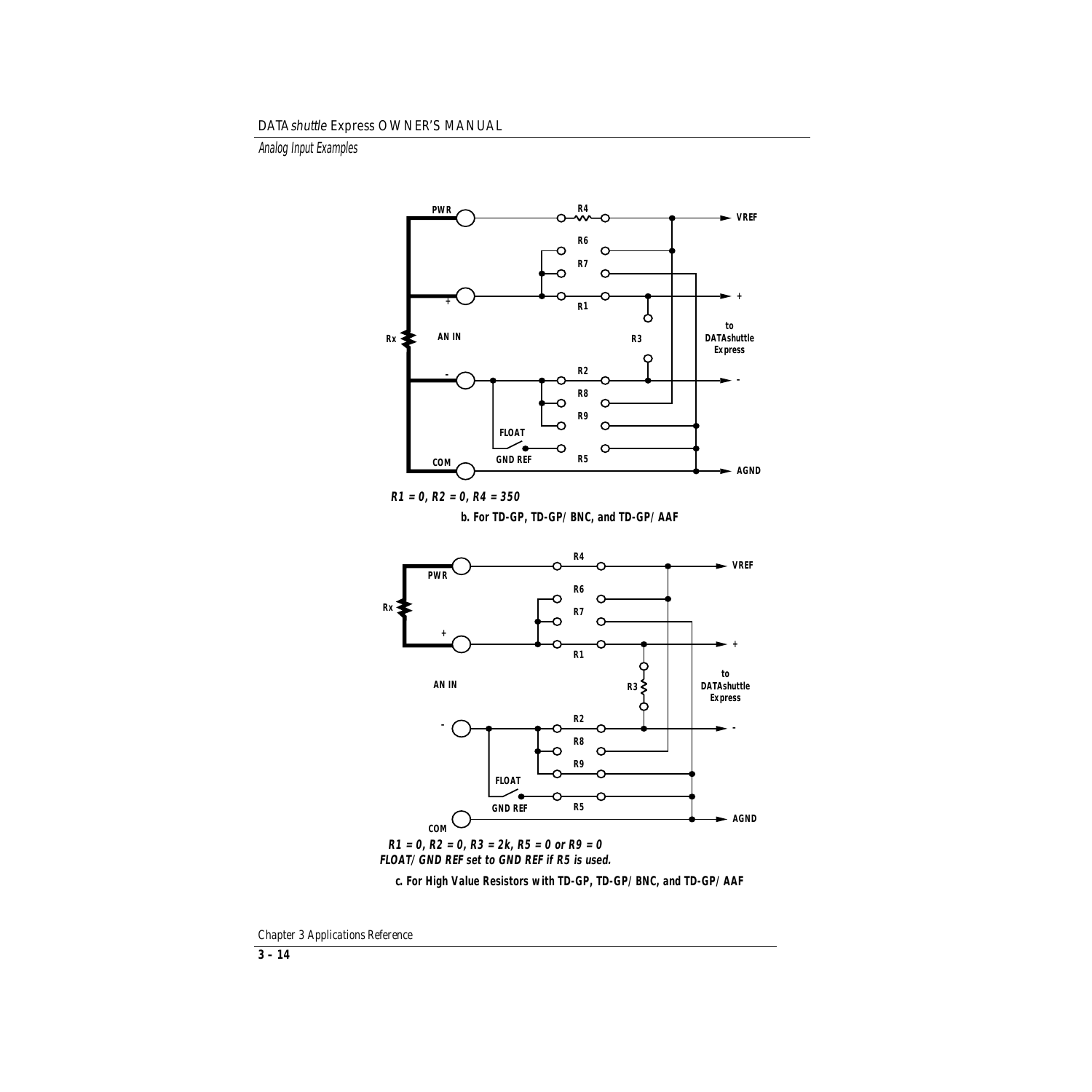**THERMOCOUPLES** Thermocouples are the most widely used temperature sensor. They are rugged and available in a wide variety of types and configurations. Some types can be used in temperatures over 1000˚ C. Generally, thermocouples are not as accurate as thermistors or RTDs, and the low level output is susceptible to noise. Thermocouples have a voltage proportional to the temperature difference between the sensing point and the screw terminals. They require compensation using a "cold junction" sensor at the screw terminals, to measure absolute temperature. They are nonlinear and require linearization, but this is handled automatically by the driver software by selecting the thermocouple type in a menu.

> Be sure to select a thermocouple that can handle the temperature range you plan to measure. Check Chapter 4, "Specifications," for the usable ranges for each thermocouple type. R6 provides open thermocouple detection. See Figure 15. If the thermocouple is damaged or disconnected, a full scale positive reading results. Figure 8c shows the thermocouple connections on a TD-PE drawer.

> Most of the terminal drawers have cold junction compensation and can be used for thermocouple measurement. For applications requiring highly accurate cold junction compensation, however, you should use the TD-TC as it has an isothermal plate. The TD-ISO gives accurate thermocouple readings when used with isolation modules (next example). The other drawers can have errors of many degrees that change unpredictably as temperature gradients come and go around the screw terminals.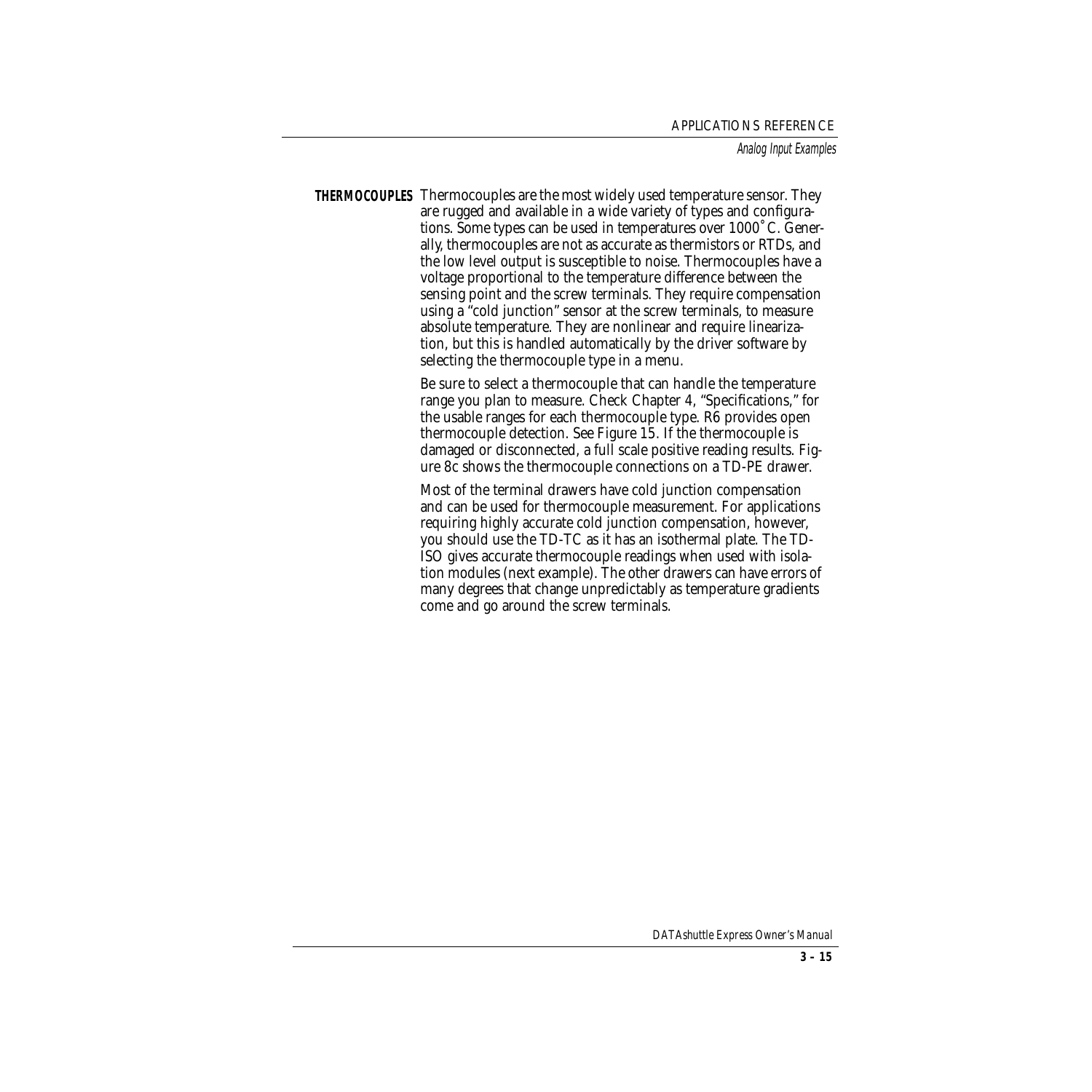

**Figure 15. Thermocouple Configuration –**

**R1 = 0, R2 = 0, R6 = 22 M, R5 = 348 k FLOAT/GND REF in either position, as required.**

**ISOLATED** When using the TD-ISO drawer with the 5B47 modules, as in Fig-**THERMOCOUPLES** ure 16, the thermocouple is completely isolated from the DATA*shuttle* Express. These modules provide thermocouple linearization (don't use the 5B37 module; it doesn't provide linearization), and the TD-ISO provides cold junction compensation. Open thermocouple detection is provided so that, if the thermocouple is damaged or disconnected, a full scale positive reading results.

*Chapter 3 Applications Reference*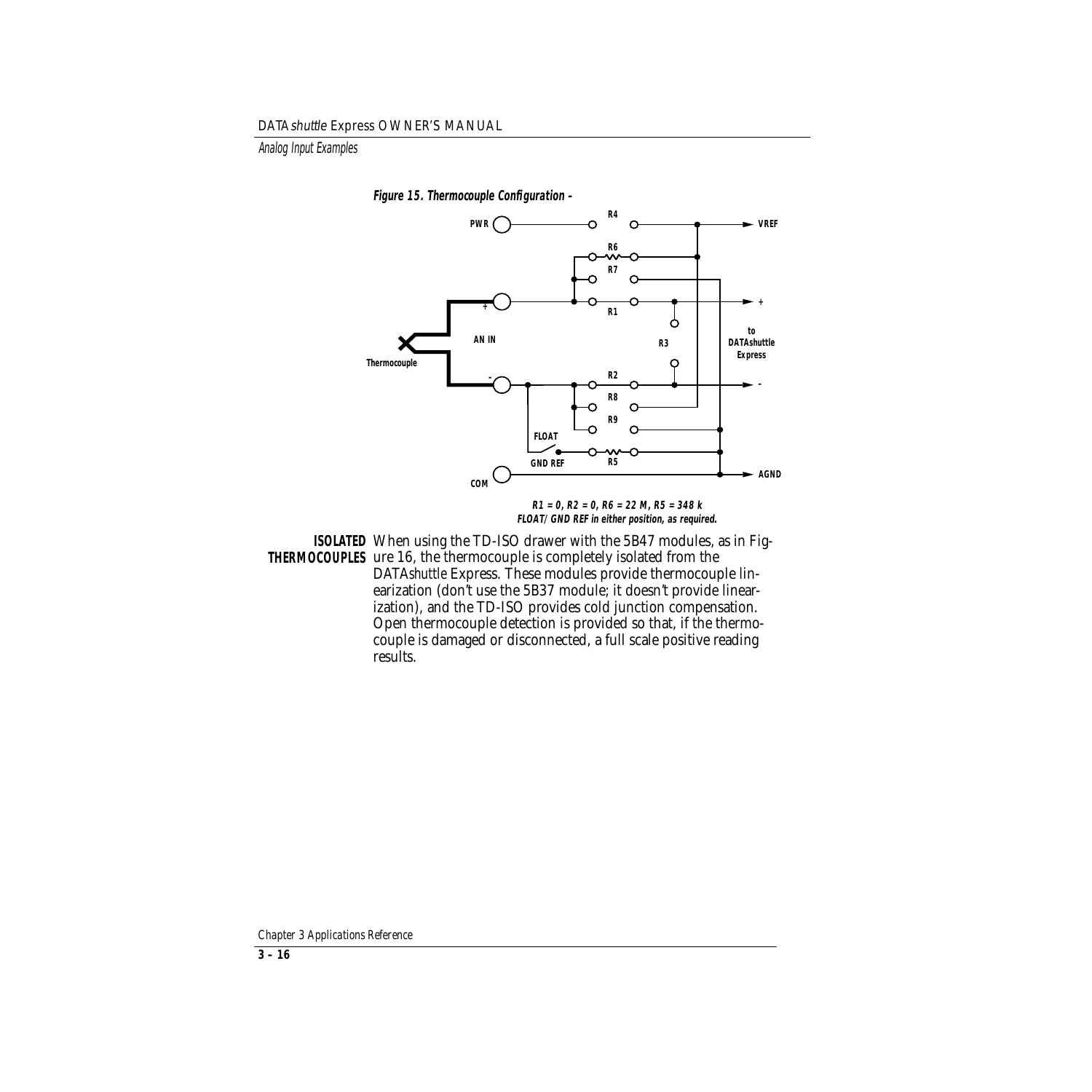

**Figure 16. Isolated Thermocouple Configuration –**

RTDs are very accurate temperature sensors that can be used over a **RTDS** wide range, from -200 to 850˚ C. They are more expensive than thermocouples, and they have low level outputs that are susceptible to noise. Although RTDs are not linear, the driver software performs linearization when you select the correct RTD in a menu.



**CAUTION** Be sure to set VREF to 10 V when using RTDs, or there will be large errors. VREF is used as excitation voltage.

> Figure 17a shows a 2-wire RTD connection that can be done using the TD-GP, TD-GP/BNC, TD-GP/AAF or TD-TC drawers. R6 is the "set resistor", Rs, which must be precise (0.1% is recommended). For a Platinum 100 Ohms RTD, Rs is either 50,000 Ohms or 100,000 Ohms. This configuration suffers from large errors with long wires, because the resistance of the lead wires is included in the RTD resistance.

Figure 17b eliminates most of the lead wire error with a 3-wire configuration.This is the most common configuration, but it can only be done with the TD-GP, TD-GP/BNC, and TD-GP/AAF drawers. Both R6 and R8 are the set resistor, Rs, which should be 0.1%. The TD-TC drawer can handle 3-wire RTDs by using R5 instead of R8. The end of R5 must be connected to the end of R6 (toward the back of the drawer). Leave the R5 socket pin toward the back empty. This requires soldering.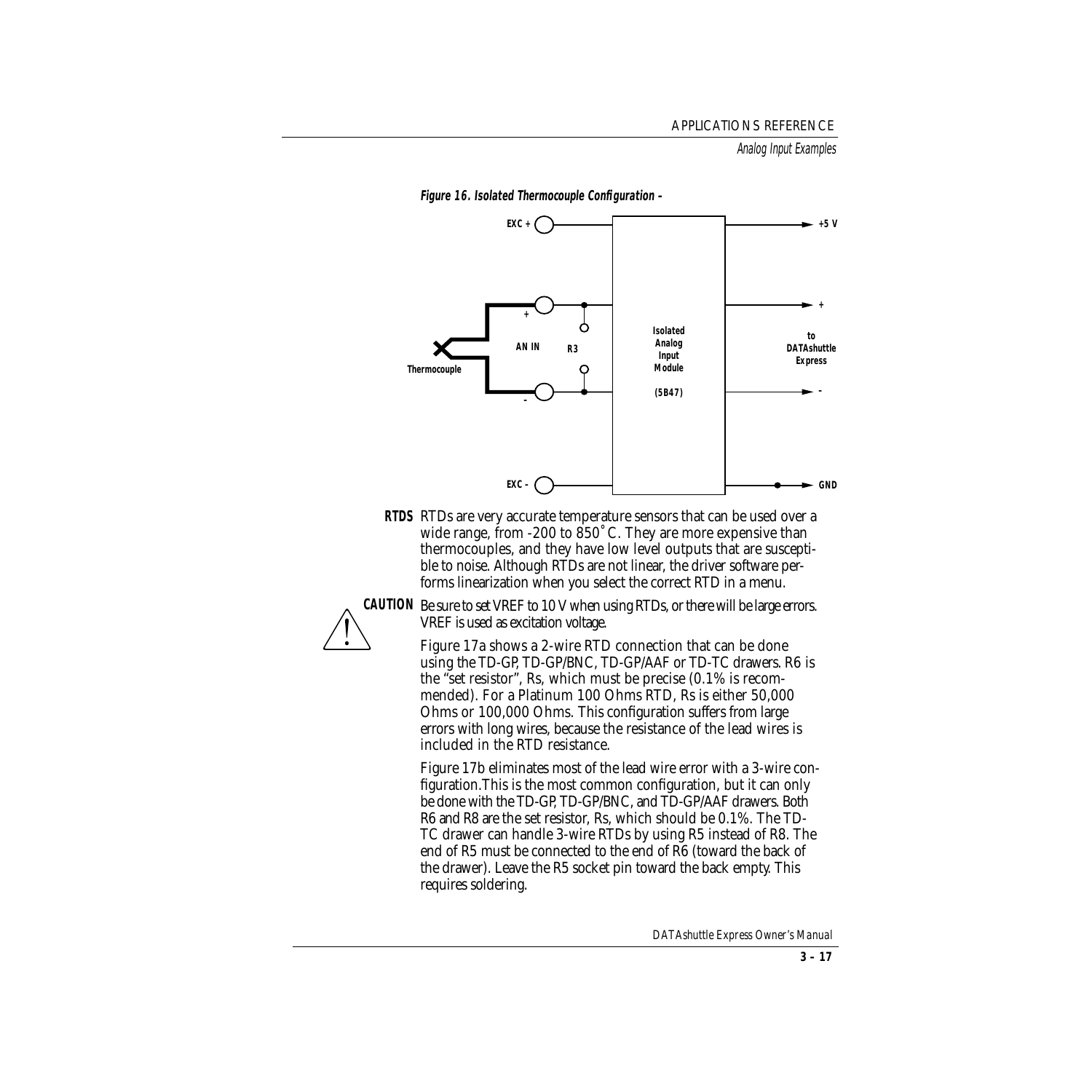Figure 17c shows an even more precise 4-wire RTD configuration. The lead wire errors are completely eliminated. Typically, 4-wire RTDs are only used in laboratories where high accuracy is more important than cost. R4 is the set resistor, Rs, which should be 0.1% or better.

**ISOLATED RTDS** When using the TD-ISO drawer with the 5B34 modules, the RTD is completely isolated from the DATA*shuttle*. Excitation is provided for 2-wire (Figure 18a) or 3-wire RTDs (Figure 18b).

> **R4 PWR VREF R6 R7 + + R1** ← **to AN IN RTD R3 DATAshuttle Express** C **– R2 – R8 R9 FLOAT GND REF R5**  $\overrightarrow{COM}$   $\longrightarrow$  AGND

**Figure 17. RTD Configurations –**

**R1 = 0, R2 = 0, R5 = 0 or R9 = 0, R6 = Rs FLOAT/GND REF set to GND REF if R5 is used.**

**a. 2-Wire RTD**

*Chapter 3 Applications Reference*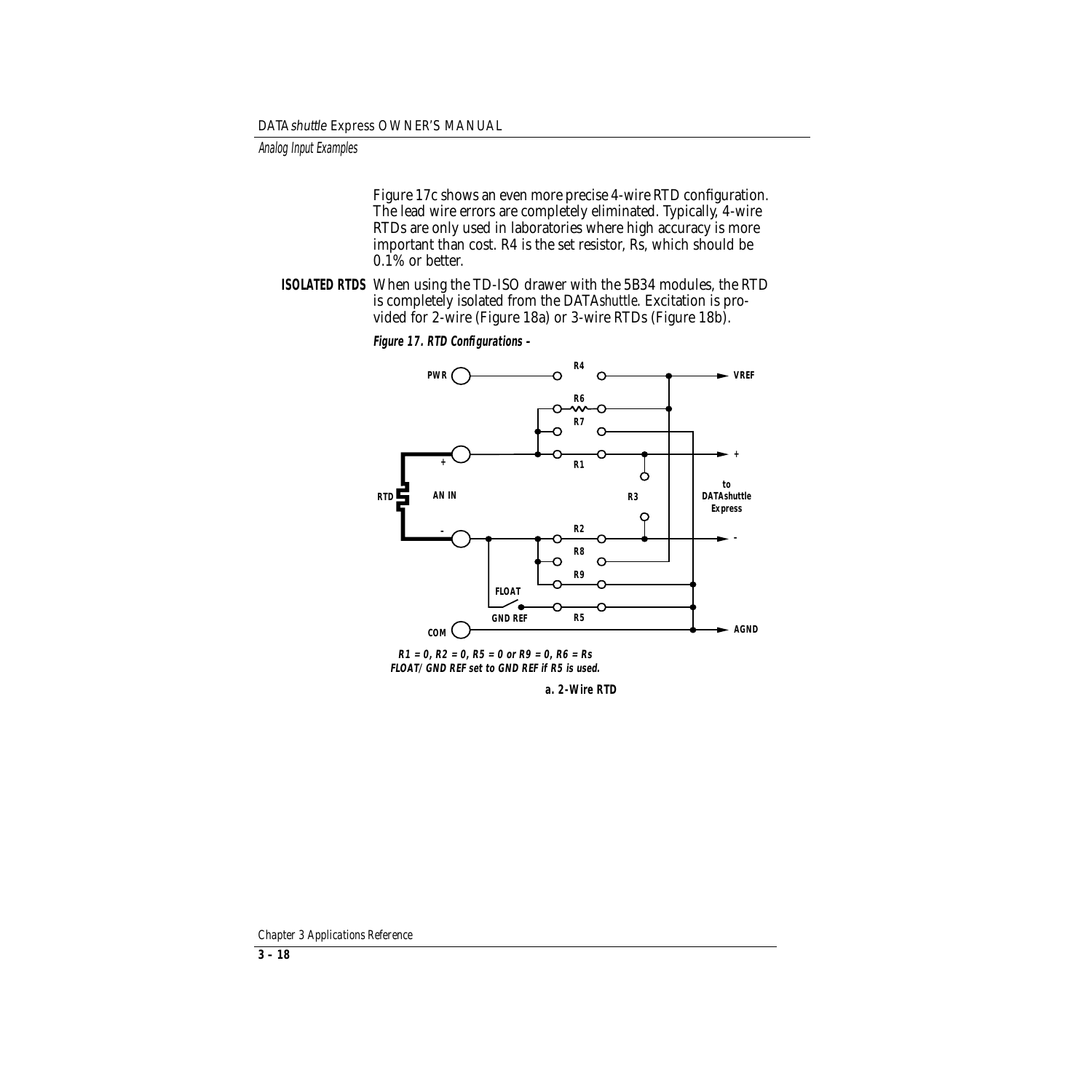

**R1 = 0, R2 = 0, R6 = Rs, R8 = Rs**

**b. 3-Wire RTD**



**R1 = 0, R2 = 0, R4 = Rs**

**c. 4-Wire RTD**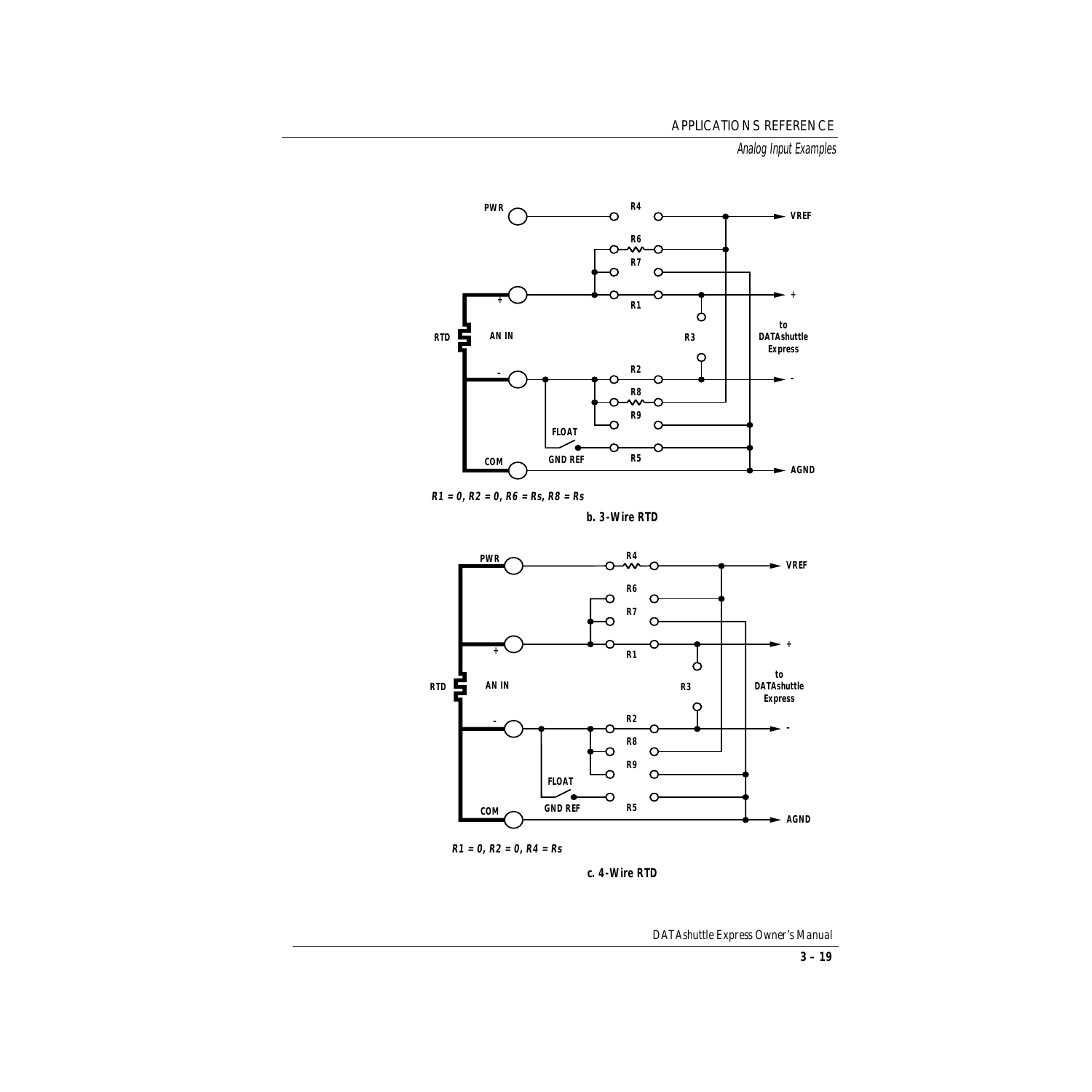

**Figure 18. Isolated RTD Configurations –**



#### *Chapter 3 Applications Reference*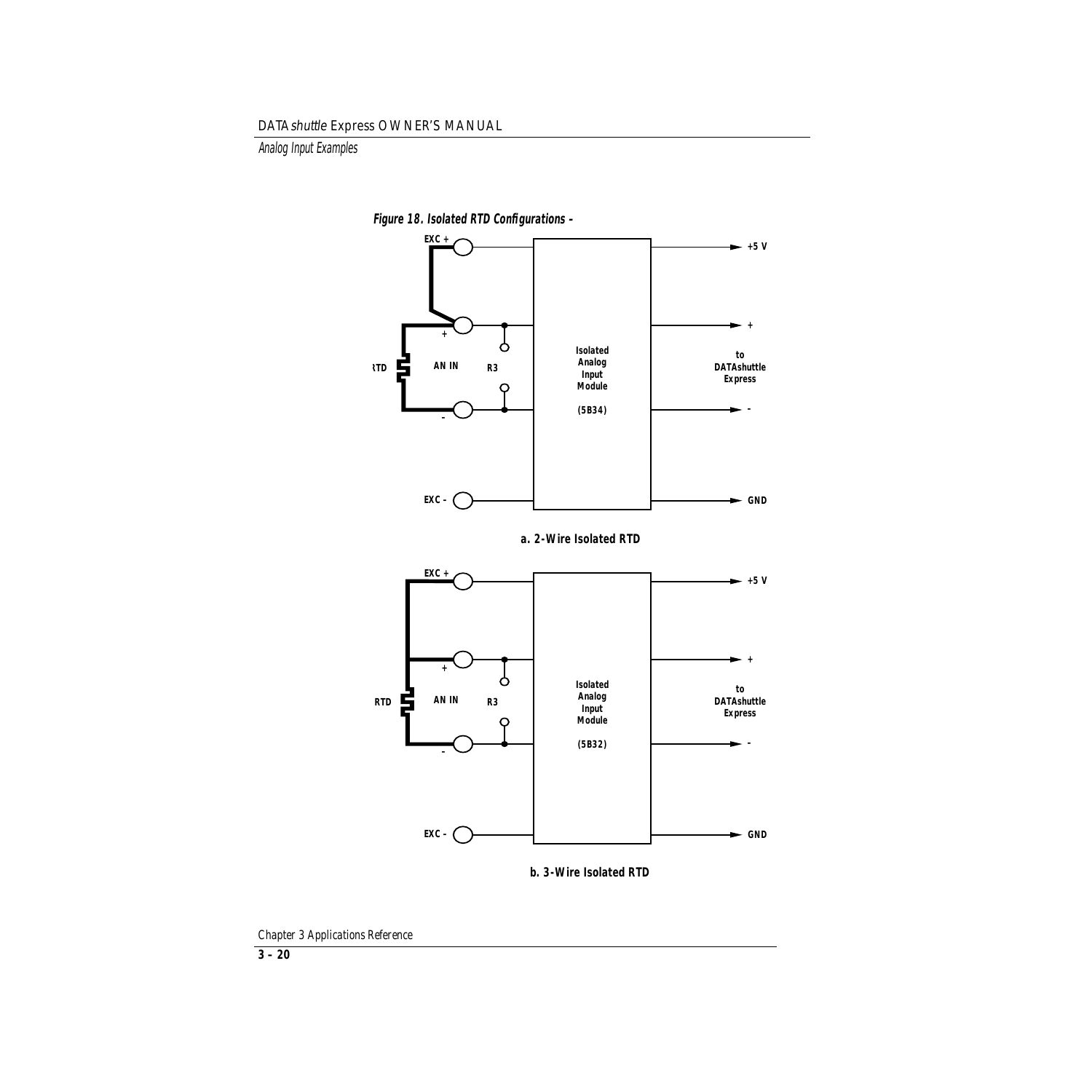**THERMISTORS** Thermistors can provide high accuracy temperature measurements over a modest temperature range, as much as -80˚ to 150˚ C, but they are highly nonlinear. They are less expensive than RTDs, and have a larger output, so they are more immune to noise. Figure 19 shows the connections for a standard thermistor. The TD-GP, TD-GP/BNC, TD-GP/AAF and TD-TC drawers can all handle this configuration. The example uses a model 44004 or 44033 thermistor made by Yellow Springs Instruments, Yellow Springs, OH 45387 USA, phone 513-767-7241. R6 should be a precise resistor. The highly nonlinear thermistor requires a complex calculation to linearize it. Some software is not able to do the calculation.

The temperature in degrees Kelvin is calculated from:

### *Temperature(K) =*  $1/(A + B * ln(R) + C * (ln(R))^3)$

where A, B, and C are constants found from three known sets of data: R1, T1; R2, T2; and R3, T3. These data sets may be taken from a published table of resistance versus temperature for the thermistor. R1 and T1 should be near the low end of the temperature range, R2 and T2 near the middle, and R3 and T3 near the top. They can be calculated as follows:

- *B = 0.000238293*
- *C = 1.0105E-07*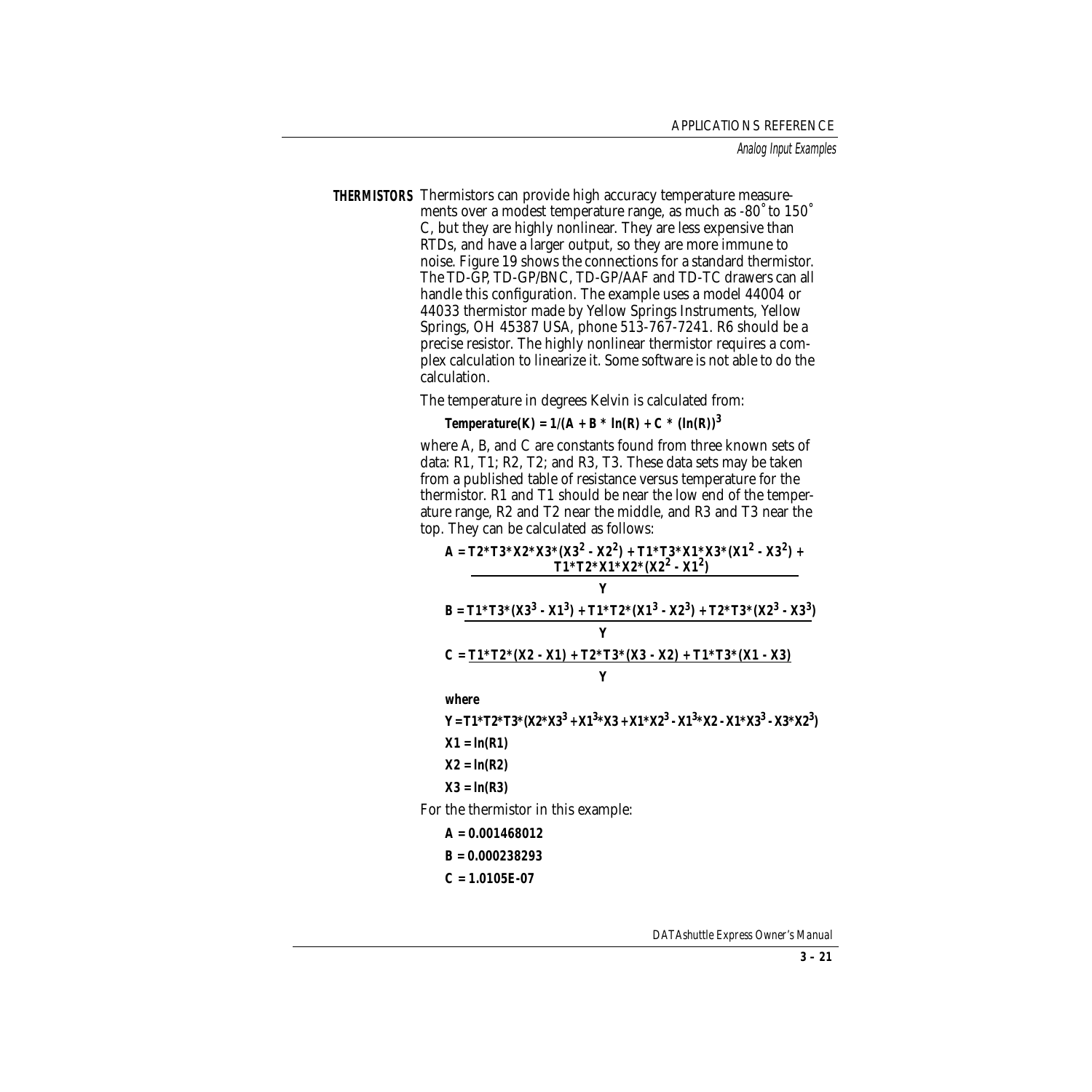when calculated for a wide temperature range  $(T1 = -70, T2 = 25, T3 = 25)$  $T3 = 140$ .

To calculate the temperature you must first calculate the resistance from the measured voltage:  $R = V * R6 / (Vref - V)$ , where V is the measured voltage and Vref is the voltage on the Vref or PWR terminal. If Vref is 10 V the resulting equation that needs to be solved by the software in the example is:

$$
T = 1/(A + B * ln(R) + C * (ln(R))^{3}
$$

*where R = V \* R6 / (Vref - V)* or

### $T = 1/(0.001468012 + 0.000238293 * ln(V*20000 / (10 - V)) +$ *1.0105E-07\*(ln(V\*20000 / (10 - V)))3*

This is a complex equation to evaluate and may be somewhat slow if there are many channels of thermistors.

**Figure 19. Standard Thermistor Configuration –**



**R1 = 0, R2 = 0, R5 = 0 or R9 = 0, R6 = 20 k FLOAT/GND REF set to GND REF if R5 is used.**

**LINEAR THERMISTOR** The problem of linearizing the thermistor in software is solved by **NETWORK** using a linear thermistor network shown in Figure 20. The example uses a model 44018 thermistor from Yellow Springs Instruments, Yellow Springs, OH 45387 USA, phone 513-767-7241. Only the TD-GP, TD-GP/BNC, and TD-GP/AAF terminal drawers can handle this configuration. Two precise resistors are required, RA and RB. R4 is RA. These resistors can be changed to get linear-

*Chapter 3 Applications Reference*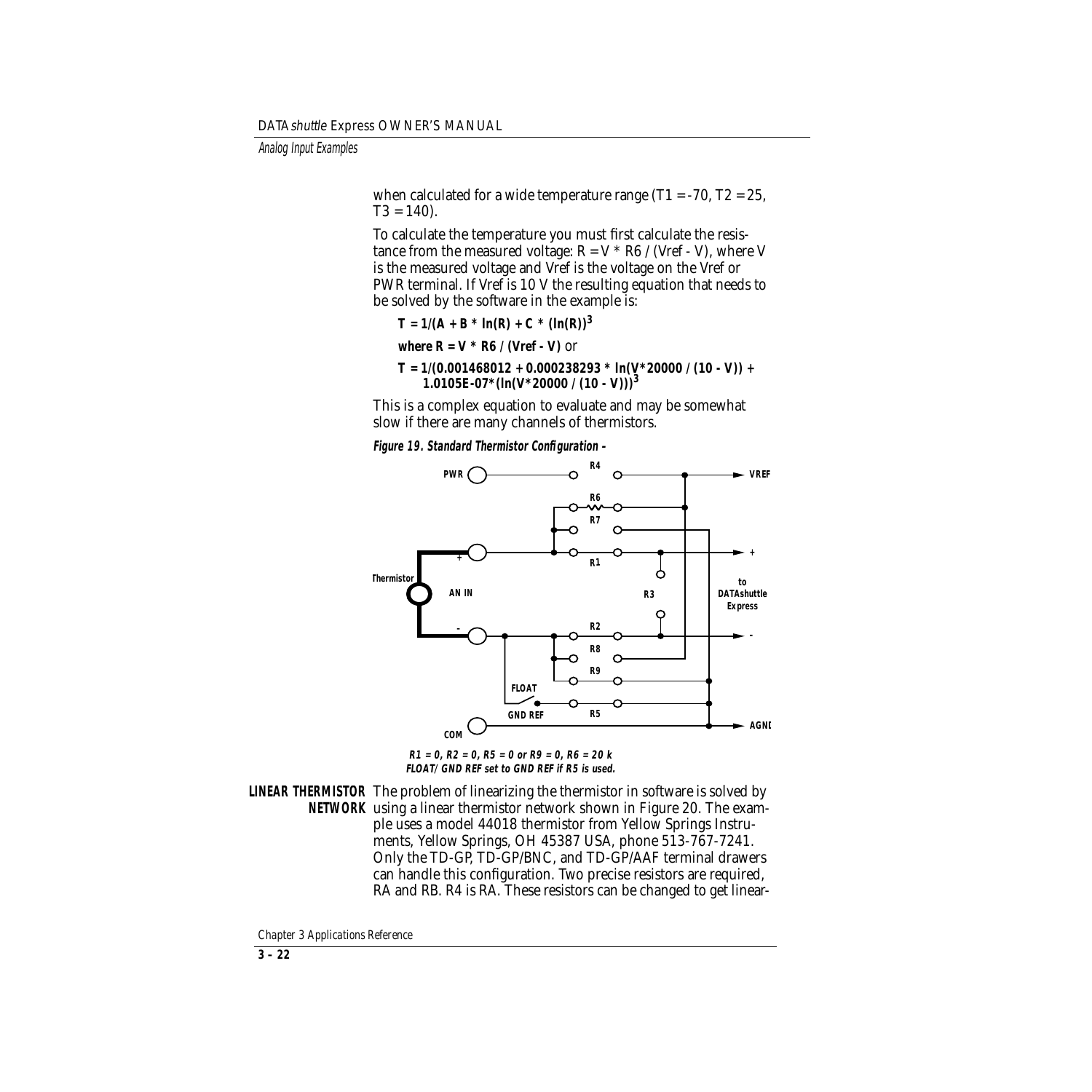ity over different ranges with high accuracy. In this example, accuracy of +/-0.6 degrees is achieved in the range 0 to 100 degrees C. RB is connected between the PWR and AN IN + terminals. For the modest complexity of the connections, determining the temperature requires a simple scale and offset, which can be done by most software:

*T = (V - 0.86507 \* VREF) / (0.0053483 \* VREF)* or

*when VREF = 10, T = V \* 18.6975 - 161.747*



**Figure 20. Linear Thermistor Configuration –**

 $R1 = 0$ ,  $R2 = 0$ ,  $R4 = R_A = 3200$ ,  $R5 = 0$  or  $R9 = 0$ ,  $R_B = 6250$ **FLOAT/GND REF set to GND REF if R5 is used.**

**IC TEMPERATURE** Temperature can be measured cheaply and easily using sensors **SENSORS** that are semiconductor integrated circuits. The output is linear and high level, so it is rather immune to noise. There are two basic types: voltage output and current output. Figures 21a and b show two types of voltage output device. Only the TD-GP, TD-GP/BNC, and TD-GP/AAF terminal drawers can be configured as in Figure 21a; however, the sensor can be powered from the +5V terminal instead of the PWR terminal on the TD-TC drawer, except for the AD22100. The output of the LM34 is 700 mV at 70 degrees F, and changes 10 mV per degree F. The LM35 is 250 mV at 25 degrees C, and changes 10 mV per degree C. The output of the AD22100 is:

*V = Vref / 5 \* (1.375 + 0.025 \* T)*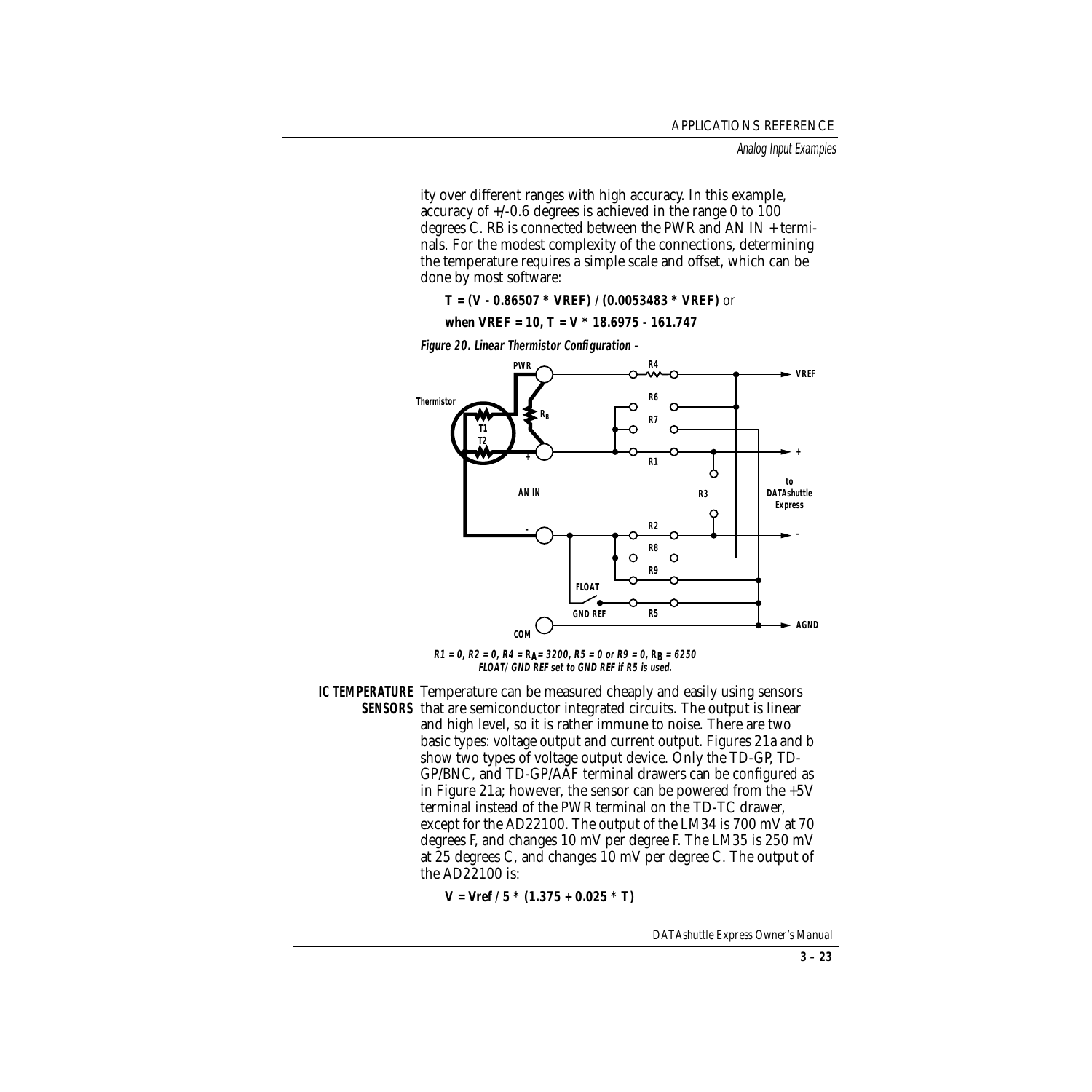where T is the temperature of the sensor and Vref is the voltage at the Vref terminal.

The TD-GP, TD-GP/BNC, TD-GP/LC, TD-GP/AAF and TD-TC drawers can be configured as in Figure 21b.

Figure 21c shows a current output device. The AD590 is the most popular semiconductor temperature sensor. Since it transmits a current, its accuracy is not affected by the resistance of the lead wires. Only the TD-GP, TD-GP/BNC, and TD-GP/AAF terminal drawers can be configured as in Figure 21c; however, the sensor can be powered from the +5 V terminal instead of the PWR terminal on the TD-TC, TD-PE, and TD-PE/AAF terminal drawers. The AD590 output changes 1 uA per degree C, and is 298 uA at 25˚ C (298 degrees K). The 1,000 Ohms resistor, R3, Figure 21a, converts this to 0.298 V at 25˚ C with a change of one mV per degree.

**Figure 21. Temperature Configurations –**



**a. With LM34, LM35, or AD22100**

#### *Chapter 3 Applications Reference*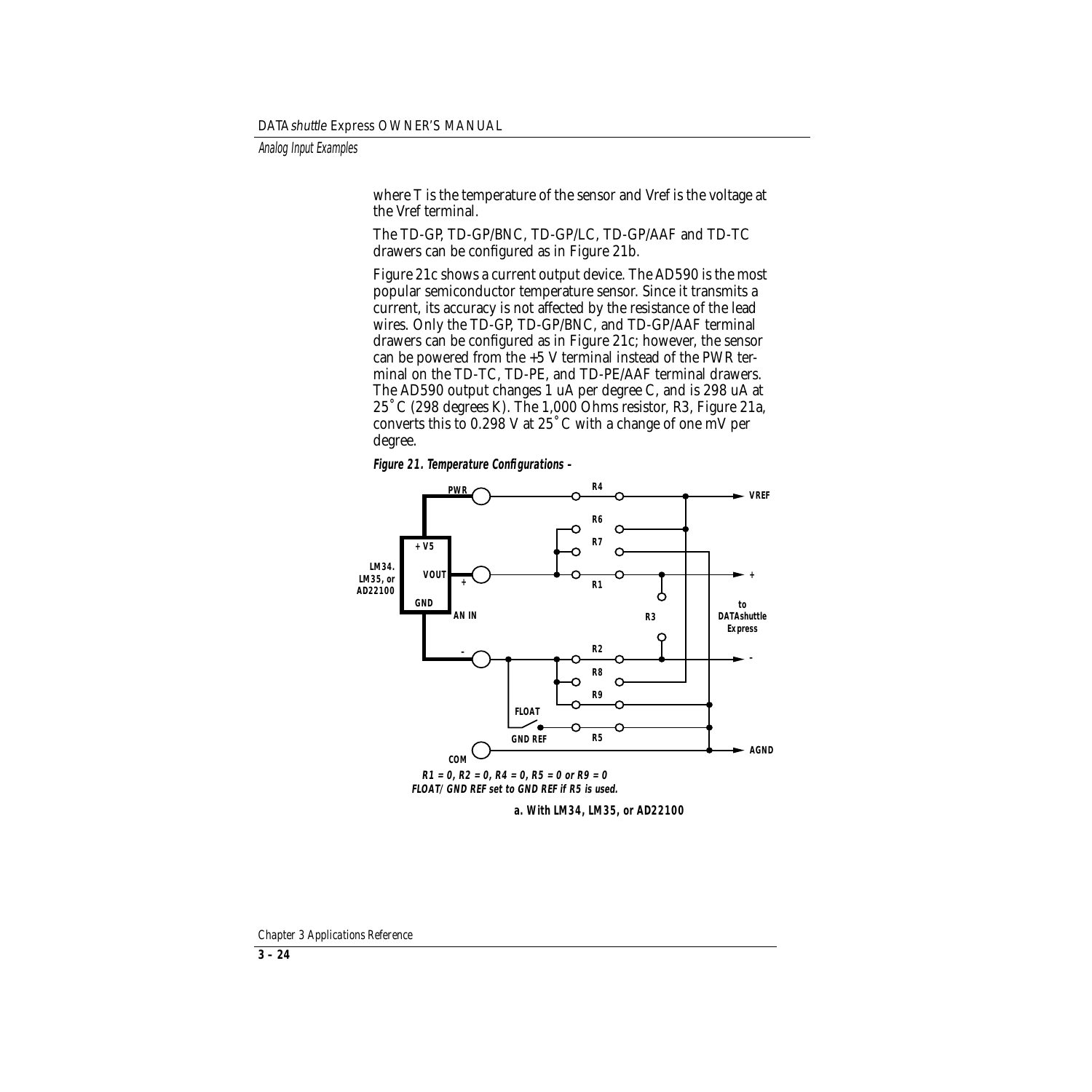



**b. With LM135**

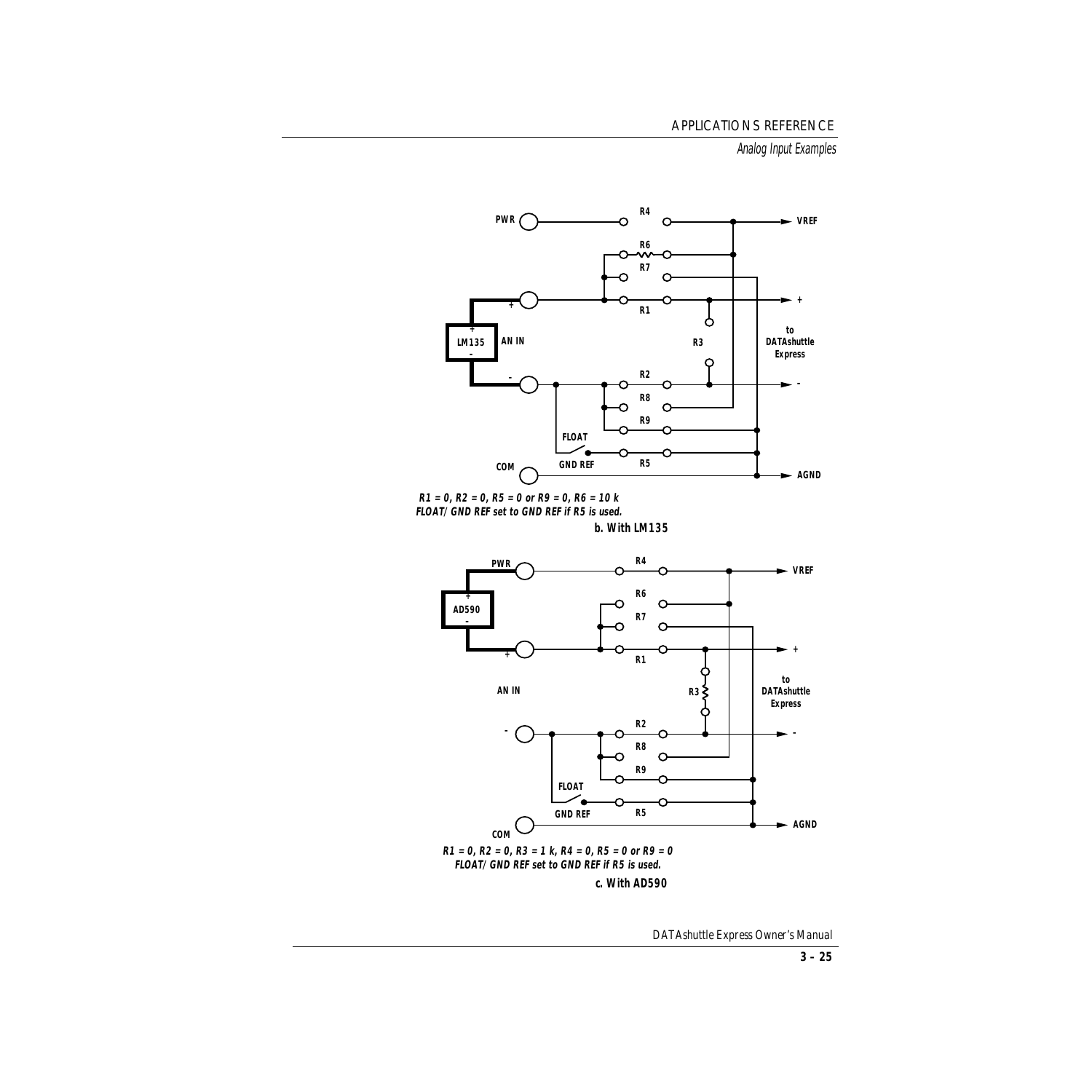Strain gauges change resistance when they are stretched or com-**STRAIN GAUGES** pressed. When they are bonded to materials they sense the stretching, or strain in materials. Because the change is usually less than one percent of the total resistance, they are almost always used in a bridge configuration. Strain gauges are used in quarter bridges as in Figure 22a, half bridges as in Figure 22b, and full bridges as in Figure 22c. Three-wire gauges may be used in a quarter bridge as in Figure 22d.

> The most common strain gauges are 350 Ohms. 120 Ohm and 1000 Ohm strain gauges are also common. In quarter and half bridges, the bridge must be completed by precision resistors that match the resistance of the strain gauge. Vref is typically 10 V to give the maximum output voltage. When strain gauges are mounted on material that is a poor heat conductor, you may want to set Vref to 2.5 V to reduce the heat generation. In all these configurations, long lead wires can add significant errors, since the measurement is basically resistance. Use large-size wires to minimize this effect, or use a three-wire gauge as shown in Figure 22d. This puts one lead wire in series with R4 and the other in series with the strain gauge, balancing the bridge.

> The FLOAT/GND REF switch has a different function for strain gauges. It is used to calibrate the bridge by shunting a 348,000 Ohm resistor across one leg. This causes the bridge to be unbalanced by 0.1% when using 350 Ohm gauges. Only the TD-GP, TD-GP/BNC, and TD-GP/AAF termination drawers can be configured for strain gauges. They can handle gauges from 120 Ohms to over 10,000 Ohms. Vref can power only two channels of 120 Ohm strain gauges if it is set to 10 V (or five channels if using quarter- or half-bridges and R6 and R7 are 1,200 Ohms). It is limited to 230 mA in each drawer. All other combinations of strain gauges and Vref can be handled for all eight channels.

**THE DATAS INCOST AIN** The DATA shuttle measures the voltage output from the bridge. **CALCULATION** When there are two active gauges (half- or full-bridge with two active gauges), the change in output voltage from the bridge,  $V_{IN}$ , is:

 $\Delta V_{IN} = VREF * 1/2 * \Delta R / R_C$  (1)

where ∆*VIN* is the change in voltage measured by the DATA*shuttle*, **VREF** is the power applied to the bridge,  $R<sub>G</sub>$  is the nominal strain gauge resistance, and ∆*R* is the change in strain gauge resistance. This equation is valid when all the gauges and dummy resistors in the bridge are equal.

When there are four active gauges, the equation is:

*Chapter 3 Applications Reference*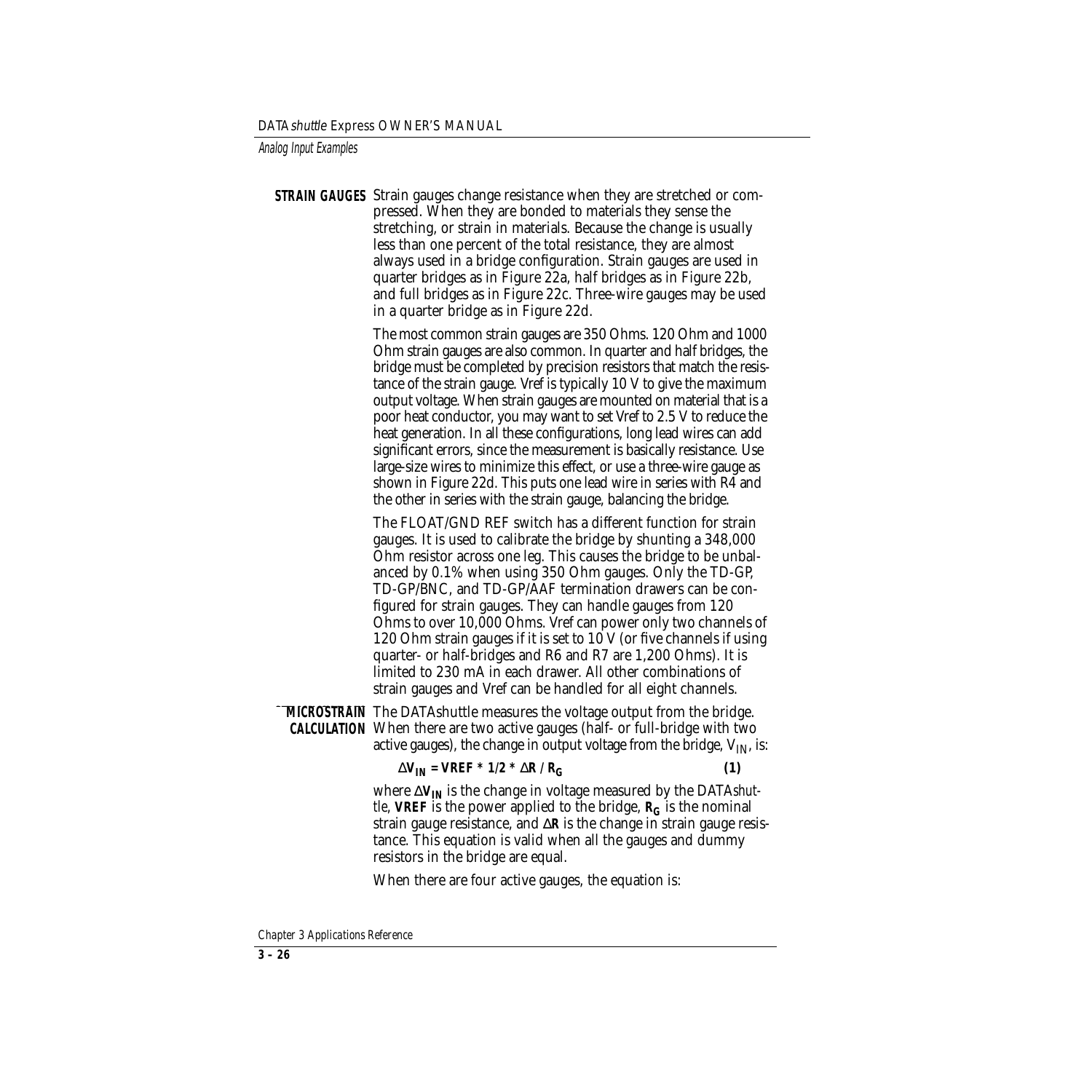$$
\Delta V_{IN} = VREF \times \Delta R / R_G \tag{2}
$$

The strain can be calculated by substituting for ∆*R*:

$$
\Delta R = R_G F_G \varepsilon \tag{3}
$$

where  $F_C$  is the gage factor of the strain gauge and  $\varepsilon$  is the strain. Multiply by 1,000,000 for microstrain. This becomes for two active gauges:

$$
\varepsilon = (2/F_G) (\Delta V_{IN} / VREF)
$$
 (4)

The equation for a quarter-bridge or where there is one active gauge in the bridge is:

$$
\Delta V_{IN} = VREF \frac{\Delta R / R_G}{4 + 2 (\Delta R / R_G)}
$$
\n(5)

When the strain is small (less than about 1000 microstrain), this equation becomes:

$$
\Delta V_{IN} = VREF (\Delta R / 4R_G)
$$
 (6)

By substituting for ∆*R* this becomes

$$
\varepsilon = (4/F_G) (\Delta V_{IN} / VREF)
$$
 (7)

These equations can be used to calculate strain in most data acquisition software. To measur*e* ∆*VIN* you must subtract the initial input voltage.The DATA*shuttle* is designed so that the active strain gauges or dummy resistors may be placed in any arm of the bridge. There is no balance circuitry on any part of the bridge. This allows you to change the shunt calibration from simulating tensile strain to simulating compressive strain. This can be done by using R8 and R9 instead of R6 and R7. Because the DATA*shuttle* measures positive and negative voltages equally well, in many cases, it doesn't matter in which direction the shunt calibration goes.

The amount of simulated strain during shunt calibration can be calculated using Equation 3 converted to this form:

$$
\varepsilon = \Delta R / (R_G F_G) \tag{8}
$$

where ∆*R* is the apparent change in the resistor when R5 is placed in parallel with it:

$$
\Delta R = R_G - (R_G * R5) / (R_G + R5)
$$
 (9)

where it is assumed the strain gauge or dummy resistor being shunted has the value  $R_C$ . Resistor R5 is a 1% tolerance 348 k Ohms resistor. For more accurate shunt calibration, or for different values, you may install your own precision resistor.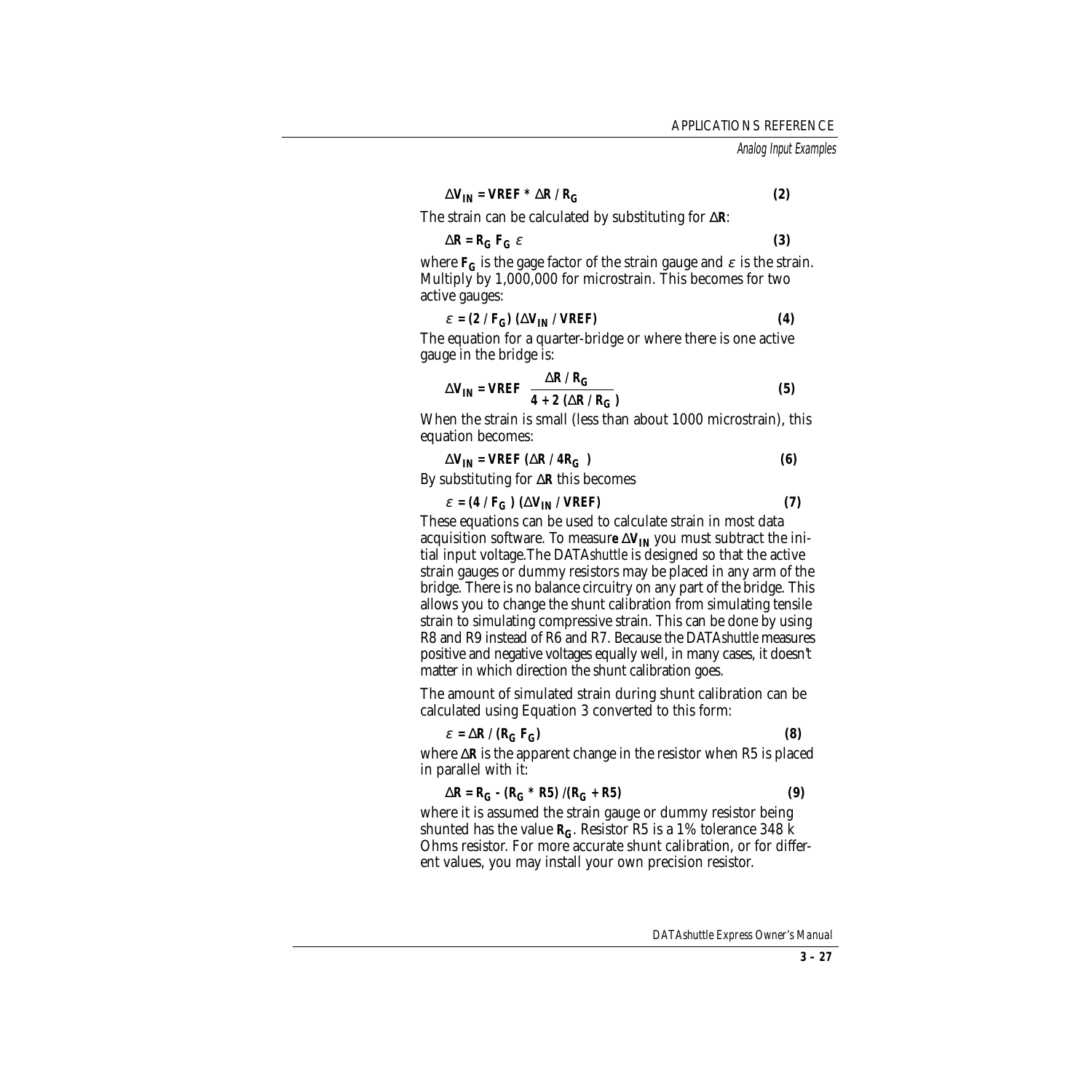

**FLOAT GND REF**

**R1 = 0, R2 = 0, R4 = 0, R5 = 348 k, R6 = 350, R7 = 350, R9 = 350** 

**+**

**AGND**

**Figure 22. Strain Gauge Configurations –**

**COM**



**R9**

**R5**

w

**R1 = 0, R2 = 0, R4 = 0, R5 = 348k, R6 = 350, R7 = 350**

**b. Half-Bridge Strain Gauge**

#### *Chapter 3 Applications Reference*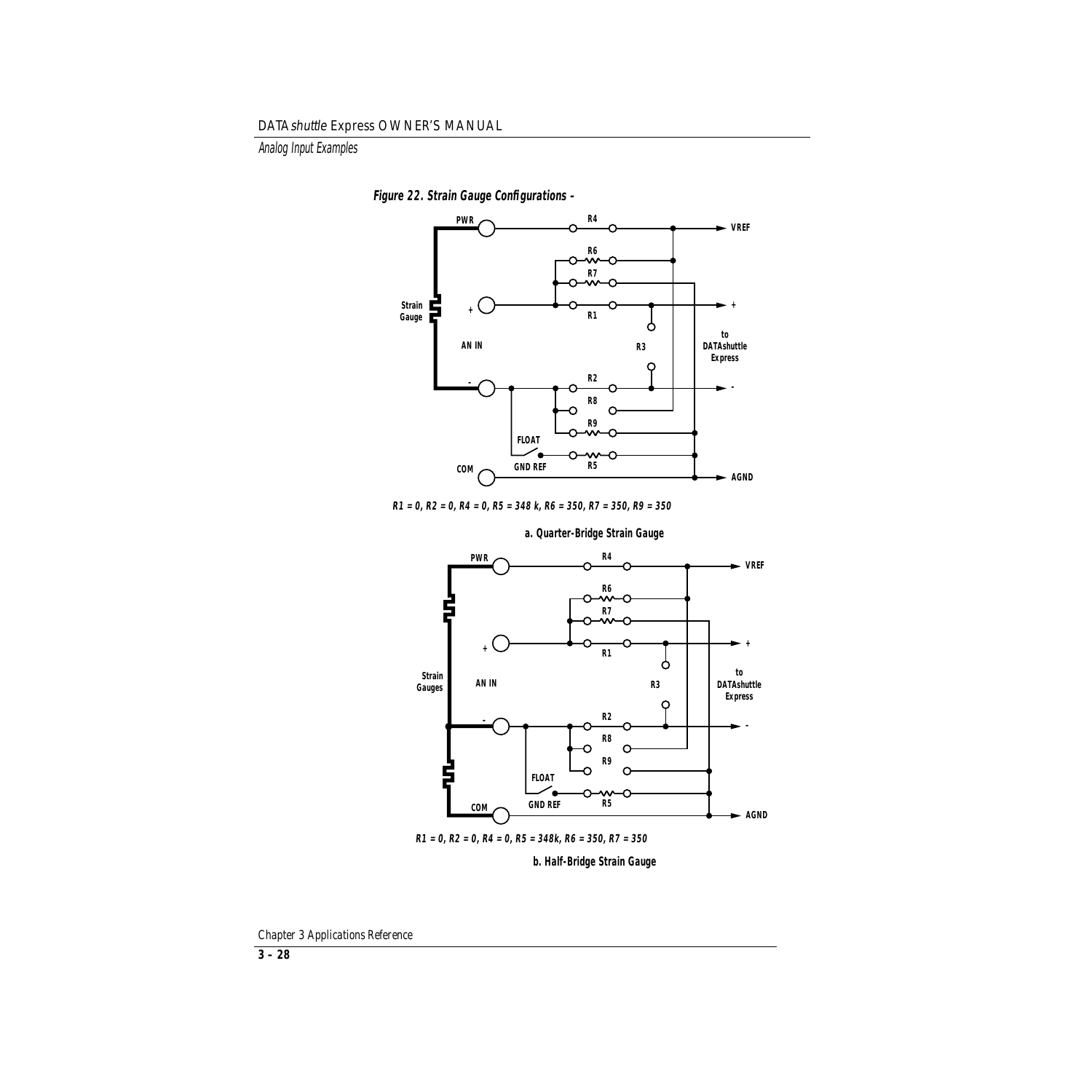

**R1 = 0, R2 = 0, R4 = 0, R5 = 348 k**

**c. Full-Bridge Strain Gauge**



**R4 = R6 = R7 = 350 , R5 = 348 k, R1 = R2 = 0**

**d. 3-Wire Quarter-Bridge Strain Gauge**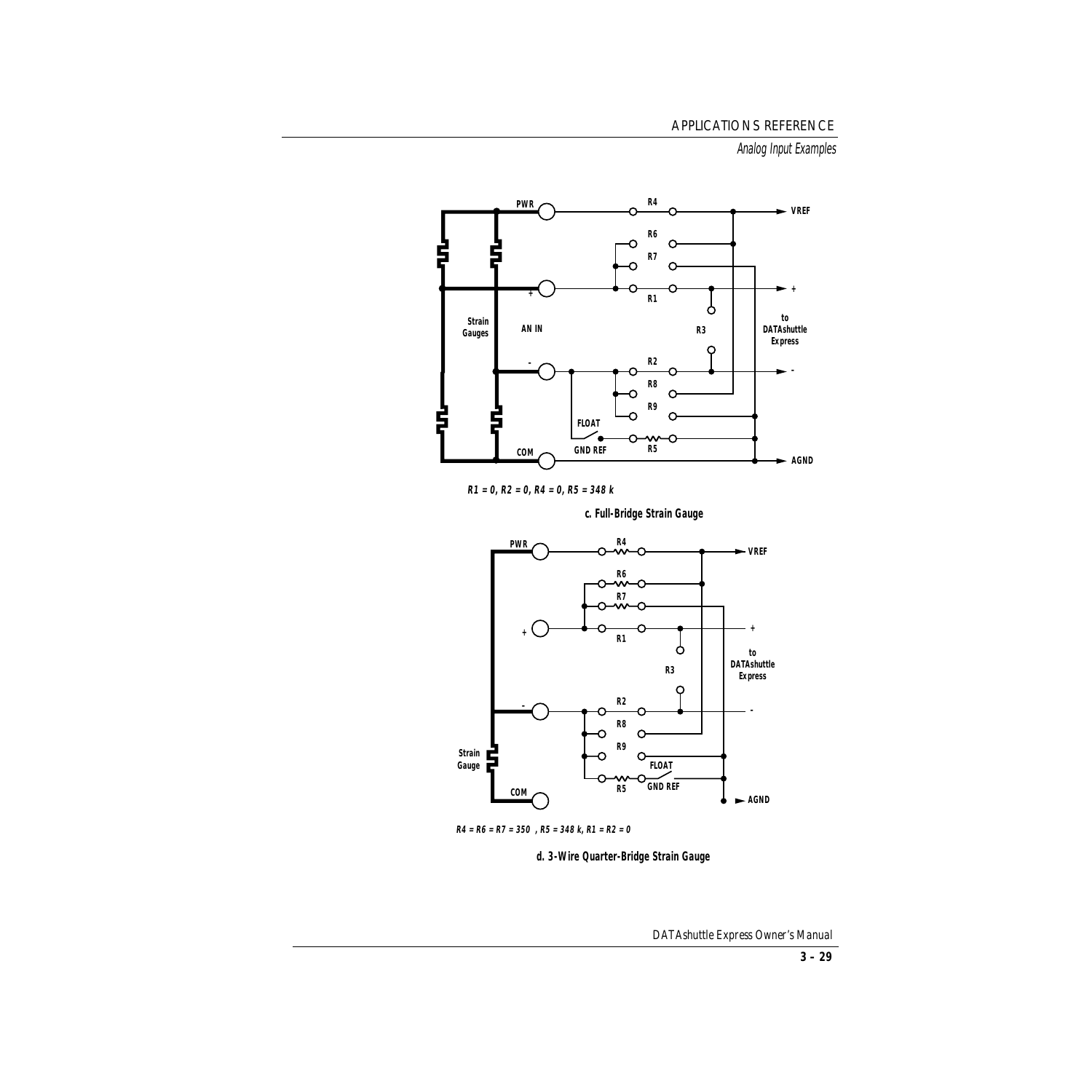**OTHER STRAIN GAUGE-** Strain gauges are commonly used in many other sensors. Many **BASED SENSORS** pressure, torque, displacement, and force sensors use strain gauges. A load cell is a common example of a sensor that uses strain gauges to measure weight or force. Sometimes the signal is amplified and can be read as a voltage, and sometimes you connect directly to the strain gauges. In the latter case, the configuration of the terminal drawers is the same as shown here for strain gauges.

**ISOLATED** When using the TD-ISO drawer with the 5B38 modules, the **STRAIN GAUGE** strain gauges are completely isolated from the DATA*shuttle*. See Figures 23a and b. 10 V excitation is provided that can drive 350 Ohm and higher gauges. Only half and full bridges can be accommodated. You must use different modules for half and full bridges. There is no provision for shunt calibration.



**Figure 23. Isolated Strain Gauge Configurations –**

**a. Half-Bridge Isolated Strain Gauge**

*Chapter 3 Applications Reference*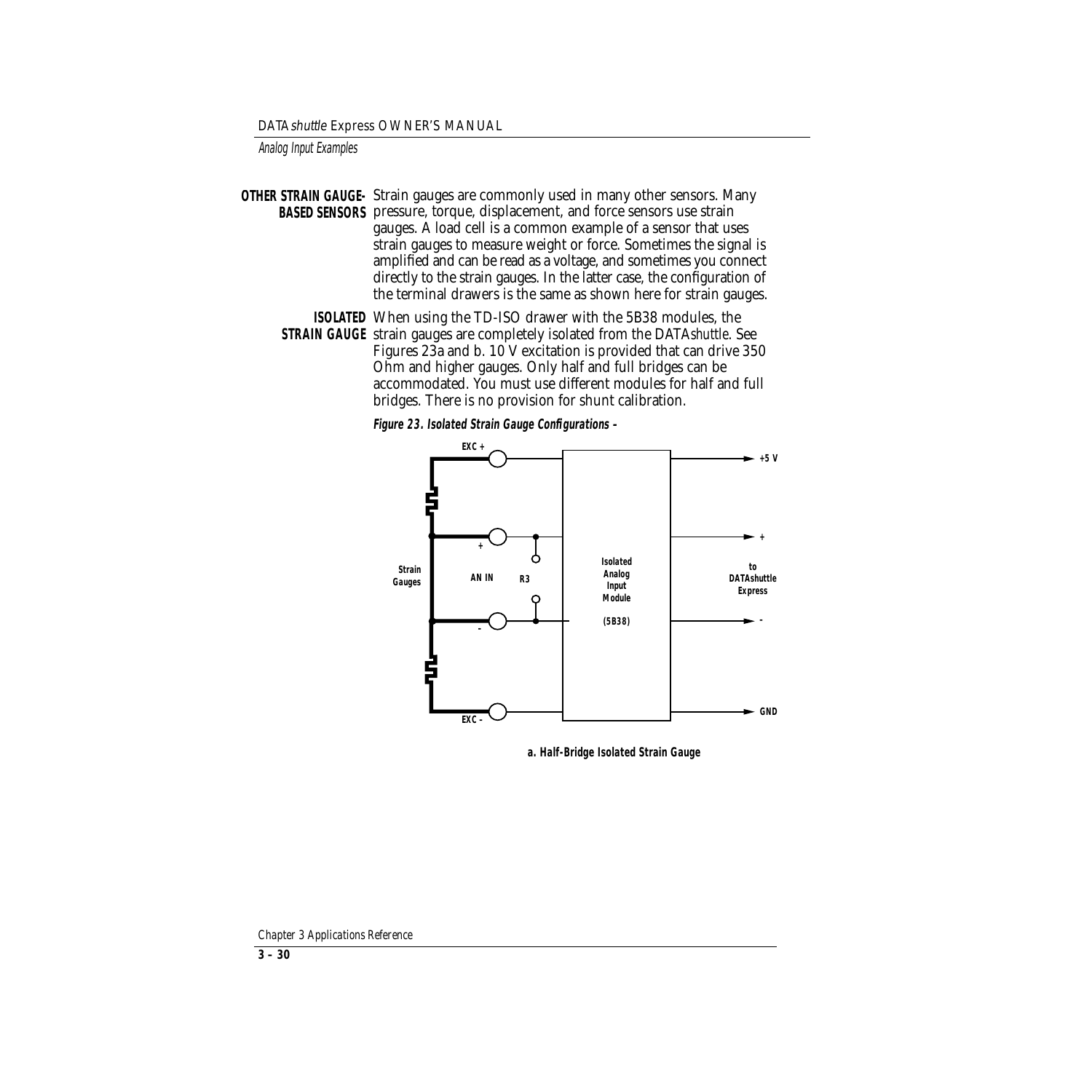

#### **b. Full-Bridge Isolated Strain Gauge**

**PRESSURE SENSOR** There are several kinds of pressure sensors. Many use strain gauges. When there is no signal conditioning and amplification after the strain gauges, connect them as full bridge strain gauges, as shown in the section on strain gauges. When any kind of pressure sensor is followed by signal conditioning and amplification, the output is usually a voltage. Sometimes these sensors have 4- 20 mA current outputs. Refer to the description of 4-20 mA input connections for that type. Figure 24 shows how to connect a pressure sensor that has an amplified voltage output. Although most voltage output pressure sensors are connected like this, there are variations. Some have three output wires, with the power negative and signal negative using a common wire. For those make R5 or R9 zero Ohms.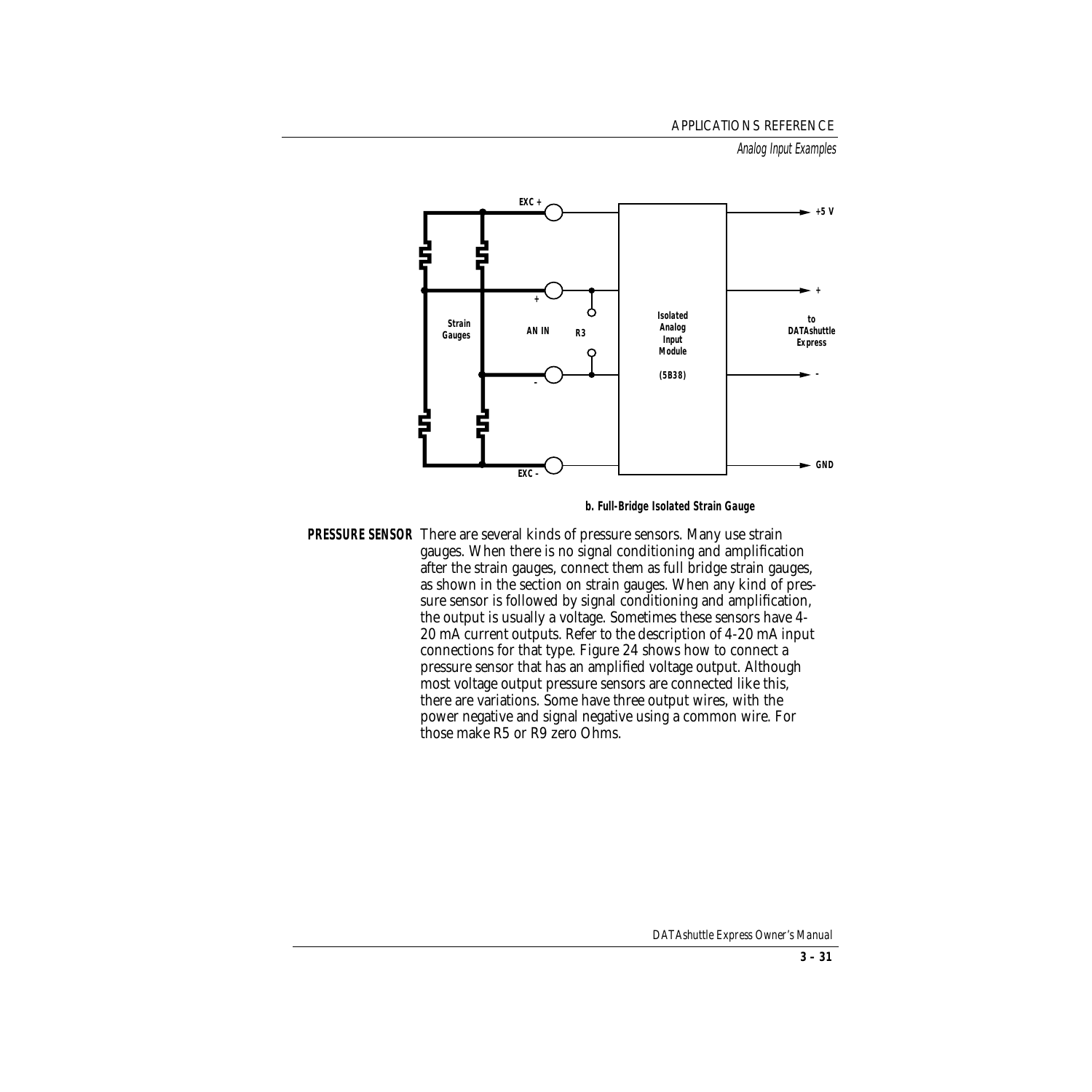

**Figure 24. Pressure Sensor Configuration –**



Piezoelectric sensors are used to measure acceleration, vibration, **PIEZOELECTRIC SENSORS** and sound. They have unique signal conditioning requirements that cannot be met by the TD-GP, TD-GP/BNC, TD-GP/AAF, or TD-TC terminal drawers. The TD-PE and TD-PE/AAF drawer were designed specifically for this type of sensor. In addition, they can handle voltage and some other sensor inputs, as described throughout this chapter.

> Change R3 to set the lower frequency limit. Normally, this should be left as 1 MOhm. Set R10 to adjust the current source *(see Chapter 2 for values to use)* when using accelerometers that need a current for power. The AC/DC switch is normally set to AC. Switch to DC to measure the DC voltage on an accelerometer (this indicates whether or not it is working).

To be able to handle DC voltages and piezoelectric sensors on the same drawer, sensors are connected to different screw terminals, as shown in Figure 25. Piezoelectric sensors are connected to the "AN IN +" and "AN IN -" terminals. Voltage and other inputs are connected to the "DC+" and "AN IN -" terminals. Note that the "DC+" terminal is not like the PWR terminal on other drawers.

Install R5 if the sensor has no ground reference; this is normally the case. When connecting to the BNC connectors on the front of the TD-PE and TD-PE/AAF, you may wish to leave the jumper for R5

*Chapter 3 Applications Reference*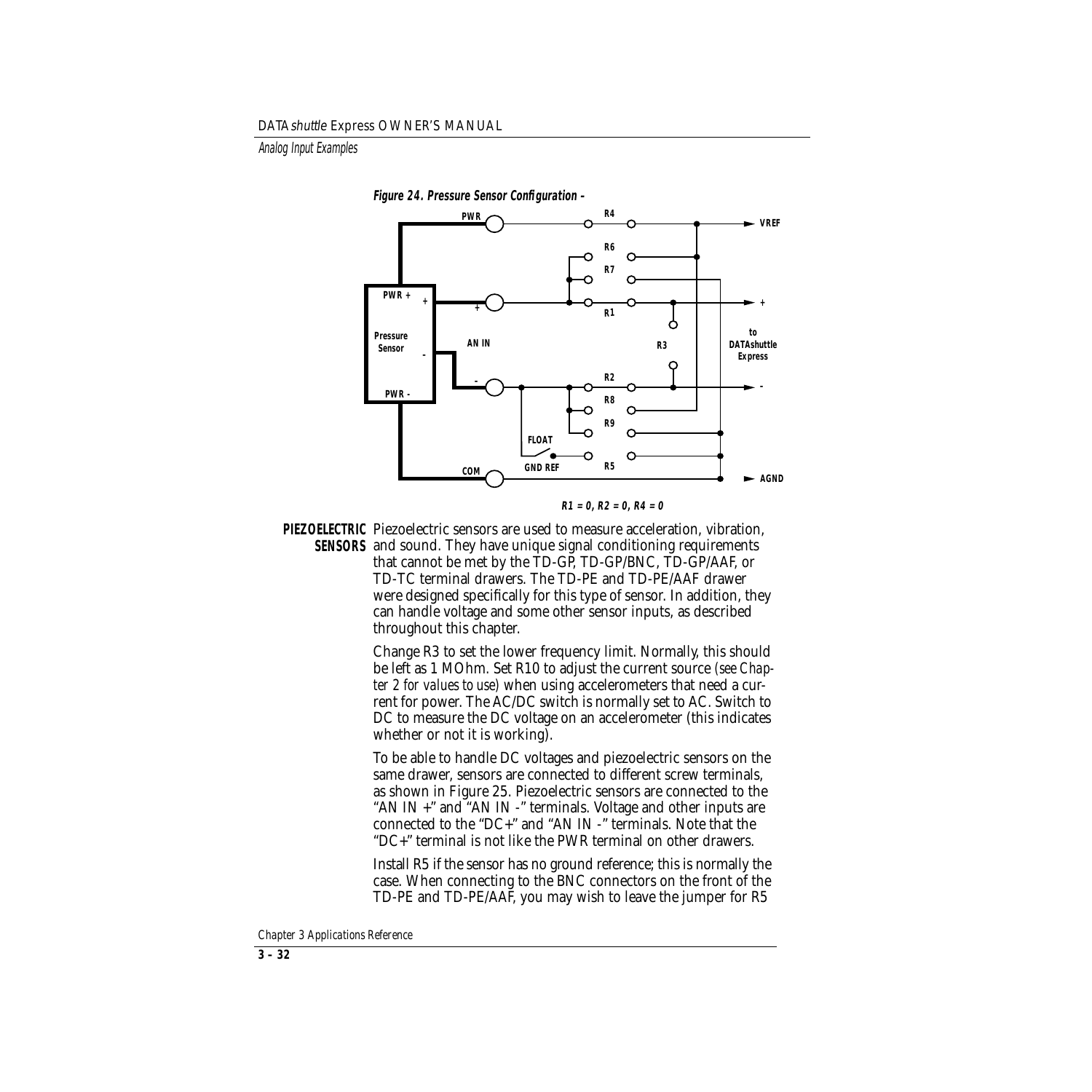Analog Input Examples

installed so as to connect the outer conductor of the cable directly to ground. In many cases, you will have less noise if R5 is large, 348 kOhms for example, because the differential inputs of the DATA*shuttle* are excellent at rejecting noise.

**Figure 25. Piezoelectric Sensor Configuration –**



**R3 = 1 M , R5 = 0, R10 = 17.8** 

Audio inputs may come from microphones or amplified signals. **AUDIO** Microphones use several sensor types, including piezoelectric crystals. Piezoelectric or crystal microphones are not normally connected as piezoelectric sensors shown above, however. Almost all microphones, including piezoelectric types are connected as shown in Figure 26a. The capacitor at R1 and resistor R3 have been chosen to pass frequencies above 10 HZ.

> Figure 26b shows the connections for amplified signals. Usually the signal low and power ground are common. If they are separate, use the connections of Figure 26c. Be careful in connecting an amplifier to the COM terminal. It connects to ground in the DATA*shuttle*, and ultimately to the ground wire in the computer power connector. If the amplifier ground is not at the same potential, large currents could flow and damage the terminal drawer. Figure 26d shows the connections on the TD-PE and TD-PE/AAF. Leave the AC/DC switch set to AC. Remove R10 to shut off the current source. R3 was reduced to reduce the input time constant.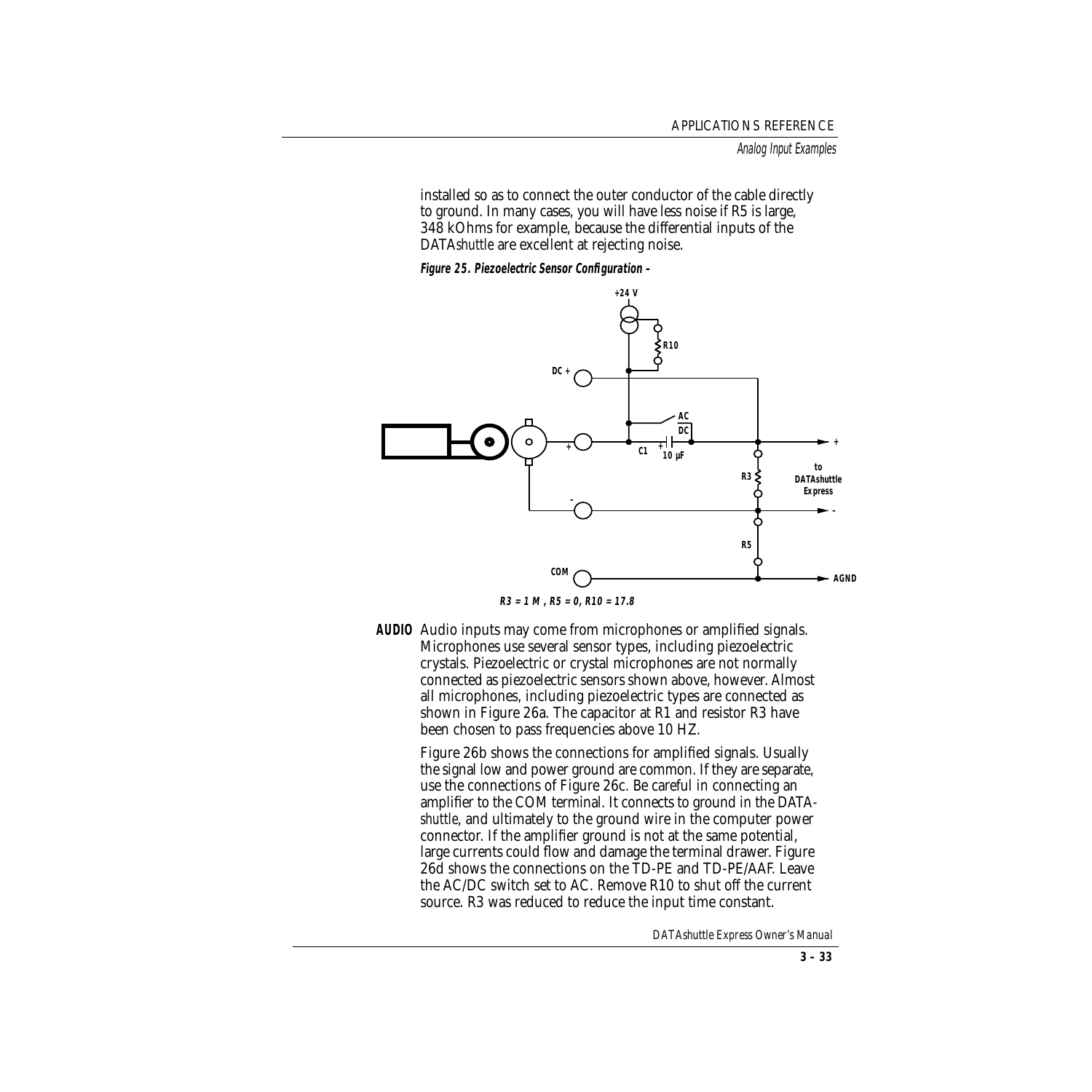**Figure 26. Audio Signal Configurations –**

*Chapter 3 Applications Reference*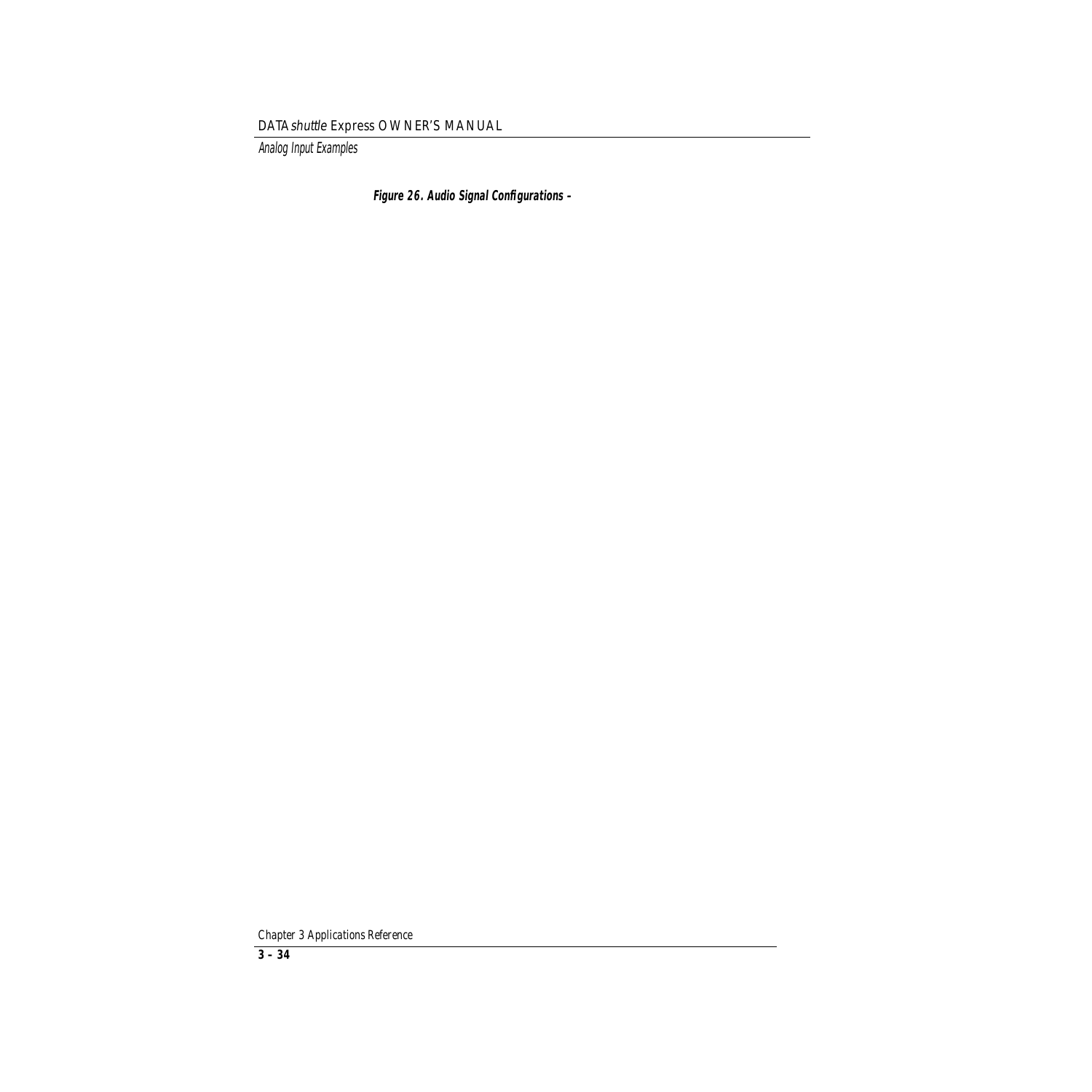

**a. Low Level Audio Signals**





**b. Amplified Audio Signal, Ground-Referenced**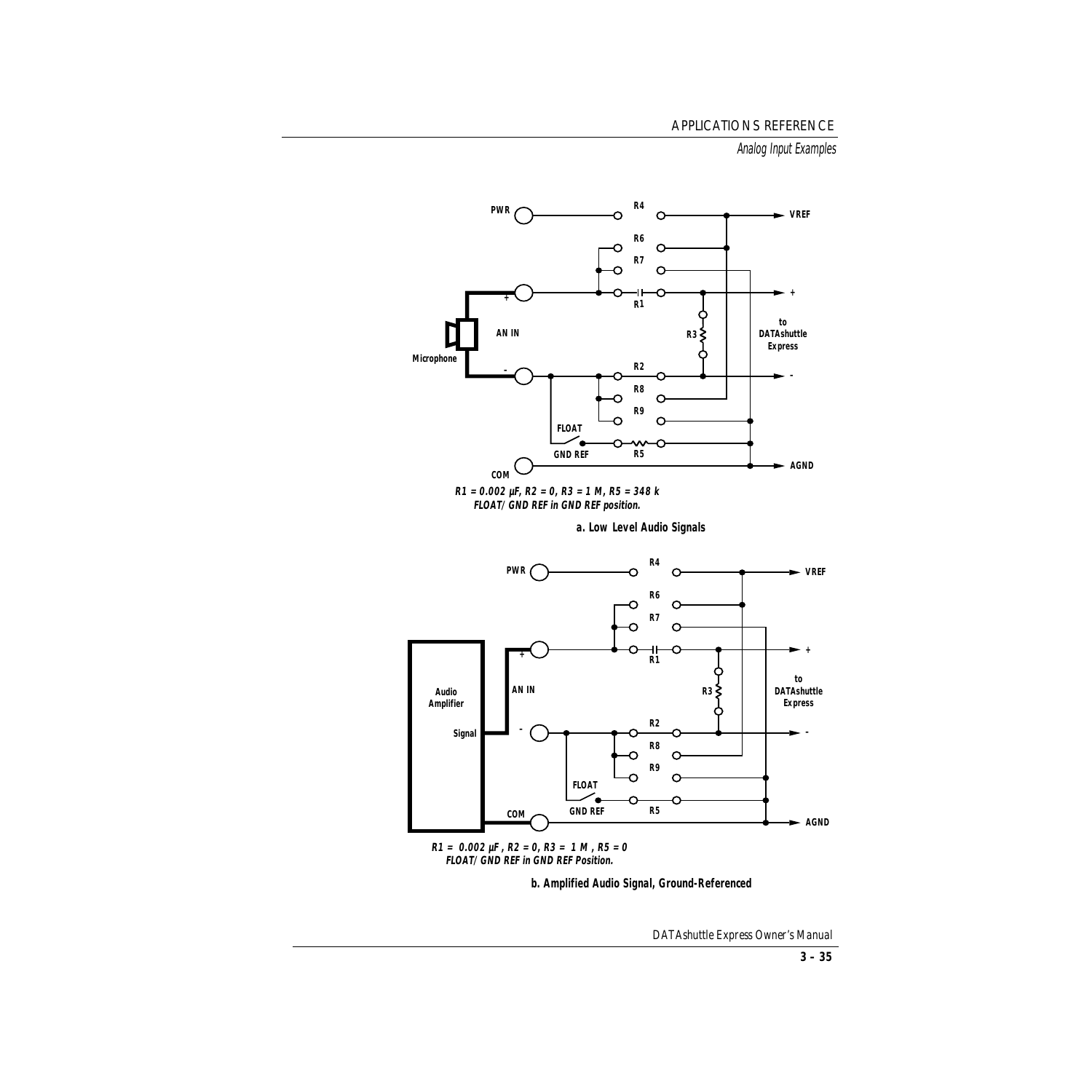



**c. Amplified Audio Signal, Floating**



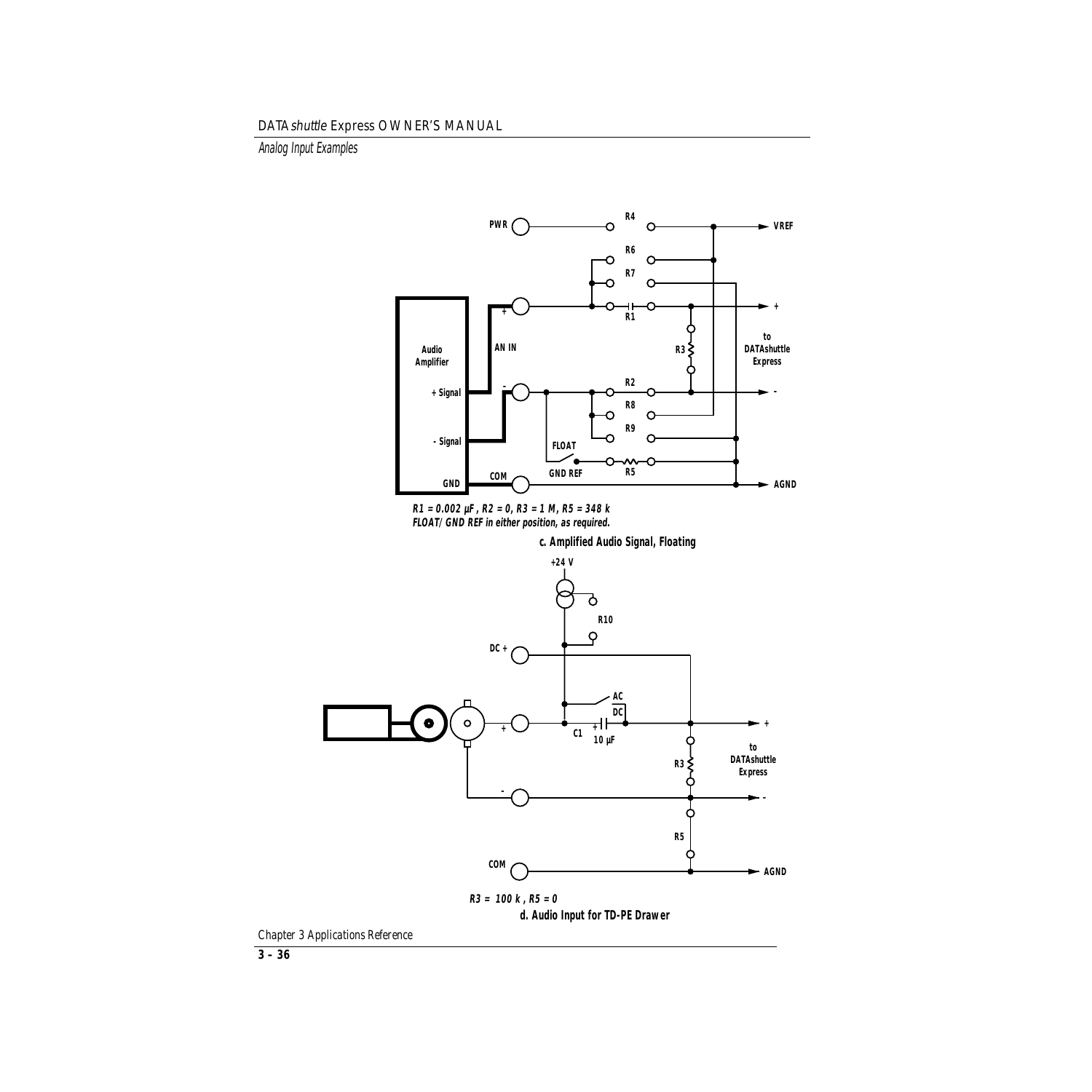**FILTERS** It is frequently necessary to reject high frequency signals by using a low pass filter. High frequencies can add noise to the signal being measured. Or worse, signals with high frequencies near or above the sampling frequency can cause a form of distortion called aliasing, in which high frequencies are converted to much lower frequencies indistinguishable from the desired signal. Once aliasing occurs, little can be done to remove it. This being the case, it is important to remove the high frequencies before they get to the analog-to-digital converter. In many cases, this can be done with a simple one-pole low pass filter, shown in Figure 27. This can be applied to most of the examples in this chapter.

> If the high frequency noise is large, you can sample faster than the highest frequency (perhaps 3 times as fast), or you can use a filter with a sharper cutoff, a multipole filter.

**MULTIPOLE FILTERS** A multipole filter is provided on the TD-GP/AAF and TD-PE/AAF drawers. When using these multipole filter drawers, there are two simple selections that are made in the application software: 1) set the filter to "on" for each channel, and 2) set the cut-off frequency (one setting for all channels). There are no switches or adjustments to be made on the drawer. The cut-off frequency input signals are attenuated 3 dB, which means their amplitude is reduced by 30%. Input signals above the cut-off frequency are heavily attenuated. You should set the sample rate three to six times the cut-off frequency. This ensures the sample rate is at least two times the highest frequency, avoiding aliasing.

> Make sure there are no input signals 100 times the cut-off frequency. Due to the nature of the filter, at this exact frequency there is no rejection of input signals. If there may be frequencies in the input that are this high, use the one-pole filter described below to remove them. Set the one-pole filter cut-off frequency slightly higher than the cut-off frequency selected in the application software.

**SIMPLE LOW PASS** Figure 27a shows a one-pole low pass filter on the TD-GP or TD-GP/BNC drawer. Resistor R1 and capacitor R3 are the active com-**FILTERS** ponents. The cut-off frequency at which signals are attenuated 3 dB (30%) is calculated as follows:

| $f = 1 / (2\pi R1 C3)$ | for $f = 1.000 \text{ Hz}$ |
|------------------------|----------------------------|
|                        | $R1 = 1.600$ Ohms          |
|                        | $C3 = 0.1 \mu F$           |

where C3 is the capacitor in the R3 location. Higher frequencies are attenuated more, at the rate of 20 dB per decade increase in frequency.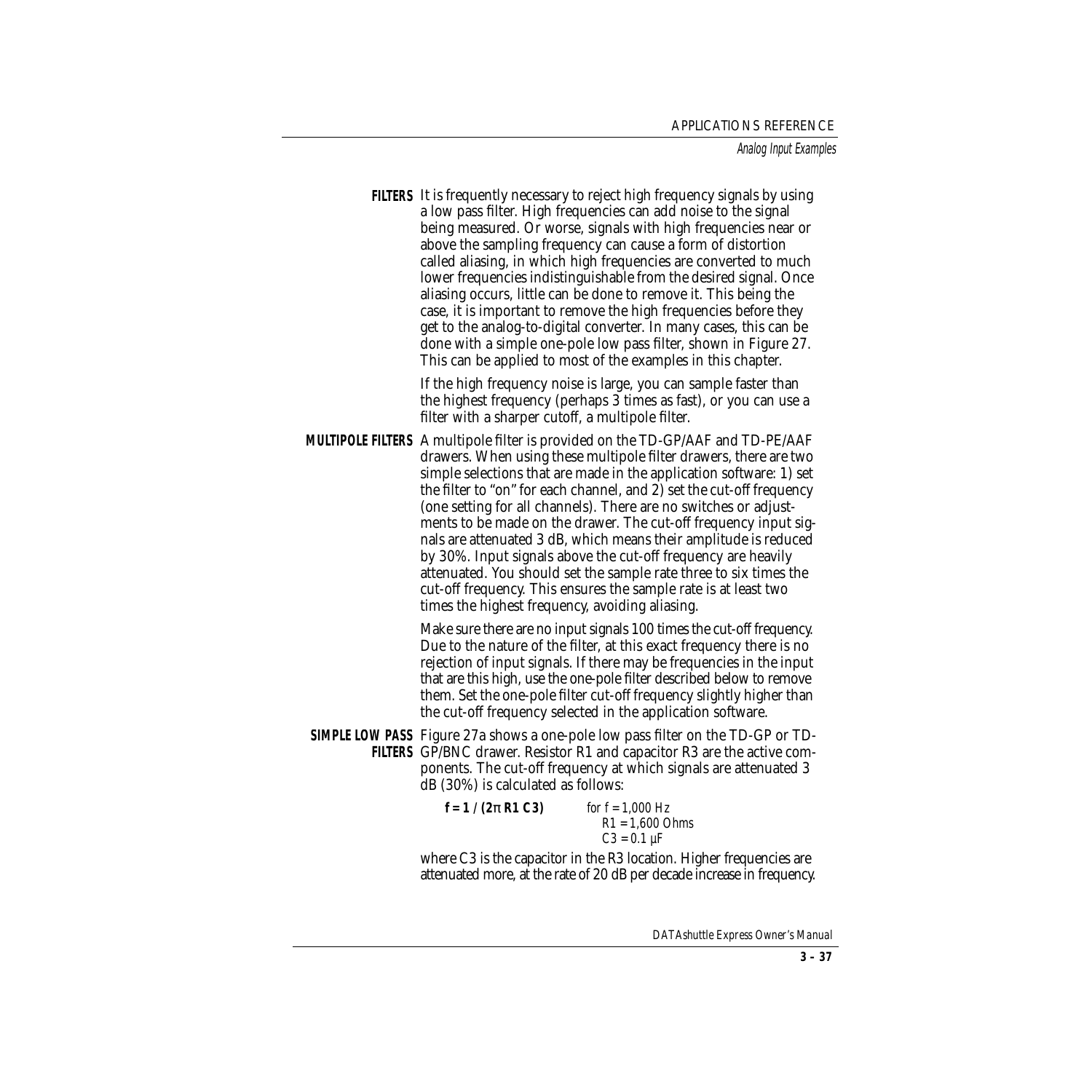Figure 27a can be applied to most of the examples shown in this chapter (using the TD-GP, TD-GP/BNC, and TD-GP/AAF drawers). Any example with R1=0 and R3 not used can have this filter installed to improve the high frequency performance.

Figure 27b shows a one-pole low pass filter on the TD-PE and TD-PE/AAF drawer. Resistor R5 and capacitor C3 are the active components. The equation for the components is similar to that for figure 27a:

 $f = 1 / (2\pi R5 C3)$  *for f = 1,000 Hz R1 = 1,600 Ohms*  $C3 = 0.1 \mu F$ 

In figure 27b, solder C3 across R3 before plugging R3 into the drawer. Note that R5 must be much smaller than R3. The practical upper limit for R5 is about 2000 Ohms. Above that value, the DATA*shuttle* may exhibit an apparent offset and crosstalk between channels.

Figure 27b can be applied to all of the TD-PE and TD-PE/AAF examples shown in the chapter except Figure 8b. Be sure to change the connection of the negative input wire from the "-" terminal to the "COM" terminal.

**SIMPLE HIGH PASS** A high pass filter can also be installed in the DATA*shuttle* Express. **FILTERS** It rejects low frequencies. Figure 26a shows a high pass filter for the TD-GP, TD-GP/BNC, and TD-GP/AAF drawers. Figure 26d shows a high pass filter for the TD-PE drawer.

*Chapter 3 Applications Reference*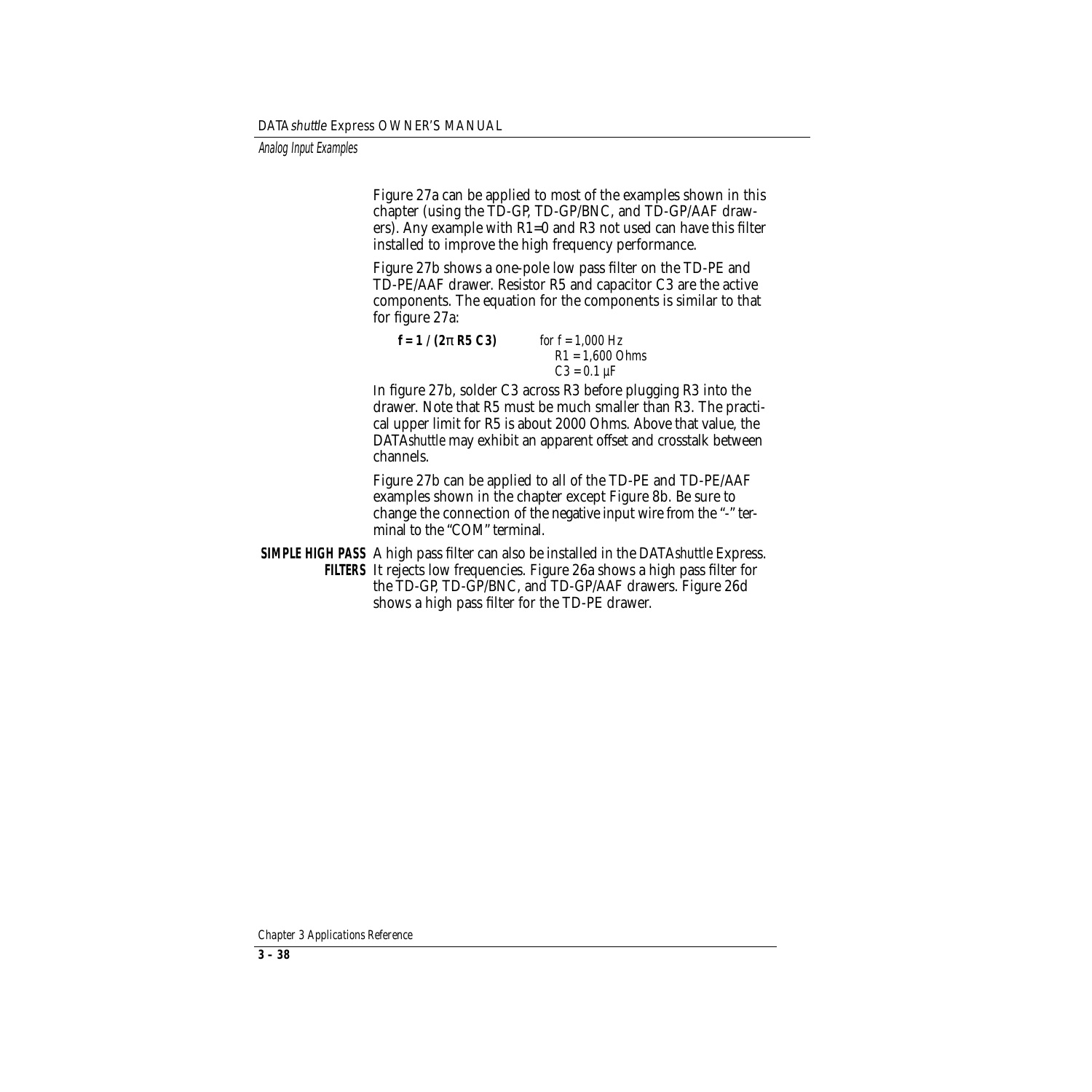Analog Output Examples



**Figure 27. One-Pole Low Pass Filter –**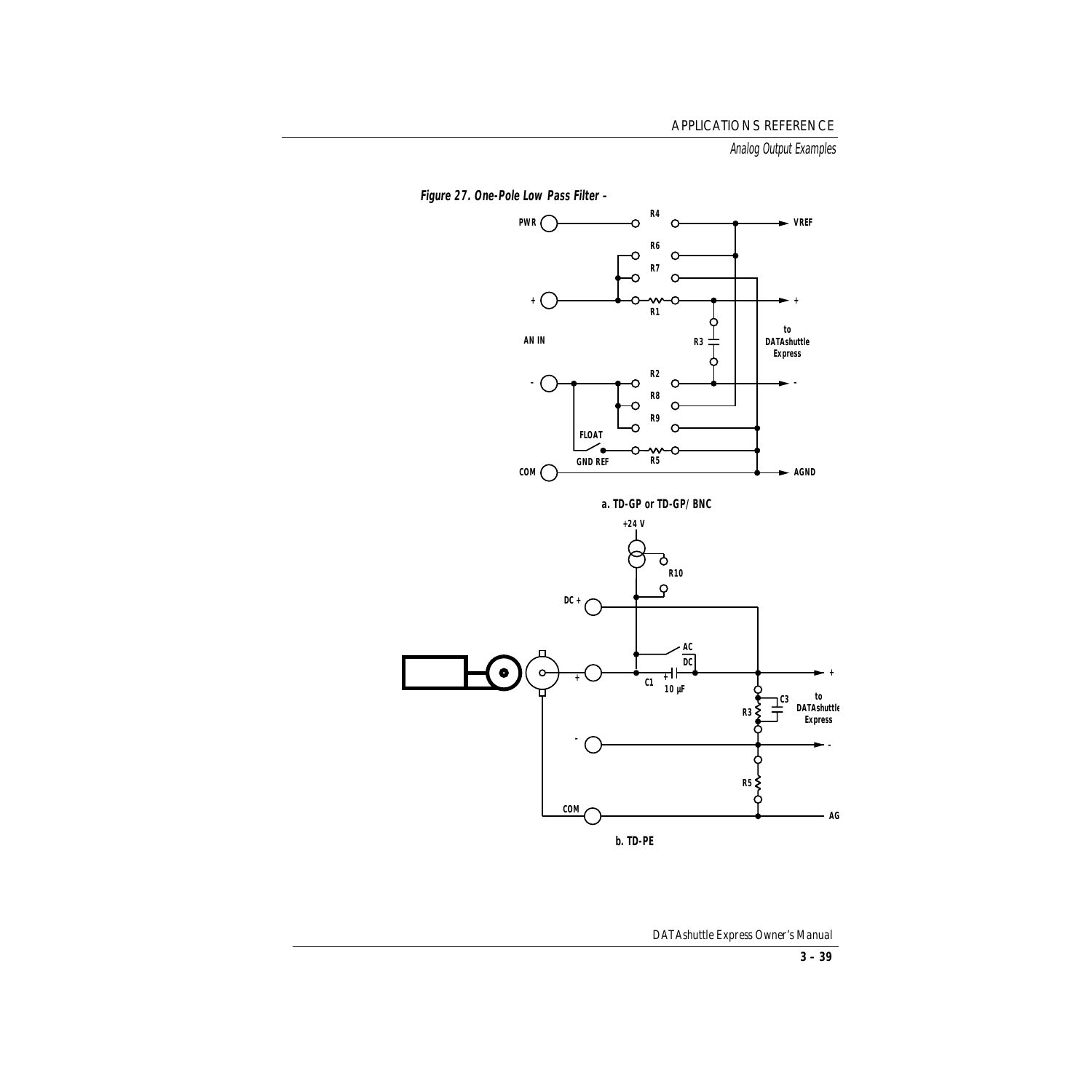Analog Output Examples

# *Analog Output Examples*

- **VOLTAGE** For voltage outputs, simply connect the AO terminal to the positive and one of the COM terminals to the negative terminals of the device being driven as shown in Figure 28a. It is also acceptable to connect to the GND terminal, instead of COM. When using digital signals, the GND terminal may be noisier than COM, however. Make sure that the negative terminal of the device is at the same potential as the power ground to which the computer is connected. The COM and GND terminals connect to the DATA*shuttle* and computer power ground.
- **4-20 mA OUTPUT** Almost all current loops are 4-20 mA. The DATA*shuttle* Express can only handle this type. 4-20 mA current devices have the advantage of running the power and signal over the same pair of wires. Also, current signals are much less susceptible to noise pickup than voltage signals. Select the 4-20 mA output range in the software. The AO terminal "sinks" the 20 mA current to ground, meaning the current flows into the AO terminal and to ground. For this reason, if you have a series of devices connected in the current loop, the DATA*shuttle* Express must be the last one, the one that connects to the negative side of the supply.

The connection of these devices depends upon whether the power is supplied from the DATA*shuttle* Express terminal drawer or from an external source. Figure 28b shows the power being supplied by the drawer. Often 10 V is not enough to power a current loop, however.

Figure 28c uses an external supply to overcome this limitation. The TD-GP, TD-GP/BNC, TD-GP/AAF, TD-GP/LC, TD-TC, TD-PE, and TD-PE/AAF drawers can all be connected this way.

The TD-ISO terminal drawer does not have a terminal for analog output. The analog output is connected to the analog isolation module simply by plugging the module into the analog isolation module socket. The analog input terminal is converted to an analog output. Any one socket may be used for analog output. When the output is current, insert the terminals in series with the load as shown in 28d.

*Chapter 3 Applications Reference*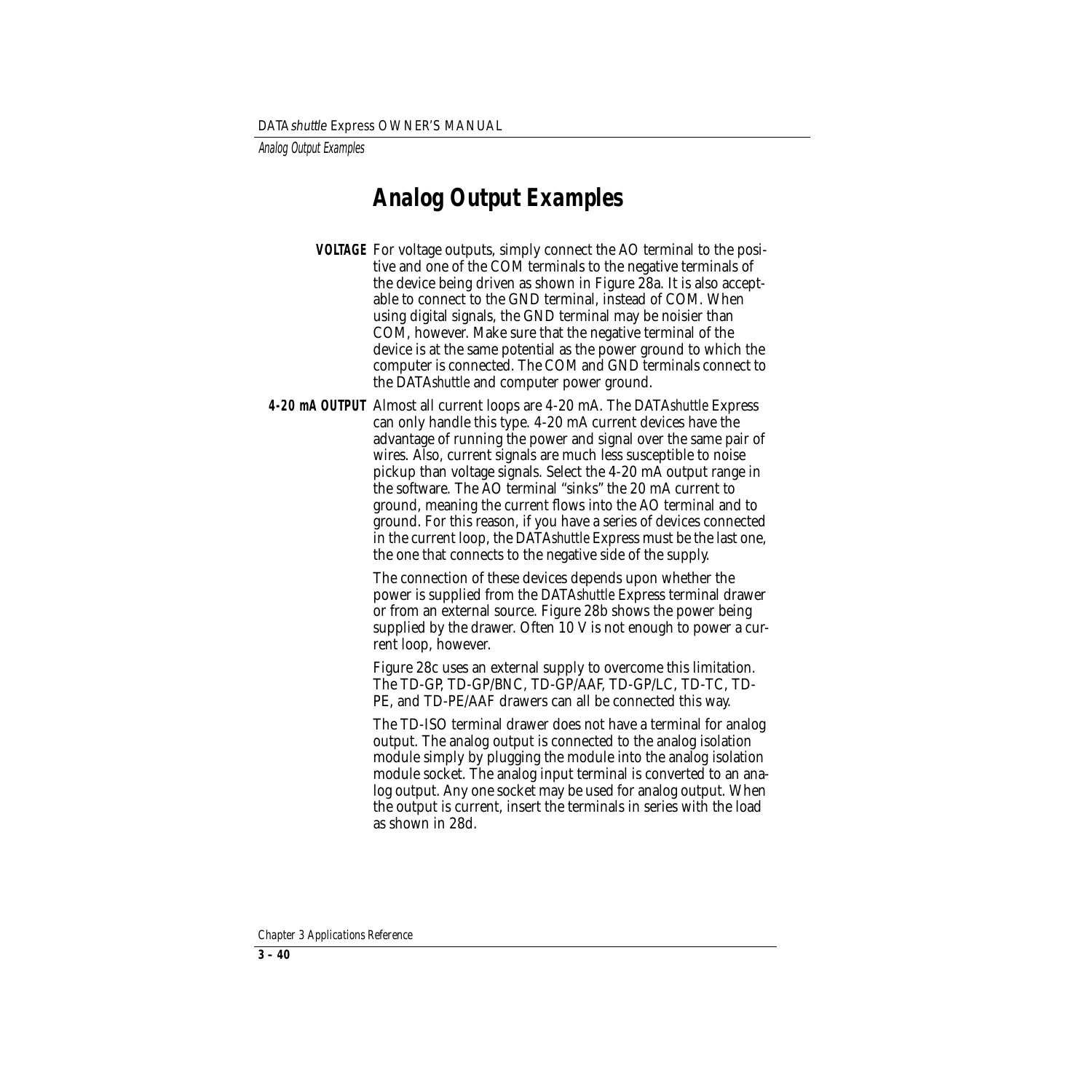

**Figure 28. Analog Output Configurations –**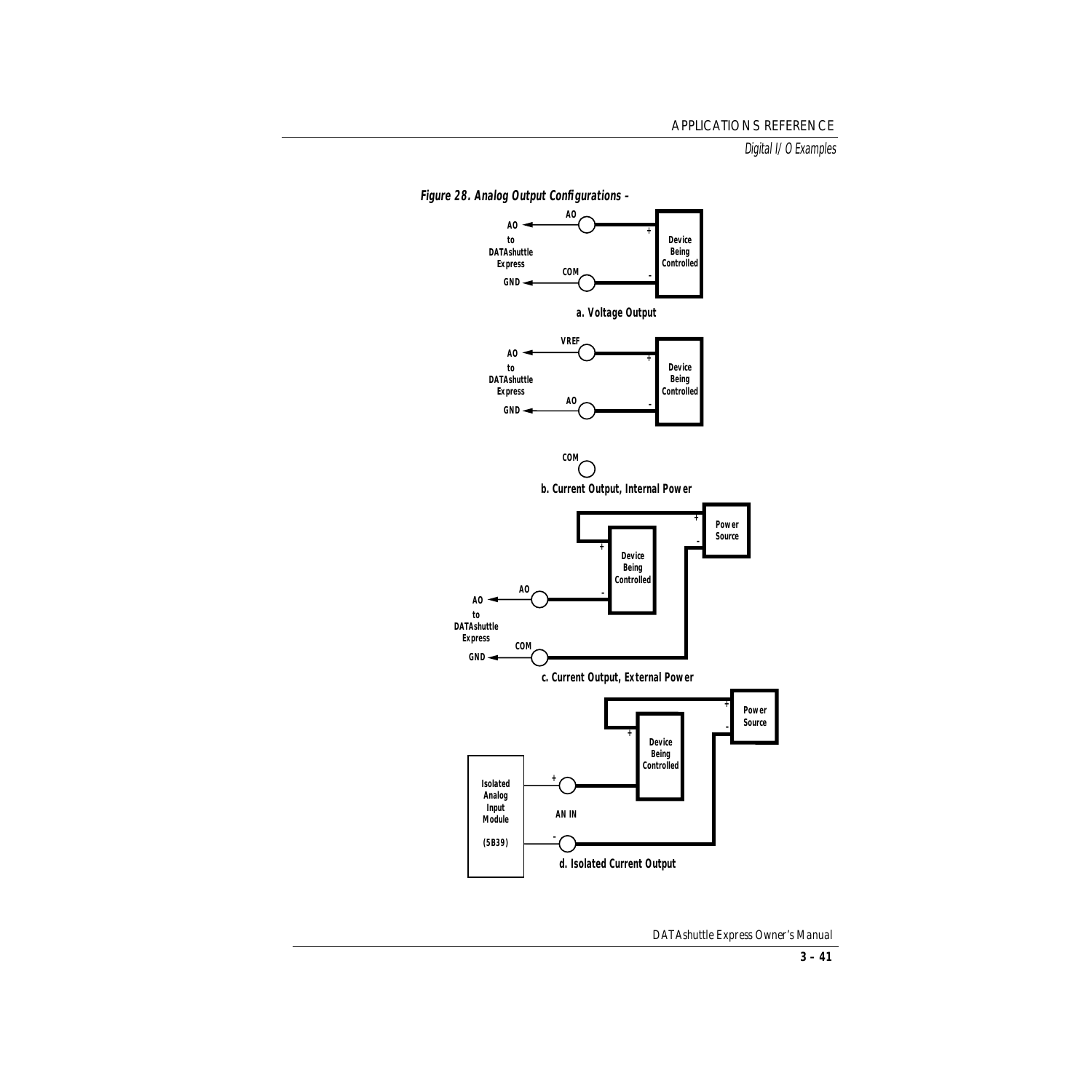# *Digital I/O Examples*

The digital input and output lines are independent, and may be used separately. They share an LED (Light Emitting Diode) that shines red to indicate when either the input or output is low. Diode D20 connects the output to the input. If you want to use them separately, you must remove this diode from the socket. You will then need an external pull-up resistor for the output, and the LED will not indicate the state of that output.

When using digital isolation modules, you must remove jumpers JP1 and JP2 and leave the diode in place. With the diode in place, be sure that the digital output is not in use while the digital input is in use. If the output goes low, it pulls the input low.

The counter/timer and trigger lines are discussed in this section because they are digital inputs and outputs. They have different components on the terminal drawer, however. There is no provision for digital isolation modules on these lines, and there is no need to install or remove jumpers to use them. The TD-ISO terminal drawer does not have counter/timer or trigger lines.

All the terminal drawers except the TD-ISO may be used for both low voltage and isolated connections, as shown below. The TD-ISO may be used as shown for isolated connections.

**INPUT EXAMPLES** Digital inputs detect the state of an on/off device. The first, nonisolated examples, are only for 0-5 V signals. The digital input detects whether the input is "high" (over 2.0 V) or "low" (under 0.8 V). Figure 29 shows the connections to sense a 5 V digital input.

> Figure 30 shows the connections to sense a contact closure. The pull-up resistor, R20, assures that the input is high when the switch is open.

> Figure 31 shows the connections to the counter/timer or trigger input. The connections are identical to Figure 29, except that there are no jumpers to install. These inputs cannot accept the high voltage isolated modules. The resistor R is R21 for C/T T/G, R22 for C/T IN, or R23 for the TRIG terminal.

*Chapter 3 Applications Reference*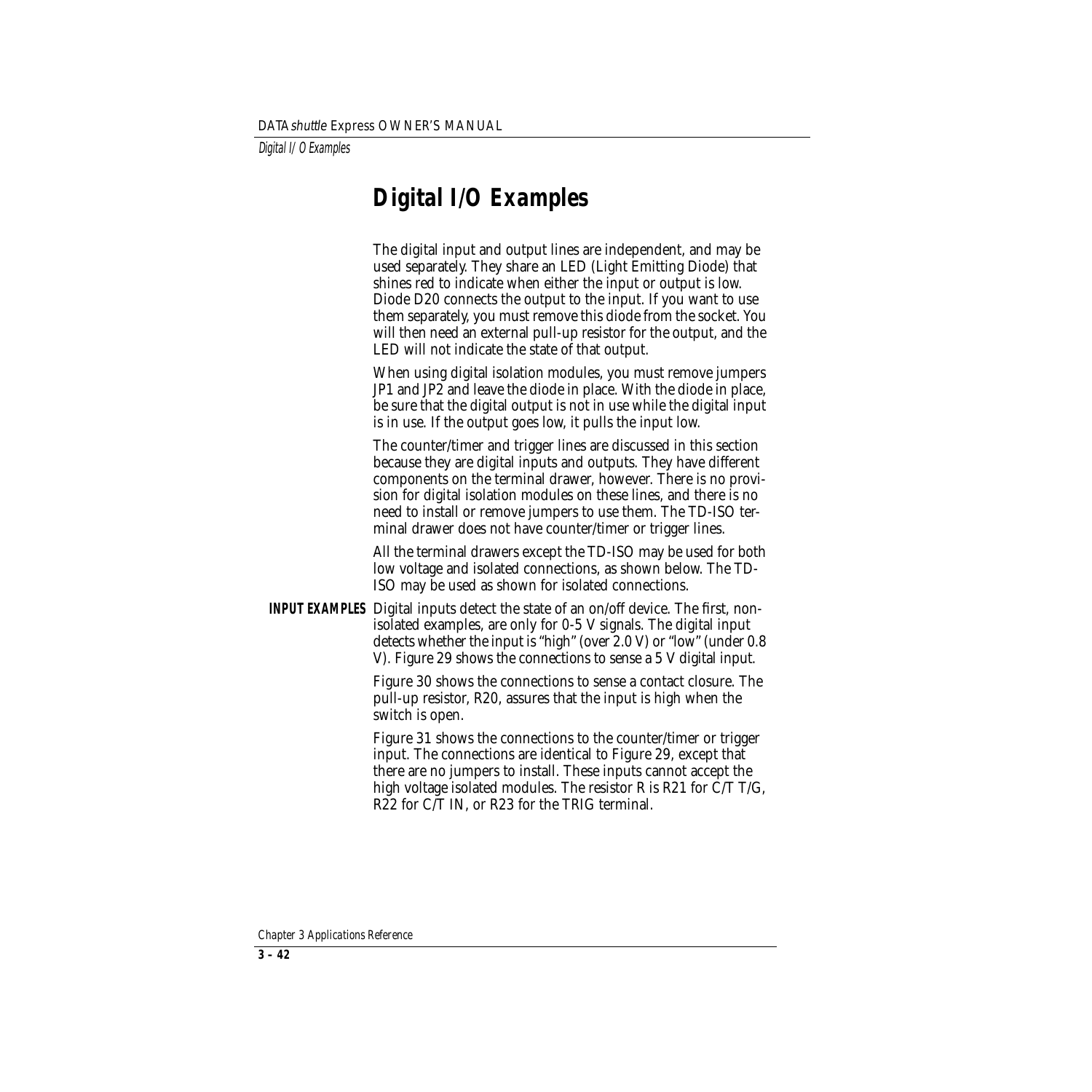

**Figure 29. Low Voltage Digital Input Configuration –**

**JP2 short, R20 = 1,000.**

**Figure 30. Contact Closure Sense Configuration –**



**JP2 short, R20 = 1,000.**

**Figure 31. Counter/Timer or Trigger Input Configuration –**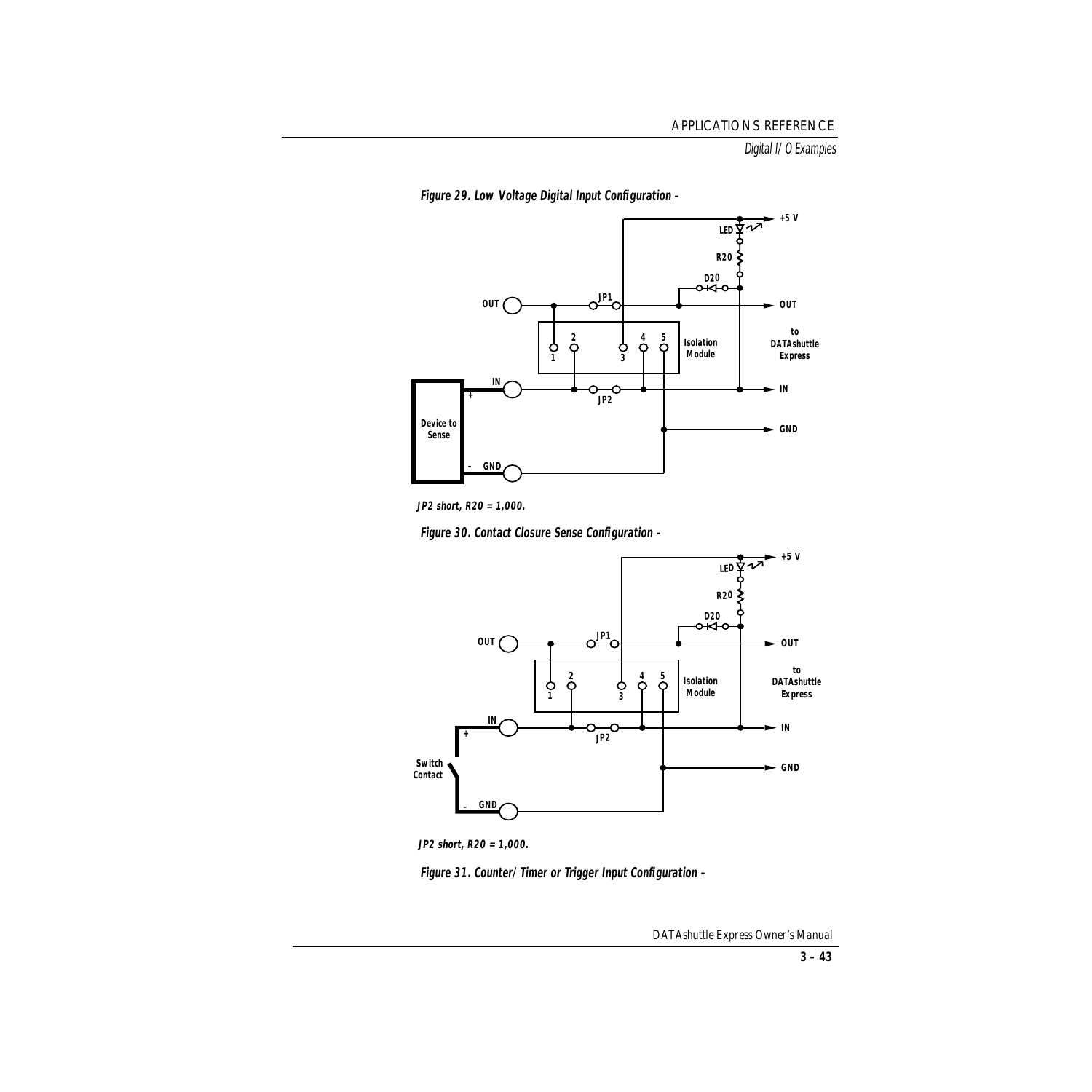

**HIGH VOLTAGE** To sense voltages over 5 V, and to protect the sensitive digital **SENSING** inputs from damage, use the isolated modules shown in Figure 32. You must remove jumpers JP1 and JP2 to install isolated modules except on the TD-ISO. The modules send a low level to the DATA*shuttle* Express when the input senses a high level. The example shows connections to sense DC power (IDC5 module), but the connections are the same for AC power (IAC5 module), except that there is no polarity. Ignore the "+" and "-" signs when sensing AC power. Be sure to leave D20 in place.

**Figure 32. Isolated Digital On/Off Sense Configuration –**



#### *Chapter 3 Applications Reference*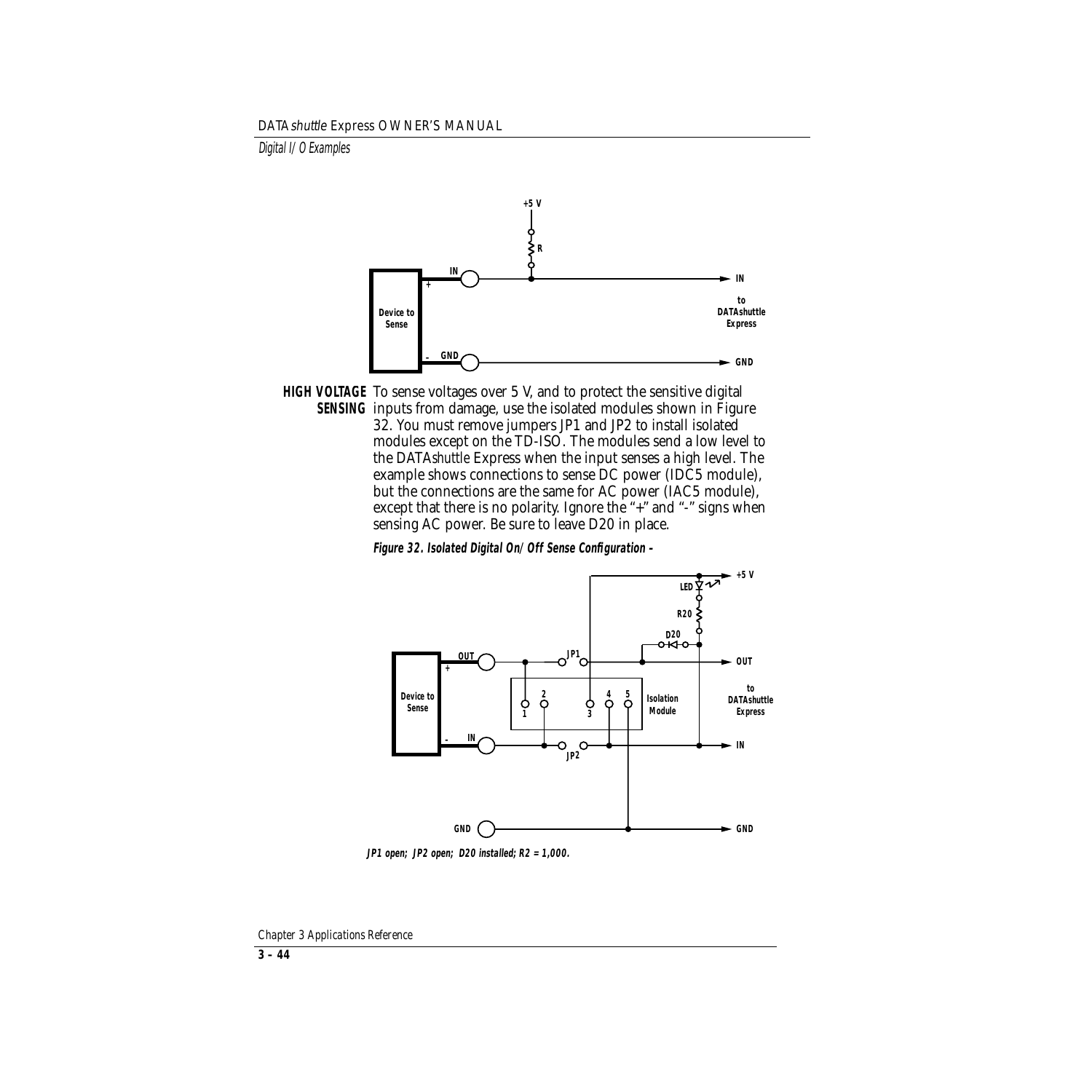

**CAUTION** Sensing high voltages without an isolation module presents a risk of shock and injury and will damage the DATA*shuttle* Express. Always use isolation modules for high voltage inputs or outputs. Be sure to remove jumpers JP1 and JP2 before using the isolation modules, or the DATA*shuttle* Express will be damaged.

**OUTPUT EXAMPLES** Digital outputs turn something on or off. The first, non-isolated examples, are only for voltages up to 30 V. The digital output is "open collector", which means it operates like a switch. It can be closed (shorted to ground) or open (not conducting). It differs from a switch in that current can only flow into the digital output when it is closed. It will be damaged if you try to force current to flow out of the terminal. When software sets the output high, the open collector is open, or off. When software sets the output low, the open collector is closed, or on. Figure 33 shows the connections for a low voltage digital output. Pull-up resistor R20 and diode D20 force the output voltage "high" when the open collector output is off (the output is set high in software).

#### **Figure 33. Low Voltage Digital Output Configuration –**



**JP1 short; D20 installed; R20 = 1,000.**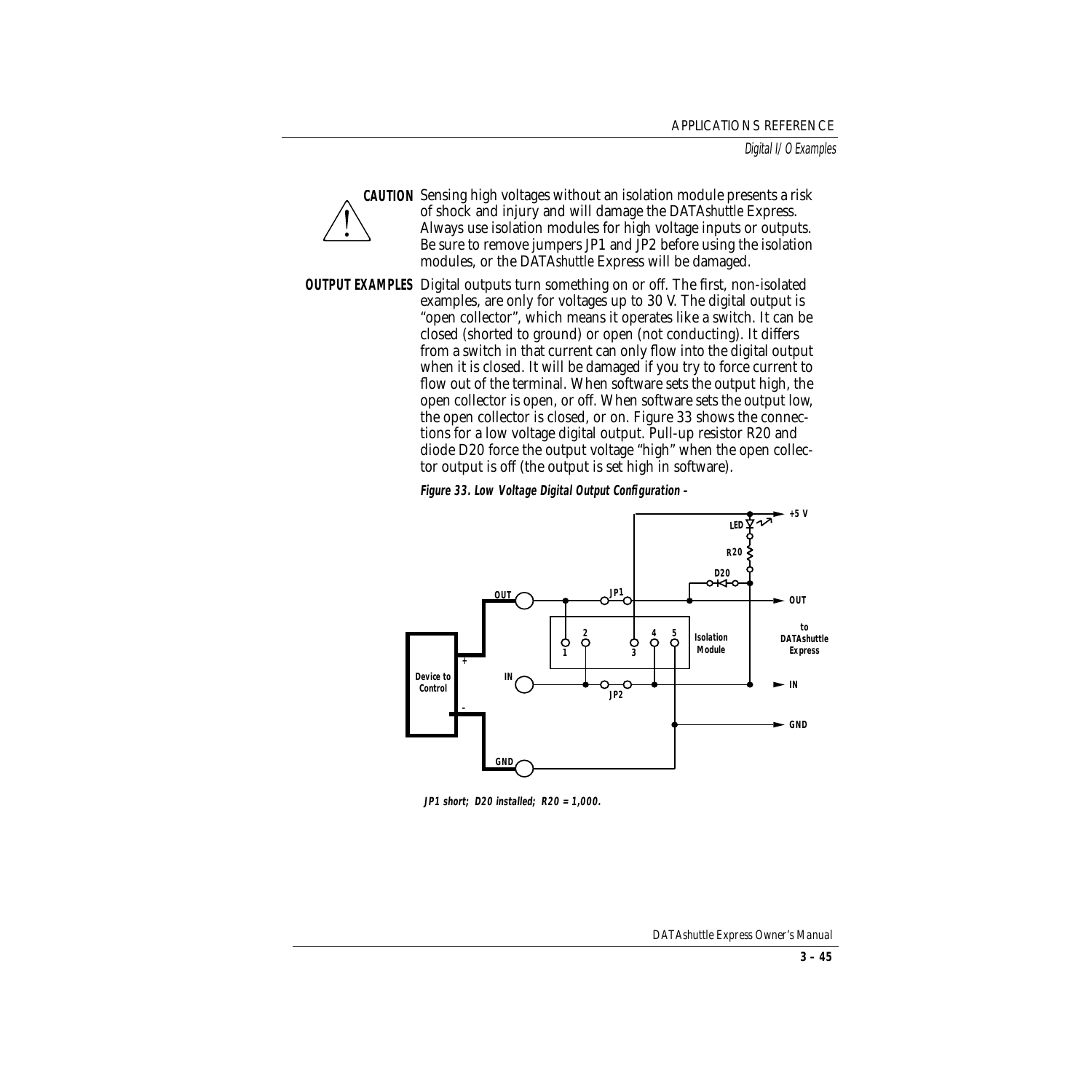Figure 34 shows the advantage of the open collector output. It can drive moderate currents, up to 24 mA, to operate devices such as lights and relays. It can operate devices that require up to 30 V. You may connect the positive side of the device being controlled to any positive voltage up to 30 V, instead of using the internal +5 V. R20 and D20 are not required except to operate the LED. If the load is inductive (i.e., relay coil or solenoid valve), use a commutating diode, as shown. A 1N4003 will work.

**Figure 34. Open Collector Switch Configuration –**



**JP1 short, D20 installed, R20 = 1,000, IN4003 optional commutating diode.**

To operate voltages higher than 30 V, and to protect the sensitive digital outputs from damage, use the isolated modules as shown in Figure 35. These are solid state relays that can drive up to 3 A at 120 V or 240 V. The example shows DC power (ODC5 module), but the connections are the same for AC power, except that there is no polarity (OAC5 module). You may ignore the "+" and "-" signs in the example when using AC power.

**CAUTION** Sensing and/or controlling high voltages without an isolation module presents a risk of shock and injury and will damage the DATA*shuttle* Express. Always use isolation modules for high voltage inputs or outputs. Be sure to remove jumpers JP1 and JP2 before using the isolation modules, except on the TD-ISO, or the DATA*shuttle* Express will be damaged.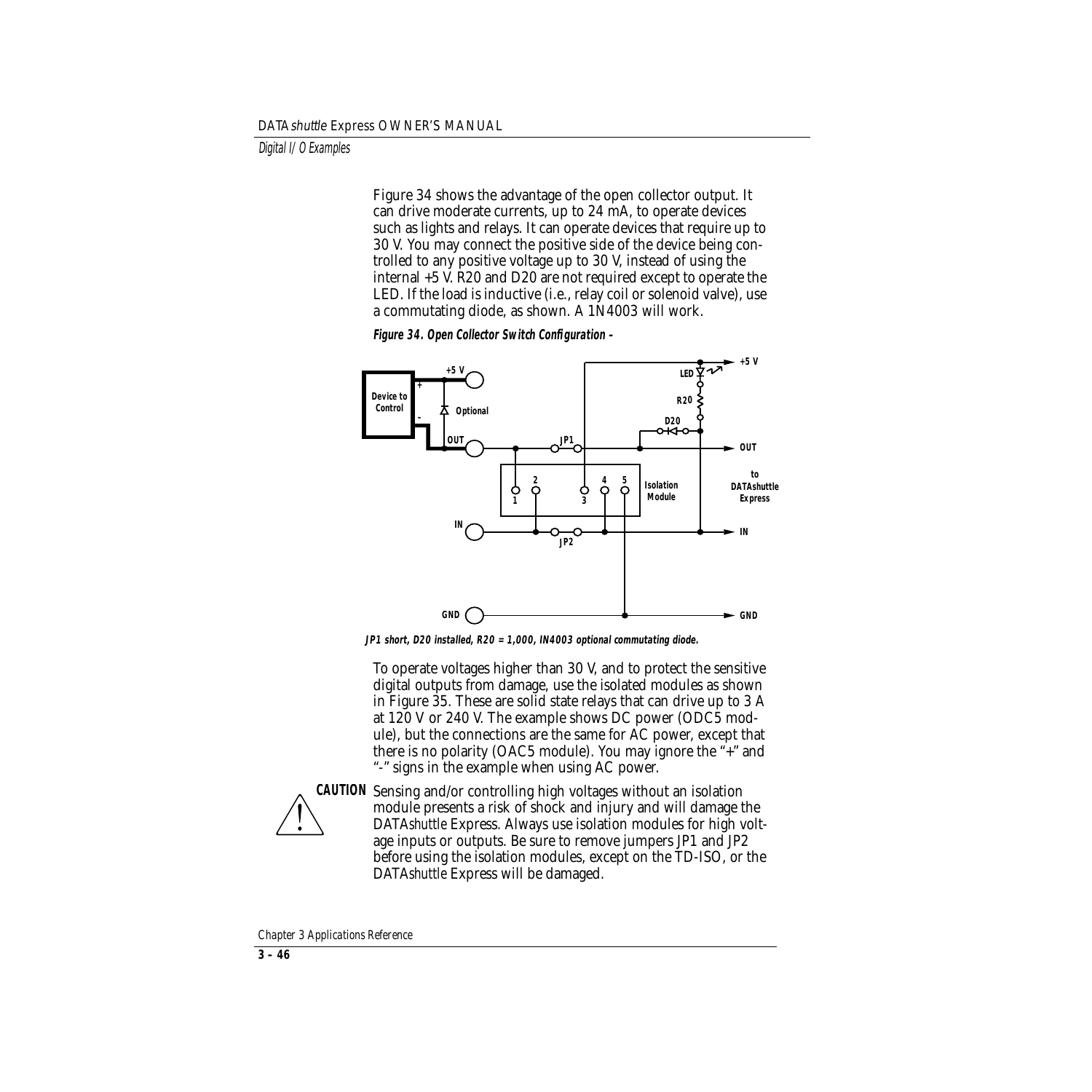

**Figure 35. Isolated Digital Switch Configuration –**

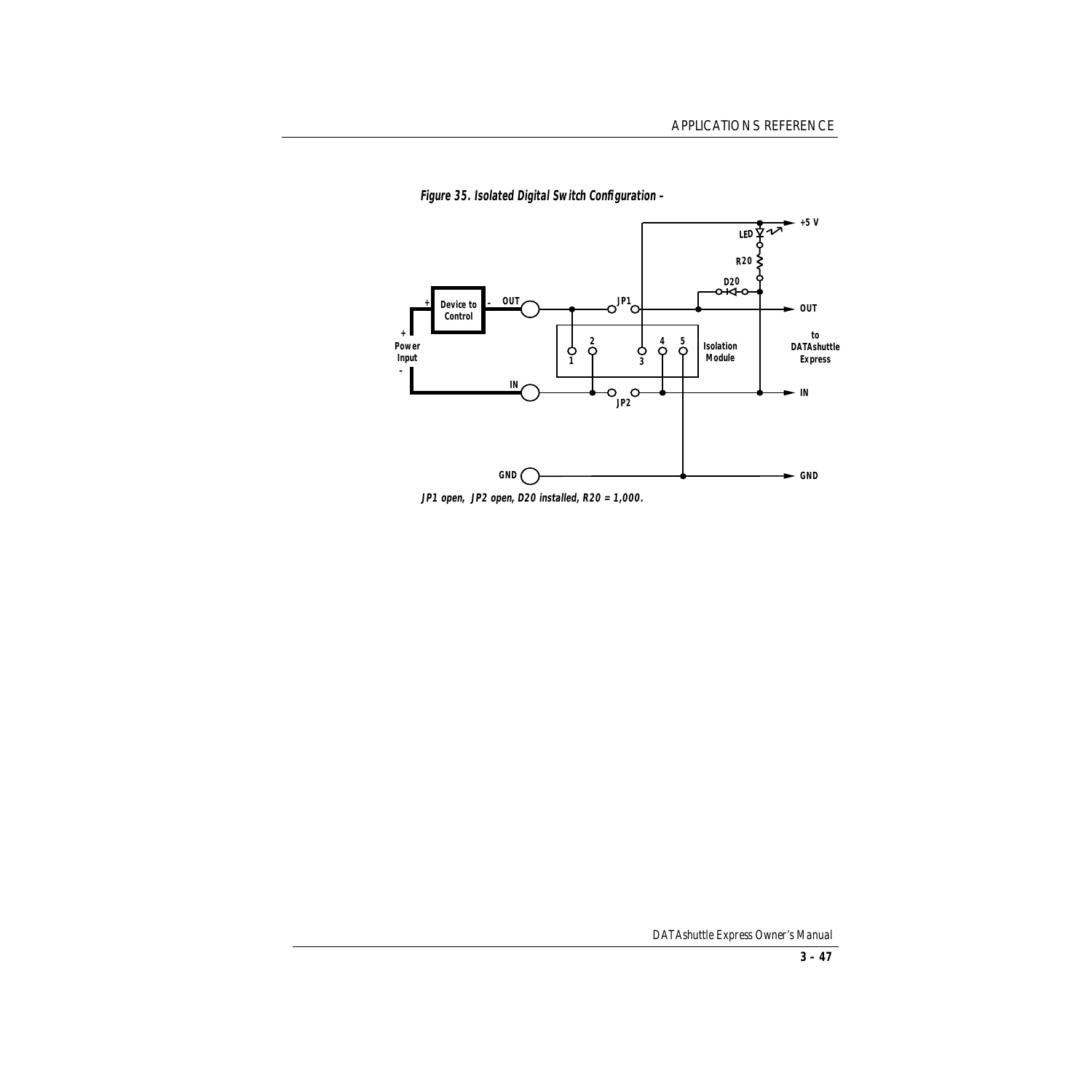# *Chapter 4: Technical Notes*

Although operations in this chapter are seldom necessary during everyday data acquisition, they are included here for advanced users of the DATA*shuttle* Express. They are:

- *· Block diagram (of the DATAshuttle Express showing onunit processing);*
- *· Pinout diagram of the terminal drawer cable;*
- *· Tips for connecting to other devices directly;*
- *· Instructions for changing the test voltages and VREF for different applications;*
- *· Recalibration;*
- *· Troubleshooting: some possible problems and solutions after installing and during operation of your unit;*
- *· Specifications of the DATAshuttle Express and terminal drawers.*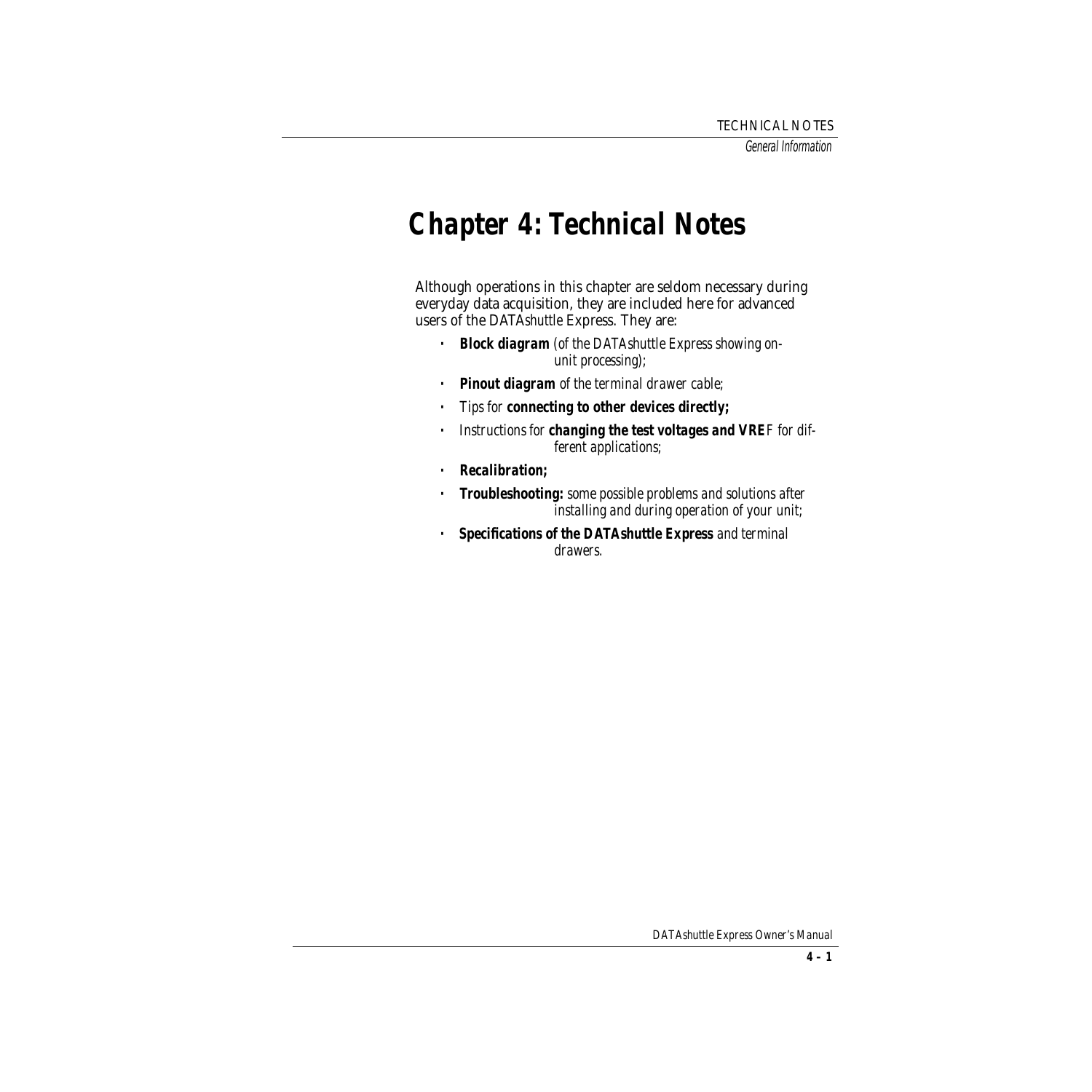#### Block Diagram



**Figure 36. Block Diagram of DATAshuttle Express –**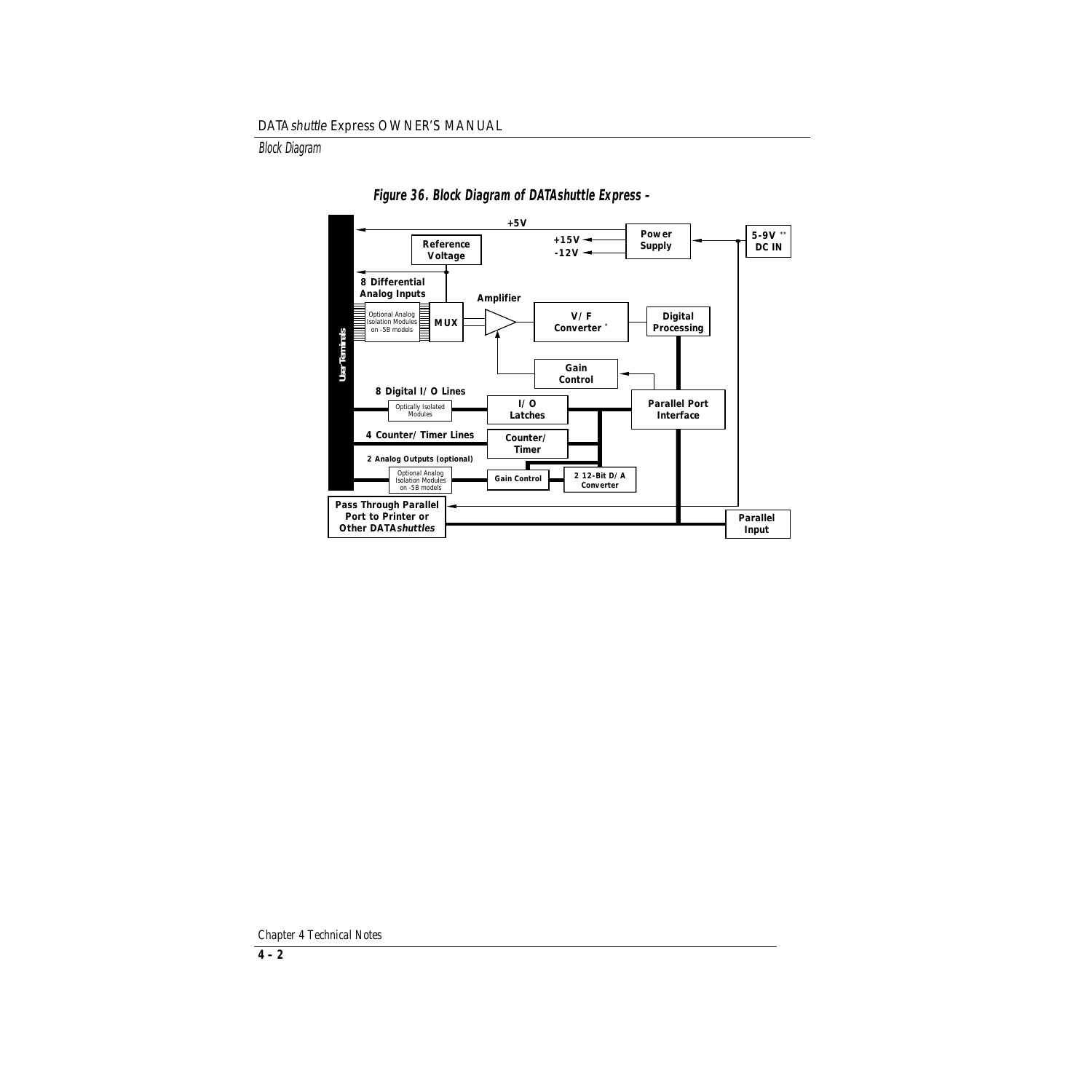Pinout Diagram



**Figure 37. Pinouts of the Terminal Drawer Cable –**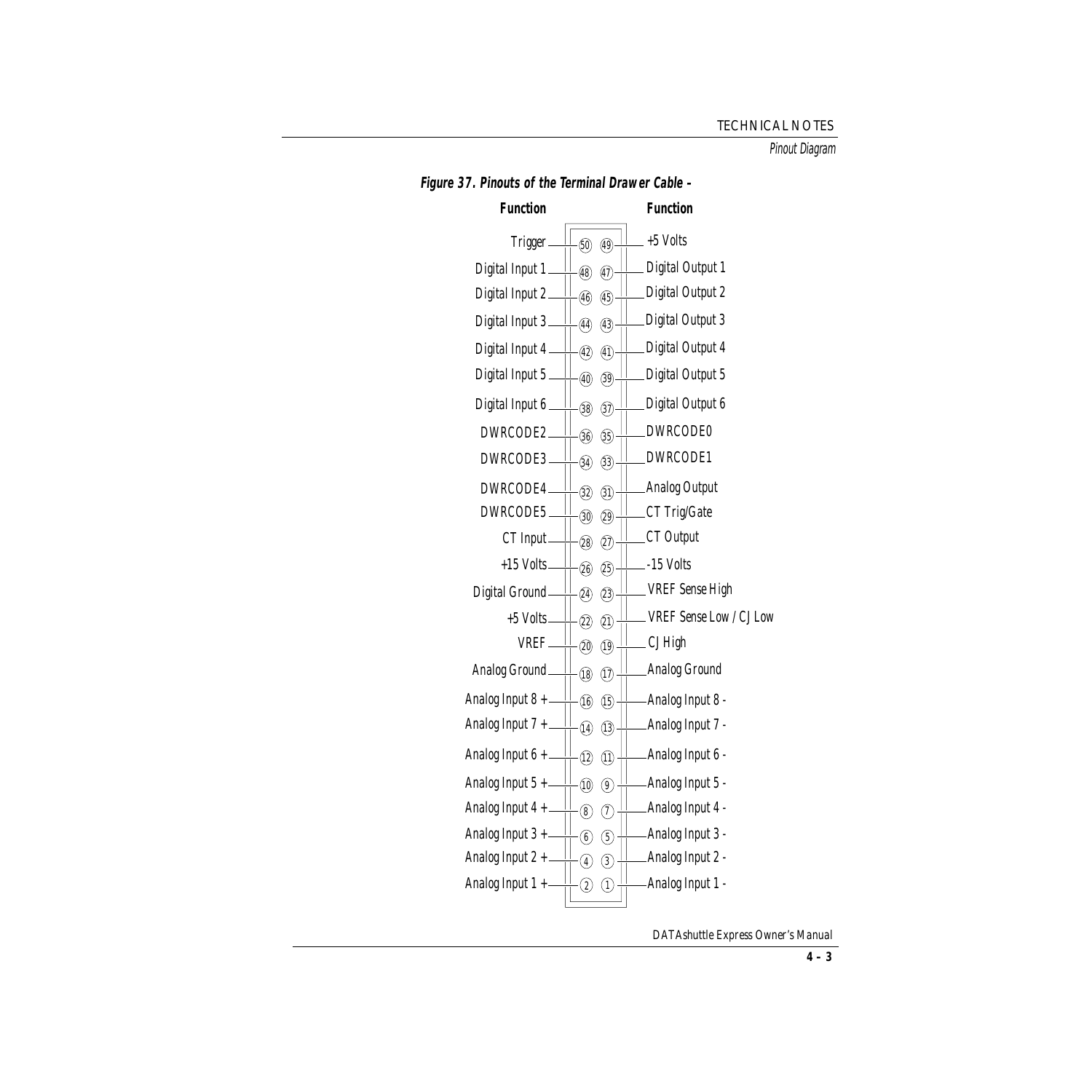Connecting to Other Devices

## *Connecting to Other Devices*

Instead of using the terminal drawers, you may wish to connect your DATA*shuttle* Express to external digital or analog isolation devices, or you may connect directly to some other devices. You may do so by connecting the analog or digital signals directly from the ribbon cable in the DATA*shuttle* Express.

**RIBBON CABLE** It is important to note, however, that the signals differ from what **SIGNALS** is available at the screw terminals of the terminal drawer. The differences are as follows:

- *· Analog inputs AI1 to AI8 are voltage only. There is no sensor signal conditioning.*
- *· The analog output is unchanged.*
- *· Digital inputs DI1 to DI6 lack a pull-up resistor. It is not required, but adding one improves noise immunity.*
- *· Digital outputs DO1 to DO6 lack a pull-up resistor. Since they are open collector, the outputs will appear to remain low until they are connected to a load. The load must be connected between the output and a positive voltage less than 30 V. You may add a pull-up resistor to +5 V to drive standard digital logic.*
- *· CT Trig/Gate, CT Input, and Trigger lack pull-up resistors. They are the same as the digital inputs above.*
- *· DGND is the ground for digital signals.*
- *· AGND is the ground for analog signals.*
- *· +5 V is unchanged. It is protected from short circuits by a selfresetting fuse inside the DATAshuttle Express.*
- *· +15 V and -15 V. These are not available at the terminals of the terminal drawers. It is not recommended to use them because they are designed to power only the DATAshuttle Express. You may draw up to 50 mA from these supplies if you do not exceed the total power dissipation specification for the DATAshuttle Express, but be careful not to inject noise into the DATAshuttle. This could reduce the accuracy or increase the noise on the analog inputs or outputs.*
- *· DWRCODE0 to DWRCODE5. These tell the DATAshuttle Express about the capabilities of the installed terminal drawer. Connect all of them to ground to get the full capability of the DATAshuttle.*

#### *Chapter 4 Technical Notes*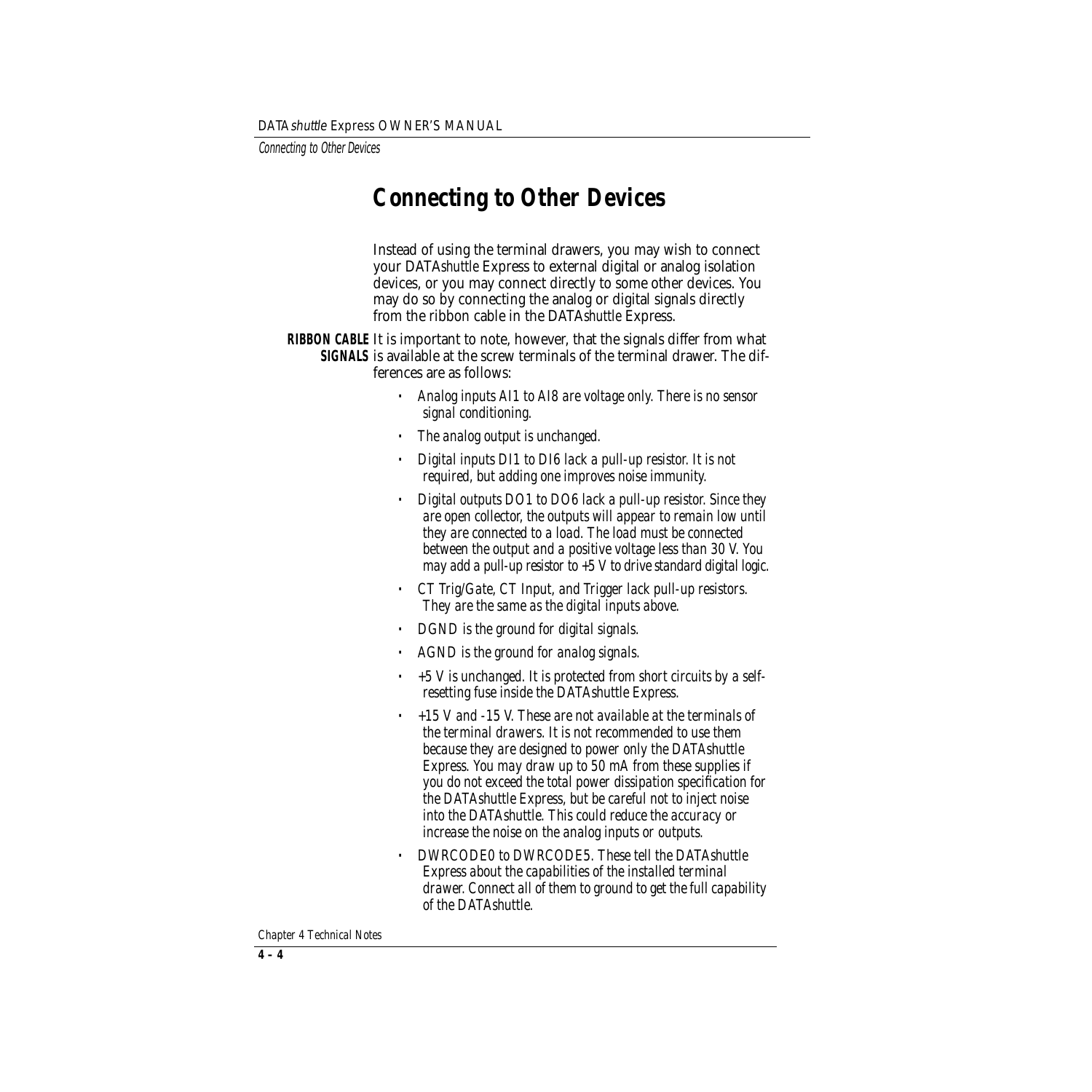Changing the Test Voltages and VREF

**To Use the Sensor Excitation Voltage Output -** VREF must be connected to VREF Sense High, and VREF Sense Low must be connected to AGND, to have the reference voltage output work. Directly connecting these pins results in a 2.5 V output. You may get a 10 V output by connecting a 500 Ohm resistor between VREF Sense High and VREF Sense Low and a 1,500 Ohm resistor between Sense High and VREF. Also connect VREF Sense Low to AGND. The voltage output depends upon the ratio of these resistors, so you may replace the 1,500 Ohm resistor with a potentiometer to get a variable reference voltage. NOTE: The accuracy and stability of these resistors determine the accuracy of VREF.

**For Thermocouple Applications -** If you want to measure thermocouples directly, you must install a cold junction sensor to replace the one on the terminal drawers. It is an LM335 installed between VREF Sense Low and CJ High. Contact the factory for details.

# *Changing the Test Voltages and VREF*

You may change the test voltages on the drawers that are connected to the analog inputs by the TEST switch. It may be desirable to have one of the voltages be near full scale of a range you use frequently, or to have the LO setting select a voltage other than zero. You may also change the value of VREF to any value between 2.50 and 10.00 V.

The test voltages are created from VREF using voltage dividers. We recommend leaving R10 at 100,000 Ohms. Change R11 and R12 to change the value of the MED and LO selections; they form a simple voltage divider with R11. R13 and R14 are required to be in series with the test voltage because the TEST switch is "make before break," which means that the analog inputs are briefly connected to the TEST voltage when operating the switch.

VREF may be changed by changing R15 from its value of 1,500 Ohms. We don't recommend changing R16. As the value of R15 is decreased, VREF is decreased from its initial 10.00 V. When R15 is zero VREF is 2.50 V. In order to maintain the high stability of VREF, you should use a resistor that has a temperature drift of 25 parts per million or less. Be sure to set VREF to 10.00 V when using RTDs. The DATA*shuttle* relies on VREF being 10.00 V for RTD signal conditioning.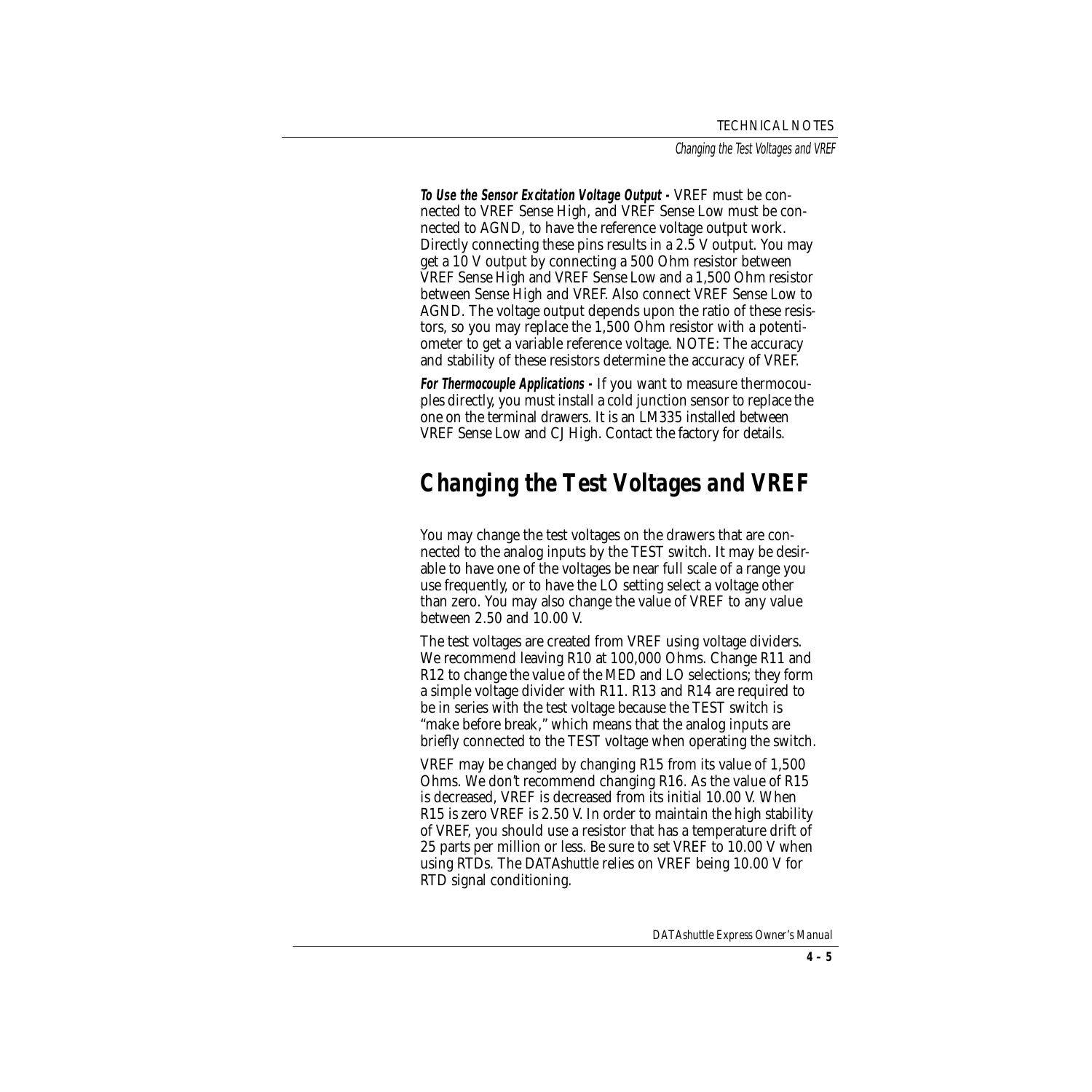Recalibration

## *Recalibration*

The factory calibration of the DATA*shuttle* Express can be adjusted using the QuickLog for Windows software and precise voltage sources.



**CAUTION** This should not be attempted unless you have the proper equipment. All changes to factory calibration will be permanent.

> During operation, you can perform autocalibration periodically (every few minutes) to maintain the accuracy of analog inputs. Periodic calibration does not make permanent changes.The procedure described in this section changes the factory calibration that is the reference for autocalibration. The factory calibration adjusts the on-board references with numbers stored permanently in an EEPROM on the DATA*shuttle* Express.

#### **To Recalibrate –**

You should use a voltage source that is 5 to 10 times the accuracy of the DATA*shuttle* Express (as listed in the Specifications section of this chapter). Follow these steps:

- **1. Install and run QuickLog for Windows.**
- **2. Select "Change Calibration" from the Calibrate menu.** You can see the calibration numbers that will be changed. Be sure to record them for future reference. The original factory calibration numbers are printed on the back of the DATA*shuttle*.
- **3. Click on the Recalibrate button.** You may select one of the voltage ranges to calibrate: 2.5 V, 250 mV, 25 mV or 2.5 mV.
- **4. Apply a voltage about 90% of full-scale positive.** It must be precise to 0.01%. Type in the exact voltage applied.
- **5. Click the button to update the calibration number.** You may need to do this several times until it does not change.
- **6. Click OK to see what the new number is.**
- **7. Repeat steps 3 though 6** with each of the remaining ranges.

For more information, click the Help button in QuickLog.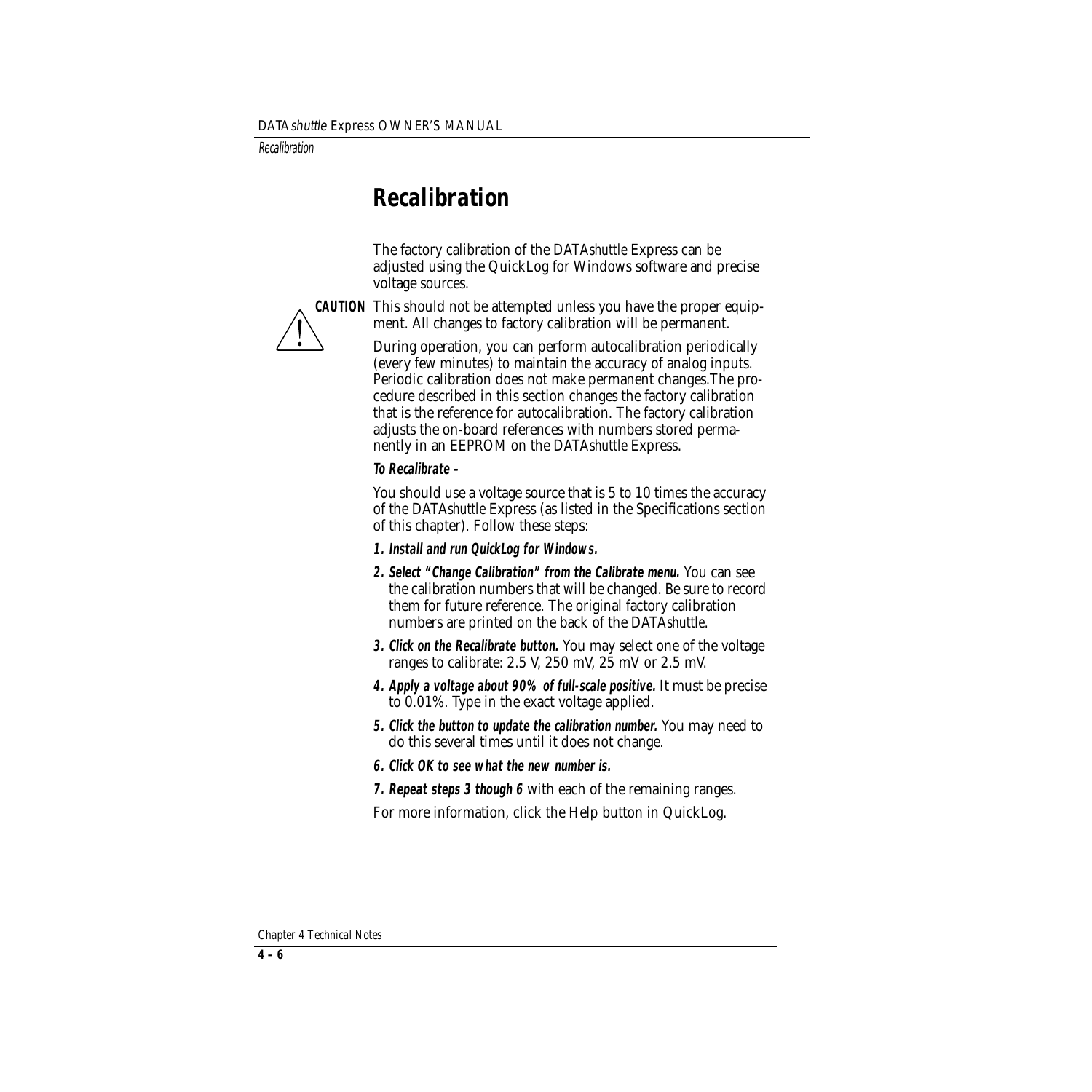### *Troubleshooting: Installation*

If you experience difficulty in getting your DATA*shuttle* Express up and running, please check to see that the installation is according to the descriptions in Chapter 1.

If the software reports a unit failure, or that it cannot find a DATA*shuttle* Express, then try these remedies:

- **1. Make sure the cable is securely connected** from the DATA*shuttle* Express input connector to the parallel port on the computer.
- **2. Make sure the DATAshuttle Express is connected to a power source.** A light on the unit indicates that power is present.
- **3. Check that the DATAshuttle Express passed its self test.** Each time the DATA*shuttle* is powered on it performs a self test. If the test passes, the power light is green. If the test fails, the power light turns red and flashes an error code. Any red flashing error code, or lack of a steady green light, indicates that the DATA*shuttle* Express is malfunctioning. Try turning the power off and on. If the unit does not recover, contact the factory or your distributor for repair information.
- **4. Verify that the software is up to date** (a version compatible with the unit you are using). Contact us, or your software provider.
- **5. Disconnect additional DATAshuttle Express** and printers in your setup to see if the DATA*shuttle* will work alone.
- **6. Connect the DATAshuttle Express to another parallel port** to see if the port is functioning properly.
- **7. Remove any additional data acquisition cards** from the computer. The DATA*shuttle* must work alone, or with other DATA*shuttle*  Express only.
- **8. If possible, install the DATAshuttle Express with another computer** to verify its correct operation.
- **9. Remove other terminate and stay resident (TSR)** programs from your system's AUTOEXEC.BAT file, temporarily. Also REM out any AUTOEXEC.BAT and CONFIG.SYS lines that relate to a PCMCIA port, such as device drivers, as these have been known to cause conflicts.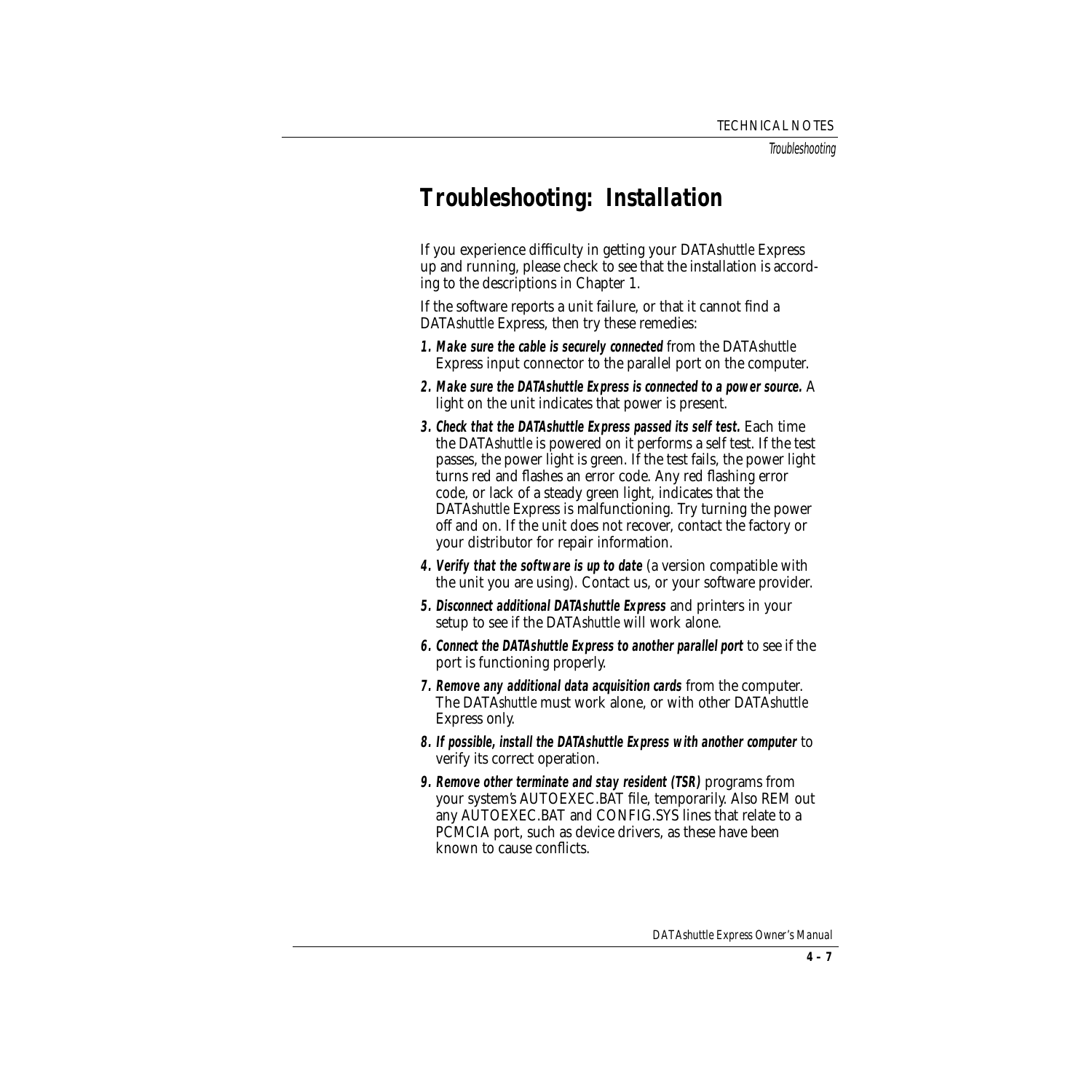- **10. Make sure that you plug the DATAshuttle Express in and that power is connected** before starting your computer. Some laptops deactivate the parallel port at the start-up if nothing is attached to it.
- **11. Make sure that the Print Manager is not active in the Windows environment** when attempting to start the DATA*shuttle* Express. Some computers automatically load the Print Manager at startup, and it can interfere with the data acquisition software's ability to communicate with the hardware. Printing is possible by connecting the printer to the DATA*shuttle* passthrough parallel port, but not while the data acquisition software is running.
- **12. Run the application DTEST.EXE to test the DATAshuttle and parallel port.**  It is a DOS application so you must be in DOS to run it.
- **13. Check that a printer works on the parallel port** without the DATA*shuttle* connected.
- **14. Use the TEST switches on each channel on each drawer to apply a known voltage to the DATAshuttle.** Check that the software reads it correctly.

*(Please call our Technical Support line before returning a DATAshuttle Express – we hope to assist you with your problem via telephone.)*

## *Troubleshooting: Operation*

**HINTS** It's essential to have exactly one ground reference per channel. This single connection to ground makes sure you don't exceed the common mode range of the input.

(More than one connection per channel can lead to ground loops, causing errors or erratic readings. Switching the Gnd Ref switch provides a single ground. Your sensor might also provide another ground. If you're not sure that your sensor is grounded, try switching the Gnd Ref switch off and on to see which works best. R5 must be installed.)

Remember that if speed is not critical, selecting the "low noise mode" in software always provides the best accuracy and resolution with your data acquisition unit.

*Chapter 4 Technical Notes*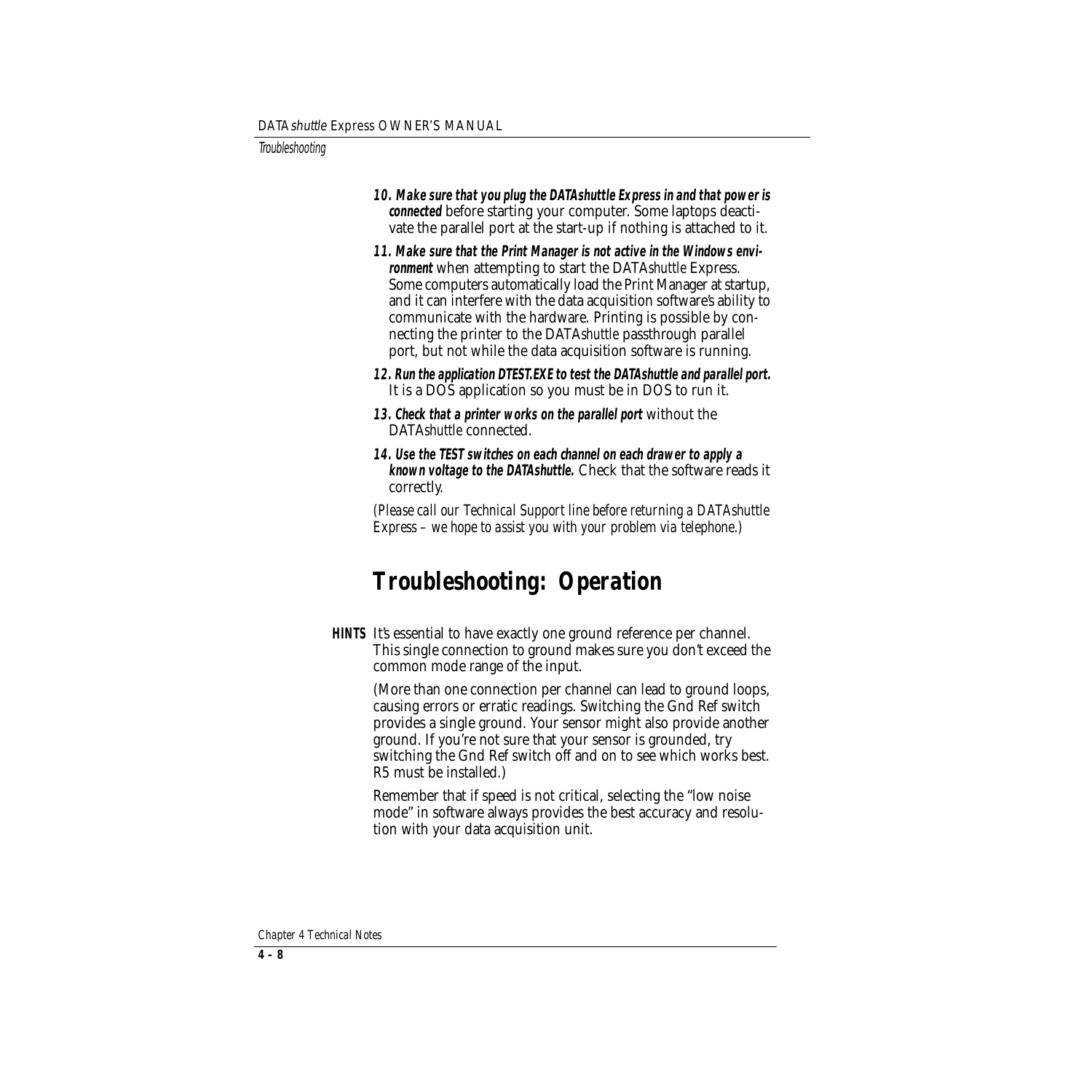Troubleshooting

**OPERATING** Here are mini "case studies" of difficulties, along with some easy **Qs AND As** solutions:

#### Problem: **My unit reads analog inputs wrong.**

Action: Make sure the calibration numbers in the non-volatile memory are non-zero (click the EDITCAL button in WorkBench PC for Windows or select Change Calibration in QuickLog for Windows to check this). If the figures are correct, try switching the TEST switch on each channel to see if that voltage is read correctly.

#### Problem: **My unit reads the thermocouple as a very negative or positive temperature.**

Action: Verify the connections are secure. Opens read as positive very high temperature on the TD-TC. They may read positive or negative on other drawers.

#### Problem: **My readings are noisy.**

Action: Try using the average or low noise modes (see your software help menu for more information).

#### Problem: **My digital inputs are "high" with nothing connected to them.**

Action: This is normal. The digital inputs are pulled up to a high. You can pull them low by shorting them to ground.

#### Problem: **My 5V terminal reads only 4.8 V.**

Action: This is normal. Tolerance is 4.7 to 5.25 V. It may be lower when you connect additional loads in either drawer.

#### Problem: **My analog output accuracy is poor.**

Action: Perform calibration on the analog outputs. Note, however, that calibration sends full scale outputs, so it may be necessary to remove any instruments connected to the outputs.

#### **Check the following key areas to validate whether or not the DATAshut-BEFORE CALLING tle Express is operational: CUSTOMER SUPPORT**

**1. Make sure the Power Adapter is not damaged.** To do this, detach the adapter from the DATA*shuttle* Express, while leaving it plugged in to the wall outlet. Then measure the voltage between the two lower pins on the connector. The voltage should measure 5 V. If this is not the case, it is likely that the Power Adapter needs to be replaced.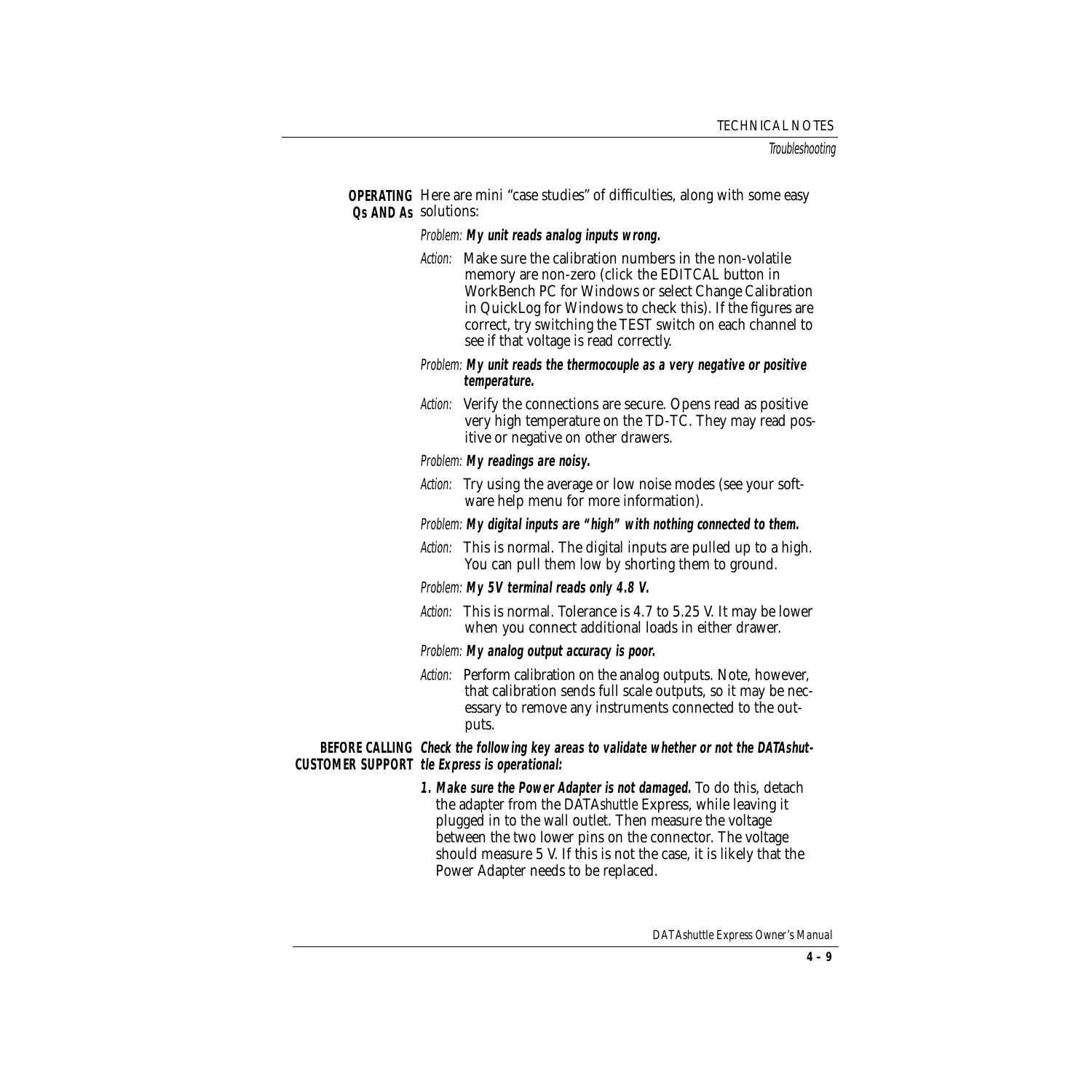| 2. Check the power on the DATA shuttle Express. After plugging the |  |
|--------------------------------------------------------------------|--|
| Power Adapter back into the DATA shuttle Express, check to         |  |
| make sure the LED is functioning. If the LED is not lighting       |  |
| up, then there is likely a problem with the power section of the   |  |
| unit. Contact technical support for further assistance.            |  |

**3. Check the DATAshuttle Express' internal power supply.** To do this, it is necessary to measure two voltages on one of the drawers: +5V and Vref. Connect the negative terminal of your voltmeter to the GND terminal.

If you have been installing resistors or capacitors on the analog input auxiliary section, then you should remove them and recheck the +5V and Vref voltages. If, after removal, these voltages return to normal, it is likely that there is a short-toground on the terminal drawer. Check the resistor/capacitor installations for such a short and reinstall the drawer.

If removal does not fix the voltages, then there is a problem with the DATA*shuttle* Express internal power supply. Contact technical support for further assistance.

**To help us serve you better, please have the following information ready: IF YOU NEED CUSTOMER SUPPORT**

- **1.** Have the part numbers of your DATA*shuttle* Express and terminal drawers ready.
- **2.** Have the type and version number of the software you're using.
- **3.**Have your computer's type, model, and the version of the operating system.
- **4.** Try to start the QuickLog for Windows software and select Hardware in the Help menu. Click the print button to print out the screen, or write down the data.

*Chapter 4 Technical Notes*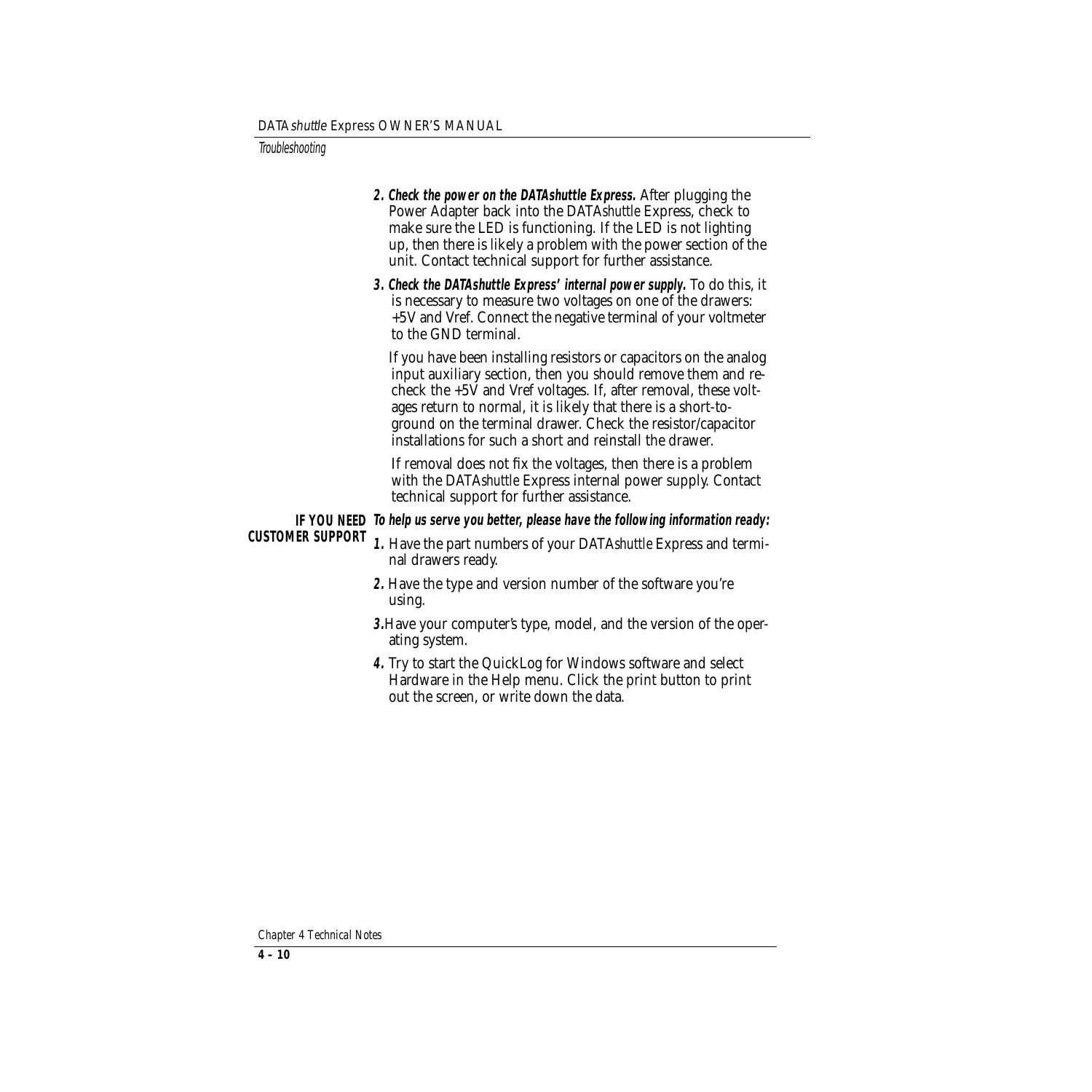**ANALOG INPUT** These specifications include all error factors and are reported as **ACCURACY** an overall percent of range or in degrees C. These are worst case numbers. Typically, accuracy is two to four times better. The accuracy is presented in a straightfoward way, as it is with voltmeters, that makes it easy to determine the suitability for an application. The specifications are not directly comparable to many other data acquisition products for this reason.

|              | Accuracy (%)      |            | <b>Resolution</b> |       | Noise (µV)     |                            |  |
|--------------|-------------------|------------|-------------------|-------|----------------|----------------------------|--|
| Range        | at $25^\circ C$ : | $0 - 50$ : | $(\mu V)$         |       |                | 13-bits Ave. 256 Low Noise |  |
| ±10V         | 0.13              | 0.3        | 2,400             | 4,000 | 400            | 400                        |  |
| $\pm 5$ V    | 0.11              | 0.25       | 1,200             | 2,000 | 200            | 200                        |  |
| $\pm 2.5$ V  | 0.11              | 0.25       | 600               | 1,000 | 100            | 100                        |  |
| $\pm$ 1 V    | 0.13              | 0.3        | 240               | 300   | 30             | 30                         |  |
| $\pm 500$ mV | 0.11              | 0.25       | 120               | 200   | 15             | 15                         |  |
| $\pm 250$ mV | 0.11              | 0.25       | 60                | 150   | 8              | 8                          |  |
| $\pm 100$ mV | 0.13              | 0.3        | 24                | 100   | 4              | $\overline{4}$             |  |
| $\pm 50$ mV  | 0.11              | 0.25       | 12                | 80    | 3              | 3                          |  |
| $+25$ mV     | 0.11              | 0.25       | 6                 | 70    | 2              | $\mathfrak{2}$             |  |
| $\pm 10$ mV  | 0.23              | 0.4        | 2.4               | 60    | $\overline{2}$ | 1                          |  |
| $\pm 5$ mV   | 0.35              | 0.5        | 1.2               | 60    | 2              | 1                          |  |
| $\pm 2.5$ mV | 0.65              | 0.8        | 0.6               | 60    | 2              | 1                          |  |

#### **VOLTAGE RANGES AND ACCURACY–**

#### **CURRENT RANGES AND ACCURACY–**

| Range        | Accuracy $(\%)$    | <b>Resolution</b> |         | Noise (µA) |                  |
|--------------|--------------------|-------------------|---------|------------|------------------|
|              | $0 - 50^\circ C$ : | (µA)              | 13-bits | Ave. 256   | <b>Low Noise</b> |
| $\pm 100$ mA | 1.3                | 24                | 40      |            |                  |
| $±40$ mA     | 1.3                | 10                | 12      | 1.2.       | 1.2              |
| $\pm 20$ mA  | 1.3                | 5                 | 8       | 0.6        | 0.6              |
| $\pm 10$ mA  | 1.3                | 2.4               | 6       | 0.3        | 0.3              |
| $\pm 4$ mA   | 1.3                | 1.0               | 4       | 0.16       | 0.16             |
| $\pm 2$ mA   | 1.3                | 0.5               | 3.2     | 0.12       | 0.12             |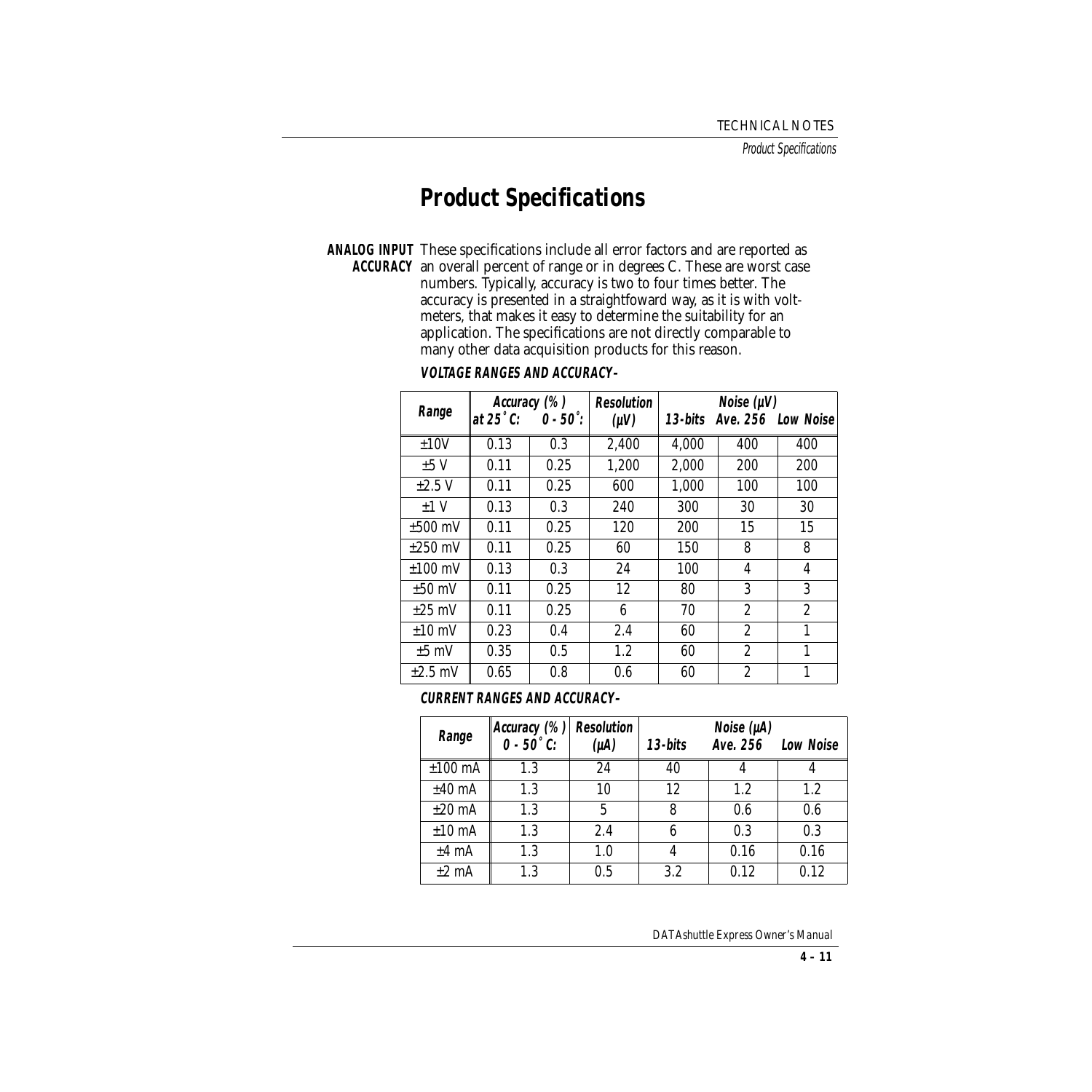| Range        | $ $ Accuracy (%) Resolution<br>$0 - 50^{\circ} C:$ | $(\mu A)$ | 13-bits | Noise (µA)<br>Ave. 256 | <b>Low Noise</b> |
|--------------|----------------------------------------------------|-----------|---------|------------------------|------------------|
| $±1$ mA      | 1.3                                                | 0.24      | 2.8     | 0.08                   | 0.08             |
| $\pm 0.4$ mA | 1.4                                                | 0.10      | 2.4     | 0.08                   | 0.04             |
| $\pm 0.2$ mA | 1.5                                                | 0.05      | 2.4     | 0.08                   | 0.04             |
| $\pm 0.1$ mA | 1.8                                                | 0.024     | 2.4     | 0.08                   | 0.04             |

**General Conditions:** Accuracy is *±*percent of full scale (where, for example, 10 V is full scale on the *±*10 V range) and includes offset, gain, linearity, calibration, resolution, and drift errors over the rated ambient temperature. Source impedance is 1,000 Ohms or less. Accuracy applies after performing the software autocalibration. Included in the accuracy specified above is:

- *· Linearity error: 0.03%*
- *· Offset error: 0.02%*
- *· Temperature drift from 0 to 50˚ C ambient: 0.15% (0.006%/ degree C)*
- *· Current shunt resistor: 1%*

Noise is the typical rms (root-mean-square) noise at the specified "resolution" setting. At "13-bits" the noise is shown for any single reading up to the maximum sample rate. The "Ave. 256" column averages 256 readings. This noise level was achieved at a sample rate of 390 samples per second. The "Low Noise" resolution selection averages for one power line cycle in order to reject power line frequencies.

Resolution is the smallest change that can be detected. It is limited by the analog-to-digital-converter.

*Chapter 4 Technical Notes*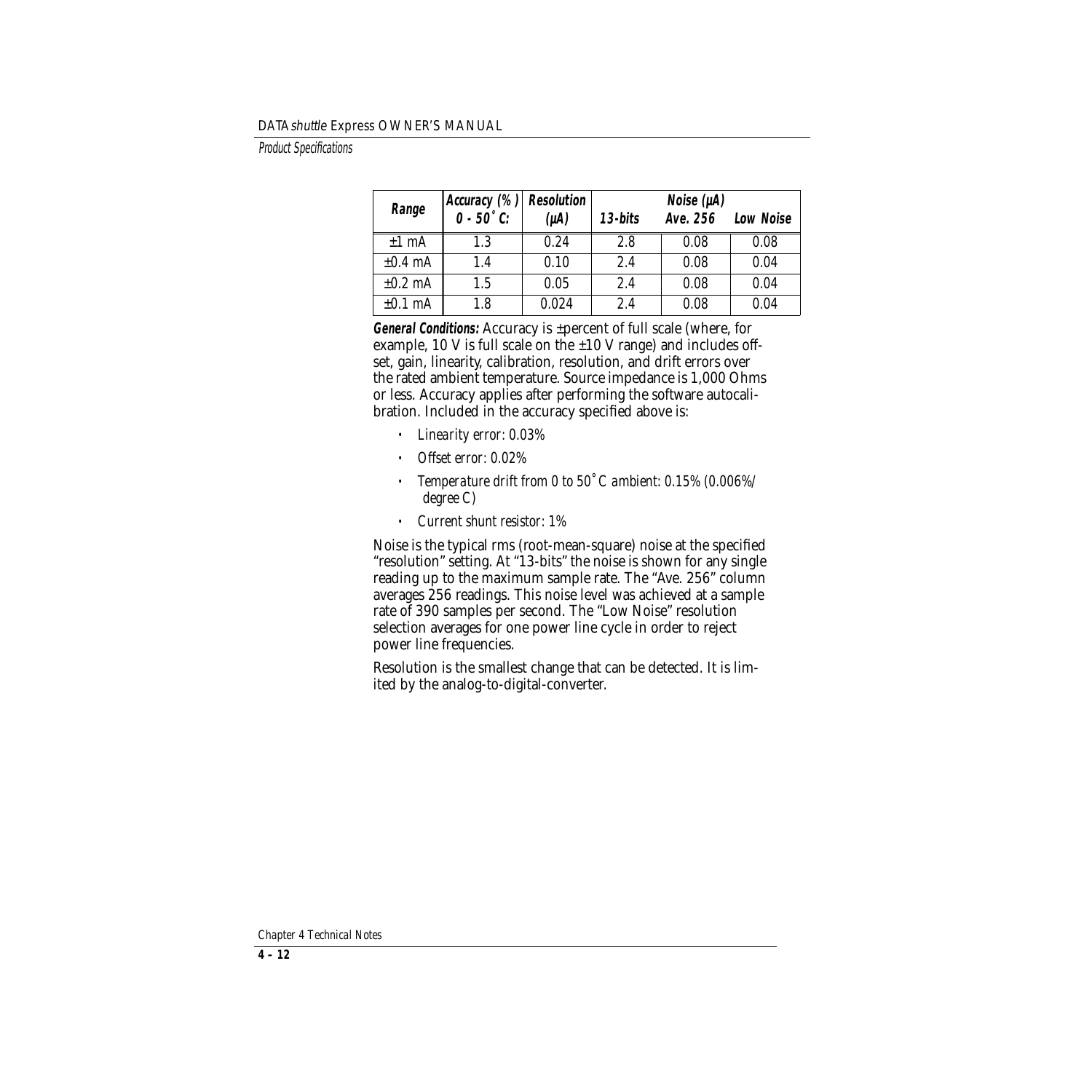### **THERMOCOUPLE ACCURACY –**

| Range                                   | <b>Ambient</b>   | Temperature Being Measured (°C.) |                          |                          |                             |                  |                          |                          |                          |
|-----------------------------------------|------------------|----------------------------------|--------------------------|--------------------------|-----------------------------|------------------|--------------------------|--------------------------|--------------------------|
|                                         | $({}^{\circ}C.)$ | $-200$                           | $-100$                   | 25                       | 300                         | 600              | 1200                     |                          | 1700 2200                |
| $E t/c$ , 25 mV                         | $\overline{25}$  | $\overline{1.7}$                 | $\overline{1.2}$         | $\overline{1.0}$         | $\overline{\overline{0.9}}$ |                  |                          |                          |                          |
|                                         | $0 - 50$         | 4.5                              | $\overline{3.4}$         | $\overline{3.0}$         | $\overline{2.8}$            |                  |                          |                          |                          |
| $Jt/c$ , $25mV$                         | $\overline{25}$  | 1.8                              | $\overline{1.2}$         | 1.1                      | $\overline{1.1}$            | —                | —                        | —                        |                          |
|                                         | $0 - 50$         | 4.6                              | 3.3                      | 3.0                      | 2.9                         |                  |                          |                          |                          |
| $K t/c$ , 25 mV                         | $\overline{25}$  | $\overline{2.4}$                 | $\overline{1.5}$         | $\overline{1.2}$         | $\overline{1.2}$            | 1.2              | $\overline{\phantom{0}}$ | $\overline{\phantom{0}}$ |                          |
|                                         | $0 - 50$         | 6.0                              | $\overline{4.0}$         | $\overline{3.4}$         | $\overline{3.4}$            | $\overline{3.5}$ |                          |                          |                          |
| $T$ t/c, 25 m $V$                       | $\overline{25}$  | 2.3                              | 1.5                      | $1.\overline{2}$         | 1.0                         |                  |                          |                          |                          |
|                                         | $0 - 50$         | 6.1                              | 4.4                      | $\overline{3.6}$         | $\overline{3.3}$            |                  | $\overline{\phantom{0}}$ |                          |                          |
| $C$ t/c, $25$ mV                        | $\overline{25}$  |                                  |                          | 2.5                      | 2.1                         | 1.9              | 2.2                      |                          |                          |
|                                         | $0 - 50$         | —                                | $\equiv$                 | 6.8                      | $\overline{5.8}$            | 5.5              | 6.0                      | $\overline{\phantom{0}}$ |                          |
| $D$ t/c, $25$ mV                        | $\overline{25}$  |                                  |                          | $\overline{3.3}$         | $\overline{2.1}$            | $\overline{1.9}$ | $\overline{2.0}$         |                          |                          |
|                                         | $0 - 50$         |                                  |                          | $\overline{9.2}$         | 6.4                         | 6.1              | $\overline{6.2}$         |                          |                          |
| $Gt/c$ , 25 mV                          | $\overline{25}$  |                                  | —                        | $14.\overline{3}$        | $\overline{2.8}$            | $\overline{2.1}$ | 1.9                      |                          | —                        |
|                                         | $0 - 50$         | —                                | $\overline{\phantom{0}}$ | 33.6                     | $\overline{8.0}$            | 6.3              | 5.8                      | $\qquad \qquad -$        | $\overline{\phantom{0}}$ |
| $R t/c$ , 25 mV                         | $\overline{25}$  | $\overline{\phantom{0}}$         | $\overline{\phantom{0}}$ | $\overline{5.1}$         | $\overline{3.3}$            | 3.1              | 2.5                      | 2.7                      | $\overline{\phantom{0}}$ |
|                                         | $0 - 50$         |                                  |                          | $\overline{13.0}$        | $\overline{9.0}$            | $\overline{8.4}$ | $\overline{7.2}$         | $\overline{7.5}$         |                          |
| $\overline{S}$ t/c, 25 mV               | $\overline{25}$  |                                  |                          | $\overline{5.1}$         | $\overline{\bf 3.6}$        | $\overline{3.3}$ | $\overline{2.8}$         | $\overline{3.1}$         |                          |
|                                         | $0 - 50$         |                                  |                          | 12.7                     | $\overline{9.3}$            | 8.7              | $\overline{7.6}$         | $\overline{8.1}$         |                          |
| $B$ t/c, $25$ mV                        | 25               | $\overline{\phantom{0}}$         | $\overline{\phantom{0}}$ | $\overline{\phantom{0}}$ | 9.7                         | 5.1              | 3.3                      | 2.8                      |                          |
|                                         | $0 - 50$         |                                  |                          |                          | 23.6                        | 13.4             | 9.4                      | $\overline{8.3}$         |                          |
| $\overline{N}t/c$ , 25 m $\overline{V}$ | $\overline{25}$  | 3.3                              | 1.9                      | 1.5                      | 1.3                         | 1.3              |                          |                          |                          |
|                                         | $0 - 50$         | 8.1                              | 4.8                      | 4.1                      | 3.7                         | 3.5              |                          |                          |                          |
| $E t/c$ , 50 mV                         | $\overline{25}$  | $\overline{2.8}$                 | $\overline{1.8}$         | 1.4                      | $\overline{1.3}$            | 1.2              |                          |                          |                          |
|                                         | $0 - 50$         | 6.9                              | 4.7                      | 4.0                      | 3.6                         | 3.5              |                          | $\overline{\phantom{0}}$ | $\overline{\phantom{0}}$ |
| $Jt/c$ , 50 mV                          | $\overline{25}$  | 3.1                              | 1.9                      | 1.6                      | 1.6                         | 1.5              | —                        | $\overline{\phantom{0}}$ | —                        |
|                                         | $0 - 50$         | 7.4                              | 4.8                      | 4.1                      | 4.1                         | 3.9              |                          |                          |                          |
| $K t/c$ , 50 mV                         | $\overline{25}$  | $\overline{4.2}$                 | $\overline{2.4}$         | $\overline{1.9}$         | $\overline{1.9}$            | 1.8              | $\overline{2.1}$         | $\overline{\phantom{0}}$ | $\overline{\phantom{0}}$ |
|                                         | $0 - 50$         | $\overline{10.1}$                | $\overline{6.0}$         | $\overline{4.9}$         | $\overline{4.9}$            | 4.8              | $\overline{5.3}$         |                          |                          |
| $T t/c$ , 50 mV                         | $\overline{25}$  | 4.0                              | $\overline{2.5}$         | 1.8                      | $\overline{1.5}$            |                  |                          |                          |                          |
|                                         | $0 - 50$         | 9.9                              | 6.6                      | $\overline{5}.1$         | $\overline{4.3}$            |                  |                          |                          |                          |
| $C$ t/c, 50 mV                          | 25               |                                  |                          | 4.5                      | $\overline{3.6}$            | 3.3              | 3.8                      | 4.5                      | 6.1                      |
|                                         | $0 - 50$         | $\equiv$                         | $\equiv$                 | $\overline{11.2}$        | $\overline{9.2}$            | $\overline{8.6}$ | 9.6                      | $\overline{11.2}$        | 14.7                     |

Accuracy is shown in bold for the most-used operating conditions.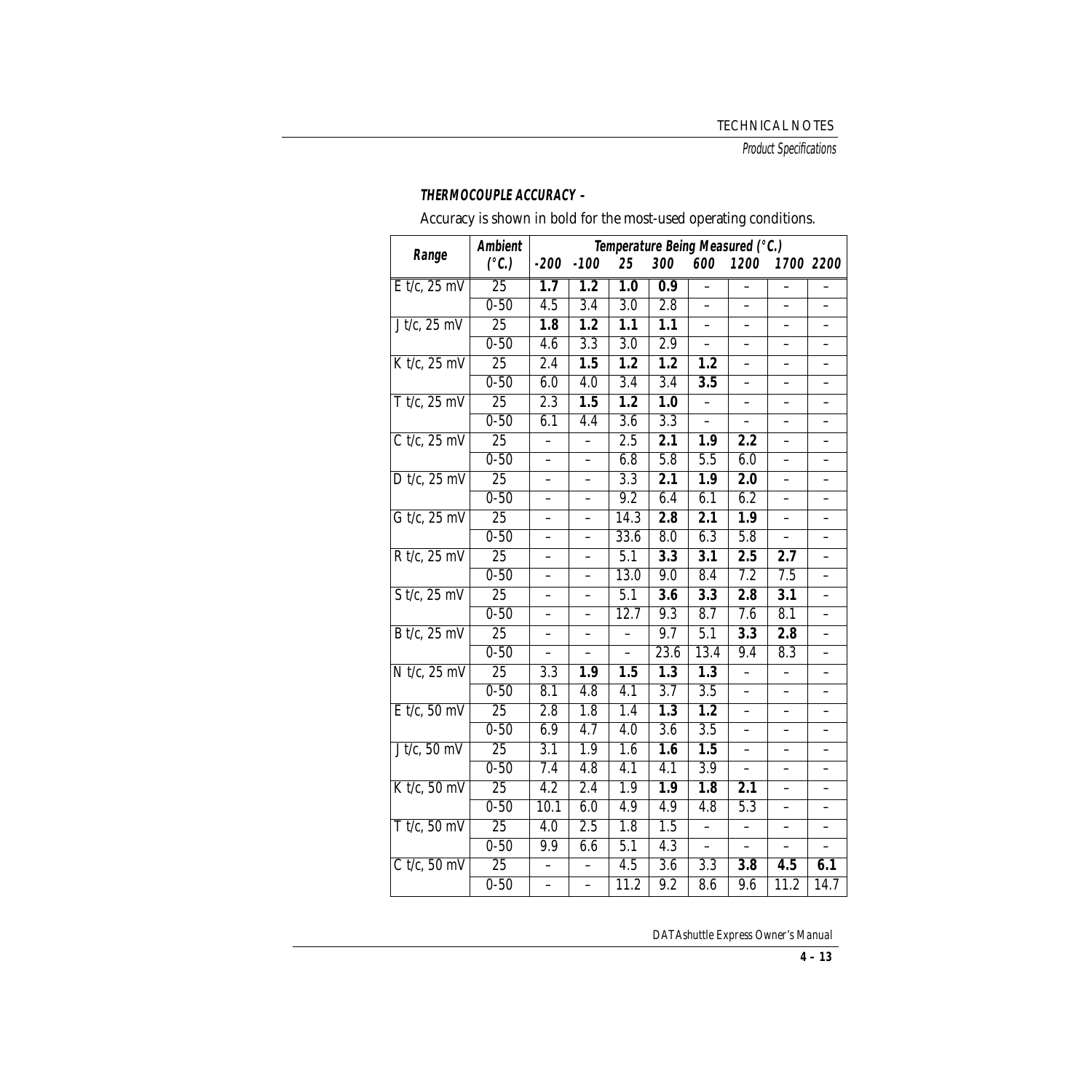|                 | <b>Ambient</b>  | Temperature Being Measured (°C.) |      |      |                  |                  |                  |                  |           |
|-----------------|-----------------|----------------------------------|------|------|------------------|------------------|------------------|------------------|-----------|
| Range           | $(^\circ C.)$   | -200                             | -100 | 25   | 300              | 600              | 1200             |                  | 1700 2200 |
| $D t/c$ , 50 mV | $\overline{25}$ |                                  |      | 6.1  | $\overline{3.6}$ | $\overline{3.3}$ | $\overline{3.4}$ | $\overline{3.8}$ | 5.1       |
|                 | $0 - 50$        |                                  |      | 15.3 | 9.8              | 9.2              | 9.5              | 10.2             | 13.2      |
| $G$ t/c, 50 mV  | 25              |                                  |      | 28.1 | 5.1              | 3.6              | 3.2              | 3.4              | 4.5       |
|                 | $0 - 50$        |                                  |      | 64.2 | 13.1             | 9.7              | 8.8              | 9.4              | 11.7      |
| $R t/c$ , 50 mV | 25              |                                  |      | 9.7  | 6.1              | 5.6              | 4.5              | 4.8              |           |
|                 | $0 - 50$        |                                  |      | 23.2 | 15.1             | 14.0             | 11.6             | 12.2             |           |
| $S t/c$ , 50 mV | 25              |                                  |      | 9.7  | 6.7              | 6.1              | 5.1              | 5.6              |           |
|                 | $0 - 50$        |                                  |      | 22.9 | 16.1             | 14.8             | 12.7             | 13.7             |           |
| $B t/c$ , 50 mV | 25              |                                  |      |      | 18.9             | 9.7              | 6.1              | 5.1              |           |
|                 | $0 - 50$        |                                  |      |      | 44.1             | 23.6             | 15.5             | 13.4             |           |
| $N t/c$ , 50 mV | 25              | 6.1                              | 3.2  | 2.5  | 2.1              | 2.0              | 2.0              |                  |           |
|                 | $0 - 50$        | 14.2                             | 7.8  | 6.3  | 5.4              | 5.1              | 5.2              |                  |           |

**Thermocouple Conditions:** Accuracy is *±*degrees C and includes offset, gain, linearization, calibration, resolution, drift, and cold junction compensation errors over the rated ambient temperature. Source impedance is 1,000 Ohms or less. Accuracy applies after performing the software autocalibration. Ambient is the temperature of the DATA*shuttle* Express and terminal drawer. Temperature being measured is the temperature on the thermocouple.

An additional and very important error is the temperature difference between the cold junction sensor and the screw terminals on the drawer. On the TD-TC there is an aluminum isothermal plate that maintains all the terminals at the same temperature as the cold junction sensor, which is imbedded in the isothermal plate. Temperature differences in the local ambient are reduced by a factor of 15 when AWG 22 or smaller thermocouple wire is used. All of the other drawers lack the isothermal plate, so local temperature differences are seen directly as errors in the temperature readings. This error can be several degrees C, which is larger than all the other errors combined for many thermocouple types, and it changes unpredictably. Because of this error it is impossible to calibrate any drawers other than the TD-TC to the specifications shown here. To summarize: Without the isothermal plate on the TD-TC, there is often several degrees of error in the thermocouple reading. This error changes unpredictably.

*Chapter 4 Technical Notes*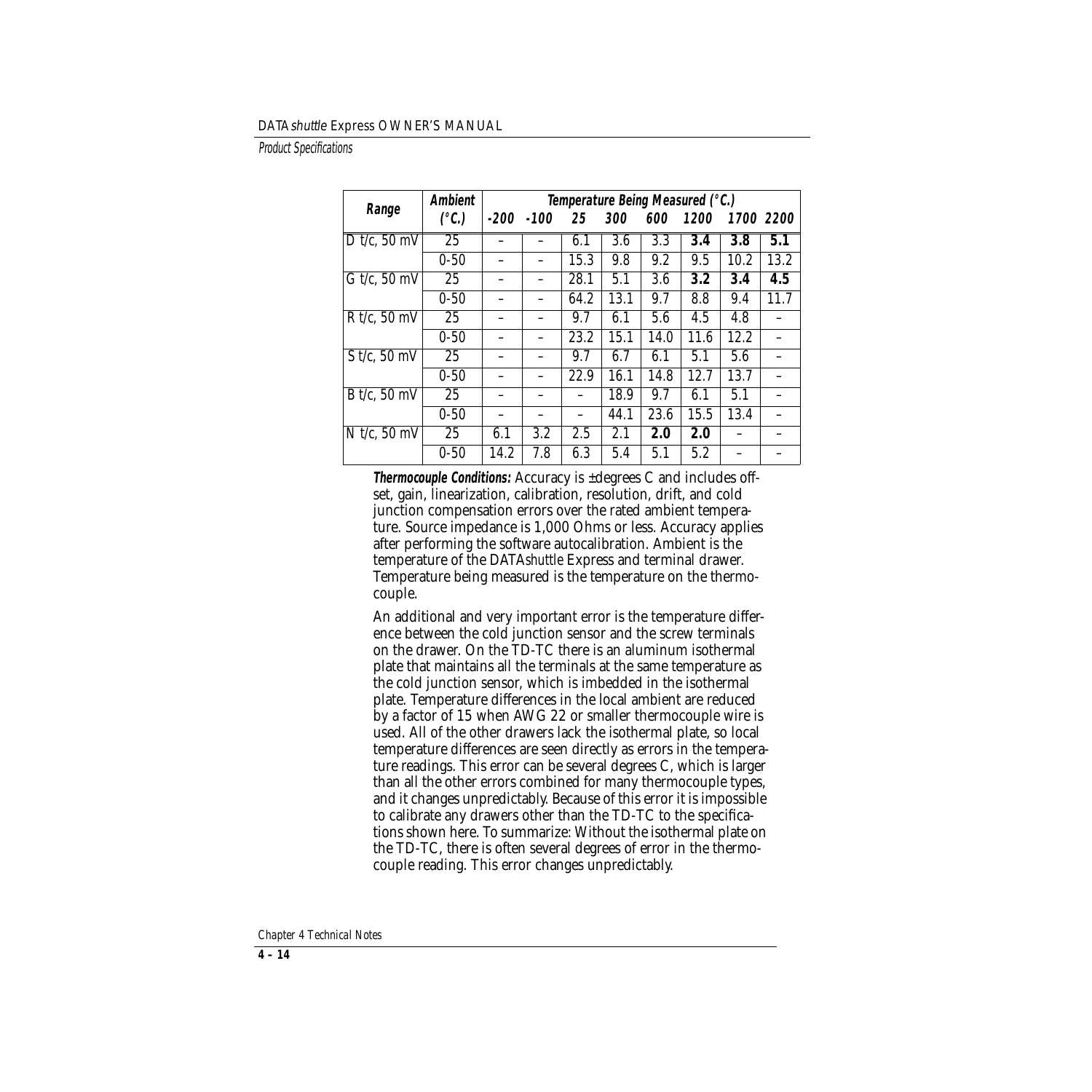Accuracy better than specified can be achieved with a two point calibration in the region of interest. Calibrate with a software offset and gain at the top and bottom of the temperature range being used. After this calibration, the accuracy is limited by the repeatability. In many applications the absolute accuracy is less important than repeatability.

Repeatability is the ability of the DATA*shuttle* Express to measure the same temperature each time, despite noise and drift. Repeatability does not include the calibration to a NIST traceable reference.

Repeatability on the DATA*shuttle* Express can be determined from the noise and drift specifications in the voltage accuracy section. Thermocouple measurements consist of two readings, one on the 25 or 50 mV range to read the thermocouple, and one on the 5 V range to read the cold junction sensor. The cold junction sensor changes 10 mV per degree C. Noise is approximately equal to the resolution when using averaging or the low noise mode. For an example of the repeatability that can be achieved, the J thermocouple has an accuracy of  $\pm 1.1^{\circ}$  C at 25° C when measured on the 25 mV range. It has a repeatability of  $\pm 0.2$ ° C under the same conditions. The accuracy of the J thermocouple is  $\pm 3^{\circ}$  C when the DATA*shuttle* Express temperature changes between 0 and 50˚ C. The repeatability is  $\pm 0.8^{\circ}$  C under the same conditions.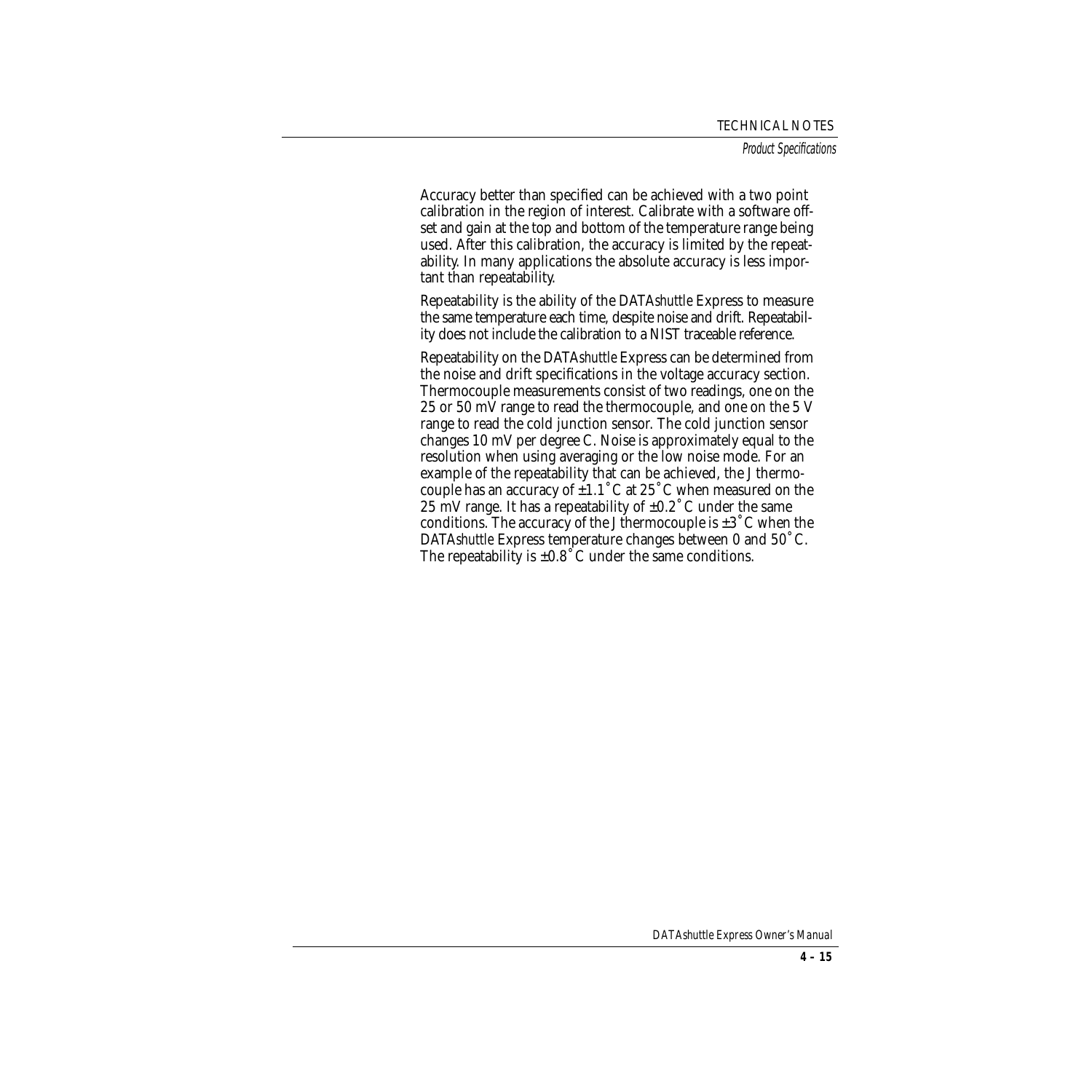|                   |                          |                          |                          |                  |                          | Temperature Being Measured (°C.) |                          |                          | <b>Usable</b>          |
|-------------------|--------------------------|--------------------------|--------------------------|------------------|--------------------------|----------------------------------|--------------------------|--------------------------|------------------------|
| Range             | $-200$                   | $-100$                   | 25                       | 300              | 600                      | 1200                             |                          | 1700 2200                | Range (°C)             |
| $E t/c$ , 50 mV   | 0.5                      | $\overline{0.3}$         | $\overline{0.2}$         | $\overline{0.2}$ | $\overline{0.2}$         | $\qquad \qquad -$                |                          |                          | $-270$ to 670          |
| $J t/c$ , 50 mV   | 0.6                      | $\overline{0.3}$         | $\overline{0.2}$         | $\overline{0.2}$ | $\overline{0.2}$         | $\qquad \qquad -$                | $\overline{\phantom{0}}$ |                          | $-210$ to $770$        |
| $K t/c$ , 50 mV   | 0.8                      | 0.4                      | 0.3                      | 0.3              | 0.3                      | 0.3                              | $\overline{\phantom{0}}$ | $\overline{\phantom{0}}$ | -270 to 1260           |
| $T$ t/c, 50 mV    | 0.8                      | 0.4                      | $\overline{0.3}$         | $\overline{0.2}$ | $\overline{\phantom{0}}$ | $\qquad \qquad -$                | $\qquad \qquad -$        | $\overline{\phantom{0}}$ | $-270$ to $400$        |
| $C$ t/c, 50 mV    |                          |                          | 0.9                      | 0.7              | 0.6                      | 0.7                              | 0.9                      | 1.2                      | 0 to 2320              |
| $D$ t/c, 50 mV    | $\equiv$                 | $\overline{\phantom{0}}$ | 1.2                      | 0.7              | 0.6                      | 0.6                              | 0.7                      | 1.0                      | $-18$ to $2315$        |
| $G$ t/c, 50 mV    | $\equiv$                 | $\overline{\phantom{0}}$ | 6.0                      | 1.0              | 0.7                      | 0.6                              | 0.6                      | 0.9                      | $-18$ to $2315$        |
| $R$ t/c, 50 mV    | $\equiv$                 | $\qquad \qquad -$        | 2.0                      | 1.2              | 1.1                      | 0.9                              | 0.9                      | $\equiv$                 | -50 to 1768            |
| $S$ t/c, 50 mV    | $\qquad \qquad -$        | $\overline{\phantom{0}}$ | $\overline{2.0}$         | $\overline{1.3}$ | $\overline{1.2}$         | $\overline{1.0}$                 | $\overline{1.1}$         | $\equiv$                 | $-50$ to $1768$        |
| $B t/c$ , 50 mV   | $\equiv$                 | $\qquad \qquad -$        | $\equiv$                 | 4.0              | 2.0                      | 1.2                              | 1.0                      | $\equiv$                 | 100 to 1820            |
| $N t/c$ , 50 mV   | 1.2                      | 0.6                      | 0.4                      | 0.3              | 0.3                      | 0.3                              |                          | $\overline{\phantom{0}}$ | -270 to 1300           |
| $E t/c$ , 25 mV   | $\overline{0.2}$         | 0.1                      | 0.1                      | 0.1              | $\qquad \qquad -$        | $\overline{\phantom{0}}$         |                          |                          | $-270$ to 360          |
| $Jt/c$ , $25mV$   | $\overline{0.3}$         | 0.2                      | 0.1                      | $\overline{0.1}$ | $\equiv$                 |                                  |                          |                          | $-210$ to $480$        |
| $K t/c$ , 25 mV   | 0.4                      | 0.2                      | 0.2                      | 0.2              | $\overline{\phantom{0}}$ |                                  |                          |                          | $-270$ to $626$        |
| $T$ t/c, $25$ mV  | $\overline{0.4}$         | $\overline{0.2}$         | $\overline{0.1}$         | $\overline{0.1}$ |                          |                                  |                          |                          | $-270$ to 400          |
| $C$ t/c, $25$ mV  |                          |                          | 0.4                      | $\overline{0.3}$ | $\overline{0.3}$         | 0.4                              |                          |                          | 0 to $13\overline{74}$ |
| $D$ t/c, $25$ mV  | $\equiv$                 | $\overline{\phantom{0}}$ | 0.6                      | $\overline{0.3}$ | $\overline{0.3}$         | $\overline{0.3}$                 | $\overline{\phantom{0}}$ |                          | $-18$ to $1340$        |
| $G$ t/c, $25$ mV  | $\qquad \qquad -$        | $\qquad \qquad -$        | $\overline{3.0}$         | $\overline{0.5}$ | $\overline{0.3}$         | $\overline{0.3}$                 |                          | $\overline{\phantom{0}}$ | $-18$ to $1505$        |
| $R$ t/c, $25$ mV  | $\equiv$                 | $\qquad \qquad -$        | 1.0                      | 0.6              | $\overline{0.6}$         | $\overline{0.4}$                 | $\overline{0.5}$         | $\overline{\phantom{0}}$ | -50 to 1768            |
| $S$ t/c, $25$ mV  | $\overline{\phantom{0}}$ | $\qquad \qquad -$        | 1.0                      | 0.7              | 0.6                      | 0.5                              | $\overline{0.6}$         | $\overline{\phantom{0}}$ | $-50$ to $1768$        |
| $B t/c$ , $25 mV$ | $\equiv$                 | $\overline{\phantom{m}}$ | $\overline{\phantom{0}}$ | $\overline{2.0}$ | $\overline{1.0}$         | $\overline{0.6}$                 | $\overline{0.5}$         | $\overline{\phantom{0}}$ | 100 to 1820            |
| $N t/c$ , $25 mV$ | 0.6                      | 0.3                      | $\overline{0.2}$         | 0.2              | $\overline{0.2}$         |                                  |                          | $\overline{\phantom{0}}$ | -270 to 729            |

**THERMOCOUPLE RESOLUTION AND USABLE RANGE –**

**Thermocouple Conditions –** Resolution is in degrees C. Noise is approximately equal to the resolution when measured using the Average 256 selection or the low noise selection. The usable range of each thermocouple is determined by the range for which the National Institute of Standards and Technology (NIST) or others who have published reference tables, and the voltage that can be measured on the corresponding range of the DATA*shuttle*. For B type thermocouples, an NIST table exists for temperatures down to 0˚ C, but there is almost no change in voltage with temperature below 100˚ C so it is not usable.

Thermocouples on the TD-TC drawer have built-in open detection that gives a full-scale reading when a thermocouple is disconnected or broken.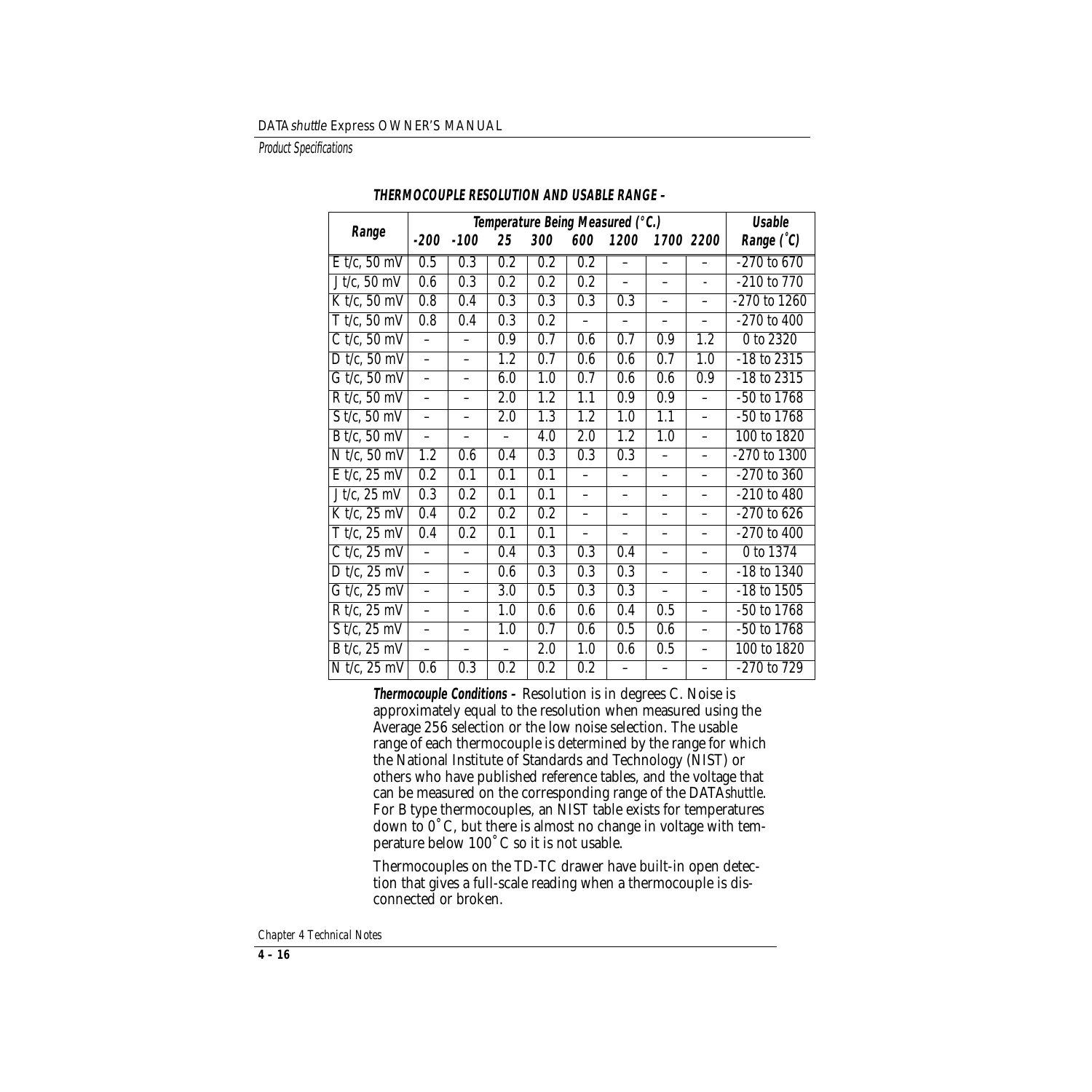### TECHNICAL NOTES

Product Specifications

|  |  | RTD ACCURACY - |  |
|--|--|----------------|--|
|--|--|----------------|--|

| Range                                        | Accuracy (%) at<br>$25^\circ C$ | $0-50^\circ C$ | <b>Resolution</b> | <b>Usable</b><br>Range |
|----------------------------------------------|---------------------------------|----------------|-------------------|------------------------|
| 50 $\Omega$ RTD, Rs=20K, $\alpha$ =.00385    | 0.6                             | 1.3            | 0.1               | $-200$ to $266$        |
| 50 $\Omega$ RTD, Rs=50K, $\alpha$ =.00385    | 1.4                             | 3.0            | 0.3               | $-200$ to $850$        |
| $100 \Omega$ RTD, Rs=50K, $\alpha$ =.00385   | 0.7                             | 1.6            | 0.2               | $-200$ to $408$        |
| 100 Ω RTD, Rs=100K, $\alpha$ =.00385         | 1.4                             | 3.0            | 0.3               | $-200$ to $850$        |
| 200 Ω RTD, Rs=100K, $\alpha$ =.00385         | 0.7                             | 1.6            | 0.2               | $-200$ to $408$        |
| 200 Ω RTD, Rs=200K, $\alpha$ =.00385         | 1.4                             | 3.0            | 0.3               | $-200$ to $850$        |
| 500 $\Omega$ RTD, Rs=200K, $\alpha$ =.00385  | 0.6                             | 1.3            | 0.1               | $-200$ to $266$        |
| 500 $\Omega$ RTD, Rs=500K, $\alpha$ =.00385  | 1.4                             | 3.0            | 0.3               | $-200$ to $850$        |
| $1000 \Omega$ RTD, Rs=500K, $\alpha$ =.00385 | 0.7                             | 1.6            | 0.2               | $-200$ to $408$        |
| 1000 Ω RTD, Rs=1M, $\alpha$ =.00385          | 1.4                             | 3.0            | 0.3               | $-200$ to $850$        |
| 50 $\Omega$ RTD, Rs=20K, $\alpha$ =.00392    | 0.6                             | 1.3            | 0.1               | $-200$ to $266$        |
| 50 $\Omega$ RTD, Rs=50K, $\alpha$ =.00392    | 1.4                             | 3.0            | 0.3               | $-200$ to $850$        |
| 100 Ω RTD, Rs=50K, $\alpha$ =.00392          | 0.7                             | 1.6            | 0.2               | $-200$ to $408$        |
| 100 Ω RTD, Rs=100K, $\alpha$ =.00392         | 1.4                             | 3.0            | 0.3               | $-200$ to $850$        |
| 200 Ω RTD, Rs=100K, $\alpha$ =.00392         | 0.7                             | 1.6            | 0.2               | $-200$ to $408$        |
| 200 Ω RTD, Rs=200K, $\alpha$ =.00392         | 1.4                             | 3.0            | 0.3               | $-200$ to $850$        |
| 500 $\Omega$ RTD, Rs=200K, $\alpha$ =.00392  | 0.6                             | 1.3            | 0.1               | $-200$ to $266$        |
| 500 $\Omega$ RTD, Rs=500K, $\alpha$ =.00392  | 1.4                             | 3.0            | 0.3               | $-200$ to $850$        |
| 1000 Ω RTD, Rs=500K, $\alpha$ =.00392        | 0.7                             | 1.6            | 0.2               | $-200$ to $408$        |
| 1000 Ω RTD, Rs=1M, $\alpha$ =.00392          | 1.4                             | 3.0            | 0.3               | $-200$ to $850$        |

**RTD Conditions –** Accuracy is  $\pm$  degrees C and includes offset, gain, linearization, calibration, resolution, and drift errors over the rated ambient temperature. Accuracy is shown at a measured temperature of 25˚ C. It is slightly better at higher temperatures and slightly worse at lower temperatures. Accuracy applies after performing the software autocalibration. Ambient is the temperature of the DATA*shuttle* and terminal drawer. Temperature being measured is the temperature on the RTD. RTDs are powered from VREF which must be set to 10 V.

Resolution is in degrees C. Noise is approximately equal to the resolution when measured using the Average 256 selection or the low noise selection. The usable range of each RTD is determined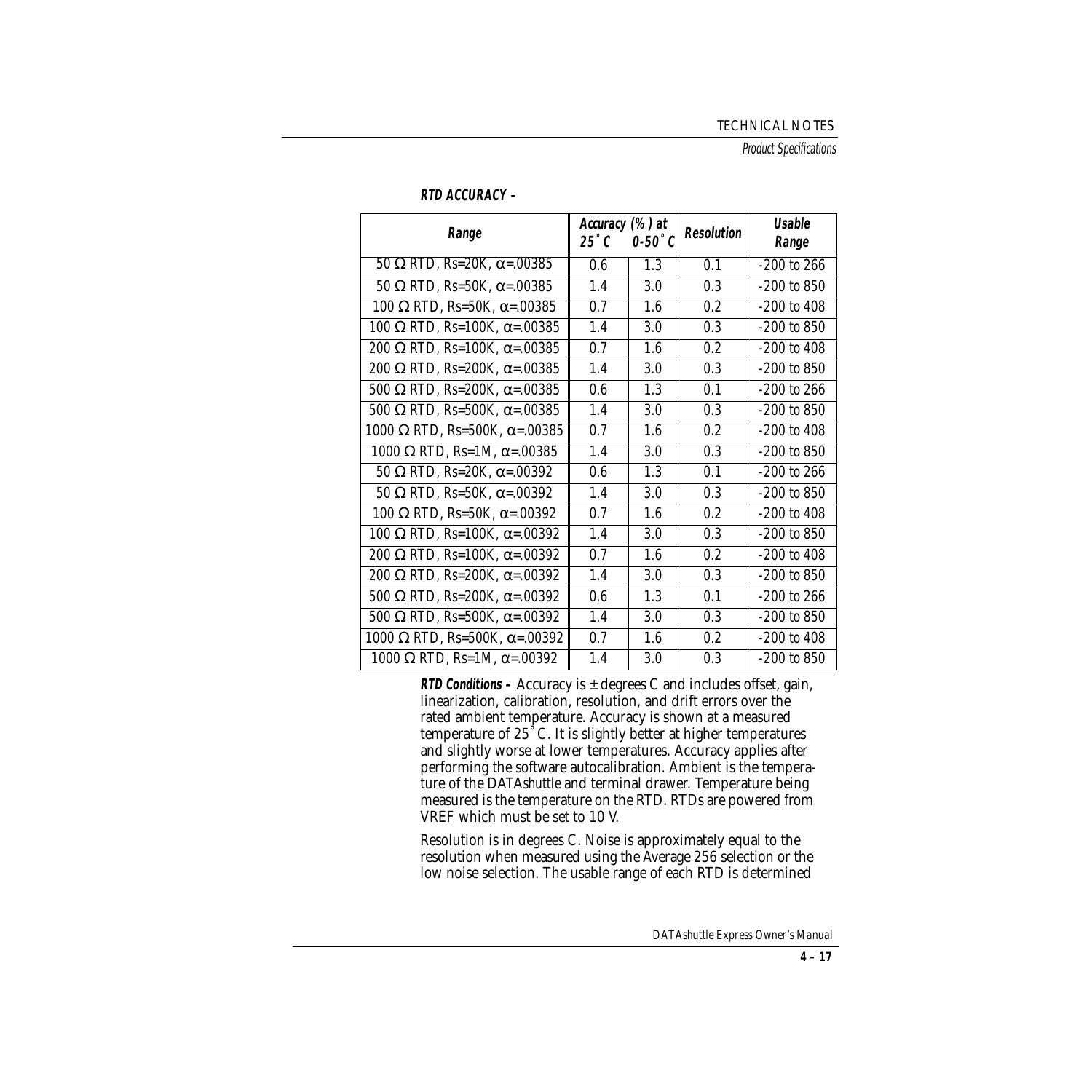by the range for which there is a published reference table, and the voltage that can be measured on the corresponding range of the DATA*shuttle* Express.

**MAXIMUM** Divide these rates by the number of channels being used:

**SAMPLE RATE**

- *· 100,000 samples per second on 25 mV and 1 mA ranges and above.*
- *· 50,000 samples per second on 2.5 mV, 5 mV, 10 mV, 100 uA, 200 uA, and 400 uA ranges. These low ranges are primarily for use with averaging where the noise is low.*

See the section below, "Buffers, Triggers, and Sample Rates" for more about sample rates.

**RESOLUTION** The resolution of the analog inputs is as follows:

- *· 13-bits*
- *· Average 8*
- *· Average 32*
- *· Average 256*
- *· Low Noise: 50 or 60 Hz*

The resolution of the converter is fixed at 13 bits. The other resolution selections use averaging to reduce noise in the analog input. "Average 8" averages 8 readings, "Average 32" averages 32 readings, and "Average 256" averages 256 readings. The maximum sample rate is reduced accordingly. "Low Noise" averages for one power line cycle to minimize interference from power lines. When using Low Noise, each channel has a maximum sample rate of 50 Hz or 60 Hz. Select the frequency that matches the power line frequency in your area.

Pseudo-simultaneous sampling is achieved when 13-bit resolution is selected. When sampling multiple channels they are all sampled rapidly in succession, at the maximum sample rate, then there is a pause until the next sample interval. This means that all the channels are sampled within 10 µS to 20µS times the number of channels in use, regardless of the selected sample rate.

**INPUT IMPEDANCE** Resistance – greater than1,000 MΩ

**Bias Current –** less than 1 nanoamperes

**BANDWIDTH** *Capacitance* **–** less than 200 picofarads

50 KHz with an amplitude error no more than 1%.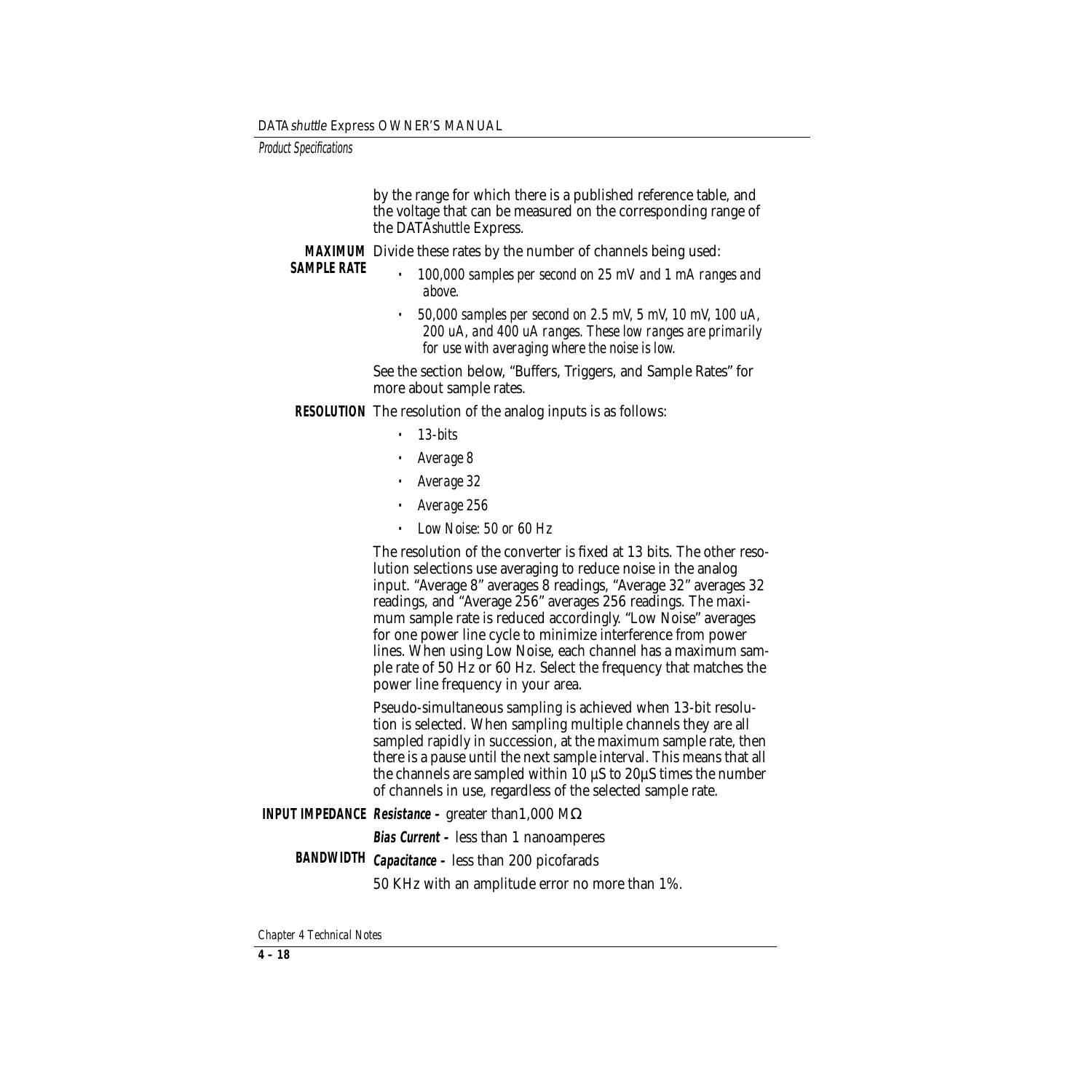900 KHz with an amplitude error no more than 3 dB.

**MAXIMUM** The maximum analog input that can be measured is -10 to +10 V. **INPUT SIGNAL** The maximum analog input without damage is:

- *· -35 to +35 V, continuous, powered.*
- *· -20 to 20 V, continuous, unpowered*

The maximum analog input on the TD-ISO Drawer is 150 V AC or DC maximum with isolation modules. For CE the maximum rating is 60 VDC or 30 V rms.

**COMMON MODE** The maximum common mode input that can be measured is -10  $\,$ **INPUTS** to  $+10$  V.

> The maximum common mode input without damage is -35 to 35 V, powered

### **CMRR – COMMON MODE**

#### **REJECTION RATIO**

| Range      | 1 V        | 100 mV       | $10 \text{ mV}$ |
|------------|------------|--------------|-----------------|
| DC         | 84 dB min. | $90$ dB min. | $92$ dB min.    |
| AC(50 kHz) | 32 dB      | 62 dB        |                 |

CMRR is measured with a source resistance of no more than 1,000 Ω. AC CMRR is the typical value on the worst channel. It is not tested on each unit. AC CMRR decreases in proportion to the frequency. At 5 kHz it is 10 times (20 dB) smaller than at 50 kHz.

#### **On a Single Unit – CROSSTALK**

| <b>Between Channels</b> | <b>Same Drawer</b> | <b>Opposite Drawer</b> |
|-------------------------|--------------------|------------------------|
| DC.                     | same as CMRR       | same as CMRR           |
| AC(50 kHz)              | $-57$ dB           | $-69$ dB               |

Crosstalk is the voltage on the measured channel divided by the voltage on the forced channel. It is measured with all inputs within their operating range, source impedance no more than 1,000 Ω. AC crosstalk is measured on the 100 mV range. It typically improves in proportion to the range. For example, crosstalk on the 50 mV range is 63 dB on the same drawer and 75 dB on the opposite drawer. AC cross talk is the typical value between the worst channels. It is not tested on each unit. This includes crosstalk from one channel to the next one sampled, except on the ranges below 25 mV. AC cross talk decreases in proportion to the frequency. At 5 kHz it is 10 times (20 dB) smaller than at 50 kHz.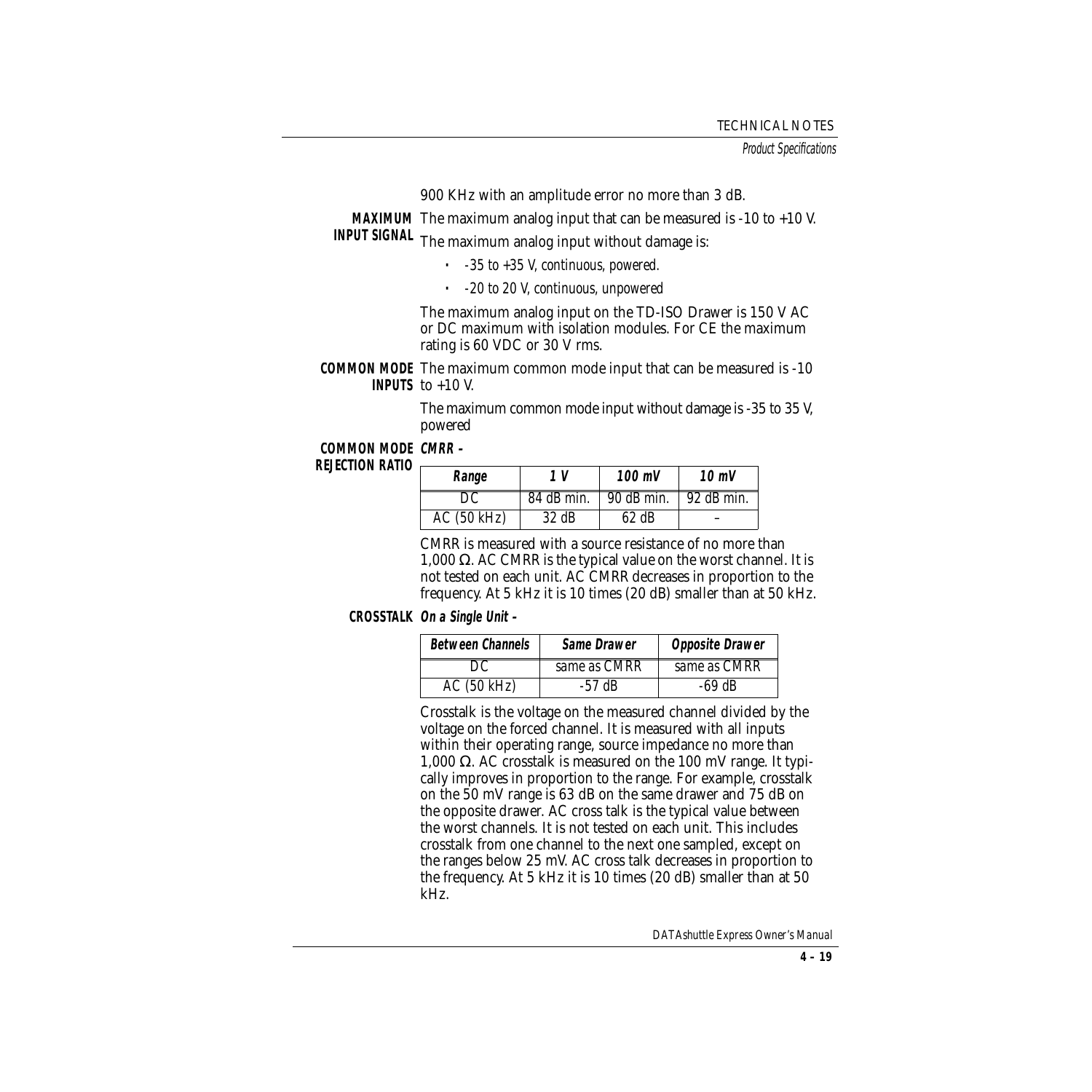#### **From Digital Inputs to Analog Inputs–**

| 5 V Range      | 50 mV Range |
|----------------|-------------|
| $8 \text{ mV}$ | $600 \mu V$ |

Value is for the worst channel. Digital input rise time is 10 nS. Analog input source impedance is  $1,000 \Omega$ .

**From Digital Outputs to Analog Inputs -** none.

#### **From Analog Outputs to Analog Inputs -** none.

**PIEZOELECTRIC Current Source –** 4 mA with a 23 V compliance.

#### **Current Accuracy –** ±20%. **INPUTS ON THE TD-PE**

The current is selectable on each channel from 0 to 10 mA by changing R10:

| <b>Current</b>     | <b>R10</b>               |
|--------------------|--------------------------|
| $\overline{10}$ mA | $\overline{6.8\,\Omega}$ |
| 4 mA               | $18 \Omega$              |
| 2 <sub>m</sub> A   | $33\,\Omega$             |
| 1 mA               | 68 Ω                     |
| $500 \mu A$        | $\overline{130\,\Omega}$ |
| $100 \mu A$        | 680Ω                     |
| $\overline{10}$ uA | $6,800\,\Omega$          |
| 1 μA               | $68,000\,\Omega$         |
| zero               | omit                     |

**DC Decoupling Capacitor (C1) –** 10 µF.

**Load Resistance (R3) –** 1 MΩ, user selectable separately on each channel.

**Noise –** Less than 500 µV rms measured on a piezoelectric transducer.

**FILTER INPUTS ON** Each analog input has a five-pole Butterworth, anti-aliasing filter.

**TD-PE/AAF**

TD-GP/AAF & There are 8 channels, individually selectable on each channel.

**Cut-off Frequency –** 12 to 40 Hz (all channels are the same).

**Passband Gain –** 0 dB,  $\pm 0.2$  dB ( $\pm 2.5\%$ ).

**Attenuation –** 30 dB per octave or 100 dB per decade.

**Phase Match –** better than 2 degrees between any channels.

*Chapter 4 Technical Notes*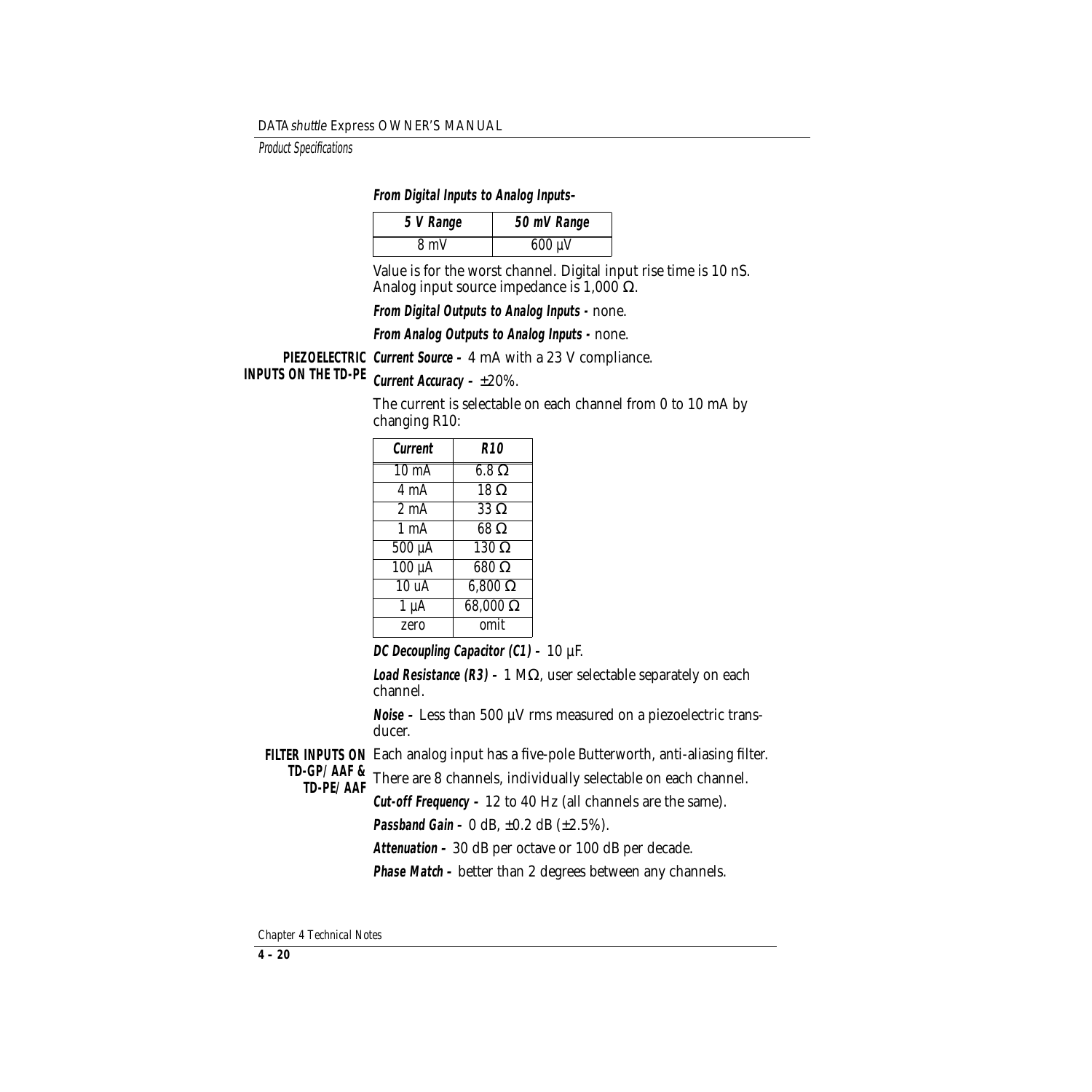**Stopband Rejection –** 80 dB typical.

**Input Ranges –** same as DATA*shuttle* Express.

**Input Offset –** 

- *· 1 mV maximum (1 V range)*
- *· 0.1 mV maximum (0.1 V range)*
- *· 5 mV maximum (10 V range).*

#### **Noise –**

- *· 100 µV rms maximum (0.1 V range)*
- *· 1 mV rms maximum (1 V range)*
- *· 5 mV rms maximum (10 V range).*

#### **Input Current –**

**Input Impedance –** > 100 MOhms.

**Common Mode Input Rejection –** 80 dB typical, 60 dB minimum at 25 kHz.

**Common Mode Input Voltage –** ±10 V.

**Input Protection**  $-\pm 30$  V (unpowered),  $\pm 45$  V (powered).

**ANALOG OUTPUTS** The DATA*shuttle* Express has two analog outputs, one on each termination drawer.

> **Maximum Output Speed –** 100,000 outputs per second **ANALOG OUTPUT ACCURACY, 0-50˚ C –**

| Range                  | Accuracy (%) |
|------------------------|--------------|
| $0-5V$                 | 0.5          |
| $0-10\,\overline{V}$   | 0.5          |
| $\pm 5$ V              | 0.5          |
| $\pm 2.5 \overline{V}$ | 0.5          |
| $0 - 2V$               | 0.5          |
| $+1$ V                 | 0.5          |
| 4-20 mA                | 15           |

Accuracy is ±percent of full scale and includes offset, gain, linearity, calibration, resolution, and drift errors over the rated ambient temperature. Accuracy applies after performing the software calibration.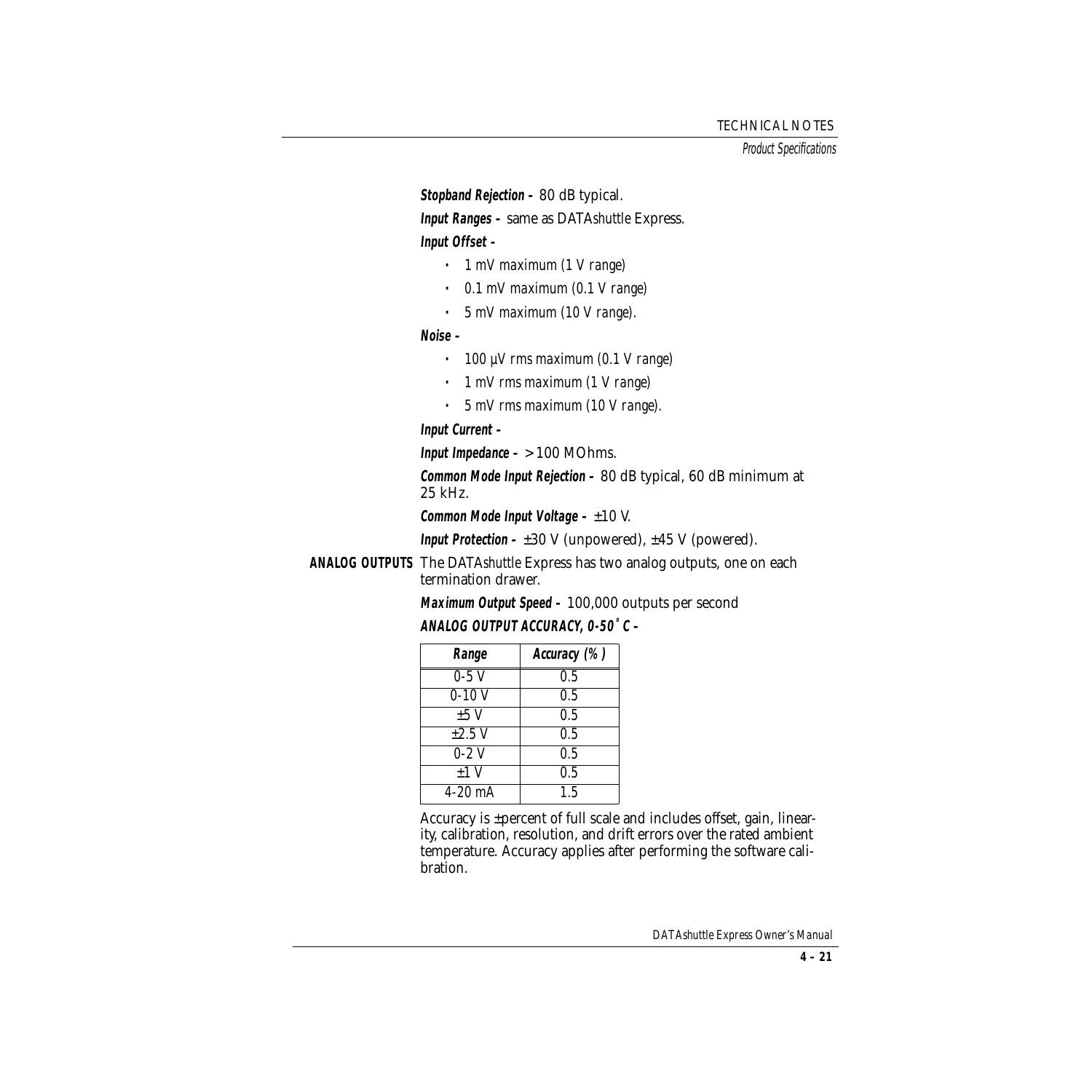**Voltage Compliance –** Current output is +5 V to +15 V. Do not exceed 15 V on the output.

*Output Impedance – Voltage output is <2 Ohms.* 

**Response Time –** 1 mS for a 10 V change.

**Overshoot** – None on high ranges, 0.5 V on the 0-2 V and  $\pm 1$  V ranges.

**DIGITAL I/O** 12 digital inputs, six on each termination drawer.

12 digital outputs, six on each termination drawer.

**Maximum Speed –** 100,000 samples per second.

Inputs have Schmitt triggers to make the transitions clean. Outputs are open collector with pull-up resistors on the drawers.

#### **Maximum Voltage –**

Without Isolation Modules:

- *· Open collector digital output: 0 to +30 V, except TD-ISO: 5 V*
- *· Digital inputs: 0 to 5 V.*

With Isolation Modules:

- *· 125 Volts AC or DC*
- *· TD-ISO drawer: 150 Volts AC or DC, for CE the maximum rating is 60 VDC or 30 VAC rms.*

#### **Maximum Current –**

Without Isolation Modules:

- *· Open collector digital output: 40 mA sink current*
- *· Digital inputs: less than 400 µA low, less than 20 µA high (one LS-TTL input)*

**COUNTER/TIMERS** Two counter/timers, one on each termination drawer.

#### **Maximum Pulse Input Rate –** 2 MHz

**Maximum Sample Rate –** 100,000 samples per second

**Input Voltage and Current –** same as digital inputs above

### **POWER OUTPUT** VREF Specifications -

- *· Switched on the drawers to either 10 V or 2.5 V*
- *· Maximum current: 230 mA (each drawer)*
- *· Short circuit current: 330 mA (each drawer)*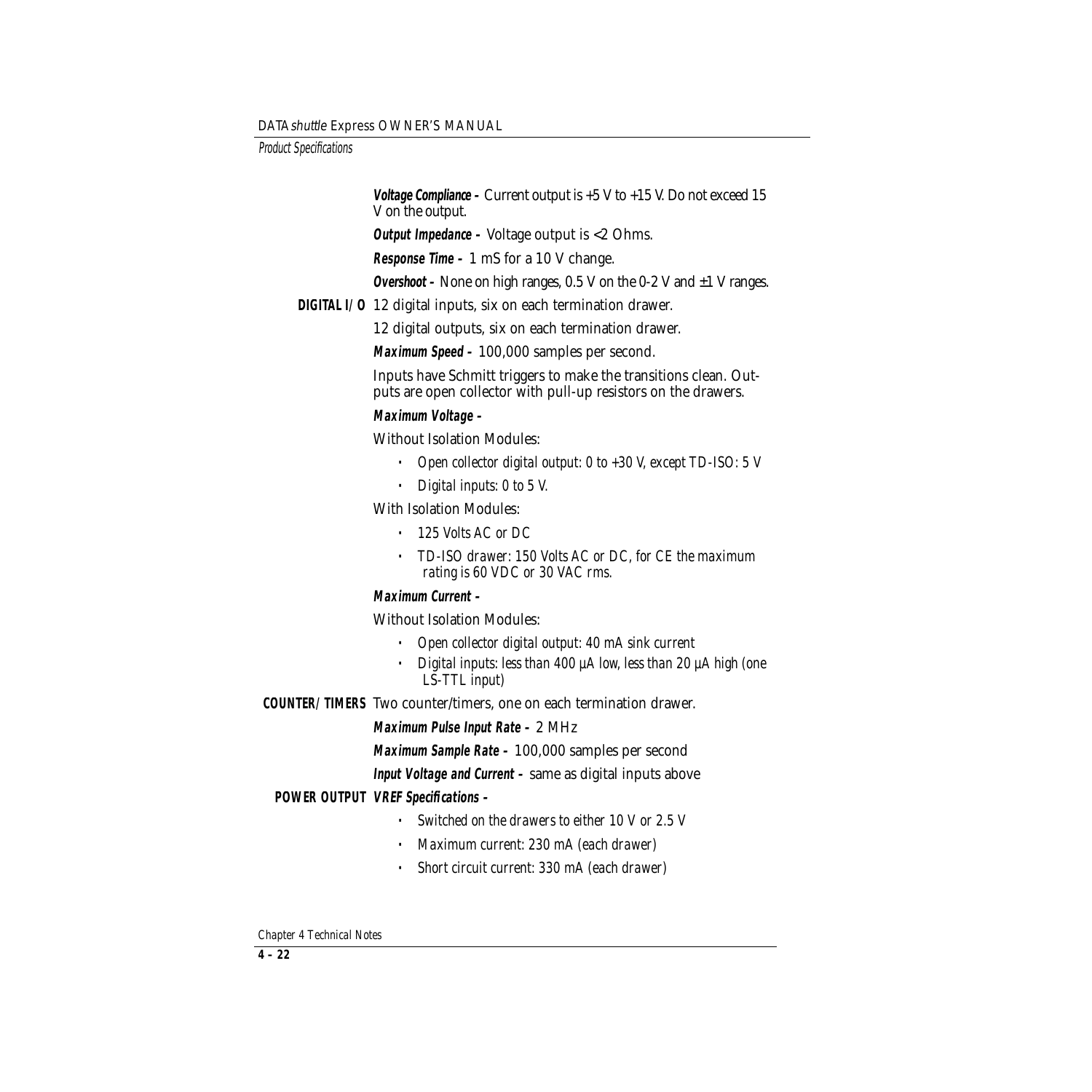Product Specifications

- *· Accuracy: ±0.6% at zero current*
	- *· TD-GP/LC only: ±2% accuracy*
- *· Load regulation: less than 40 mV change from zero to maximum current, measured at any terminal on any drawer*
- *· Drift with temperature: less than 0.005% per degree C*
- *· Drift with time: 0.0025% per 1000 hours*
- *· Noise: less than 5 mV rms*

NOTE: The voltage applied by the TEST switches on the drawers is derived from VREF but does not meet these accuracy specifications.

#### **+5 V Specifications –**

- *· Maximum current: 1.0 A total on both drawers.*
- *· Short circuit current: 1.5 A*
- *· Accuracy: ±5% with load currents below 100 mA.*
- *When using more than 500 mA of current be sure the total power consumption (below) is not exceeded. The voltage drops to about 4.8 V at 500 mA and 4.5 V at 1 A.*

**BUFFERS, TRIGGERS** Inputs can be captured in a burst up to and somewhat beyond **& SAMPLE RATES** the size of the buffer at the full 100,000 samples per second speed of the DATA*shuttle* Express. This speed must be divided by the number of channels in use. Data can be captured *continuously* at a rate determined by the speed of the parallel port and the PC. An ECP port can transfer data up to approximately 60,000 samples per second. An EPP or a standard parallel port (SPP) can transfer data up to approximately 15,000 samples per second. The burst speed can occur simultaneously on multiple DATA*shuttles*, while the parallel port speed must be divided by the total number of channels in use on all DATA*shuttles*. The achievable continuous rate into an application depends upon the software, how it is configured, and the speed of the PC. The speeds listed above apply to a Pentium PC running WorkBench PC for Windows.

> Digital input sample rates are the same as analog inputs, except that all 12 channels are sampled simultaneously in one sample. Analog and digital outputs can update at the 100,000 samples per second rate from the internal buffer. When each point is sent from the application software, the rate is determined by the parallel port speed, the software, and the computer.

> > *DATAshuttle Express Owner's Manual*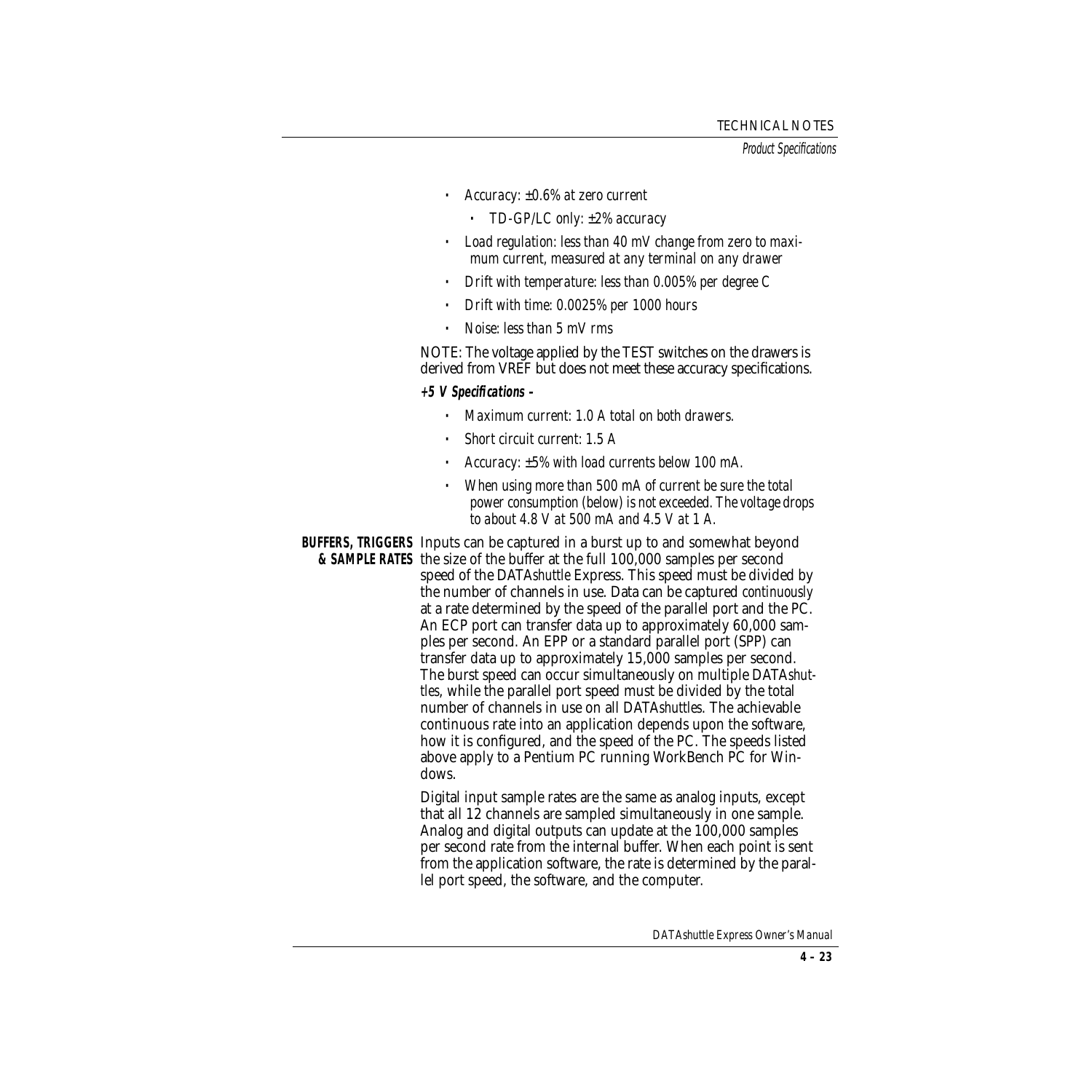Product Specifications

When using more than one DATA*shuttle* in synchronous (interrupt) mode, all units begin sampling at the same time. The first channel on each DATA*shuttle* is sampled at the same time. This is true for continuous or triggered acquisition.

**Analog Input Buffer Size –** 32,000 samples in burst mode. 8,000 samples when running in continuous mode or doing other types of I/O at the same time.

**Digital Input Buffer Size –** 8,000 samples

**Analog Output Buffer Size –** 8,000 samples

**Digital Output Buffer Size –** 8,000 samples

**Triggers –** Bursts of samples my be started upon making a selection in the software, or they may be triggered by an event. The event may be a digital, high/low, signal using the Trigger line on the DATA*shuttle*, or it may be an analog signal using one of the analog inputs. Pretriggering may be specified, providing for the capture of data points before the trigger signal.

**Pseudosimultaneous Sample and Hold –** When not using one of the averaging modes (when using 13-bit resolution) all analog inputs are sampled rapidly in succession at the maximum sample rate. This is repeated at the sample frequency specified in the application software. Sampling all the inputs nearly simultaneously is called pseudosimultaneous sample and hold.

The time between samples on adjacent channels is between 10 and 20  $\mu$ S. At maximum speed, the time between samples is 10  $\mu$ S. As the sample rate is lowered, the time between samples is increased in one microsecond increments. The time between samples can be as much as 20 µS. For slower sample rates, time is inserted between the last channel and the first channel, keeping the time between channels to no less than 10 µS and no more than 20 µS. This means that all the channels are sampled within 10 to 20 microseconds times the number of channels in use, regardless of the selected sample rate.

- The maximum length is 50 feet (15 meters). All DATA*shuttle* **PARALLEL CABLE** Express must be on the same parallel port.
- **AC POWER ADAPTER** An AC Power Adapter is included with each DATA*shuttle* Express.

**Input –** 90 VAC to 264 VAC, 47 to 63 Hz, 25 W maximum.

The power supply automatically adjusts to the voltage applied.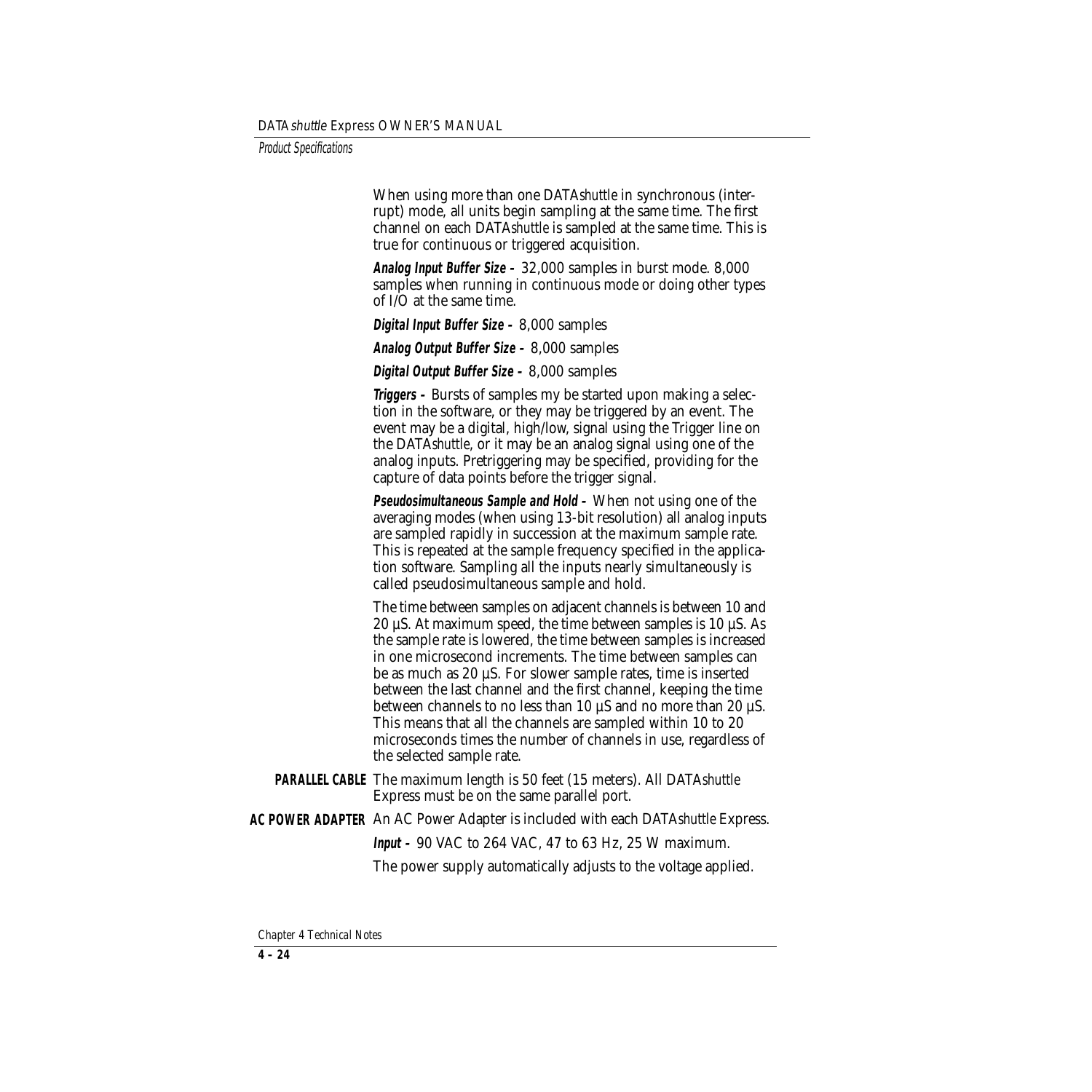Ground of DATA*shuttle* connects to third wire ground input on adapter.

**Size –**  $6 \times 3 \times 1.5$  inches  $(15 \times 8 \times 4 \text{ cm})$  approximate.

**Temperature –** 0 to 50˚ C (32 to 122˚ F), operating. -20 to 70˚ C (- 4 to 158˚ F), storage.

## **Cables –**

- *· From Adapter to DATAshuttle: 24 inches (60 cm) approximate*
- *· Cable from Power Source: accepts standard power cable with IEC connector.*

**CC POWER ADAPTER** A DC Power Adapter is available as an option.

**Input –** 9 VDC to 36 VDC, 25 W maximum.

The power supply automatically adjusts to the voltage applied.

# **Isolation from Power Source –** 500 V.

**Size –**  $6 \times 3 \times 1.5$  inches (15  $\times 8 \times 4$  cm) approximate.

Temperature **–** -20 to 50˚ C (-4 to 122˚ F), operating. -20 to 70˚ C (-4 to 158˚ F), storage.

# **Cable Lengths –**

- *· From Adapter to DATAshuttle: 24 inches (60 cm)*
- *· Cable from Power Source: 6 feet (2 meters) long, with cigarette adapter.*
- **POWER DISSIPATION** The power dissipation in a DATA*shuttle* Express with two TD-GP drawers is 8.0 W.

Maximum power dissipation:

- *· Including customer loads: 20 Watts*
- *· Inside DATAshuttle enclosure at 50˚ C ambient: 15 W*

The maximum load of 230 mA on VREF on each drawer amounts to 4.6 W plus an additional 2.1 W dissipated internally in the DATA*shuttle*. The additional 2.1 W must be included in the total internal power dissipation. Power drawn from the +5 V supply does not add any significant internal power. Total power may exceed 15 W (up to 20 W) as long as some of it is dissipated outside the DATA*shuttle* Express case, and the total dissipated inside the case is 15 W or less. The full 20 W may be dissipated inside the DATA*shuttle* Express case when the ambient temperature is below 40˚ C.

*DATAshuttle Express Owner's Manual*